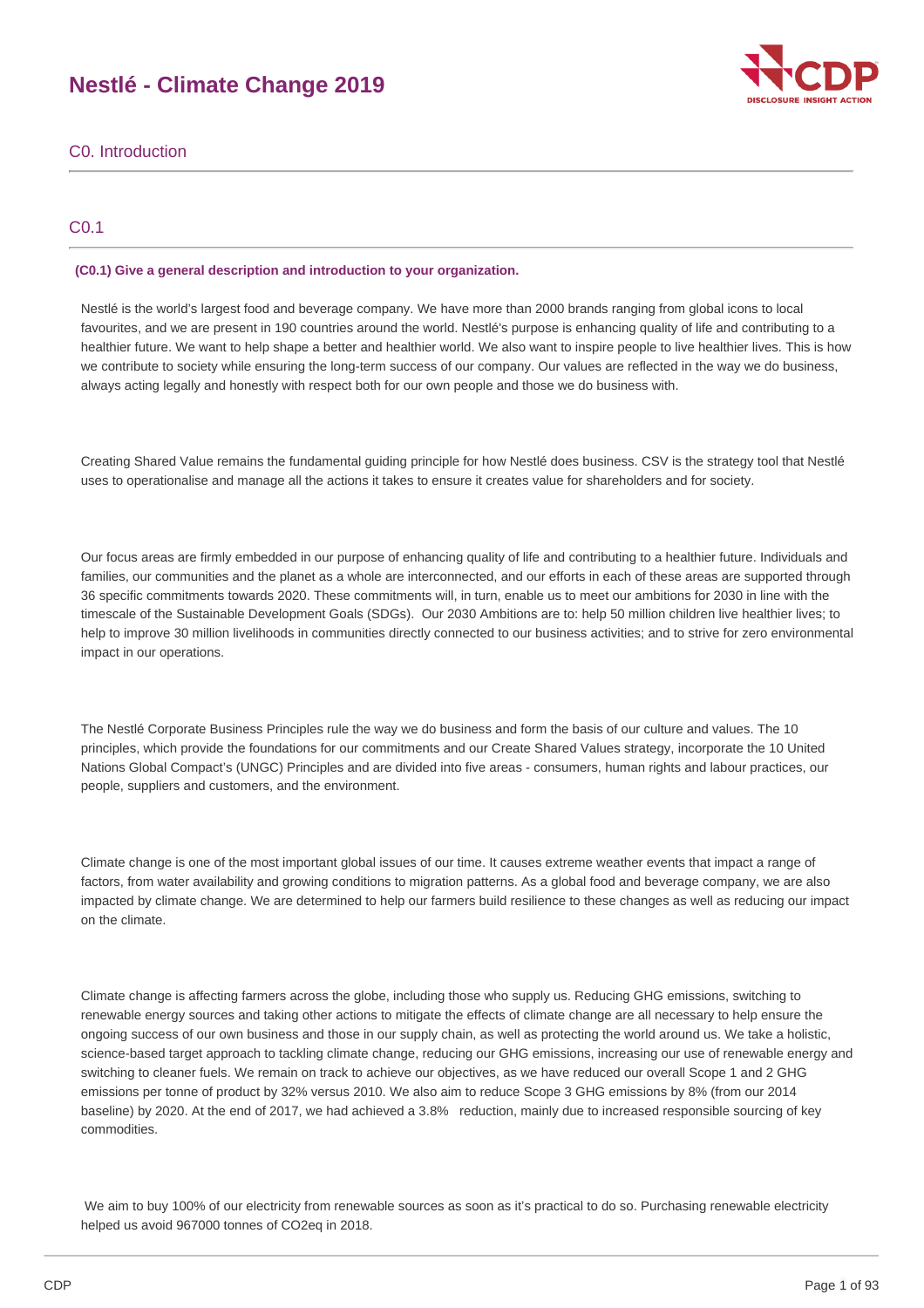We transport around 150000 tonnes of product daily, generating 3.26 million tonnes of GHGs in 2017 (our reporting covers 71% of our total product volume)\* . Working with third-party logistics providers, we aim to reduce distances, fuel consumption, emissions, noise and congestion. Emissions per tonne of product distributed were down 7.6% in 2017 compared with 2014. Where road transport (71% of our total transport) is necessary, we try to use natural gas in our trucks. We remain on track to meet our objective for warehouse energy consumption, with emissions in our top 100 distribution centers in 2018 down 38.7% (since 2014) to 5.6 kg CO2eq per tonne of product.

We continued to implement the Guide for Responsible Corporate Engagement in Climate Policy in 2018. This included disclosing our actions on climate change through our public reporting and stakeholder engagement. In 2018, we became a founding member of the World Business Council for Sustainable Development's FReSH project.

# C0.2

### **(C0.2) State the start and end date of the year for which you are reporting data.**

|  | Start date End date |                | reporting years | Indicate if you are providing emissions data for past   Select the number of past reporting years you will be providing<br>lemissions data for |
|--|---------------------|----------------|-----------------|------------------------------------------------------------------------------------------------------------------------------------------------|
|  | Row January 1       | December 31 No |                 | <not applicable=""></not>                                                                                                                      |
|  | 2018                | 2018           |                 |                                                                                                                                                |

# C0.3

| (C0.3) Select the countries/regions for which you will be supplying data. |
|---------------------------------------------------------------------------|
| Brazil                                                                    |
| Chile                                                                     |
| China                                                                     |
| France                                                                    |
| Italy                                                                     |
| Japan                                                                     |
| Malaysia                                                                  |
| Mexico                                                                    |
| Pakistan                                                                  |
| Philippines                                                               |
| <b>Russian Federation</b>                                                 |
| South Africa                                                              |
| Spain                                                                     |
| United Kingdom of Great Britain and Northern Ireland                      |
| United States of America                                                  |

# C0.4

**(C0.4) Select the currency used for all financial information disclosed throughout your response.** CHF

# C0.5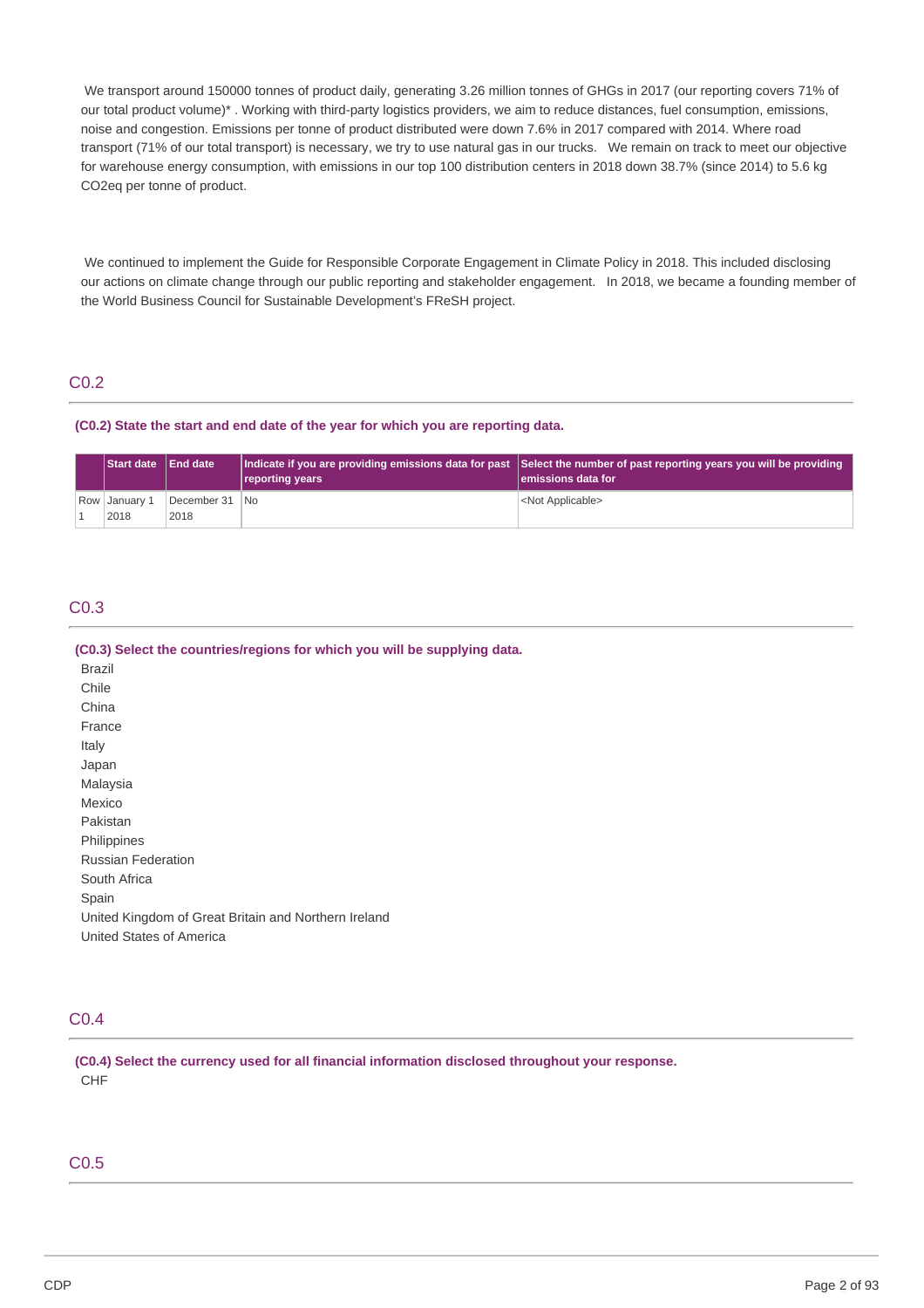(C0.5) Select the option that describes the reporting boundary for which climate-related impacts on your business are being reported. Note that this option should align with your consolidation approach to your Scope 1 and Scope 2 greenhouse gas **inventory.**

Operational control

# C-AC0.6/C-FB0.6/C-PF0.6

**(C-AC0.6/C-FB0.6/C-PF0.6) Are emissions from agricultural/forestry, processing/manufacturing, distribution activities or** emissions from the consumption of your products - whether in your direct operations or in other parts of your value chain **relevant to your current CDP climate change disclosure?**

|                          | <b>Relevance</b>                                                                                     |
|--------------------------|------------------------------------------------------------------------------------------------------|
| Agriculture/Forestry     | Elsewhere in the value chain only [Agriculture/Forestry/processing/manufacturing/Distribution only]  |
| Processing/Manufacturing | Direct operations only [Processing/manufacturing/Distribution only]                                  |
| <b>Distribution</b>      | Both direct operations and elsewhere in the value chain [Processing/manufacturing/Distribution only] |
| Consumption              | Yes [Consumption only]                                                                               |

# C-AC0.6b/C-FB0.6b/C-PF0.6b

**(C-AC0.6b/C-FB0.6b/C-PF0.6b) Why are emissions from agricultural/forestry activities undertaken on your own land not relevant to your current CDP climate change disclosure?**

#### **Row 1**

**Primary reason** Do not own/manage land

#### **Please explain**

Nestlé does not directly own or manage any lands.

C-AC0.7/C-FB0.7/C-PF0.7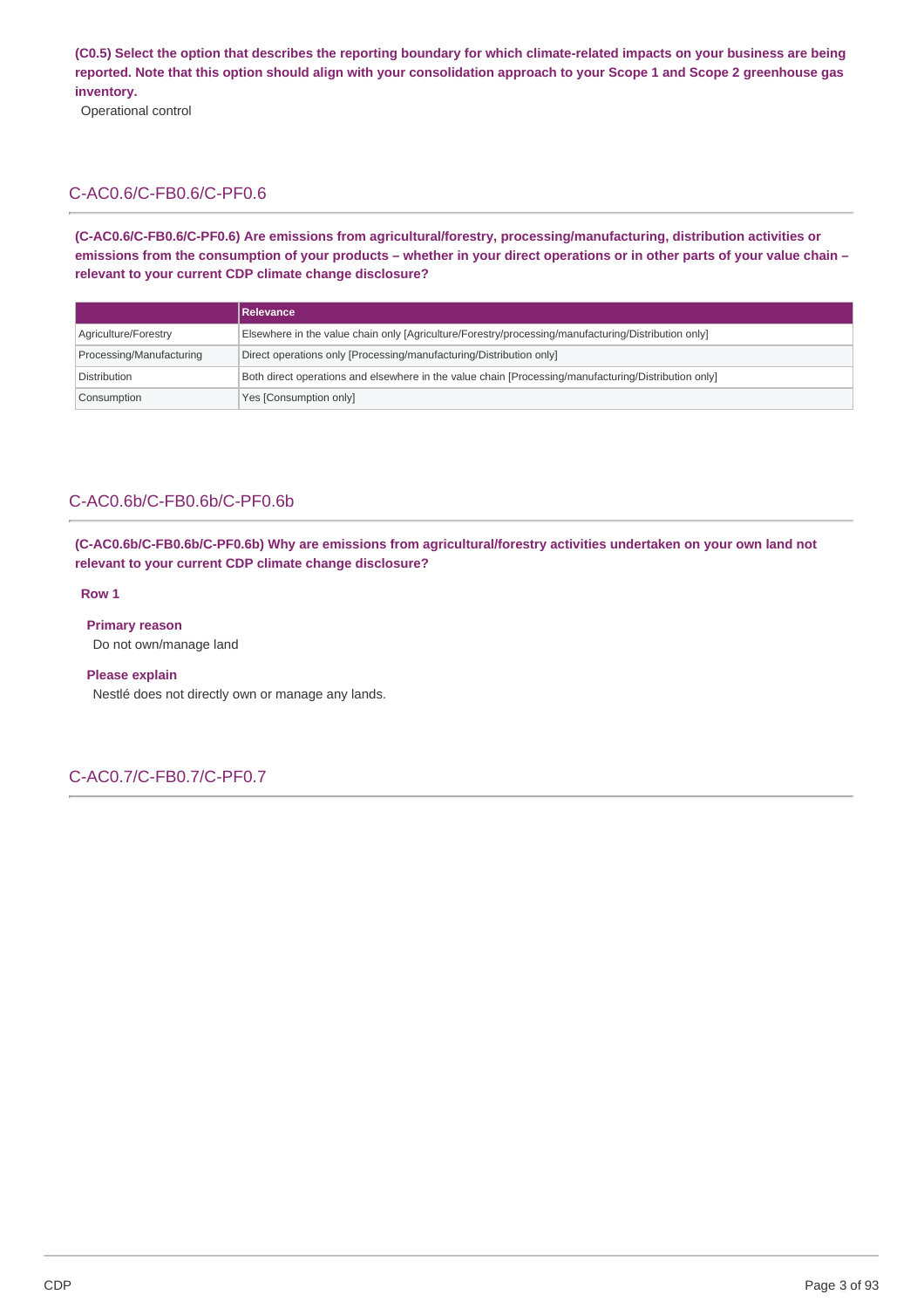**(C-AC0.7/C-FB0.7/C-PF0.7) Which agricultural commodity(ies) that your organization produces and/or sources are the most significant to your business by revenue? Select up to five.**

### **Agricultural commodity**

Other, please specify (Coffee)

**% of revenue dependent on this agricultural commodity** 10-20%

**Produced or sourced**

Sourced

# **Please explain**

Coffee is a key part of our Powdered and Liquid Beverages category (along with cocoa and malt beverages and tea). This business features some of our most iconic brands, such as: Nescafé, the world's favorite coffee brand, and Nespresso, our premium coffee experience.

#### **Agricultural commodity**

Other, please specify (Wheat)

**% of revenue dependent on this agricultural commodity** 20-40%

### **Produced or sourced**

Sourced

### **Please explain**

Wheat is a key commodity tied to our growth pillars. Whole wheat is the number one ingredient in a large majority of our product portfolio. We source cereals and grains from many countries around the world. Of our total cereals purchase in 2018, 31.6% was responsibly sourced and 36.2% was traceable back to source. Challenges identified include environmental, social and economic aspects, such as soil erosion, water quality degradation, loss of biodiversity and an ageing farming population.

# **Agricultural commodity**

Cattle products

**% of revenue dependent on this agricultural commodity** 20-40%

**Produced or sourced** Sourced

#### **Please explain**

Dairy is our single biggest category by volume, and we source it from both small-scale and large-scale producers all around the world. In 2018, 80% of our total dairy was responsibly sourced, and 86.3% was traceable. Dairy is a major ingredient used by the following sales categories: Milk products and ice cream (e.g. Milkmaid), nutrition and health science (e.g. NAN), and confectionery (e.g. KitKat, Cailler), Powdered and milk beverages (e.g. Nesquik, Milo).

# C1. Governance

# C1.1

**(C1.1) Is there board-level oversight of climate-related issues within your organization?** Yes

# C1.1a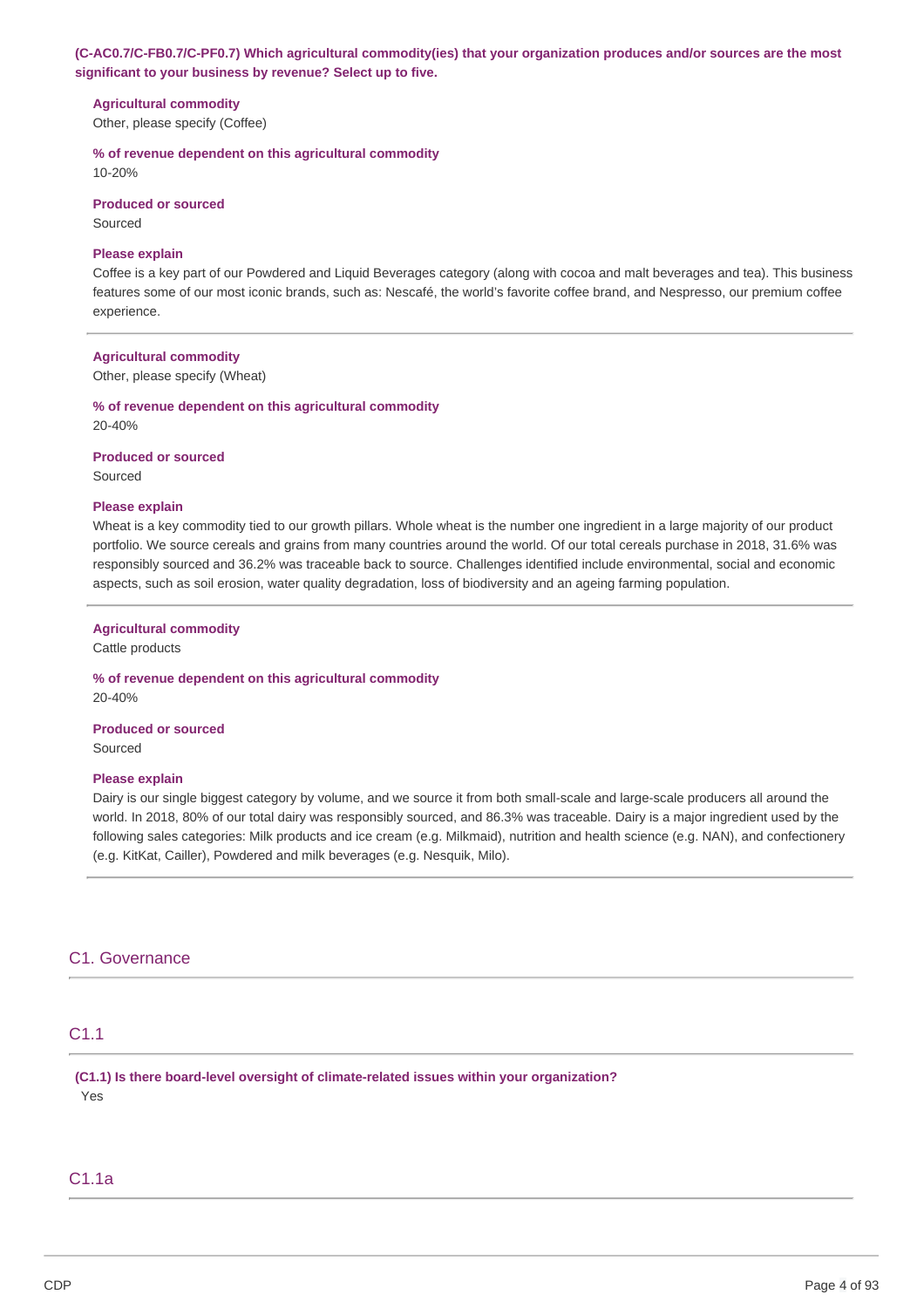# (C1.1a) Identify the position(s) (do not include any names) of the individual(s) on the board with responsibility for climate**related issues.**

| Position of<br>individual(s)           | Please explain                                                                                                                                                                                                                                                                                                                                                                                                                                                                                                                                 |
|----------------------------------------|------------------------------------------------------------------------------------------------------------------------------------------------------------------------------------------------------------------------------------------------------------------------------------------------------------------------------------------------------------------------------------------------------------------------------------------------------------------------------------------------------------------------------------------------|
| Board-level<br>committee               | Members of the Board of Directors are selected based on sound criteria, including sustainability criteria. Several members have leadership<br>experience in NGOs and the public sector. The Nomination and Sustainability Committee of the Board of Directors oversees the company's Creating<br>Shared Value activities, which includes the topic of environmental sustainability.                                                                                                                                                            |
| Chief<br>Executive<br>Officer<br>(CEO) | The CEO is the chair of the Nestlé in Society Board, which is now integrated into the Executive Board. Nestlé in Society topics are discussed twice a<br>year to set policy, public commitments and track progress and ensure achievement. Climate-change is one of the key topics covered. The CEO<br>leads the development and implementation of Nestlé's sustainability and climate change objectives and strategies at Group level, while reverting to<br>the Nomination and Sustainability Council of the Board for further confirmation. |

# C1.1b

# **(C1.1b) Provide further details on the board's oversight of climate-related issues.**

| <b>Frequency</b><br>with<br>which<br>climate-<br>related<br>a<br>scheduled<br>agenda<br>item | <b>Governance</b><br>mechanisms<br>into which<br>climate-<br>related issues<br>issues are are integrated                                                                                                                                                                                                                                                                                                                                                                                                                                                                          | <b>Please explain</b>                                                                                                                                                                                                                                                                                                                                                                                                                                                                                                                                                                                                                                                                                                                                                                                                                                                                                                                                                                                                                                                                                                                                                                                                                                                                                                                                                                                                                                                                                                                                                                                                                                                                                                                                                                   |
|----------------------------------------------------------------------------------------------|-----------------------------------------------------------------------------------------------------------------------------------------------------------------------------------------------------------------------------------------------------------------------------------------------------------------------------------------------------------------------------------------------------------------------------------------------------------------------------------------------------------------------------------------------------------------------------------|-----------------------------------------------------------------------------------------------------------------------------------------------------------------------------------------------------------------------------------------------------------------------------------------------------------------------------------------------------------------------------------------------------------------------------------------------------------------------------------------------------------------------------------------------------------------------------------------------------------------------------------------------------------------------------------------------------------------------------------------------------------------------------------------------------------------------------------------------------------------------------------------------------------------------------------------------------------------------------------------------------------------------------------------------------------------------------------------------------------------------------------------------------------------------------------------------------------------------------------------------------------------------------------------------------------------------------------------------------------------------------------------------------------------------------------------------------------------------------------------------------------------------------------------------------------------------------------------------------------------------------------------------------------------------------------------------------------------------------------------------------------------------------------------|
| Scheduled<br>- some<br>meetings                                                              | Reviewing and<br>guiding<br>strategy<br>Reviewing and<br>guiding major<br>plans of action<br>Reviewing and<br>guiding risk<br>management<br>policies<br>Reviewing and<br>guiding annual<br>budgets<br>Reviewing and<br>quiding<br>business plans<br>Setting<br>performance<br>objectives<br>Monitoring<br>implementation<br>and<br>performance of<br>objectives<br>Overseeing<br>major capital<br>expenditures,<br>acquisitions<br>and<br>divestitures<br>Monitoring and<br>overseeing<br>progress<br>against goals<br>and targets for<br>addressing<br>climate-related<br>issues | The Nomination and Sustainability Committee oversees environment, including climate change, on the Board of Directors. It meets at<br>least twice a year and as frequently as necessary to fulfill its task. In 2018, it met three times. The Committee Chairman provides a<br>detailed report of its meetings to the full Board of Directors at each meeting in a dedicated Chairman's session. The Excecutive<br>Board's oversight of climate related issues covers both the risk related and GHG reduction strategies. The Chief Financial Officer is<br>responsible for the financial risk related aspects and the Chief Operations Officer for GHG reduction. Climate is integrated into the<br>company's enterprise risk management (ERM) process and discussed and reviewed at Board of Directors level as part of the Board's<br>annual risk assessment. The setting of targets and public commitments on climate related issues forms part of our comprehensive<br>Creating Shared Value approach to business strategy. The Nestlé in Society Board is chaired by our CEO and starting in 2018, it is<br>now part of the meeting of the Executive Board. It leads the strategic development and implementation of Creating Shared Value<br>across our business, including for all commitments on the environment, objectives and strategies. In both cases of risk management<br>and climate targets, the work of the Board of Directors and of the Executive Board involves reviewing and guiding the strategy, policies<br>and major plans of action including major capital expenditure, as well as oversight of the targets and public commitments. The annual<br>budgeting and guiding the business plans is undertaken by individual Executive Board members (CFO, COO). |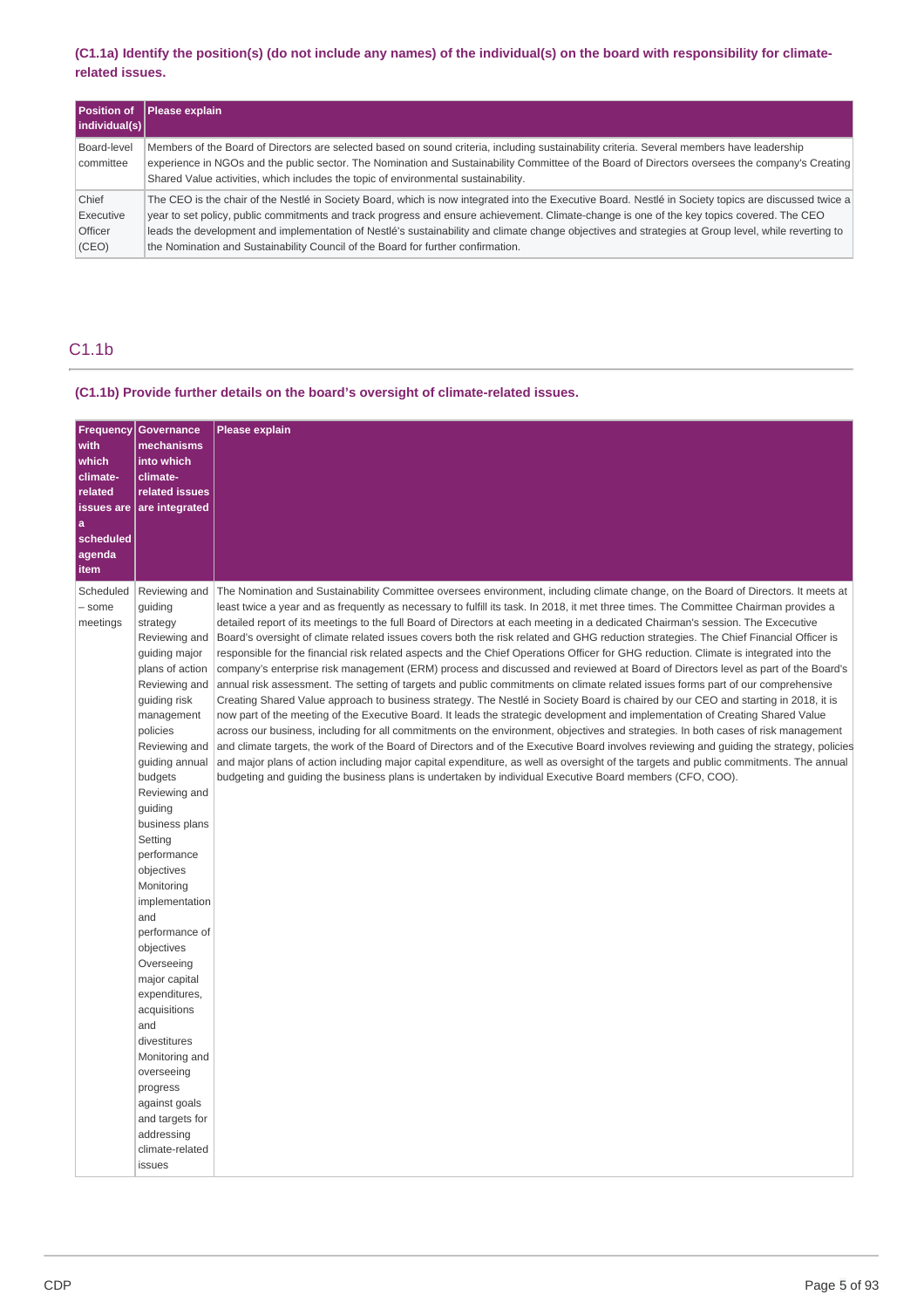### **(C1.2) Provide the highest management-level position(s) or committee(s) with responsibility for climate-related issues.**

| Name of the position(s) and/or<br>committee(s) | <b>Responsibility</b>                                                  | Frequency of reporting to the board on climate-related<br><b>lissues</b> |
|------------------------------------------------|------------------------------------------------------------------------|--------------------------------------------------------------------------|
| Chief Operating Officer (COO)                  | Both assessing and managing climate-related risks and<br>opportunities | More frequently than quarterly                                           |
| Chief Financial Officer (CFO)                  | Both assessing and managing climate-related risks and<br>opportunities | More frequently than quarterly                                           |
| Other, please specify (Issues Round<br>Table)  | Both assessing and managing climate-related risks and<br>opportunities | More frequently than quarterly                                           |

# C1.2a

# (C1.2a) Describe where in the organizational structure this/these position(s) and/or committees lie, what their associated **responsibilities are, and how climate-related issues are monitored (do not include the names of individuals).**

Both the COO and the CFO report to the CEO and reports on the topic of environmental sustainability, including climate-related issues, to Nestlé's Executive Board. The company is monitoring the progress on greenhouse gas emissions on a monthly basis through our global reporting system and considers the latest data and analysis on any variance to come up with recommendations on operational changes. Proposals to any changes related to Policies and targets that are submitted to the Executive Board. Numerous functions collaborate on this - Corporate communications, global public affairs, marketing, corporate water, corporate agriculture, responsible sourcing, packaging, operations at Nestlé Waters, sustainability at Nespresso and manufacturing excellence. The CFO provides guidance on the financial implications related to climate issues, while the COO provides guidance on the operationalization of the climate change strategy globally.

The Issues Round Table (IRT), co-chaired by the COO, and Global Head of Corporate Communications assess potential climaterelated issues, risks and opportunities, propose a ranking on the IRT Heat Map for climate-related issues; and propose actions to be taken and report on actions taken to mitigate issues.

# C1.3

(C1.3) Do you provide incentives for the management of climate-related issues, including the attainment of targets? Yes

# C1.3a

(C1.3a) Provide further details on the incentives provided for the management of climate-related issues (do not include the **names of individuals).**

**Who is entitled to benefit from these incentives?** Environment/Sustainability manager

**Types of incentives** Monetary reward

**Activity incentivized**

Emissions reduction target

# **Comment**

The short-term bonus payout is determined by the degree of achievement of a number of annual operating objectives, including the reduction targets of GHG emissions (scope 1 and 2).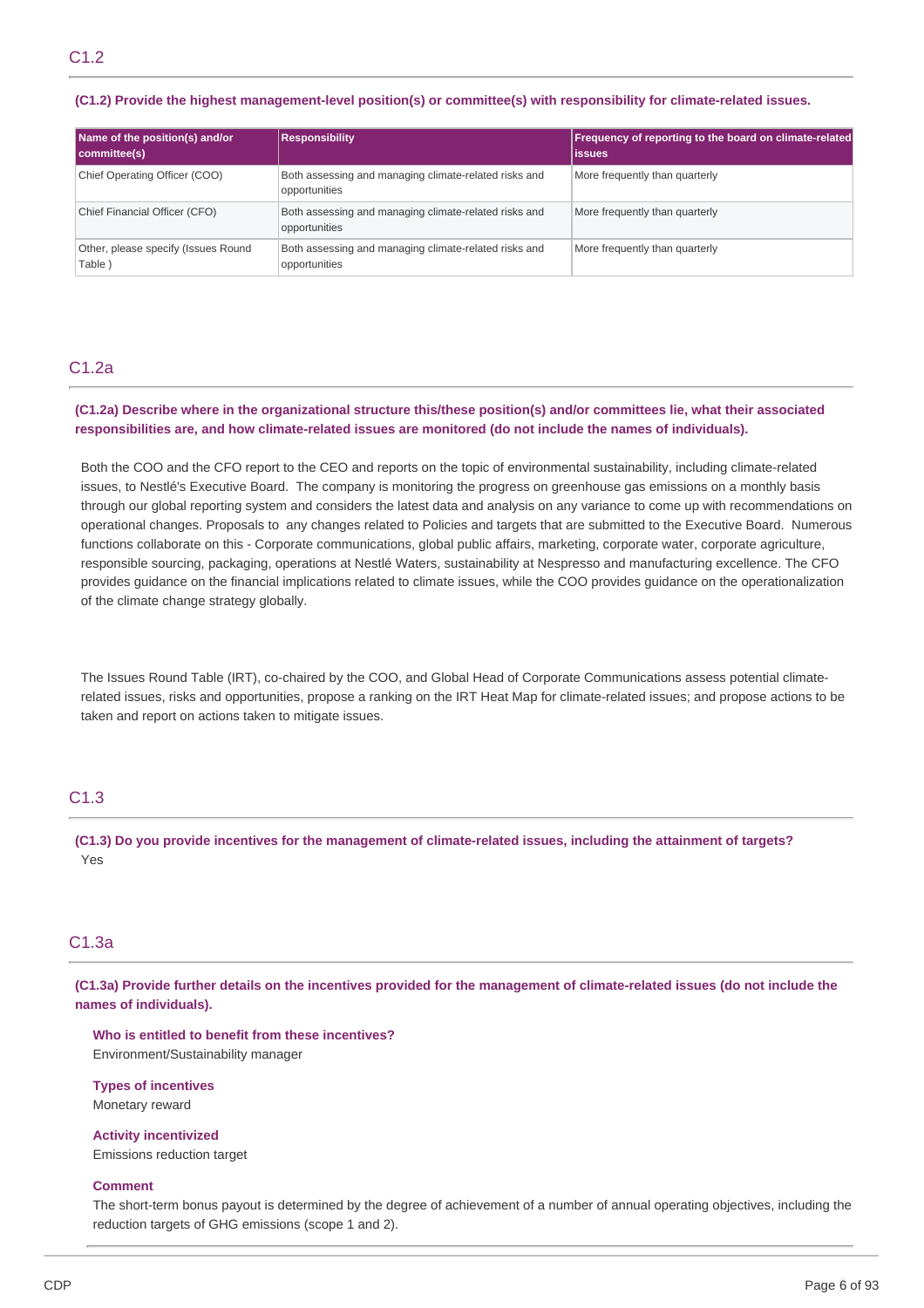# **Who is entitled to benefit from these incentives?** Energy manager

**Types of incentives** Recognition (non-monetary)

**Activity incentivized** Energy reduction project

# **Comment**

Recognition awards are given for outstanding energy consumption reduction projects that lead to air emission reduction, including GHG.

# **Who is entitled to benefit from these incentives?**

All employees

# **Types of incentives**

Recognition (non-monetary)

# **Activity incentivized**

Other, please specify (Training on Environmental Sustainability)

# **Comment**

Recognition certificates are given to all employees who successfully undertake the e-learning on Environmental Sustainability at Nestlé. The course provides information on climate change and how Nestlé is meeting its commitment to sustainable business practices.

# **Who is entitled to benefit from these incentives?**

Chief Procurement Officer (CPO)

**Types of incentives**

# Monetary reward

# **Activity incentivized**

Other, please specify (Activities incentivized include both environmental criteria included in purchases and supply chain engagement. )

## **Comment**

The Chief Procurement Officer and the entire procurement team has their responsible sourcing targets as part of their performance measurement and reward system. The responsible sourcing targets refer to an assessment which includes environmental KPIs.

# **Who is entitled to benefit from these incentives?**

Board/Executive board

**Types of incentives** Monetary reward

**Activity incentivized** Emissions reduction target

### **Comment**

The short-term bonus payout is determined by the degree of achievement of a number of annual operating objectives, including the delivering of our Creating Shared Value (CSV) commitments. Quantitative and qualitative targets, set by the Board of Directors are used to determine the Nestlé Group performance. These include measures related to the Company's sustainability and its corporate social responsibility in line with our Creating Shared Value (CSV) strategy. These additional targets can include delivering on CSV commitments, which include GHG emissions reductions. More information at: https://www.nestle.com/assetlibrary/documents/library/documents/corporate\_governance/corp-governance-report-2018-en.pdf, p. 40 (Principles of compensation for members of the Executive Board).

**Who is entitled to benefit from these incentives?** Buyers/purchasers

**Types of incentives** Monetary reward

**Activity incentivized** Environmental criteria included in purchases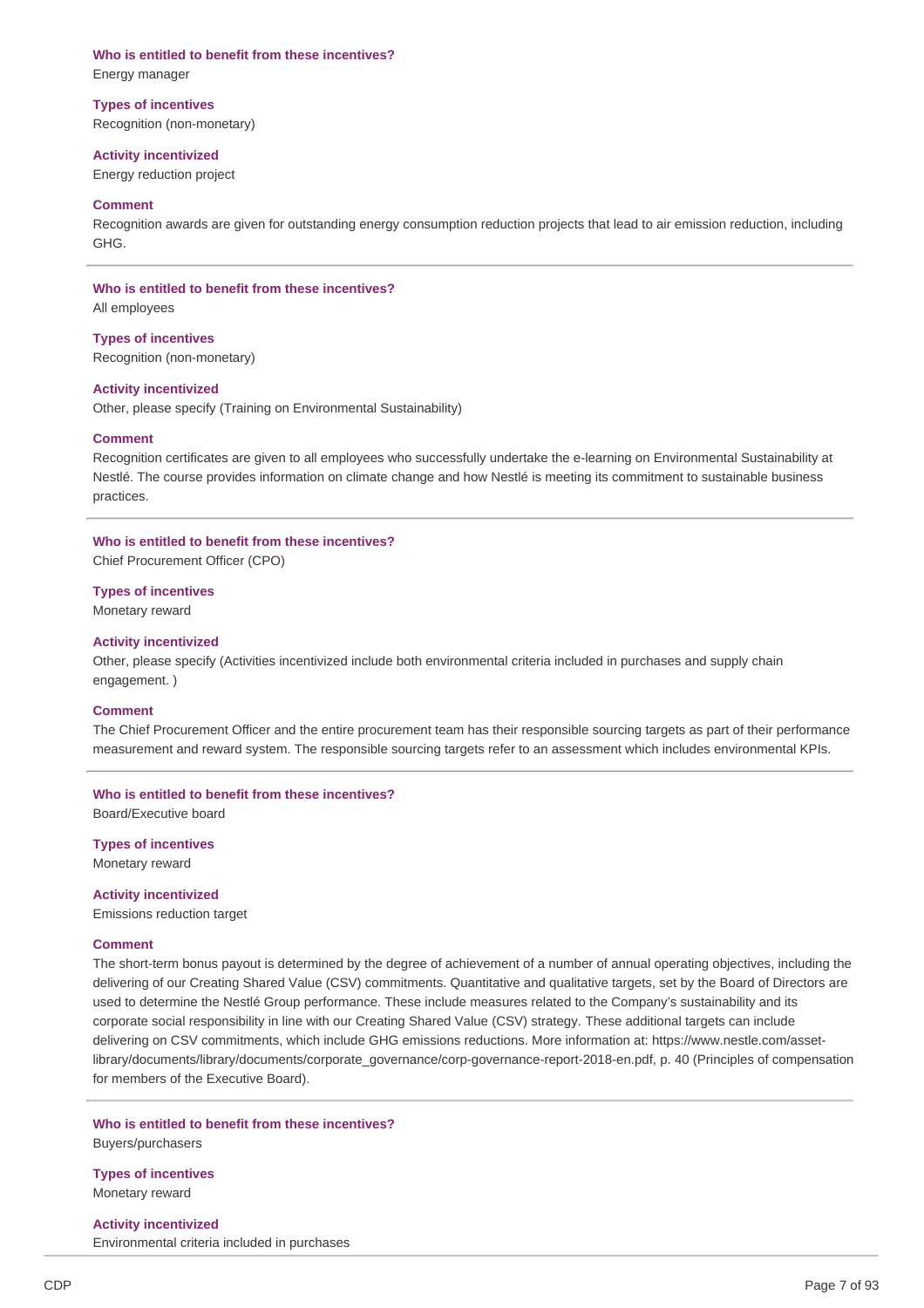The Nestlé Supplier Code and Nestlé Responsible Sourcing Guidelines require suppliers to fulfill environmental requirements, including on Climate Change.

# C2. Risks and opportunities

# C2.1

# **(C2.1) Describe what your organization considers to be short-, medium- and long-term horizons.**

|             | <b>From (years)</b> | To (years) | <b>Comment</b>                                                           |
|-------------|---------------------|------------|--------------------------------------------------------------------------|
| Short-term  |                     |            | Timescale reflecting Market Business Strategy planning cycle of 3 years. |
| Medium-term |                     |            | Timescale reflecting the Materiality Matrix outlook time horizon.        |
| Long-term   |                     | 10         | Timescale reflecting Group Business Strategy planning cycle of 10 years. |

# C2.2

(C2.2) Select the option that best describes how your organization's processes for identifying, assessing, and managing **climate-related issues are integrated into your overall risk management.**

Integrated into multi-disciplinary company-wide risk identification, assessment, and management processes

# C2.2a

(C2.2a) Select the options that best describe your organization's frequency and time horizon for identifying and assessing **climate-related risks.**

| l of:        | Frequency How far into the<br><b>I</b> future are risks<br>  monitoring   considered? 1 | <b>Comment</b>                                                                                                                                                                                                                                    |
|--------------|-----------------------------------------------------------------------------------------|---------------------------------------------------------------------------------------------------------------------------------------------------------------------------------------------------------------------------------------------------|
| Row Annually | >6 years                                                                                | All geographical areas are considered: All Zones (Europe, Americas and Asia, Oceania and Africa), All Globally<br>Managed Business (Nestlé Health Science, Nestlé Waters, Nespresso) and in all Markets (Nestlé is operating in 86<br>countries). |

# C2.2b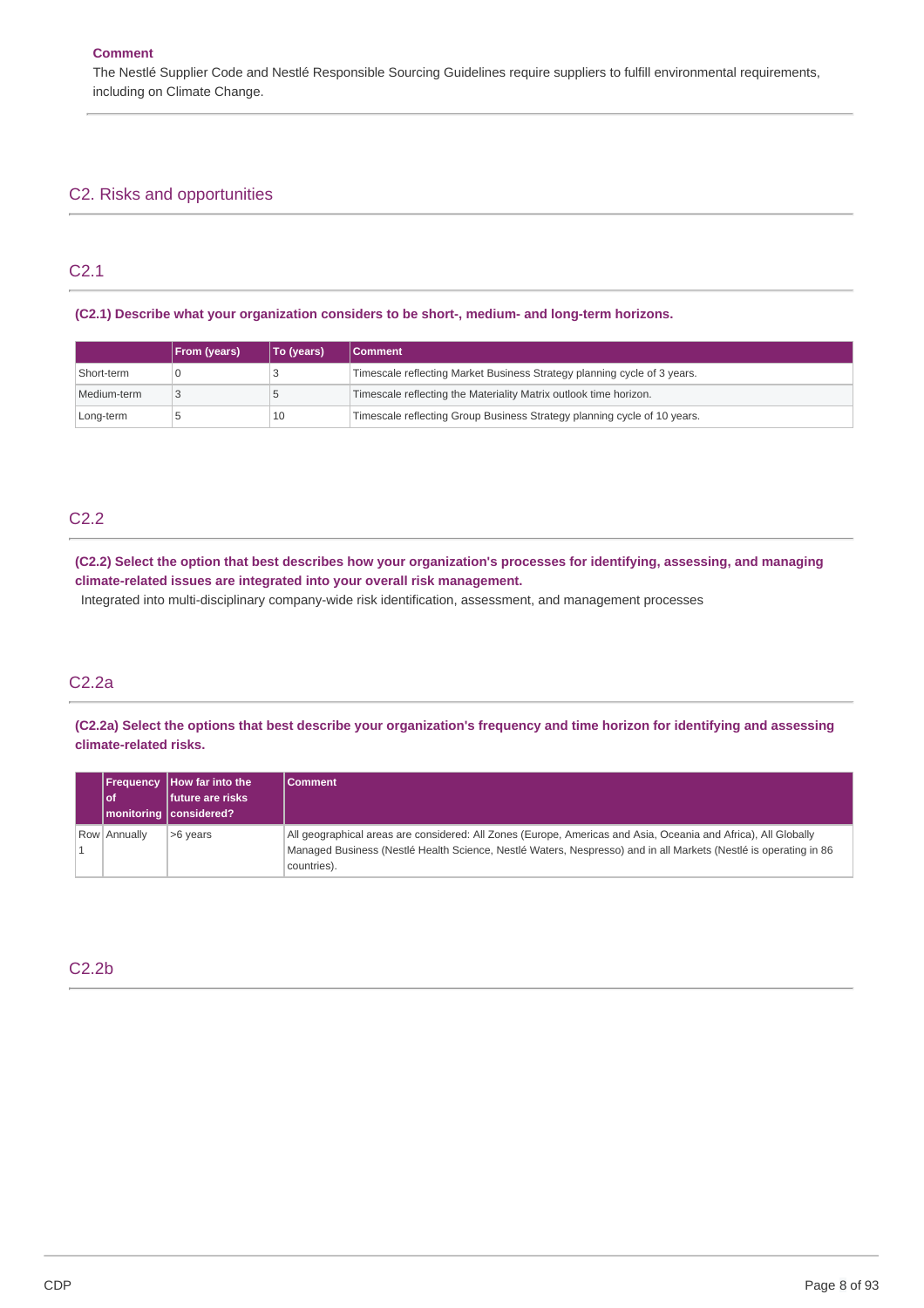#### **(C2.2b) Provide further details on your organization's process(es) for identifying and assessing climate-related risks.**

#### Company level:

The Nestlé Group Enterprise Risk Management Framework (ERM) is used to identify and mitigate climate change risks and opportunities (CCRO) in order to minimize/seize their potential impact on the Group. A top-down assessment is performed once a year to understand the company's mega-risks, to allocate ownership to drive specific actions around them and take relevant steps to address them. Any identified CCRO are assessed in relation to their magnitude of impact and likelihood. The identification includes an assessment of external and internal environment in which the company operates. This may include business, social & physical, regulatory, reputational environment and key business drivers. To identify material CCRO at company level, we use a materiality process; opinion-leader reputation research; surveys involving sustainability experts and consumers; feedback from stakeholder convening; extensive media scan; internal business impact survey; and our corporate risk map. E.g. outcomes of stakeholder meeting are used to better understand potential gaps between internal and external perception on CCRO and their impact on reputation.

Based in part on a media and competitive scan, we identify global megatrends, assessed their relevance to our Creating Shared Value focus areas and economic, environmental and social issues, and prioritise issues on a materiality matrix based on level of stakeholder concern and level of potential impact on Nestlé. In 2018, climate change i.e. reducing greenhouse gas emissions and contributing to the mitigation of, and adaptation to, the negatives effects of climate change, remains a central concern; stakeholder interest in climate change adaptation is rising as the effects of climate change begin to make themselves felt, particularly in rural communities.

#### Asset level:

Site-specific assessments use ERM. The CCRO identification process includes use of structured techniques, e.g. flow-charting, system analysis, Fault tree studies or operational modelling, or more general techniques e.g. 'what-if' and scenario analysis. The identification of issues that may pose a risk/opportunity are documented, including the trigger effect, controls in place and their level of efficiency. This is supported by an expert team of engineers. Potential CCRO e.g. floods, droughts, interruption of supply caused by climate changes are assessed. The Nestlé Global Property Loss Prevention Program provides an in depth identification of our exposure to property risks around the world climate change risks. This enables us to form decisions about the future standards of prevention and protection.

#### Agricultural level

The Rural Development Framework was designed in collaboration with key partners the Danish Institute for Human Rights, the Fair Labor Association (FLA), the Rainforest Alliance and Solidaridad. It has a broad focus and includes relevant development drivers at farm and community levels. It enables us to gain data, insights and information, including climate-related risks and opportunities at the farm level.

#### Product level

Life-cycle assessments analyse climate related riks and opportunities such as GHG emissions, freshwater consumption scarcity, nonbiological ('abiotic') resource depletion, land use impact on biodiversity, and the impact on ecosphere and ecosystems quality throughout a product's entire life-cycle.

#### Our internal governance structure

The Board of Directors, the Chairman, the CEO and our Executive Board are responsible for the supervision and management of our role in society, and for ensuring we achieve our purpose and our ambitions.

#### C2.2c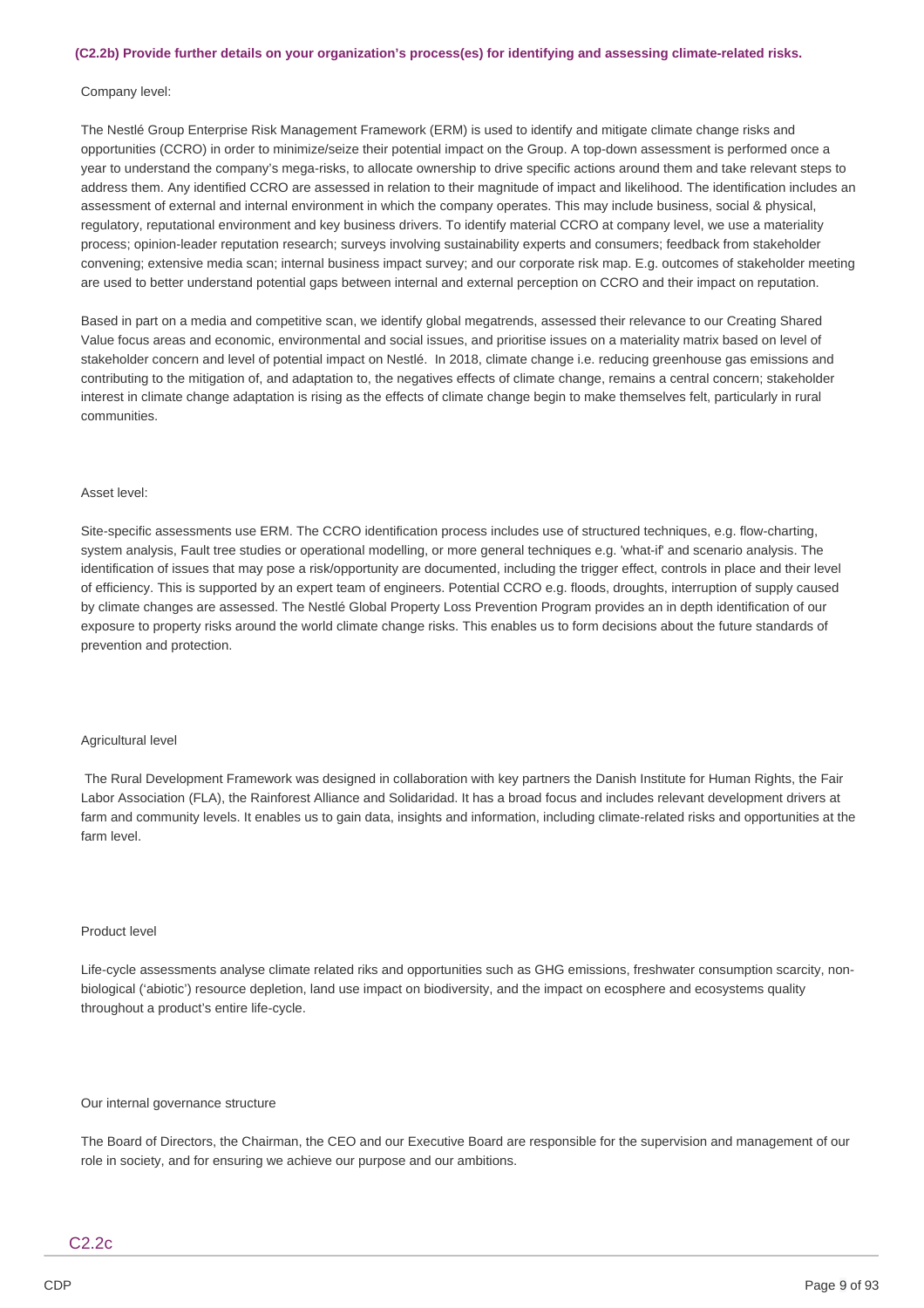# **(C2.2c) Which of the following risk types are considered in your organization's climate-related risk assessments?**

|                        | &                                  | Relevance Please explain                                                                                                                                                                                                                                                                                                                                                                                                                                                                                                                                                                                                                                                                                                                                                                                                                                                                                                                                                                                                                                                                                                                                                                                                                                                                                                                                                                                                                                                                                                                                                                      |
|------------------------|------------------------------------|-----------------------------------------------------------------------------------------------------------------------------------------------------------------------------------------------------------------------------------------------------------------------------------------------------------------------------------------------------------------------------------------------------------------------------------------------------------------------------------------------------------------------------------------------------------------------------------------------------------------------------------------------------------------------------------------------------------------------------------------------------------------------------------------------------------------------------------------------------------------------------------------------------------------------------------------------------------------------------------------------------------------------------------------------------------------------------------------------------------------------------------------------------------------------------------------------------------------------------------------------------------------------------------------------------------------------------------------------------------------------------------------------------------------------------------------------------------------------------------------------------------------------------------------------------------------------------------------------|
|                        | inclusion                          |                                                                                                                                                                                                                                                                                                                                                                                                                                                                                                                                                                                                                                                                                                                                                                                                                                                                                                                                                                                                                                                                                                                                                                                                                                                                                                                                                                                                                                                                                                                                                                                               |
| Current<br>regulation  | Relevant,<br>always<br>included    | Compliance to existing regulation is a requirement for all our businesses. Any risk potentially resulting in a compliance breach should be<br>included in the risk assessments at market and/or business level. Nestlé ensures that our investments are beneficial both for our<br>shareholders and people in the countries where we do business by ensuring support of multiple global principles and goals, some of<br>which include the UNGC Sustainable Development goals, the UN Guiding Principles on Business and Human Rights, and the Alliance<br>for Water Stewardship (AWS) standards. Compliance to current regulation is monitored by Market and Group Compliance Committees<br>and an risk of escalation of flagged to the relevant local management terms or corporate management teams.                                                                                                                                                                                                                                                                                                                                                                                                                                                                                                                                                                                                                                                                                                                                                                                       |
| Emerging<br>regulation | Relevant,<br>sometimes<br>included | Where known, emerging regulation which impacts the business should be assessed in terms of impact and likelihood. Any risk potentially<br>failing to meet new regulations should be included in the risk assessments at market and/or business level. Example, our ice-cream<br>business might be impacted by future regulation around HFC.                                                                                                                                                                                                                                                                                                                                                                                                                                                                                                                                                                                                                                                                                                                                                                                                                                                                                                                                                                                                                                                                                                                                                                                                                                                   |
| Technology             | Relevant,<br>always<br>included    | Failure to effectively develop and adopt new technologies e.g. packaging formats, clean energies etc. may lead to the company falling<br>behind competition, breaching regulations and fail to meet consumer expectations/new trends. These types of risks and opportunities are<br>identified through the Enterprise Risk Management process, both at market, function and group levels where relevant in order to minimize<br>impacts and capitalize on opportunities. A number of risks related to our operational environmental impacts e.g. carbon tax, emissions,<br>waste discharge etc. require development and investment in new technologies e.g. switch to renewable energy, zero water withdrawal<br>technology, anaerobic digestion technology to reduce chemical usage and volume of waste etc. Additionally, in tackling the risk around<br>food security, with rising populations and weather fluctuations amongst other things impacting the demands on the agricultural supply<br>chain, technology is identified as a key enabler to equip the farming populations with the know-how and vision to improve their production<br>systems in sustainable ways, economically, socially and envionmentally. Depending on the type of disruption, these issues are<br>assessed and managed by the relevant functions e.g. the Responsible Sourcing team (part of Procurement) assesss and monitors<br>deforestation risk with the the use of satellite imagery, where as assessment of opportunities to improve the environmental performance<br>of our packaging is led by R&D. |
| Legal                  | Relevant,<br>always<br>included    | Compliance to legal requirements is non-negotiable for Nestlé and therefore the expectation is for any areas where a legal breach where<br>result, they must be captured in the risk assessments. An example of a change in law is in Mexico which will ban the marketing,<br>distribution and delivery of single-use plastic products in 2021. The aim is to reduce the environmental damage and to increase the use<br>of biodegradable and compostable materials. This law includes straws, cup lids, coffee capsules which will impact some of Nestlè's<br>categories. These risks are detected in part, through our ISO 14001 Management system certified in our factories (96% of manufacturing<br>sites certified in 2018), as well as by our Regulatory early warning system and our legal teams. These risks would be considered in each<br>Market's Enterprise Risk Management Framework on an annual basis in order to minimize the potential impact on the Market, and<br>potentially the Group.                                                                                                                                                                                                                                                                                                                                                                                                                                                                                                                                                                                  |
| Market                 | Relevant,<br>always<br>included    | Given the growing concern with regards to sustainability of the earth's resources and the impact that humans have on the environment,<br>there is increasing awareness and scrutiny from consumers and customers as to the impact of our products across the full value chain.<br>Consumer behaviours/requirements may no longer be met by certain categories/product groups and key customers may also seek to re-<br>evaluate their offerings in order to meet changing demands. These types of risks are captured and managed in the Market Enterprise<br>Risk assessments e.g. ethical sourcing, traceability of ingredients, organic raw and pack materials, sustainable packaging (e.g. bio-<br>degradable, recyclability), waste generation etc. The Markets report their risks to HQ and these risks are consolidated to provide the<br>Markets' perspective for the Executive Board.                                                                                                                                                                                                                                                                                                                                                                                                                                                                                                                                                                                                                                                                                                 |
| Reputation             | Relevant,<br>sometimes<br>included | In line with our purpose and values, maintaining and building trust with respect to our corporate name and our brands is critical to<br>strategic success. Examples are risk linked with sourcing of palm oil and deforestation, impact of intensive farming and land use, use of<br>fertilizers and agricultural run-off into waterways etc. Potential issues (included climate-related) that may lead to reputational risks are<br>managed by the Issues Round Table (IRT), both at a Market and Group level. The IRT prioritizes issues on a heatmap and this heatmap<br>is consider as an input into the annual Enterprise Risk Management assessment carried out by each Market and at a Group level.<br>Addtionally, we consider collective action and partnerships are key to contributing effectively and help to maximize what we can achieve.<br>We work with the United Nations Global Compact (UNGC) which is a strategic initiative for businesses committed to aligning their<br>operations and strategies with 10 universally accepted principles covering human rights, labour, environment and anti-corruption. As a<br>member of the UNGC's leadership platform, Nestlé continues to further its work towards advancing the integration of sustainability<br>principles into our core business operations. We consider these multi-stakeholder groups crucial in the development of a standardised<br>frameworks with common indicators, and were appropriate support.                                                                                                      |
| Acute<br>physical      | Relevant,<br>sometimes<br>included | Assessments for origin-source materials are carried out using 2 key tools: the Rural Development Framework (RDF) and Response-<br>Inducing Sustainability Evaluation (RISE). The RDF has a broad focus and includes relevant development drivers at farm and community<br>level. RISE is more targeted at farm level assessing the sustainability of the agriculture and uses indicators such as economic viability,<br>natural resources and quality of life. Nestlè's corporate Agriculture team uses these assessment tools to identify and prioritize issues.<br>Long-term sustainability goals and outcomes are defined and articulated. Resources are allocated and prioritized to activities that will be<br>the most impactful, and progress is measured toward short- and medium-term milestones. Nestlé communicates the impacts impact on<br>farmer livelihoods and rural development to stakeholders, as well as using our learnings to support training and technical assistance for<br>our suppliers. These inputs and actions from these assessments continue to inform our work and our adaptation to shifting weather<br>patterns, severity of extreme weather events e.g. floods, frosts, droughts etc.                                                                                                                                                                                                                                                                                                                                                                     |
| Chronic<br>physical    | Relevant,<br>sometimes<br>included | Chronic physical risks are considered e.g. changes in precipitation patterns, extreme variability in weather patterns and rising mean<br>temperatures which may affect when, where and what type of crops can be grown. This potentially can lead to reduced sales<br>revenue/output, increased operating costs, increased capital costs (e.g. damage to facilities). Additionally, ensuring longer-term food<br>security is a challenge as population growth leads to increases in consumption and pressure on natural capital including water, land,<br>natural habitats. In terms of resource management, approximately one third of global food production is wasted or lost each year and<br>would be the world's third-largest carbon emitter if it were a country (Food And Agriculture Organization). These global trends cut across<br>our sphere of influence and span our entire value chain. Various of Nestlé's corporate teams (Agriculture, technical teams of the<br>Strategic Business Units and Regional Businesses) assess these chronic risks for key agricultural materials. These assessments are<br>used to inform our priorities and actions on climate change adaptation, climate change mitigation and advocacy on climate policy.                                                                                                                                                                                                                                                                                                                                  |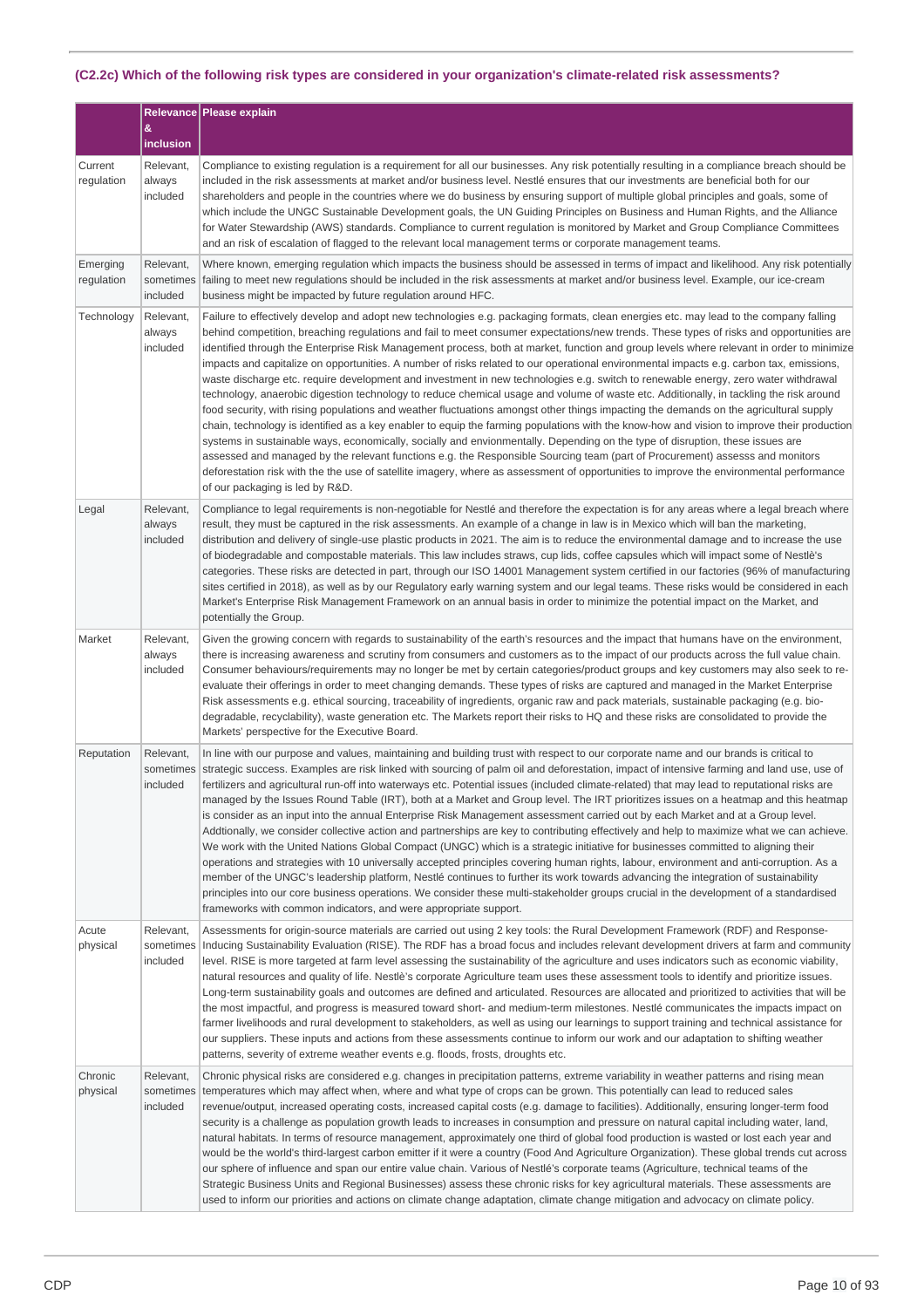|                      | &<br>inclusion                  | Relevance Please explain                                                                                                                                                                                                                                                                                                                                                                                                                                                                                                                                                                                                                                                                                                                                                                                                                                                                                                                                                                                                                                                                                                                                                                                                                                                                                                                                                                                                                                                                                                                                                                                                                                                                                                                                                                                                                                                                           |
|----------------------|---------------------------------|----------------------------------------------------------------------------------------------------------------------------------------------------------------------------------------------------------------------------------------------------------------------------------------------------------------------------------------------------------------------------------------------------------------------------------------------------------------------------------------------------------------------------------------------------------------------------------------------------------------------------------------------------------------------------------------------------------------------------------------------------------------------------------------------------------------------------------------------------------------------------------------------------------------------------------------------------------------------------------------------------------------------------------------------------------------------------------------------------------------------------------------------------------------------------------------------------------------------------------------------------------------------------------------------------------------------------------------------------------------------------------------------------------------------------------------------------------------------------------------------------------------------------------------------------------------------------------------------------------------------------------------------------------------------------------------------------------------------------------------------------------------------------------------------------------------------------------------------------------------------------------------------------|
| Upstream             | Relevant,<br>always<br>included | We assess and optimize the environmental performance of our new and renovated products across the entire value chain, from farmer to<br>consumer and beyond. Such risks as distribution emissions of finished products, waste recovery and end-of-life management are<br>considered here. The Life-cycle Assessments (LCAs) provide a clear understanding of the products's impacts including downstream<br>impacts. Comprehensive LCAs are lengthy, expensive exercises. To drive efficiency and pragmatism, we co-developed a simplified eco-<br>design tool, EcodEx (Eco-design for Sustainable Product Development and Innovation). This enables us to assess a product's<br>environmental performance quickly, cost-effectively and early on in the product development process. EcodEx has now been deployed<br>across our entire RD organisation, making us first in our sector to use such an eco-design tool at scale. EcodEx studies can be used as<br>preliminary studies for a full LCA. From 2018 onwards, EcodEx will include a feature to evaluate groups of products and capture food<br>loss and waste throughout the value chain. Based on these assessments, we prioritise our resources to reduce our environmental<br>impacts of our products e.g. optimize packaging to minimize resource use; use more materials from sustainably managed renewable<br>resources; support initiatives to recycle or recover energy from used packaging; use recycled materials wherever there is a clear<br>environmental benefit; and reduce food loss and waste.                                                                                                                                                                                                                                                                                                                          |
| Downstream Relevant, | included                        | In line with our purpose and values, we consistently strive for responsible stewardship of resources. This supports in our longer-term<br>sometimes ambition to achieve zero environmental impact in our operations. It also tackles potential issues that may be raised in the downstream<br>related to our operations or products e.g. discharge of water, agricultural run-off, lack of waste management of packaging, food waste<br>and loss etc. We assess and optimize the environmental performance of our new and renovated products across the entire value chain,<br>from farmer to consumer and beyond. The Life-cycle Assessments (LCAs) provide a clear understanding of the products's impacts<br>including downstream impacts. Comprehensive LCAs are lengthy, expensive exercises. To drive efficiency and pragmatism, we co-<br>developed a simplified eco-design tool, EcodEx (Eco-design for Sustainable Product Development and Innovation). This enables us to<br>assess a product's environmental performance quickly, cost-effectively and early on in the product development process. EcodEx has<br>now been deployed across our entire RD organisation, making us first in our sector to use such an eco-design tool at scale. EcodEx<br>studies can be used as preliminary studies for a full LCA. From 2018 onwards, EcodEx will include a feature to evaluate groups of<br>products and capture food loss and waste throughout the value chain. Based on these assessments, we prioritise our resources to<br>reduce our environmental impacts of our products e.g. optimize packaging to minimize resource use; use more materials from<br>sustainably managed renewable resources; support initiatives to recycle or recover energy from used packaging; use recycled materials<br>wherever there is a clear environmental benefit; and reduce food loss and waste. |

# C2.2d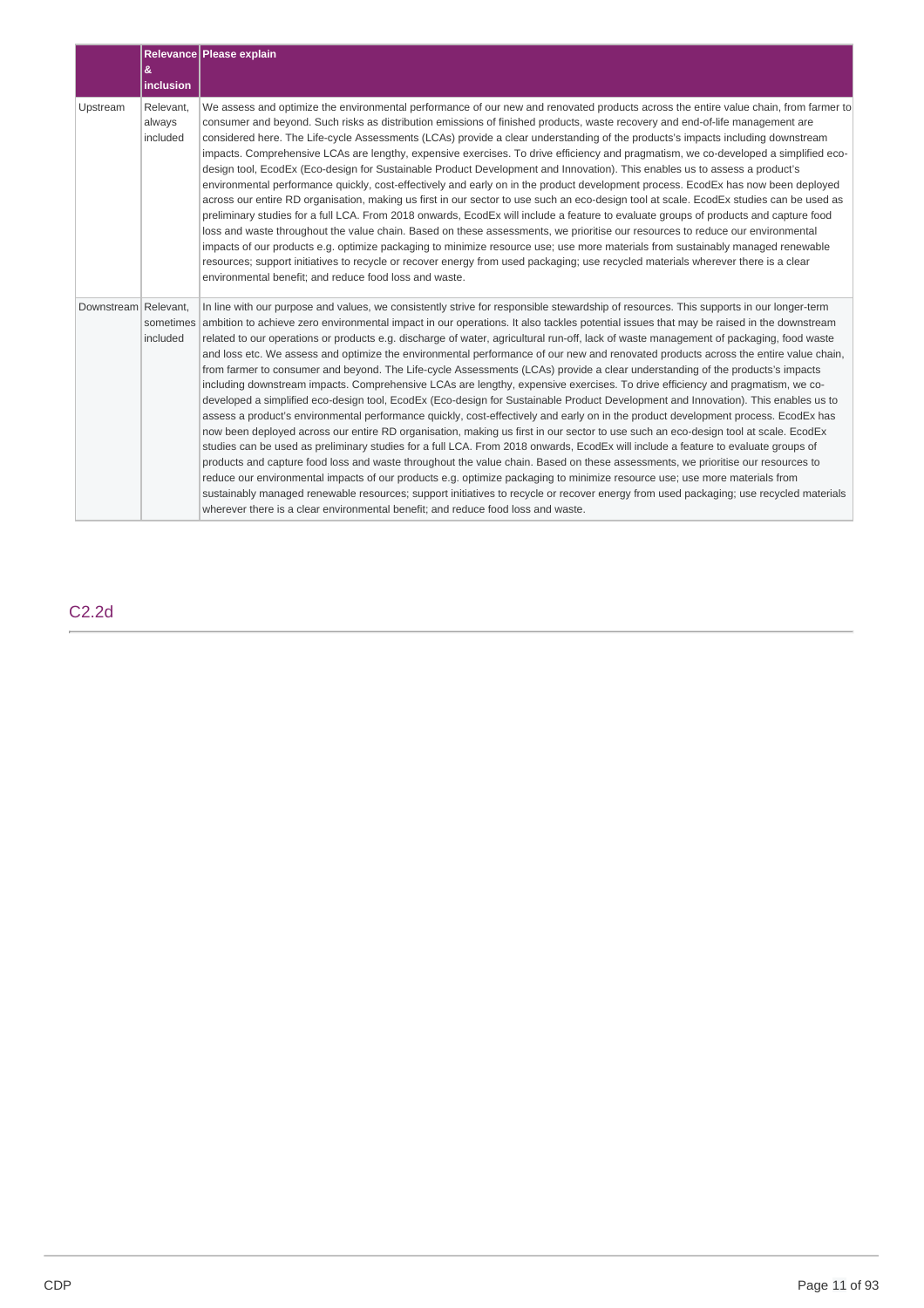The Chief Operating Officer and the Chief Financial Officer are responsible, amongst other topics, the assessment and management of climate-related risks and opportunities. The COO and CFO reports into the CEO and updates the Nestlé's Executive Board . Beyond our internal governance structure, we also take a wide more inclusive approach with external advice from the Creating Shared Value Council.

The Markets determine priorities concerning risks and opportunities based on the assessment of the materiality and priority based on combined analysis of likelihood and impact. Likelihood has four levels: highly probable, probable, fairly likely, unlikely, coded as A, B, C, D. Four impact ranges are defined: major, significant, moderate, negligible, coded as 4, 3, 2, 1. In addition to threats (negative impact/contribution), we analyse the impact of opportunities (positive impact/contribution). Assessed risks and opportunities are mapped on a Heat Map, which determines the different levels of priorities the company will take to mitigate risks and enhance opportunities, including for climate change. All the risks coded (A,2), (A,3), (B,3), (C,3), (A,4), (B,4), (C,4), (D,4) are categorized as top priorities (high exposure) which are reported, risks are then assigned owners and actions are then identified to mitigate these threats must be in place. At a global level, the climate-related risks and opportunities identified have action plans with owners to manage them e.g. responsible sourcing program driven by Group Procurement, reduction in emissions driven by Corporate Operations.

An example of a transition risk is the introduction of mandatory requirements for food manufactures to provide access to detailed product environmental information – including carbon footprint - to stakeholders (e.g. dedicated webpage, on-packaging information or in advertising) may lead to a significant operational costs increase. This considers the cost of conducting specific footprint studies critically reviewed by third parties for different product SKU. Furthermore, a transition risk of lack of harmonized, internationally accepted methodologies to assess the environmental performance of products, including GHG emissions, can generate significant costs for businesses, especially in case they need to use different methods or if they have to comply with different labelling and verification requirements for different countries and retailers. In France, a company would need to carry out an environmental assessment in line with the French method; in the UK, it would need to apply the PAS 2050 or the WRI GHG Protocol. Governments such as France assessed the introduction of an obligation for producers to provide environmental data and information on specific aspects of the product. Greece, Thailand, China are considering to promote voluntary schemes and related tools emphasizing credible, substantiated environmental information. To manage this risks we have deployed an eco-design tool to assess environmental footprint at product level and established a environmental claim system (NESECA) to ensure that the communication is accurate and can be substantiated.

Physical risks are normally assessed at the site and/or Market level. The Nestlé Global Property Loss Prevention Program is managed centrally by Nestlé' corporate Group Risk Services which provides an in-depth identification of exposures to property risks including potential risks such as floods, wind storms, interruption of supply etc. In 2018, 49 sites have been classified as being exposed to High Flood Risk and helps in the decision-making process for future standards of prevention and protection, as well as preparation if an event occurs. We put flood protection measures in place for exposed sites. For example, our Kejayan factory in Indonesia (one of our largest site based on NNS) suffered a flood event in 2008. An on-site risk assessment was done in 2016 before we implemented preventive and protective measures. At that time it was estimated to have a Probable Maximum Loss (PML) due to Flood of approximately of 19 mioCHF. The Management decided to invest on mitigation measures by implementing a dyke that was built southwest and southeast of the site, four pumps and flood gates at southwest and two pumps and flood gates at northeast of the site. The flood protection system has been considered to be reliable and adequately designed by Natural Hazards insurance experts. This flood protection system has been designed for a 100-year return period. The site was re-assessed in 2017 by insurance experts who have estimated the PML to be around 10 mioCHF. The proper implementation of these mitigation measures helped to prevent any damages on properties and business interruption and allowed to reduce our exposure by 9 mioCHF. To manage these risks we have implemented the Nestlé Global Property Loss Prevention Programme working with experts to improve standards of prevention.

# C2.3

(C2.3) Have you identified any inherent climate-related risks with the potential to have a substantive financial or strategic **impact on your business?**

Yes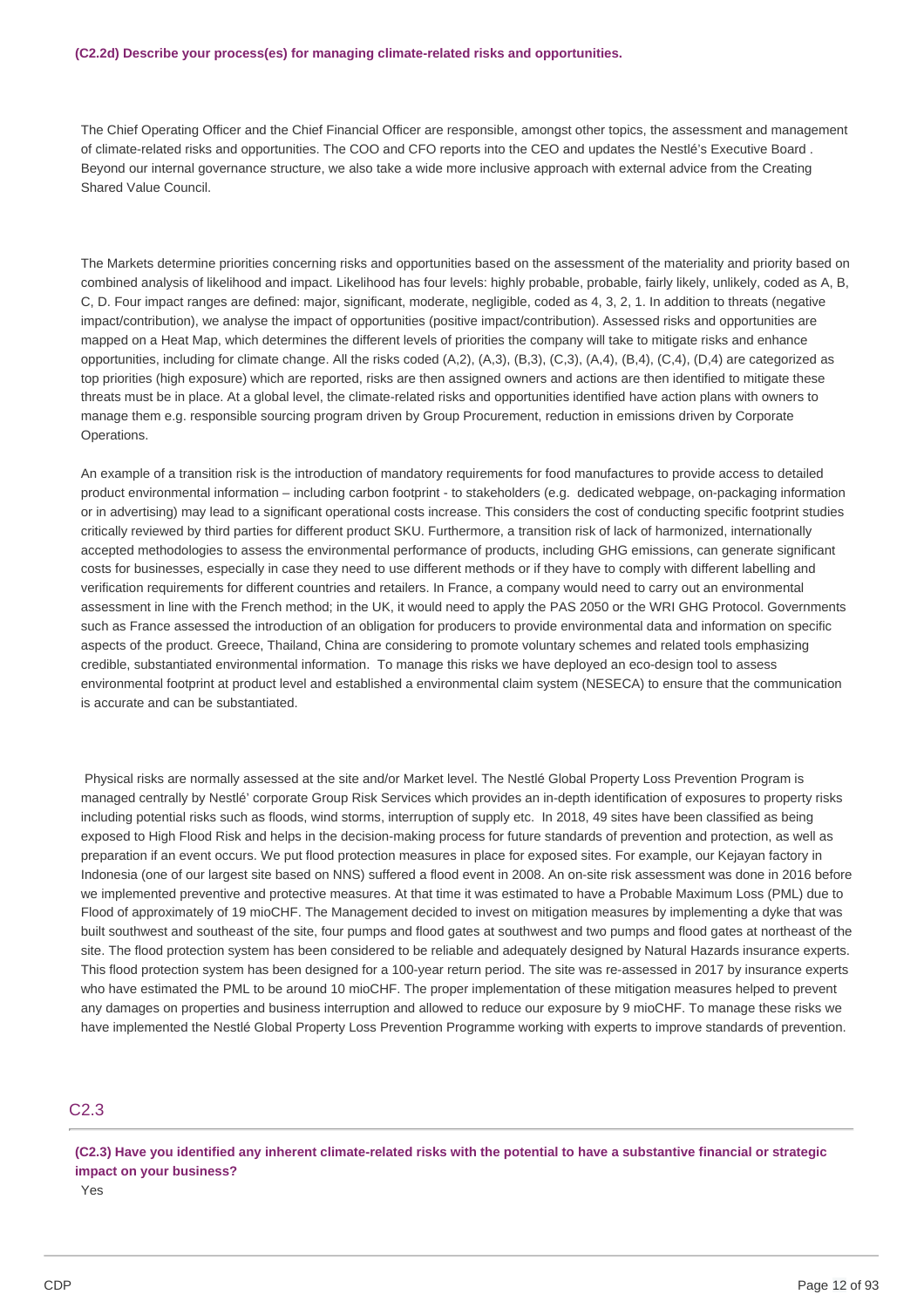# (C2.3a) Provide details of risks identified with the potential to have a substantive financial or strategic impact on your **business.**

### **Identifier**

Risk 1

# **Where in the value chain does the risk driver occur?**

Direct operations

### **Risk type**

Physical risk

#### **Primary climate-related risk driver**

Acute: Increased severity of extreme weather events such as cyclones and floods

#### **Type of financial impact**

Increased capital costs (e.g., damage to facilities)

### **Company- specific description**

The fifth assessment report by the Intergovernmental Panel on Climate Change (IPCC) states that warming of the climate system is unequivocal and that each of the last three decades has been successively warmer at the earth's surface than any preceding decade since 1850. The increased frequency of extreme weather events, such as storm surges and droughts, is consistent with the latest IPCC modelling. Climate change may induce an increase of the occurrence and frequency of floods which can then affect our direct operations. 49 Nestlé factories are exposed to high flood hazard. Flood sources can include heavy rain, melting snow, tropical cyclones (typhoons or hurricanes), and obstructed waterways due to water-borne debris or ice. These sources can lead to flash flooding, surface water overflow, riverine flooding, seiche (water level changes in lakes), tidal flooding, coastal storm surge, and tsunamis. This can lead to property damage and/or business interruption increasing the operational cost. The same IPCC report states that 'In urban areas, climate change is projected to increase risks for people, assets, economies and ecosystems, including risks from heat stress, storms and extreme precipitation, […] and storm surges (very high confidence).' Severe thunderstorms are one of the primary causes of catastrophic loss. In the last two years, the most affected region in terms of windrelated events were Asia (Typhoon Hato) and the Americas (Hurricane Irma). Storms pose a risk to Nestlé, as sites can be damaged and potentially production could be interrupted. The increase of extreme weather event can be explained by several causes and one of the them is the global warming. The risk of Floods and wind storms is a natural hazard exposure known by the company. When they are rated high, these hazards are assessed as part of the Property Loss Prevention Program. The highest Probable Maximum Loss for Flood is estimated to be between CHF 300 and 400 million and CHF 200 and 300 million for Wind.

### **Time horizon**

Short-term

# **Likelihood** More likely than not

### **Magnitude of impact**

Medium-high

# **Are you able to provide a potential financial impact figure?** Yes, an estimated range

# **Potential financial impact figure (currency)**

<Not Applicable>

## **Potential financial impact figure – minimum (currency)** 200000000

# **Potential financial impact figure – maximum (currency)** 400000000

### **Explanation of financial impact figure**

We estimate that the potential financial implications due to floods and Wind storms affecting our operations, Property Damage and Business Interruption (12 months) of the most exposed sites is estimated to be between CHF 200 and 400 million (these values are replacement values). This assumes a sum up of Probable Maximum Loss (PML) for several sites in a radius of 10 km for both exposures Wind and Flood. In 2018, 49 sites have been classified as being exposed to High Flood Risk and 64 sites exposed to High Wind exposure. The financial implication scale is medium-high to the company. For the future, we are working on natural hazard modelling over the longer term, including projections on climate change impact for flood, wind, earthquake, and drought perils.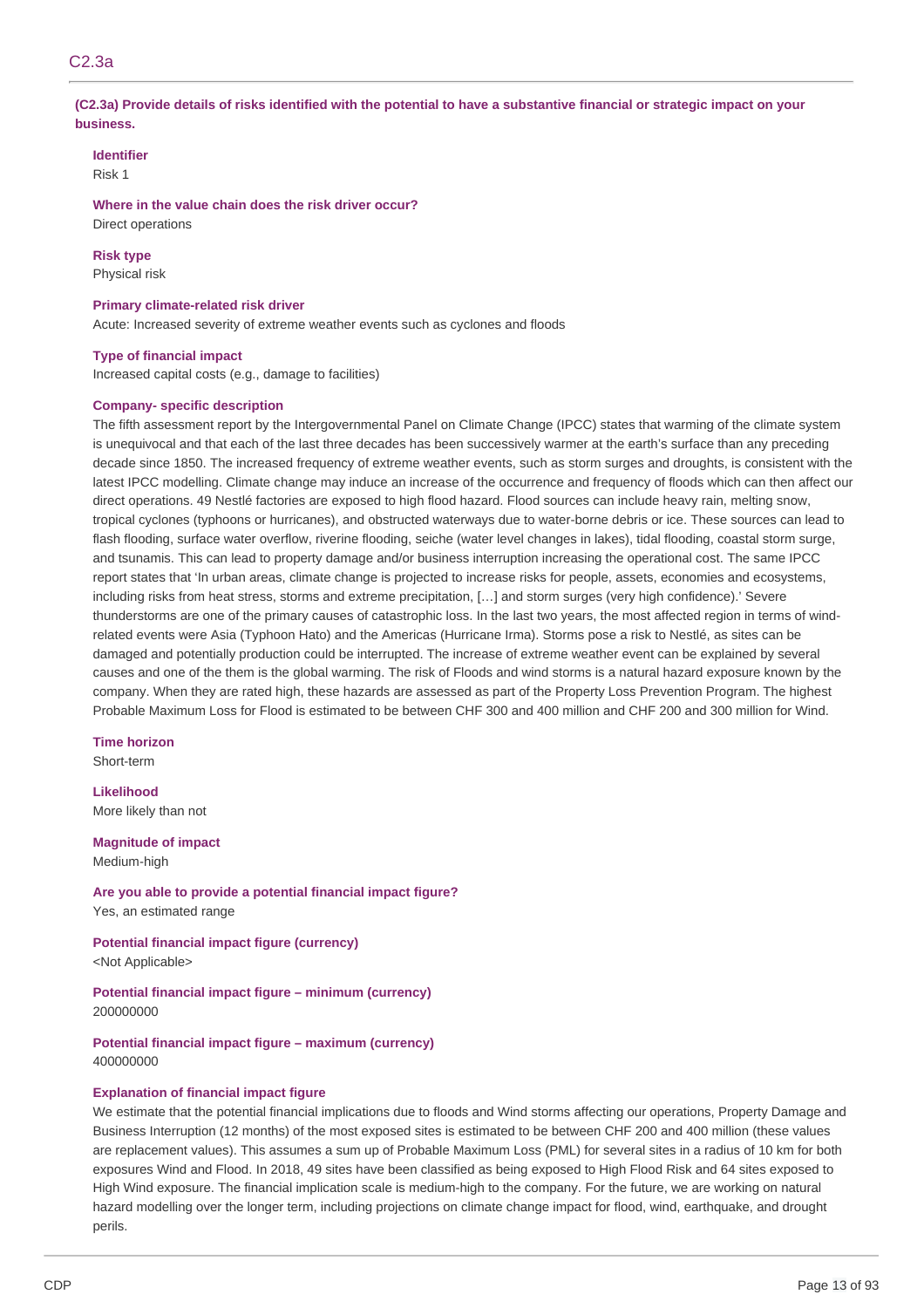#### **Management method**

At Nestlé we take a comprehensive approach to assess and mitigate risk related to changes in physical climate parameters that could result in our operations disruptions. The management methods used include: i) In 2018, risk engineers experts inspected 168 Nestlé sites providing recommendations to improving standards of prevention to flooding, when relevant. ii) The Nestlé Global Property Loss Prevention Programme provides a consistent view of our exposure to property risks around the world to floods and storms, enabling us to make informed decisions about the future standards of prevention and protection throughout Nestlé sites when relevant. iii) Flood emergency plans are in place on a case by case in Nestlé sites exposed to flooding from any source. The costs associated with these actions include the loss prevention programme and specialist engineers visiting the sites which amount to CHF 1.3 million in 2018. These costs include the site visits, project reviews in terms of fire and natural hazard exposures and recommendations by specialists and exclude the cost of the implementation of the recommended measures.

#### **Cost of management**

1300000

#### **Comment**

The costs associated with these actions include the loss prevention programme and specialist engineers visiting the sites which amount to CHF 1.3 million in 2018. These costs include the site visits, project reviews in terms of fire and natural hazard exposures and recommendations by specialists and exclude the cost of the implementation of the recommended measures.

#### **Identifier**

Risk 2

#### **Where in the value chain does the risk driver occur?**

Supply chain

**Risk type** Physical risk

**Primary climate-related risk driver**

Chronic: Other

#### **Type of financial impact**

Other, please specify (Increase of input prices of raw materials, including packaging materials)

## **Company- specific description**

Changing temperatures and precipitations patterns may affect Nestlé's supply of critical raw materials in the supply chain, especially agricultural commodities. As Nestlé relies on a variety of raw materials (coffee, sugar, cocoa, cereals, paper, oil etc.), the changes in the climate and weather patterns may lead to the increase in input prices costs, an increase the price volatility of input materials, and in some cases even disrupt the business operations along the entire value chain of Nestlé. For example, one of Nestlé's major commodities is coffee, which is highly vulnerable to climate change. According to research, the global area suitable for coffee is expected to be reduced by 2050, and by 2080 wild coffee could become extinct. Increased CO2 concentrations could increase coffee yields by 20% however high temperatures combined with shortages in water supplies could compromise both coffee bean yield and quality.

**Time horizon** Long-term

**Likelihood** Virtually certain

**Magnitude of impact High** 

**Are you able to provide a potential financial impact figure?** Yes, an estimated range

**Potential financial impact figure (currency)** <Not Applicable>

**Potential financial impact figure – minimum (currency)** 800000000

**Potential financial impact figure – maximum (currency)** 1000000000

### **Explanation of financial impact figure**

The financial indications relates to the coffee category for Nestlé which is a key growth pillar for the Group. The figures refers to analysis of coffee sourcing . Brazil accounts for around 40 % of World Coffee Supply (2018). Climate-related changes are already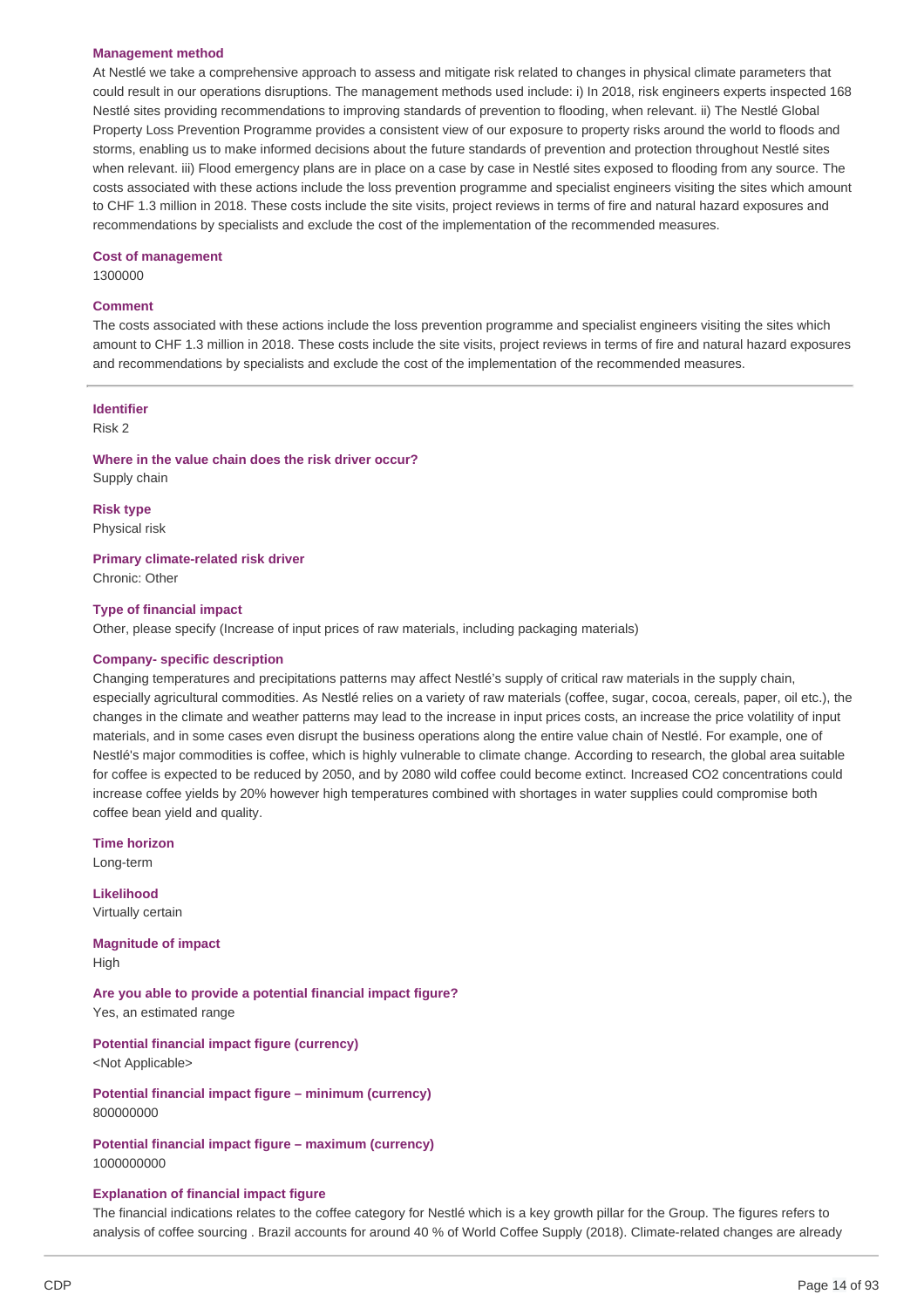impacting the coffee growing regions today. Temperatures in Brazil's arabica regions have increased by 1-2°C since the 1990's. Droughts during 2014/15 and 2015/16 reduced coffee production by 10-15% in arabica Regions and 25% in robusta impacting prices by +50% increases on arabica and 40%+ increases on robusta. Increase in frequency and severity of droughts in these coffee regions, the directional price risk is estimated at between 40 and 50% and has a potential cost impact of CHF0.8bn to CHF1.0bn.

### **Management method**

Farmer Connect is our sourcing program for working directly with farmers to identify local farming issues. We work directly with 716k farmers & trained 440k farmers in 2018. This enables us to develop supply chains that meet our social, environmental & ethical requirements. We focus on coffee and cocoa as they are location-specific crops. Through Farmer Connect we identify & prioritize issues through a materiality assessment. This helps to define & articulate long-term sustainability goals & outcomes; measure ongoing progress toward short- and medium-term milestones; question any assumptions we have made in defining our goals; and identify & mitigate physical and reputational risks. We encourage farmers to implement climate change adaptation & mitigation to promote farms' resilience to climate change. The NESCAFÉ Plan aims to improve the quality, quantity & sustainability of Nescafe coffee supply chain by distributing 220 million coffee plantlets by 2020 (distributed a cumulative 181.8 million plantlets since 2010). Nestlé Cocoa Plan has cumulatively distributed 14,555,891 plants. Mitigation measures also focus on sustaining production in other origins with more stable climates. These actions support the long term availability of raw materials & help to reduce the magnitude of impact of the risk over the 5-10 yrs. The cost of CHF 160 million includes actions of our responsible sourcing programme in 2018.

#### **Cost of management**

160000000

#### **Comment**

The cost reported above (CHF) includes some of the actions of our responsible sourcing programme in 2018.

#### **Identifier**

Risk 3

**Where in the value chain does the risk driver occur?** Customer

**Risk type** Transition risk

## **Primary climate-related risk driver**

Reputation: Increased stakeholder concern or negative stakeholder feedback

#### **Type of financial impact**

Reduced revenue from decreased demand for goods/services

#### **Company- specific description**

Our most recent materiality assessment in 2018 identified climate change as an issue of increasing concern to stakeholders. If stakeholders perceive that Nestlé is not living up to their expectations, this could lead to a loss in reputation, which may negatively impact the demand for our products. A direct example of this is increased customer interest in combating climate change, resulting from direct consumer demand. In 2018, eight of our key customers requested that we disclose potential projects that we can work on together to mitigate the effects of climate change. For 2018, the materiality process was evolved to bring both non-financial and financial risk identification together and to connect it more closely to business operations. In addition to identifying and prioritizing issues from internal and external stakeholders, the 2018 materiality assessment integrated with the Enterprise Risk Management process, harnessed the perspectives of mainstream investors, and involved key markets and growth categories. This was our first materiality exercise since switching from the Global Reporting Initiative (GRI) G4 Guidelines to the GRI Standards. We worked with DNV GL, an independent organization, to conduct the assessment using a formal materiality process to ensure alignment with the GRI Standards.

**Time horizon** Medium-term

**Likelihood** More likely than not

**Magnitude of impact** Medium-high

**Are you able to provide a potential financial impact figure?** No, we do not have this figure

**Potential financial impact figure (currency)** <Not Applicable>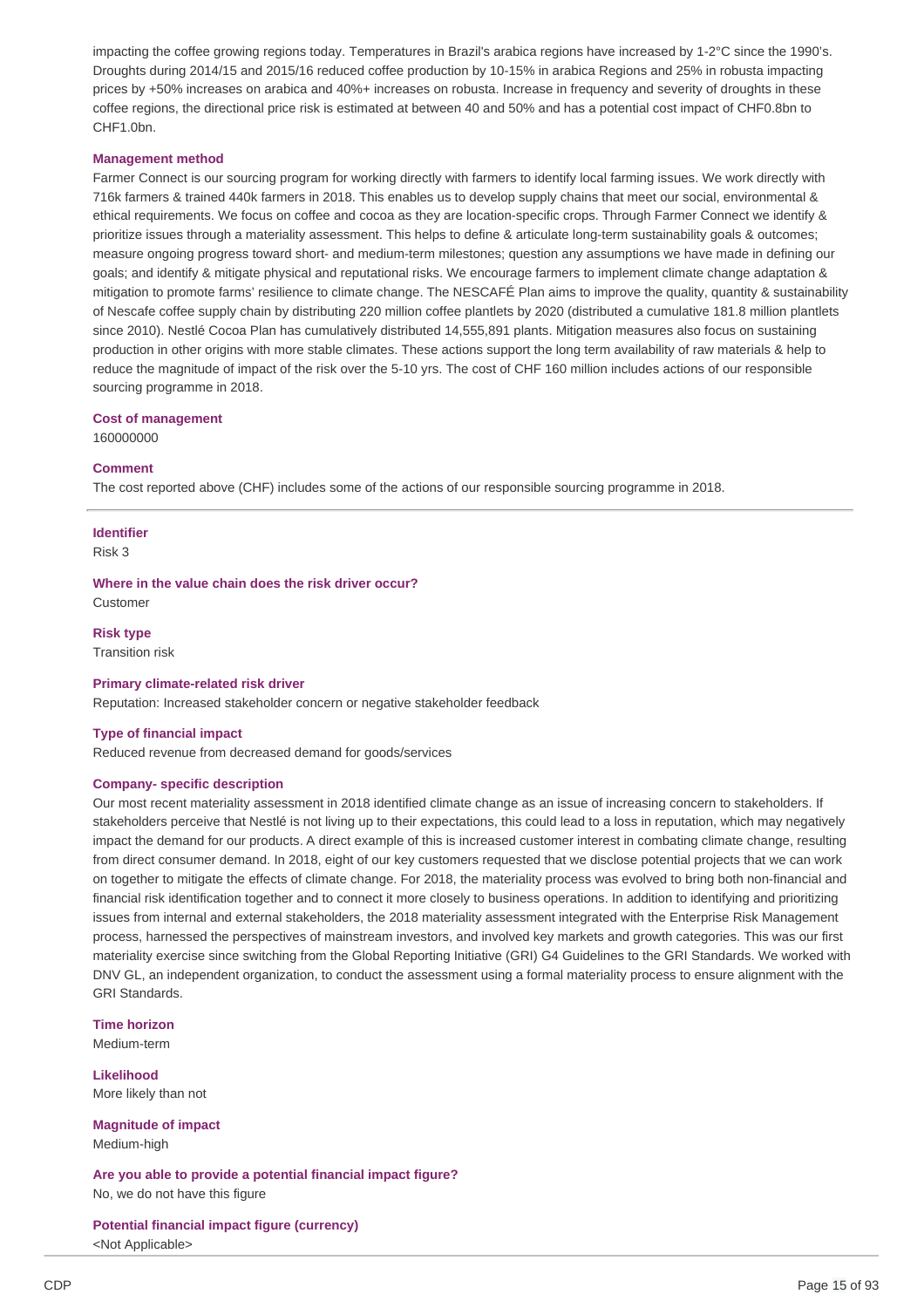# **Potential financial impact figure – minimum (currency)**

<Not Applicable>

# **Potential financial impact figure – maximum (currency)**

<Not Applicable>

### **Explanation of financial impact figure**

A negative local or global impact on Nestlé image / reputation / credibility could lead to longstanding negative impact on stakeholder relationships and a reduction of demand for our products. The financial implication of reputation loss specifically linked to inaction on climate change is extremely complex to quantify. As a result, Nestlé does not currently have a potential financial impact figure.

#### **Management method**

We proactively engage and collaborate with stakeholders including regulators, customers, business partners, civil society organisations to define, implement and evaluate solutions to the complex climate change challenges we face. We disclose our activities on mitigation and adaptation on our website, integrated annual report pack and on-line Creating Shared Value reports . Our 2018 CSV report was prepared in accordance with the comprehensive option of the GRI Standards. We work with governments, trade bodies and NGOs to assess and test responsible approaches to provide environmental information, including to consumers. We hold regular stakeholder convenings focusing on issues of specific concern/interest to our company, including climate change. In 2018, approximately 70 representatives of NGOs, academia, government and international organizations attended our stakeholder convening in London. We proactively engage in activities that could either directly or indirectly influence policy on climate change through direct engagement, funding research, and trade associations, like The Consumer Goods Forum, FoodDrinkEurope, WBCSD and the UNFCCC. The cost associated with these actions is estimated at CHF 753k in 2018. These costs include the following: - organization of stakeholder convenings; - preparation and writing of the Nestlé Creating Shared Value report; - independent assurance of the Nestlé Creating Shared Value report; and - materiality assessment.

#### **Cost of management**

753000

#### **Comment**

The cost associated with these actions is estimated at CHF 753k in 2018. These costs include the following: - organization of stakeholder convenings; - preparation and writing of the Nestlé Creating Shared Value report; - independent assurance of the Nestlé Creating Shared Value report; and - materiality assessment.

# **Identifier**

Risk 4

## **Where in the value chain does the risk driver occur?** Direct operations

**Risk type** Transition risk

### **Primary climate-related risk driver**

Policy and legal: Increased pricing of GHG emissions

### **Type of financial impact**

Increased operating costs (e.g., higher compliance costs, increased insurance premiums)

### **Company- specific description**

In order to limit warming to 1.5°C or even 2.0°C, drastic policy changes will have to be implemented in the next 3 to 5 years. In order to decarbonise the economy, fundamental changes in policy will be required e.g. carbon pricing, energy demand and mix, land management restrictions (zero deforestation, reclamation of land, changes in land use), agricultural subsidy program updates etc. Recent years have seen rapid growth in government policies (or external mechanisms) to price carbon. The World Bank Group noted that: "The number of implemented or scheduled carbon pricing instruments nearly doubled." Approximately 40 countries and 20 sub-national jurisdictions have implemented carbon pricing policies or have plans to implement them in the next few years. The financial implications for Nestlé of a single carbon price will result in an increase in costs our own operations and supply chain. We are managing this risk by pursuing practices that minimize the impact on climate from energy consumption, water consumption and in waste both within our operations, and our extended supply chain. We have adopted science-based GHG emissions reductions targets. In 2018, we had several Nestlé factories participating in the EU ETS. Since 2010, Nestlé has reduced GHG emissions (scope 1 and 2) per ton of product by 32 %.

**Time horizon** Medium-term

**Likelihood** Very likely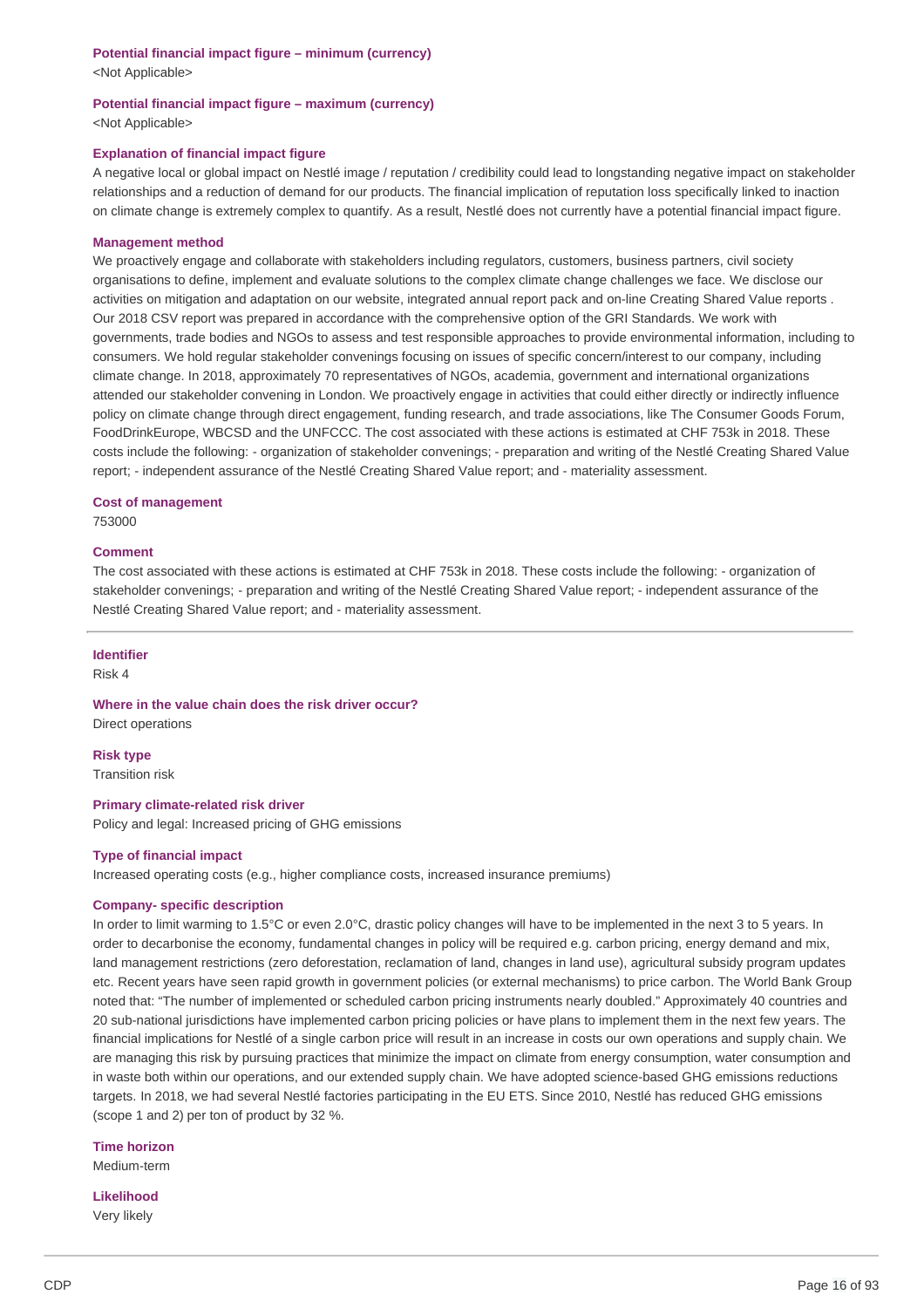**Magnitude of impact** High

**Are you able to provide a potential financial impact figure?** Yes, an estimated range

**Potential financial impact figure (currency)**

<Not Applicable>

**Potential financial impact figure – minimum (currency)** 660000000

**Potential financial impact figure – maximum (currency)** 720000000

#### **Explanation of financial impact figure**

Assuming a single carbon price between USD 110-120 per ton of CO2e (Source: REMIND model) applying to our 2018 Scope 1 and Scope 2 emissions, the financial implications are estimated to be between CHF 660 and 720 million per year.

#### **Management method**

Management method includes: 1) We adopted science-based GHG emissions reduction targets on scope 1 and 2 to help limit global warming to below 2°C, by 2020: \*-35% scope 1 and 2 emissions per ton of product vs 2010 \*-12% absolute scope 1 and 2 emissions vs 2014 2) We have already exceeded our absolute emissions target (-23% vs -12% target), we have reduced our intensity target by 32% at the end of 2018. 3)As a member of RE100, we aim to procure 100% of our electricity from renewable sources within the shortest practical timescale. In 2018, 34% of our electricity came from renewable sources avoiding emissions of more 900'000 tCO2e into the atmosphere; France, Brazil, Germany, Switzerland, UK, Italy, Poland, Czech Republic, Hungary, Sweden, Slovakia markets already purchase 100% renewable electricity. 4) 23 factories generate direct energy from biomass. Our factories in Turku (Finland), Helsingborg (Sweden) and Montes Claros (Brazil) generated net zero GHG emissions in 2018. 5)We grew by 24% since 2010, and reduced total energy consumption by 1%. "Energy Target Savings" programs help our factory teams improve water and energy efficiency and reduce GHG emissions. 6) The cost associated with the management methods described above amount to CHF 41 million CAPEX in 2018 in energy savings initiatives and renewable energy projects.

#### **Cost of management**

41000000

#### **Comment**

The cost associated with the management methods described above amount to CHF 41 million CAPEX in 2018 in energy savings initiatives and renewable energy projects.

# C2.4

(C2.4) Have you identified any climate-related opportunities with the potential to have a substantive financial or strategic **impact on your business?**

Yes

# $C<sub>2</sub>$   $4a$

(C2.4a) Provide details of opportunities identified with the potential to have a substantive financial or strategic impact on **your business.**

**Identifier**

Opp1

**Where in the value chain does the opportunity occur?** Customer

# **Opportunity type**

Products and services

## **Primary climate-related opportunity driver**

Shift in consumer preferences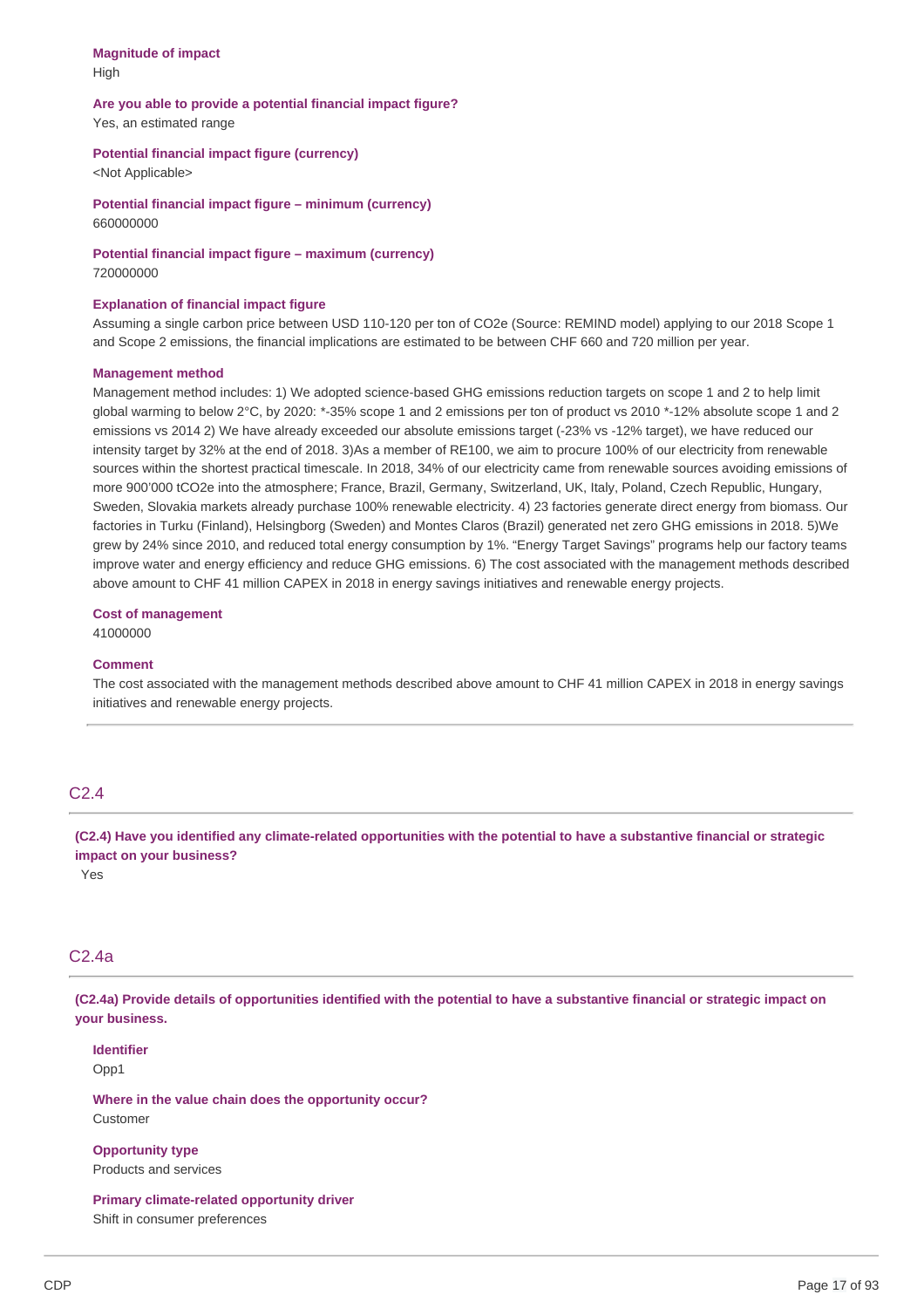#### **Type of financial impact**

Increased revenue through demand for lower emissions products and services

#### **Company-specific description**

Research shows that the market for plant-based meat is increasing and could be \$140bn within a decade, accounting for 10% of the global \$1.4 trillion meat market. Consumer tastes, preferences and expectations are changing at an unprecedented rate. Consumers are trending towards more natural and organic foods, plant-based proteins, as well as simpler and healthier ingredients. Nestlé has a special focus on developing plant-based offerings and promoting sustainable nutrition: we are meat alternatives with a taste profile consumers love. Nestlé's plant-based sales are currently only a few hundred million but the potential implications are estimated to get to CHF1bn of sales. Many consumers recognize that less meat in their diet is good for them and for the planet, but plant-based meat alternatives often do not live up to their expectations. New Nestlé burgers allow even meat lovers to enjoy a veggie burger that hardly differs from a traditional burger.

**Time horizon**

Current

**Likelihood** Virtually certain

#### **Magnitude of impact**

High

# **Are you able to provide a potential financial impact figure?** Yes, a single figure estimate

# **Potential financial impact figure (currency)**

1000000000

**Potential financial impact figure – minimum (currency)** <Not Applicable>

### **Potential financial impact figure – maximum (currency)**

<Not Applicable>

### **Explanation of financial impact figure**

Research shows that the market for plant-based meat is increasing and could be \$140bn within a decade, accounting for 10% of the global \$1.4 trillion meat market. Nestlé is making big strides in alternative proteins. Its plant-based sales are currently only a few hundred million but the potential implications are estimated to get to CHF1bn of sales.

#### **Strategy to realize opportunity**

To exploit this opportunity, our management methods include: i) In 2019, we launched the Incredible Burger (acquired as part of the Garden Gourmet acquisition), which it developed within 12 months – it will be in 10 European markets by the end of this year. ii) Nestlé will also roll out a cook from raw plant-based burger in the United States under the Sweet Earth brand, customized for the American consumer. Called the Awesome Burger, this new burger, to be sold fresh, will complement Sweet Earth's existing veggiecentric burgers sold today. iii) Nestlé uses its expertise in food to develop the new products, collaborates with culinary chefs, researches alternative proteins (Nestlé Research and Development spends one third of their time conducting research in this specific area), and works with local food experts at both Garden Gourmet and Sweet Earth. The cost to realize the opportunity is estimated taking the 2018 underlaying trading profit for "prepared dishes and cooking aids" category and multiplying this for the estimated sales.

#### **Cost to realize opportunity** 180000000

# **Comment**

The cost to realize the opportunity is estimated taking the 2018 underlaying trading profit for "prepared dishes and cooking aids" category and multiplying this for the estimated sales.

### **Identifier** Opp2

**Where in the value chain does the opportunity occur?** Direct operations

**Opportunity type** Energy source

**Primary climate-related opportunity driver** Use of lower-emission sources of energy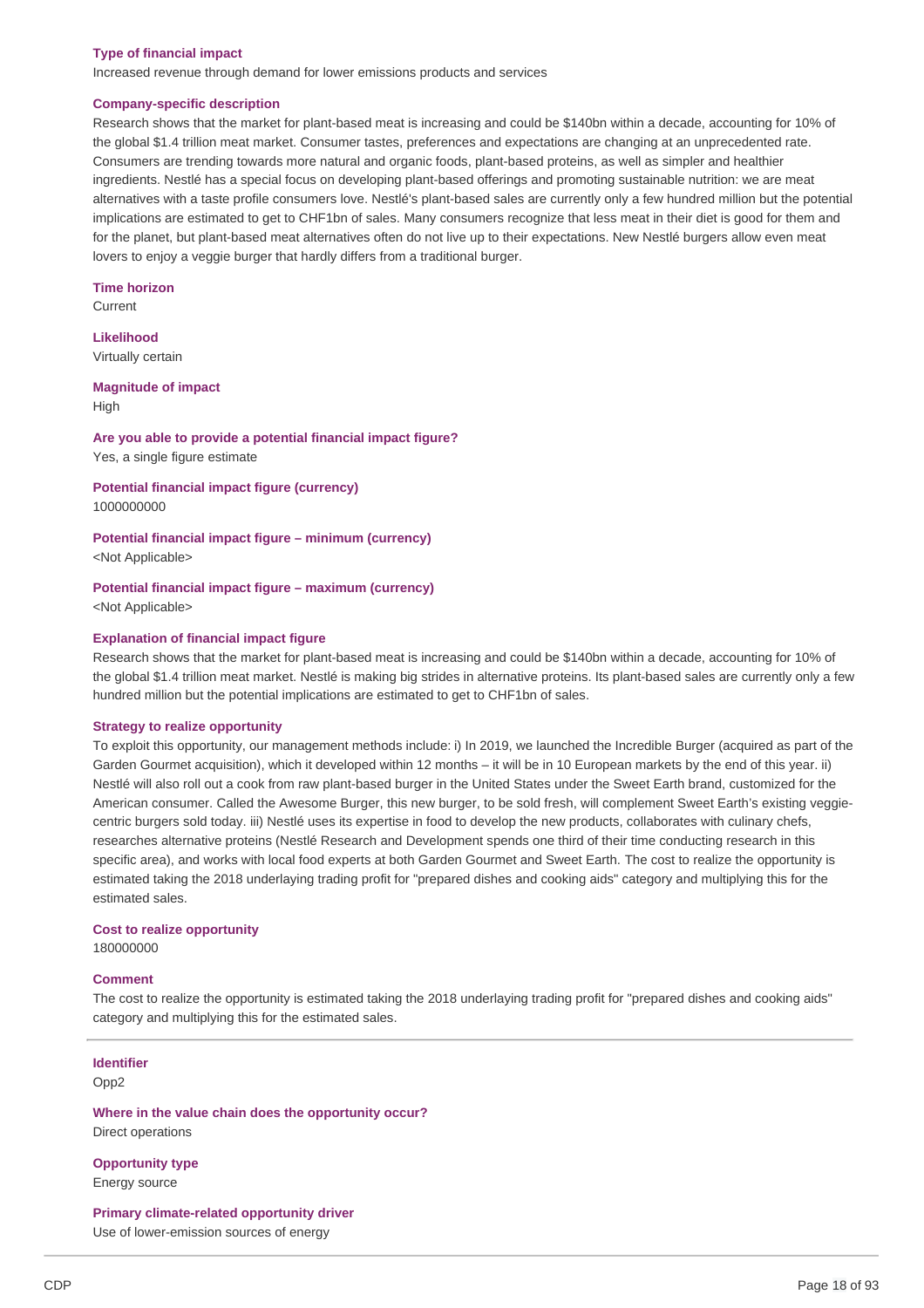#### **Type of financial impact**

Reduced exposure to GHG emissions and therefore less sensitivity to changes in cost of carbon

#### **Company-specific description**

With the ambition of the Paris Agreement, more organizations and governments are looking to put a price on carbon; our business might be exposed to future regulation change around carbon price/tax with potential increasing operating costs. Today, we have 16 facilities in Europe that participate and comply with EU-ETS Phase III. However, we have more than 410 factories located in 83 different countries; while in some of those regions a carbon pricing system already exists even though our industrial sector has not been subjected to any of these so far, the number of emissions trading programs is likely to expand. The opportunity for Nestlé to ensure that it meets the Paris Agreement ambition would give us a competitive advantage versus some of our competitors that would not implement GHG emissions reductions at the same speed and would be therefore highly exposed to regulatory changes and increased operational costs due to carbon price.

#### **Time horizon**

Medium-term

**Likelihood** Likely

## **Magnitude of impact**

Medium-high

#### **Are you able to provide a potential financial impact figure?** Yes, an estimated range

### **Potential financial impact figure (currency)**

<Not Applicable>

**Potential financial impact figure – minimum (currency)** 350000000

**Potential financial impact figure – maximum (currency)** 400000000

### **Explanation of financial impact figure**

By halving GHG emissions, we reduce our exposure to a potential carbon price. This financial impact is estimated at between CHF 350 million and CHF 400 million. Further explanation on the calculation below: As an estimation of the annual financial impact of the opportunity: we use the GHG reductions in our operations (scope 1+2) needed from 2018 to 2030 to be aligned with 1.5°C decarbonization pathway (Halve 2018 GHG emissions =  $0.5 \times 5897483$  tCO2e = 2 948 741 tCO2e), multiplied by an average price of carbon expected in 2030 of 135 USD/tCO2e (source: IPCC Report Global Warming of 1.5 ºC, 2019). Assuming that all our plants have to comply with a regulatory carbon price in 2030, the potential impact would be 2 948 741 tCO2e/yr \* 135 US\$/tCO2e \* 1.00 CHF/US\$ = CHF 398 million

#### **Strategy to realize opportunity**

To capitalize on this opportunity, we are focusing on : i) Adopting science-based GHG emissions reduction targets on scope 1 and 2: \* by 2020, -35% scope 1 and 2 emissions per ton of product vs 2010 \*by 2020, -12% absolute scope 1 and 2 emissionsvs 2014 ii) As a member of RE100, we aim to procure 100% of our electricity from renewable sources within the shortest practical timescale. In 2018, 34% of our electricity came from renewable sources avoiding 900'000 tCO2e to be emitted in the atmosphere; markets such as France, Brazil, Germany, Switzerland, UK, Italy, Poland, Czech Republic, Hungary, Sweden, Slovakia purchase already 100% renewable electricity. Globally, we have more than 40% of our factories that purchase renewable electricity. iii) We have 23 factories generating direct energy from biomass (either wood or spent coffee ground). Our factories in Turku (Finland), Helsingborg (Sweden) and Montes Claros (Brazil) generated net zero GHG emissions in 2018. iv) On energy efficiency, while we have grown by 24% since 2010, we have reduced our total energy consumption by 1%. Globally we implemented more than 500 CO2e savings projects in 2018.

#### **Cost to realize opportunity**

41000000

#### **Comment**

The annual cost to realize opportunity is based on the 2018 CAPEX on energy savings and renewable energy projects.

### **Identifier**

Opp3

**Where in the value chain does the opportunity occur?** Customer

#### **Opportunity type**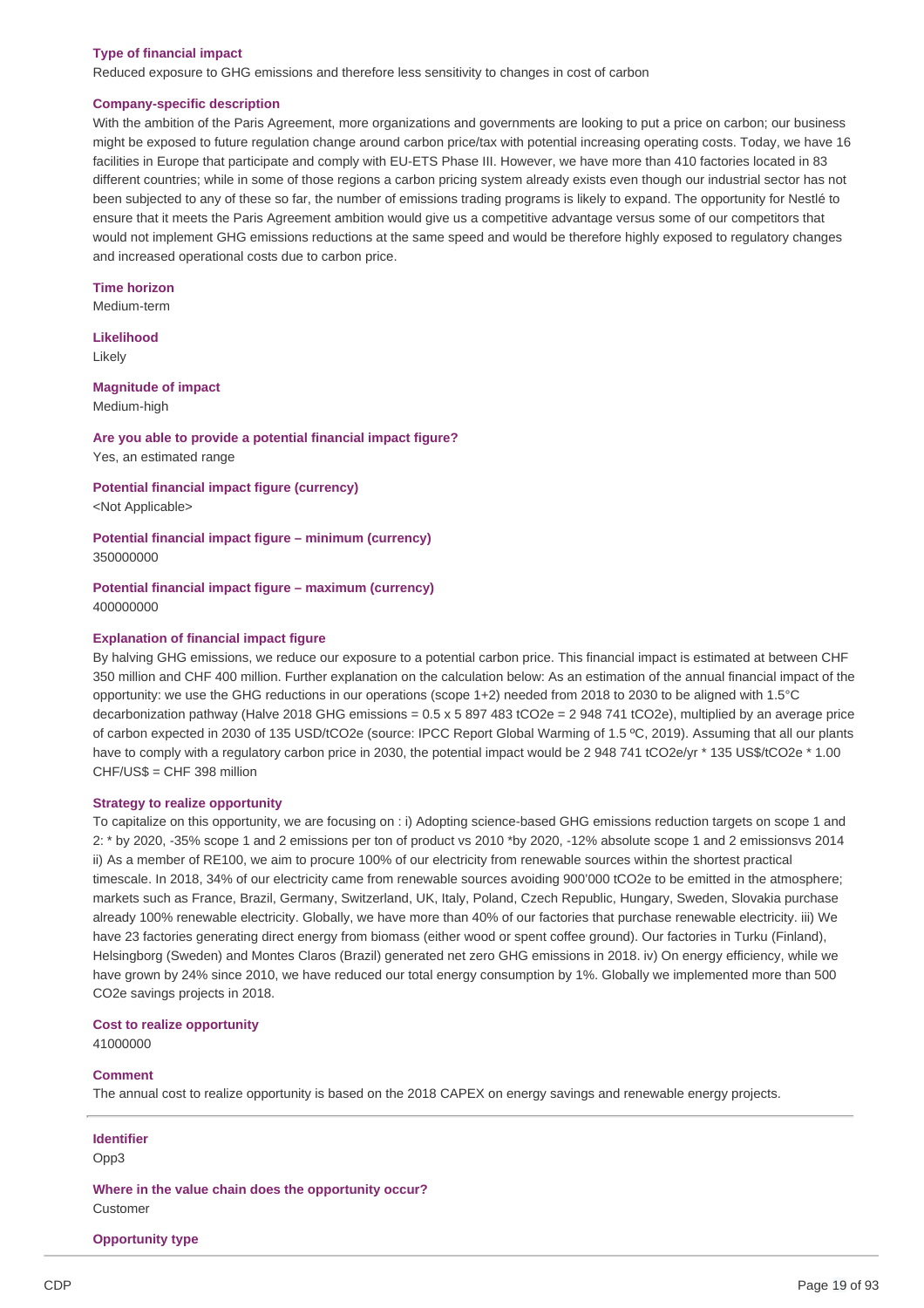#### **Primary climate-related opportunity driver**

Development and/or expansion of low emission goods and services

#### **Type of financial impact**

Other, please specify (Future cost avoidance and preparing for competitive positioning (carbon neutral value proposition))

#### **Company-specific description**

Acknowledging that every cup of coffee has a footprint, our company must take consistent action in the value chain to address the causes and consequences of climate change. By decarbonizing its value chain, the company can reduce the carbon footprint of every Nespresso coffee consumed. By planting trees in regions where coffee is sourced, coffee farms can adapt to the adverse effects of climate change while the sequestration of atmospheric carbon is enabled. Combined together, these 2 strategic approaches aim to deliver our company's operational carbon neutrality and increase the resilience of coffee communities.

#### **Time horizon**

Medium-term

# **Likelihood**

Likely

# **Magnitude of impact**

Medium

**Are you able to provide a potential financial impact figure?** Yes, a single figure estimate

## **Potential financial impact figure (currency)** 66000000

**Potential financial impact figure – minimum (currency)**

<Not Applicable>

# **Potential financial impact figure – maximum (currency)**

<Not Applicable>

#### **Explanation of financial impact figure**

We estimate the cost avoidance for Nespresso France of this action at CHF 66 million over 5 years (including the implementation costs of USD 15/ton) . This is obtained by comparing the costs of generating carbon credits vs the costs of paying for a carbon tax on a yearly basis. For the calculation we consider: USD 15/ton the cost of carbon credit via carbon sinks vs USD 135/ton the carbon tax over 110,000 tons scope per year for Nespresso France for over 5 years. Within its 2030 sustainability journey, Nespresso is considering ways to expand carbon neutrality efforts by extending this program to additional markets.

# **Strategy to realize opportunity**

After COP21 in Paris, Nespresso France, one of Nespresso's major markets, decided to take a leadership position in delivering a carbon neutral proposition to the French consumers ( expanding the neutrality to scope 3). Since 2015, Nespresso France fully insets its emissions using natural climate solutions, planting 500,000 trees per year in carbon projects. This compensation mechanism is complementary to the reduction efforts occurring in scope 3, such as the increase of the recycling of capsules via collective actions (https://www.nestle.com/media/news/best-environmental-initiative-nespresso-wins-award-for-recycling-project), the procurement of renewable energy for the boutiques and the promotion of circular use of machines. In the future Nespresso will be testing the suitability of this strategy for its other markets. The cost to realize the opportunity is included in the potential financial impact figure.

#### **Cost to realize opportunity** 8250000

### **Comment**

The cost to realize the opportunity is based on the scope for Nespresso France fully insetting for GHG Scope 1-3.

# C2.5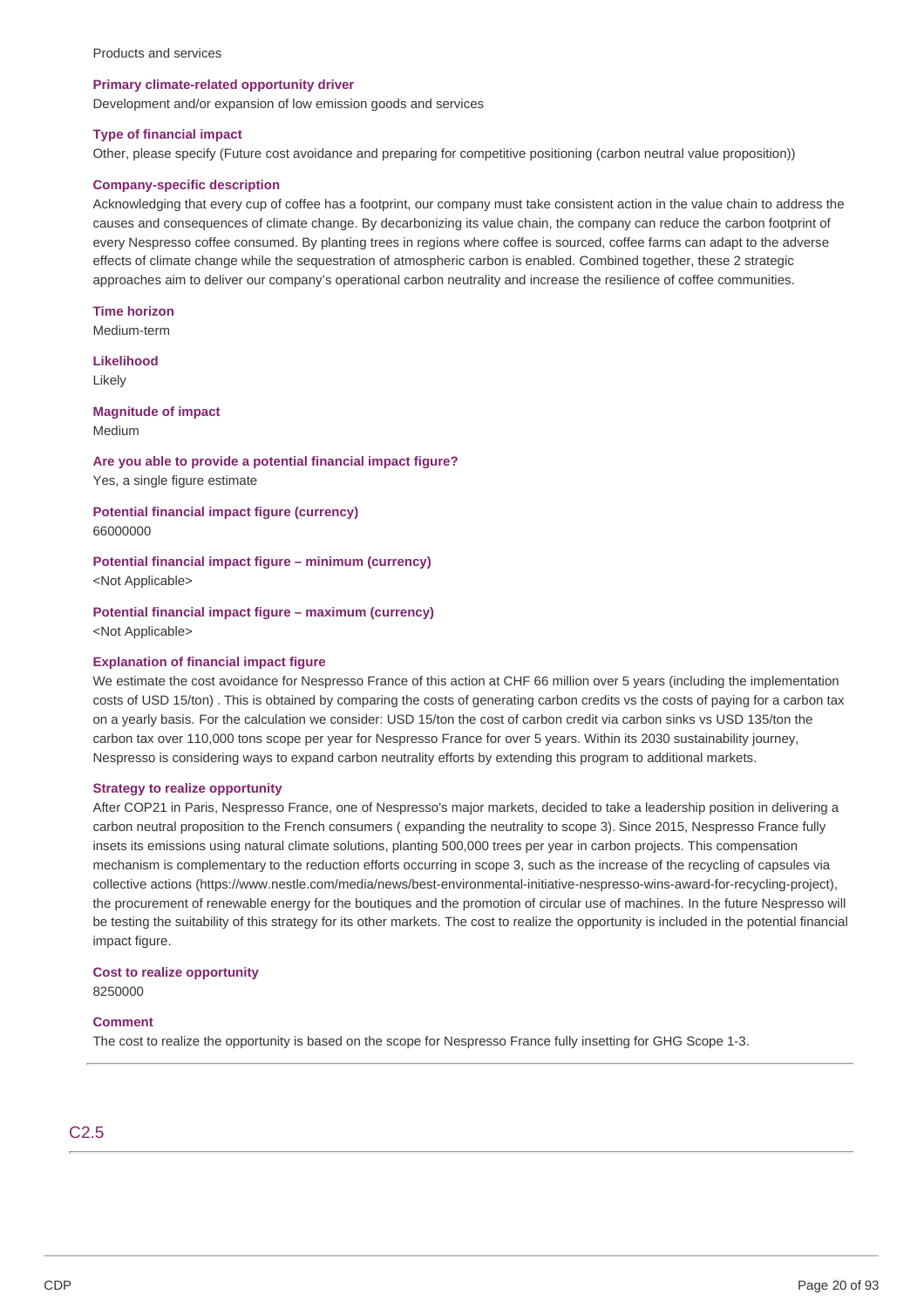# **(C2.5) Describe where and how the identified risks and opportunities have impacted your business.**

|                                             | <b>Impact</b> | <b>Description</b>                                                                                                                                                                                                                                                                                                                                                                                                                                                                                                                                                                                                                                                                                                                                                                                                                                                                                                                                                                                                                                                                                                                                                                                                                                                                                                                                                                                                                                                                                                                                                                                                                                                                                                                                                                                                                                                                                                                                                                                                                                                                                                                                                                                                                                                                                                                                                                                                                           |
|---------------------------------------------|---------------|----------------------------------------------------------------------------------------------------------------------------------------------------------------------------------------------------------------------------------------------------------------------------------------------------------------------------------------------------------------------------------------------------------------------------------------------------------------------------------------------------------------------------------------------------------------------------------------------------------------------------------------------------------------------------------------------------------------------------------------------------------------------------------------------------------------------------------------------------------------------------------------------------------------------------------------------------------------------------------------------------------------------------------------------------------------------------------------------------------------------------------------------------------------------------------------------------------------------------------------------------------------------------------------------------------------------------------------------------------------------------------------------------------------------------------------------------------------------------------------------------------------------------------------------------------------------------------------------------------------------------------------------------------------------------------------------------------------------------------------------------------------------------------------------------------------------------------------------------------------------------------------------------------------------------------------------------------------------------------------------------------------------------------------------------------------------------------------------------------------------------------------------------------------------------------------------------------------------------------------------------------------------------------------------------------------------------------------------------------------------------------------------------------------------------------------------|
| Products<br>and<br>services                 | Impacted      | Our multi-criteria eco-design tool - EcodEX, that covers both packaging and ingredients and can be applied to all product categories. The<br>updated number of scenarios modified in 2018 to date (June 2019) is 917. The updated number of projects created since 2012 is 7201. For<br>example, consumers are increasingly seeking out more environmentally friendly packaging. Nestlé continues to systematically nalyze and<br>optimize our packaging portfolio. In North America in 2018, Nestlé Waters introduced a new 700 ml Nestlé Pure Life® bottle made from<br>100% recycled plastic and also reduced the plastic content of our half-liter water bottles by 65%. In Europe, we are members of the<br>European Federation of Bottled Waters, which pledged in May 2018 to collect 90% of all PET bottles by 2025, use at least 25% recycled<br>PET in water bottles by 2025, invest further in eco-design and research on non-fossil-based plastic materials, and engage further with<br>consumers.                                                                                                                                                                                                                                                                                                                                                                                                                                                                                                                                                                                                                                                                                                                                                                                                                                                                                                                                                                                                                                                                                                                                                                                                                                                                                                                                                                                                                               |
| Supply<br>chain<br>and/or<br>value<br>chain |               | Impacted Coffee production in Vietnam relies on irrigation during the dry season, leading to numerous shallow wells running dry. This is posing threats<br>to sustainability of Vietnamese Robusta coffee production and Nestlé's local coffee supply chain at large. Vietnam is an important origin<br>sourcing location for Nestlé, a decrease in production could lead to production constraints and/or higher input prices due to lack of supply.                                                                                                                                                                                                                                                                                                                                                                                                                                                                                                                                                                                                                                                                                                                                                                                                                                                                                                                                                                                                                                                                                                                                                                                                                                                                                                                                                                                                                                                                                                                                                                                                                                                                                                                                                                                                                                                                                                                                                                                        |
| and<br>mitigation<br>activities             |               | Adaptation  Impacted   We take a holistic, science-based target approach to tackling climate change, reducing our GHG emissions, increasing our use of<br>renewable energy and switching to cleaner fuels. In 2018 we reduced our overall Scope 1 and 2 GHG emissions per tonne of product by<br>32% versus 2010. We also aim to reduce Scope 3 GHG emissions by 8% (from our 2014 baseline) by 2020. We aim to buy 100% of our<br>electricity from renewable sources as soon as it's practical to do so. Purchasing renewable electricity helped us avoid 967000 tonnes of<br>CO2eq in 2018.                                                                                                                                                                                                                                                                                                                                                                                                                                                                                                                                                                                                                                                                                                                                                                                                                                                                                                                                                                                                                                                                                                                                                                                                                                                                                                                                                                                                                                                                                                                                                                                                                                                                                                                                                                                                                                                |
| Investment   Impacted<br>in R&D             |               | Consumers' are seeking more natural and organic foods, plant-based proteins, as well as simpler and healthier ingredients. There is<br>growing awareness, both consumers as well as regulatory bodies, with respect to the environmental credentials of food and beverage<br>products as well as their packaging. Nestlé is investing in R&D to develop opportunities to develop trend-based innovation to meet these<br>consumer evolving needs, as well as ensure continued compliance with all relevant regulations. An example of this innovation to improve the<br>environmental credentials of our products is Nestlé R&D's breakthrough innovation in 2019 of a new recyclable paper wrapper for it's "YES!"<br>snack bar. For the first time a confectionery bar has been packaged in paper using a high-speed flow wrap technology. Up until now, high-<br>speed production of shelf-stable snacks was only achieved using plastic films and laminates. Now paper can be used at large scale while<br>guaranteeing product quality and freshness over the entire shelf life. The wrapper is widely recycled in the countries where it will be available<br>and the paper is from sustainable sources, certified by the Forest Stewardship Council (FSC) and The Program for the Endorsement of<br>Forest Certification. Along with the improved environmental performance of the packaging, the YES! nut bar is vegetarian, vegan, lactose-<br>free, high in fiber, and a source of protein. New regulations and initiatives to provide environmental communication to consumers based on<br>scientific evidence are expected in some countries (e.g. European Union, France, Belgium, Sweden, Germany, Greece, China, Thailand,<br>Japan, Mexico). For example, a recent public EU consultation assessed the effectiveness of potential mandatory provision of environmental<br>information to consumers in different patterns. Among consumers with high awareness of climate change, this represents an opportunity for<br>Nestlé for its processed food considering that in general it has a better environmental performance as compared to equivalent home made<br>products. To ensure that Nestlé meets new regulations, Nestlé R&D made life cycle analyses of its entire product category completing this<br>at the end of 2017. (An ISO compliant LCA assessment with a third party reviewed costs CHF 40000 on average.) |
|                                             |               | Operations Impacted Changing weather patterns, along with increasing frequency and severity of extreme weather events, may increase exposure of production<br>sites to flooding, hurricanes etc. This may result in major physical damage to sites and/or leave the site unable to operate. For example,<br>unusually heavy rain brought about by a low pressure area and the tail-end of a weather cold front, caused massive flooding in Cagayan de<br>Oro City, Philippines and a production site was badly flooded causing damage of around CHF 2.9 million, in this a relatively low impact to the<br>company.                                                                                                                                                                                                                                                                                                                                                                                                                                                                                                                                                                                                                                                                                                                                                                                                                                                                                                                                                                                                                                                                                                                                                                                                                                                                                                                                                                                                                                                                                                                                                                                                                                                                                                                                                                                                                          |
| Other,<br>please<br>specify                 |               | Impacted Peru, the "el niño" weather phenomenon had an estimated impact of CHF 5.9 million including logistics, production, fixed assets and sales.<br>This has a low impact to the company.                                                                                                                                                                                                                                                                                                                                                                                                                                                                                                                                                                                                                                                                                                                                                                                                                                                                                                                                                                                                                                                                                                                                                                                                                                                                                                                                                                                                                                                                                                                                                                                                                                                                                                                                                                                                                                                                                                                                                                                                                                                                                                                                                                                                                                                 |

# C2.6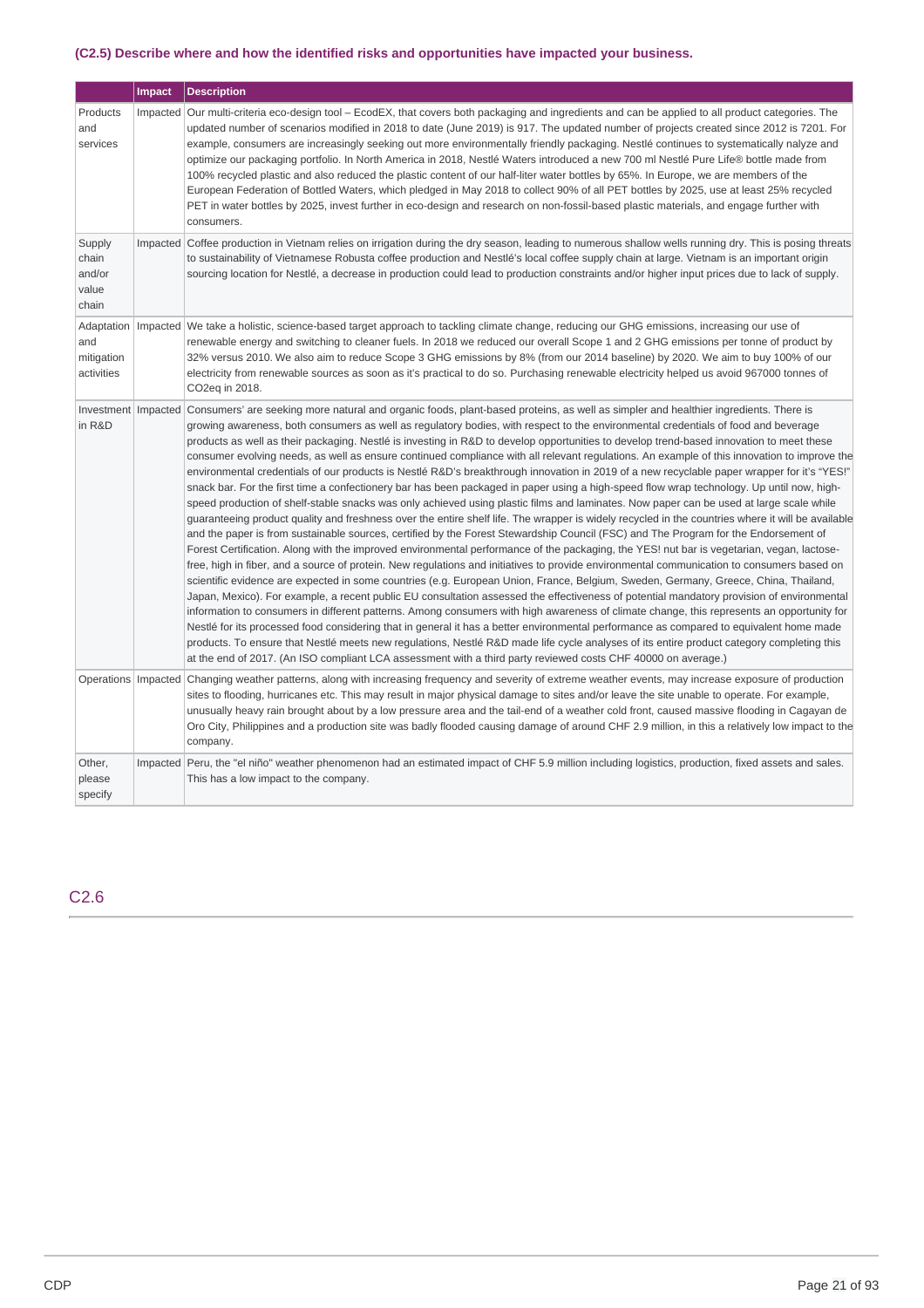# (C2.6) Describe where and how the identified risks and opportunities have been factored into your financial planning **process.**

|                                                    | Relevance                                   | <b>Description</b>                                                                                                                                                                                                                                                                                                                                                                                                                                                                                                                                                                                                                                                                                                                                                                                                                                                                                                                                                                                                                                                                                                                                                                                                                                                                                                                                                                                                                                                                                                                                                                                                                                                                                                                                                                                                                                                                                                                                                                                                                                                                                |
|----------------------------------------------------|---------------------------------------------|---------------------------------------------------------------------------------------------------------------------------------------------------------------------------------------------------------------------------------------------------------------------------------------------------------------------------------------------------------------------------------------------------------------------------------------------------------------------------------------------------------------------------------------------------------------------------------------------------------------------------------------------------------------------------------------------------------------------------------------------------------------------------------------------------------------------------------------------------------------------------------------------------------------------------------------------------------------------------------------------------------------------------------------------------------------------------------------------------------------------------------------------------------------------------------------------------------------------------------------------------------------------------------------------------------------------------------------------------------------------------------------------------------------------------------------------------------------------------------------------------------------------------------------------------------------------------------------------------------------------------------------------------------------------------------------------------------------------------------------------------------------------------------------------------------------------------------------------------------------------------------------------------------------------------------------------------------------------------------------------------------------------------------------------------------------------------------------------------|
| Revenues                                           | Impacted                                    | Revenues may be impacted by consumer shift in perceptions of categories based on environmental credentials. This can be a risk or<br>an opportunity depending on the category and potentially brand. For example, risk related to perception of bottled water operations in<br>areas susceptible to droughts and thereby impacting sales of the product. Whereas, the opportunity to move into more plant-based<br>products e.g. plant-based dairy products, meat-free burgers etc. provides new growth areas. In general, we integrate sustainable<br>development into the business planning process. In order to help us to identify the issues that matter most to our business and<br>stakeholders, and to better support our strategic decision–making and reporting, every 2 years we invite an independent third party<br>conducts a formal materiality assessment. Issues of concern are evaluated to determine both risks and opportunities for our reputation,<br>revenues and costs. Water stewardship, climate change, resource efficiency are examples of issues identified as having potential<br>major impacts on our business. Our global presence gives us direct access to millions of individuals and families. We promote<br>sustainable consumption and outline the environmental sustainability aspects of our food and beverages, such as stating ingredient<br>sourcing, production methods and adherence to standards, through on-pack messaging. We generate and plan for additional revenues<br>by providing consumers with more sustainable food and beverages recognizing our products must not only be tastier and healthier, but<br>also better for the environment. Examples of how some of the risk and opportunities that would affect our revenues (as described in<br>C2.3a) : i)Specific risk/opportunity : Increase of input prices of raw materials, including packaging materials ii) Magnitude of impact:<br>High i) Specific risk/opportunity : Increased stakeholder concern or negative stakeholder feedback ii) Magnitude of impact: Medium-<br>High |
| Operating<br>costs                                 | Impacted                                    | Operating costs might be impacted by increased severity of extreme weather events such as cyclones and floods that will impact our<br>ability to supply. We estimate that the potential financial implications due to floods and Wind storms affecting our operations, Property<br>Damage and Business Interruption (12 months) of the most exposed sites is estimated to be between CHF 200 and 400 million (these<br>values are replacement values). This assumes a sum up of Probable Maximum Loss (PML) for several sites in a radius of 10 km for<br>both exposures Wind and Flood. In 2018, 49 sites have been classified as being exposed to High Flood Risk and 64 sites exposed to<br>High Wind exposure. The financial implication scale is high to the company. For the future, we are working on natural hazard modelling<br>over the longer term, including projections on climate change impact for flood, wind, earthquake, and drought perils. Example of how<br>some of the risk and opportunities that would affect our operating costs (as described in C2.3a) : I) Specific risk/opportunity : Increased<br>severity of extreme weather events such as cyclones and floods iii) Magnitude of impact: Medium-High                                                                                                                                                                                                                                                                                                                                                                                                                                                                                                                                                                                                                                                                                                                                                                                                                                                              |
| Capital<br>expenditures<br>/ capital<br>allocation | Impacted                                    | Energy CAPEX are impacted by the transition risk linked to carbon regulations in our factories and this could affect both CAPEX and<br>OPEX. This will impact our medium-term CAPEX by increasing investment into renewable energy facilities. The impact is considered<br>as low as energy savings and renewable energy CAPEX projects remain a small proportion of total annual CAPEX.                                                                                                                                                                                                                                                                                                                                                                                                                                                                                                                                                                                                                                                                                                                                                                                                                                                                                                                                                                                                                                                                                                                                                                                                                                                                                                                                                                                                                                                                                                                                                                                                                                                                                                          |
| Acquisitions<br>and<br>divestments                 | Impacted                                    | As part of our long-term value creation strategy, we are accelerating the repositioning of the portfolio with a clear focus on high-growth,<br>high-margin categories. The criteria for acquisitions and divestments considers fit with strategy, attractive categories, ability to win and<br>resource intensity. For example, in H1 2018 we announced a global coffee partnership with Starbucks to provide growth opportunities<br>in retail and out-of-home. Starbucks is a purpose-led company like Nestlé, and we share common commitments to premium quality,<br>excellence in innovation, as well as the same values and commitment to responsible sourcing and sustainability. Other recent<br>acquisitions reflects the consumer's growing expectations with regards to responsible social and environmental practices along with our<br>Nutrition Health and Wellness strategic dimension e.g. Atrium Innovations (a global leader in nutritional health products), Sweet Earth<br>(plant-based protein products), Chameleon Cold-Brew (ethically sourced cold coffee). Example of how some of the risk and<br>opportunities that would affect our revenues (as described in C2.3a) : i) Specific risk/opportunity : Increased stakeholder concern or<br>negative stakeholder feedback 2) Magnitude of impact: Med-High                                                                                                                                                                                                                                                                                                                                                                                                                                                                                                                                                                                                                                                                                                                                                                |
| Access to<br>capital                               | Not<br>impacted                             | Given our value creation model and the integration of sustainable development into all our business activities, along with our public<br>commitmments to sustainability, we do not foresee barriers to access capital to fund our future strategic requirements. Our recent<br>(2018) decision to support the TCFD responds to the increasing interest from investors on climate change and on TCFD.                                                                                                                                                                                                                                                                                                                                                                                                                                                                                                                                                                                                                                                                                                                                                                                                                                                                                                                                                                                                                                                                                                                                                                                                                                                                                                                                                                                                                                                                                                                                                                                                                                                                                              |
| Assets                                             | Impacted                                    | Our physical assets are impacted by climate-change e.g. facilities in water-stressed areas, extreme weather events damaging facilities<br>etc. Where feasible, Nestlé takes relevant actions to reduce the impact of climate-related factors on its physical assets. For example,<br>Nestlé developed a "zero-water" technology which has now been rolled out in 18 of our sites (end 2018). Nestlé South Africa Mossel<br>Bay factory, which is located in one of the Western Cape's most water stressed region, now re-uses and recycles water from its dairy<br>operations. In terms of weather-related incidents, as part of the Nestlé Global Property Loss Prevention Program, an in-depth<br>identification of exposures to property risks is made including potential risks such as floods, wind storms etc. In 2018, 49 sites have<br>been classified as being exposed to High Flood Risk and this process helps in the decision-making process for future standards of<br>prevention and protection, as well as preparation if an event occurs in the current sites. Example of how some of the risk and<br>opportunities that would affect our assets (as described in C2.3a) : I) Specific risk/opportunity : Increased severity of extreme weather<br>events such as cyclones and floods ii) Magnitude of impact: Medium-High                                                                                                                                                                                                                                                                                                                                                                                                                                                                                                                                                                                                                                                                                                                                                        |
| Liabilities                                        | identified<br>any risks or<br>opportunities | We have not For the time being, we have not identified any significant risks or opportunities. The focus on the scenario modelling to date has been<br>on physical risks and opportunities for raw agricultural materials and transition exposures linked with policy and market. As we<br>continue to understand the challenges and complexities of climate change, it may be that identify liability-related impacts.                                                                                                                                                                                                                                                                                                                                                                                                                                                                                                                                                                                                                                                                                                                                                                                                                                                                                                                                                                                                                                                                                                                                                                                                                                                                                                                                                                                                                                                                                                                                                                                                                                                                           |
| Other                                              | Please<br>select                            |                                                                                                                                                                                                                                                                                                                                                                                                                                                                                                                                                                                                                                                                                                                                                                                                                                                                                                                                                                                                                                                                                                                                                                                                                                                                                                                                                                                                                                                                                                                                                                                                                                                                                                                                                                                                                                                                                                                                                                                                                                                                                                   |

# C3. Business Strategy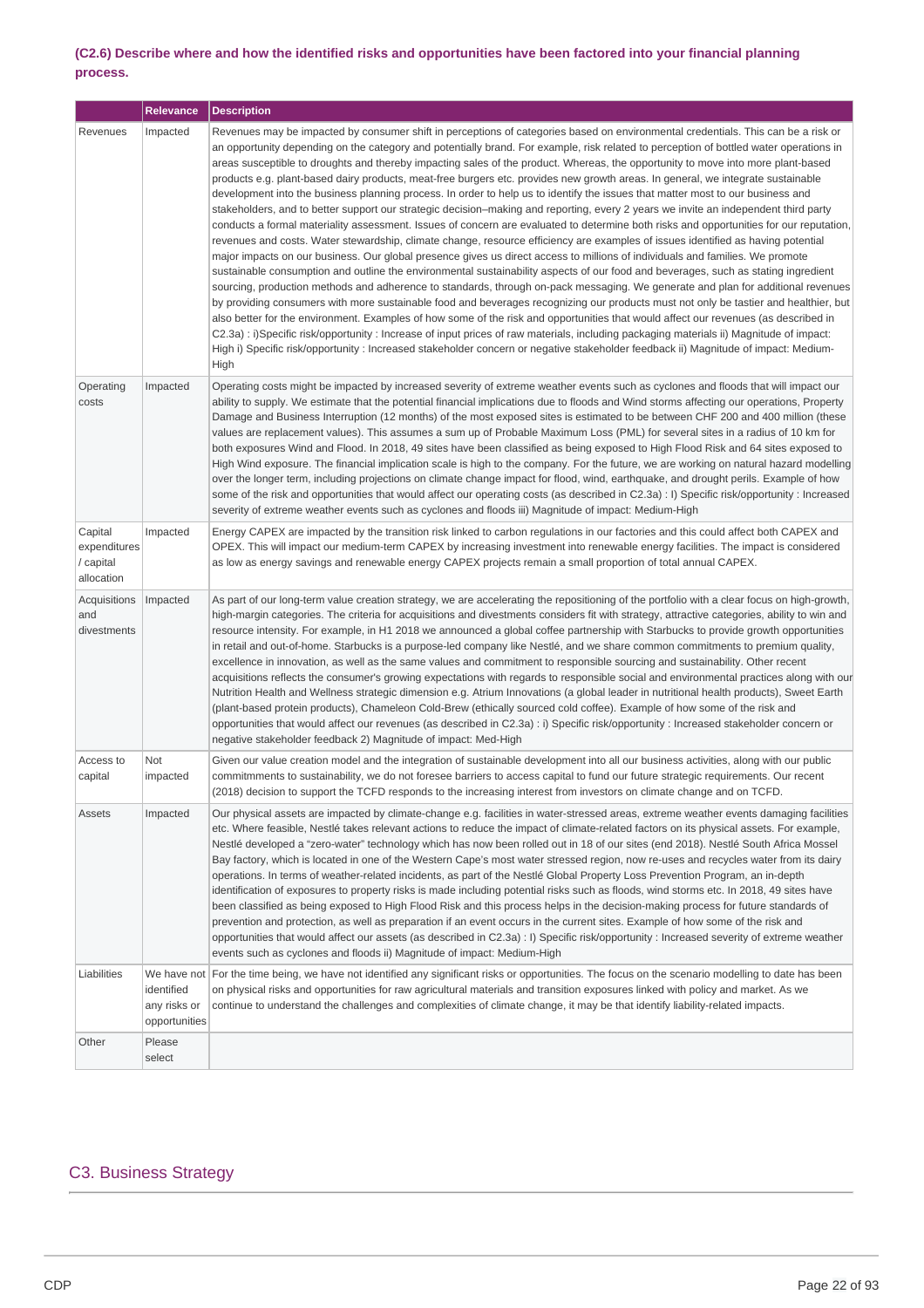# C3.1

**(C3.1) Are climate-related issues integrated into your business strategy?** Yes

# C3.1a

**(C3.1a) Does your organization use climate-related scenario analysis to inform your business strategy?** Yes, qualitative and quantitative

# C-AC3.1b/C-CE3.1b/C-CH3.1b/C-CO3.1b/C-EU3.1b/C-FB3.1b/C-MM3.1b/C-OG3.1b/C-PF3.1b/C-ST3.1b/C-TO3.1b/C-TS3.1b

**(C-AC3.1b/C-CE3.1b/C-CH3.1b/C-CO3.1b/C-EU3.1b/C-FB3.1b/C-MM3.1b/C-OG3.1b/C-PF3.1b/C-ST3.1b/C-TO3.1b/C-TS3.1b)** Indicate whether your organization has developed a low-carbon transition plan to support the long-term business strategy. Yes

# C3.1c

**(C3.1c) Explain how climate-related issues are integrated into your business objectives and strategy.**

i) How the business strategy has been influenced:

During 2018, three factors have been fundamental in further influencing our business objectives and strategy.

The first is the progress being made in our factories to reduce GHG emissions and convert to renewable energy. Other two external factors that are influencing our business strategy on climate is our analysis of our Scope 3 emissions, and the requests from investors regarding the recommendations of the Task Force on Climate Financial Disclosure (TCFD).

We have in the past concentrated much of our activities on emission reduction and risk mitigation/adaptation within our direct operations (manufacturing and supply chain) where we have more direct control over decision making. This has led to significant reductions in GHG emissions over the last 15 years. More recently a commitment to increase our use of renewable electricity is driving significant GHG reduction. During 2018 we completed an analysis of our scope 3 emissions, setting a baseline and understanding the reduction since 2014 , and setting a science based reduction to 2020.

The most subtantial decition relevant to 2018 was to select our focus areas for climate change mitagation and adaptation, and to report against TCFD. During 2018 we defined the priority areas of focus for these efforts on GHG emissions on the upstream value chain – this is potentially the most significant business decision in terms of future GHG emissions. The focus areas include no deforestation, improving dairy management, increasing alternative proteins, leveraging natural climate solutions including soil health (to increase carbon content), and reducing food loss and waste. In 2018 we began work in our responsible sourcing programme to focus upon soil health. We also made progress on plant based proteins: Winiary Kaszotto was launched in Poland as a meal kit with grains. We launched Garden Gourmet Vegane Filet across Europe as meat free alternatives. Also in 2018, the acquisition of Sweet Earth by Nestlé USA brings a wide range of quality vegetarian frozen foods to the portfolio.

Whilst working on these issues will deliver a range of beneficial outcomes (eg stopping deforestation will preserve biodiversity as well as reduce carbon emissions), the ability to also drive significant progress on climate was a clear factor in defining the approach we take. Again to take deforestation as an example, our policy and programmatic approach focuses on high carbon forests. We were the first manufacturing company to commit to this in 2010.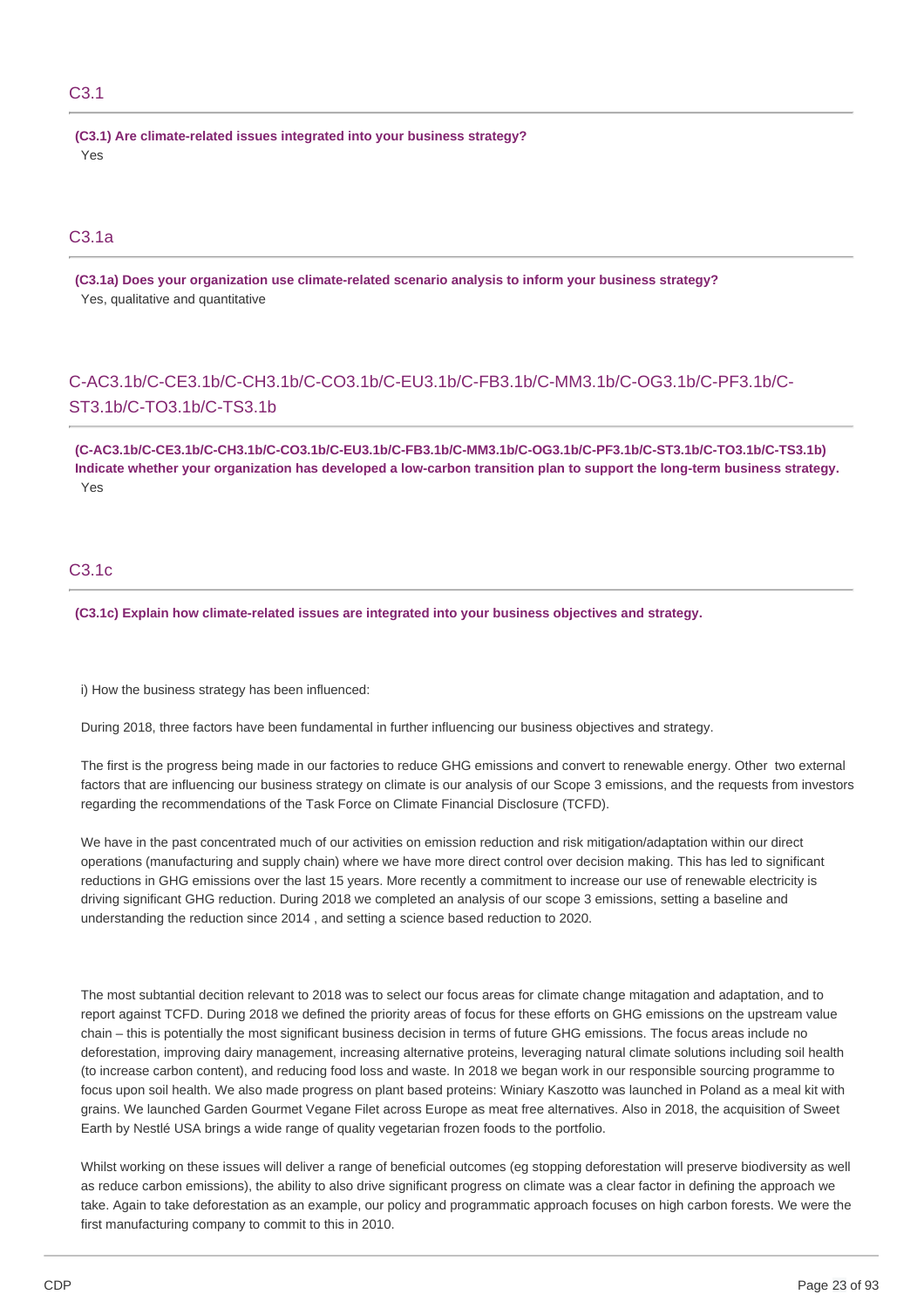Our recent (2018) decision to support the TCFD will also extend our risk mitigation work to the upstream value chain. This is extending the scope of the risk assessment process.

In addition, in 2018, a major business decision influenced by climate change, in particular deforestation, was to announce our accelerated plan towards reaching No Deforestation commitment by becoming the first global food company to implement Starling, a satellite-based service, to monitor 100% of its global palm oil supply chains.

ii) Aspects of climate change that have influenced the strategy

• Regulation aspects: Since we operate in different parts of the world, we take into account the relevant regulatory aspect. E.g. In Europe, we will be required to purchase certificates for its emissions from concerned factories during EU-ETS impacting the costs in factories participating in the scheme The active cost related to EU-ETS has been integrated in the business strategy.

• Physical aspects: change in temperature extremes, water availability, and need for climate change adaptation. E.g. some of our factory sites are located in vulnerable areas, like China, India and Mexico. Physical aspects have triggered the business strategy to have contingency plans, assessments and prevention measures for potential interruptions on business operations. Investment in zero water factories in Mexico, South Africa and USA are all part of this response. Investing in coffee and cocoa plant varieties that are more tolerant to wider climatic extremes consistent with climate change is also an example of how climate change has influenced our strategy.

• Reputation aspects: While climate change mitigation remains a central concern, stakeholder interest in climate change adaptation is rising as the effects of climate change begin to make themselves felt. It is part of our business strategy to actively manage its reputation with regard to climate change as consumer's perception on our efforts can influence market share and share value. In 2018, we have seen increasing interest from investors on climate change, especially following the work of TCFD. This is influencing our strategy.

iii) Short term strategy components that have been influenced by climate change

• Constantly adjusting the scope of our targets on climate change, i.e. reduction of emissions beyond factories and setting Scope 3 targets

• Actions and decisions taken as a result of incorporating emissions into product design for new and renovated products (which have a 3-5 year product life)

• Actions with farmers and suppliers as part of our responsible sourcing programme to (eg) reduce deforestation, increase soil carbon. These actions typically take 1-3 years to deliver results.

iv) Long term strategy components that have been influenced by climate change

• Setting 2030 ambition to strive for zero environmental impact in our operations.

• Incorporating GHG reduction and adaptation efforts along the value stream, including product design, procurement, manufacturing and packaging, logistics, consumption to support our long-term strategy to have a positive reputation with regard to climate change. Operationalising these strategies (as mentioned in the previous section) delivers the shorter term action.

• Engaging with governments, farmers and other stakeholders to contribute via vulnerability assessments, action plans and strategies, especially for climate adaptation and risk mitigation. This corresponds to strategic business targets to secure our value chain.

• Identifying practical adaptation actions and agricultural systems that can be implemented at farm level and provide technical assistance to farmers through our agronomists.

• Including enhanced resilience to climate change in our R&D programs. For example, Nestlé is propagating and distributing coffee plant varieties that produce more beans and have a greater resistance to drought and certain diseases. E.g. The plantlets are particularly resistant to leaf rust, which has had a significant impact on Colombian coffee production over the past few years as a result of increasing temperatures and excessive rainfall.

v) How the Paris Agreement has influenced the business strategy

We have set science-based GHG emission reduction targets in line with the Paris Agreement, and as highlighted above we are giving more attention to land based emissions, again in line with the Paris Agreement.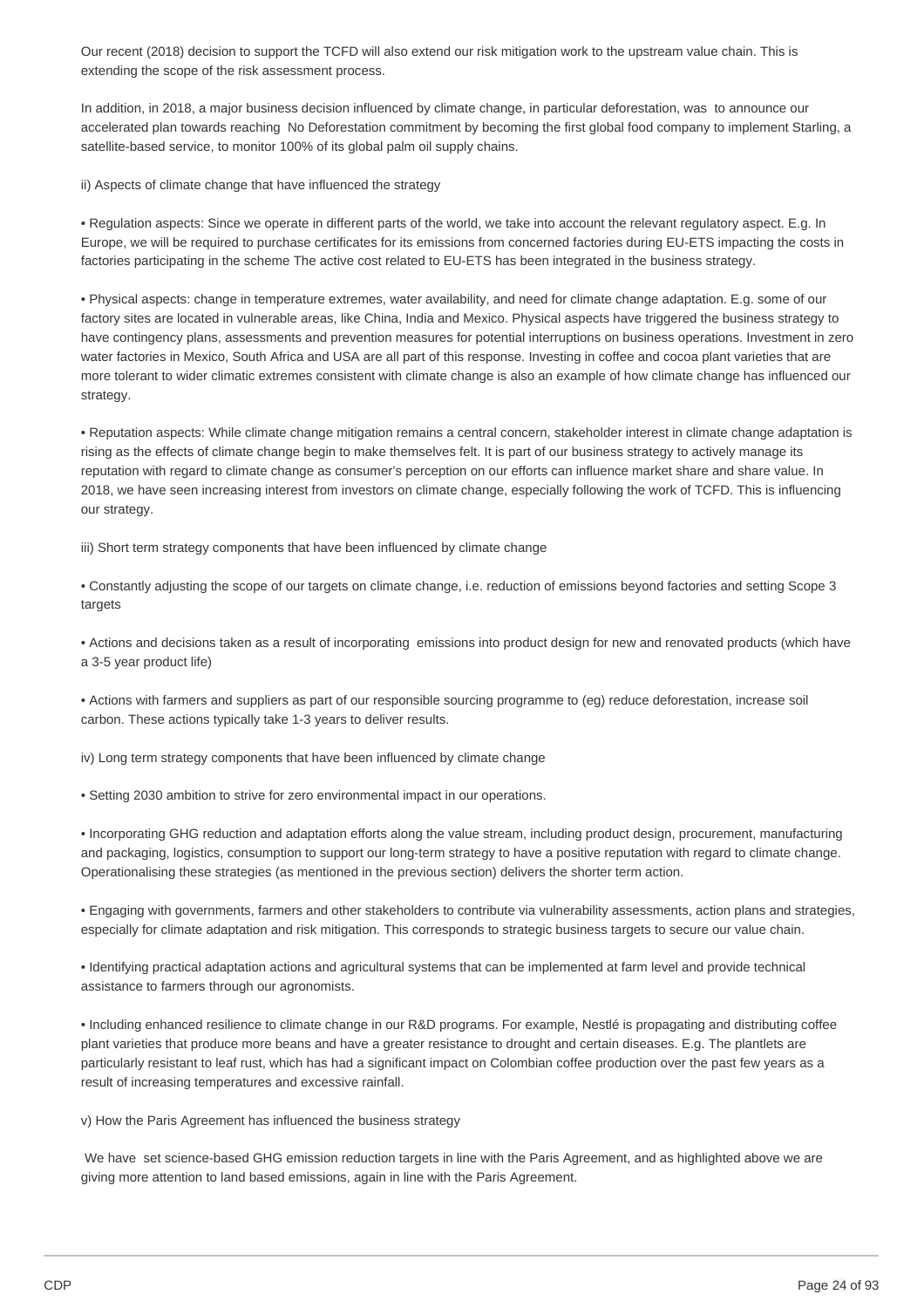**(C3.1d) Provide details of your organization's use of climate-related scenario analysis.**

| Climate-<br>related<br>scenarios | <b>Details</b>                                                                                                                                                                                                                                                                                                                                                                                                                                                                                                                                                                                                                                                                                                                                                                                                                                                                                                                                                                                                                                                                                                                                                                                                                                                                                                                                                                                                                                                                                                                                                                                                                                                                                                                                                                                                                                                                                                                                                                                                                                                                                                                                                                                                                                                                                                                                                                                                                                                                                                                                                                                                                                                                                                                                                                                                                                                                                                                                                                                                                                                                                                                                                                                                                                                                                                                                                                                                                                                                                                                                                                                                                                                                                                                                                                                                                                                                                                                                                                                                                                                                                                                                                                                                       |
|----------------------------------|----------------------------------------------------------------------------------------------------------------------------------------------------------------------------------------------------------------------------------------------------------------------------------------------------------------------------------------------------------------------------------------------------------------------------------------------------------------------------------------------------------------------------------------------------------------------------------------------------------------------------------------------------------------------------------------------------------------------------------------------------------------------------------------------------------------------------------------------------------------------------------------------------------------------------------------------------------------------------------------------------------------------------------------------------------------------------------------------------------------------------------------------------------------------------------------------------------------------------------------------------------------------------------------------------------------------------------------------------------------------------------------------------------------------------------------------------------------------------------------------------------------------------------------------------------------------------------------------------------------------------------------------------------------------------------------------------------------------------------------------------------------------------------------------------------------------------------------------------------------------------------------------------------------------------------------------------------------------------------------------------------------------------------------------------------------------------------------------------------------------------------------------------------------------------------------------------------------------------------------------------------------------------------------------------------------------------------------------------------------------------------------------------------------------------------------------------------------------------------------------------------------------------------------------------------------------------------------------------------------------------------------------------------------------------------------------------------------------------------------------------------------------------------------------------------------------------------------------------------------------------------------------------------------------------------------------------------------------------------------------------------------------------------------------------------------------------------------------------------------------------------------------------------------------------------------------------------------------------------------------------------------------------------------------------------------------------------------------------------------------------------------------------------------------------------------------------------------------------------------------------------------------------------------------------------------------------------------------------------------------------------------------------------------------------------------------------------------------------------------------------------------------------------------------------------------------------------------------------------------------------------------------------------------------------------------------------------------------------------------------------------------------------------------------------------------------------------------------------------------------------------------------------------------------------------------------------------------------|
| <b>RCP 2.6</b>                   | i)Boundary: We used short, med and long term horizons; up to 2050 and beyond 2050. Boundaries included operations from farm to factory. ii)<br>Methodology: The scenario is supported by climate analyses conducted in support of the recent IPCC 1.5°C report and correspond to the<br>Representative Concentration Pathway (RCP) 2.6 scenario. In terms of GHG emissions, it involves reaching net zero carbon emissions by 2050, with<br>an increased chance of limiting temperature rise if this earlier. Storylines consistent with this involve deep reductions in energy demand and agricultural<br>emissions, extensive electrification and decarbonising electricity generation, reduced demand for GHG-intensive products, as well as carbon dioxide<br>removal, which could increase demand for land, energy and water. While climate change would be limited in a 1.5°C world, it would be different to the<br>present day, including hotter extreme temperatures, increases in the amount of heavy rainfall, and increased risk of droughts. However, these changes<br>are less than that at higher levels of warming, including a 2°C world. We assumed a 1.5°C scenario with a low chance of overshooting that<br>temperature change. Scenarios with overshoots could trigger irreversible impacts in vulnerable ecosystems and would increase the risk and frequency<br>of extreme heat and drought, iii)Outcomes: In order to decarbonise, fundamental changes in policy will be required e.g. carbon pricing, energy demand<br>and mix, land management restrictions (zero deforestation, reclamation of land, changes in land use), agricultural subsidies etc. In order to limit<br>warming to 1.5°C or even 2.0°C, drastic policy changes will have to be implemented in the next 3 to 5 years. Policy changes will impact technology<br>including the commercial attractiveness and viability of carbon capture and storage, along with carbon sequestration & natural based climate solutions,<br>and renewable energy infrastructure projects. There will likely also be directional shifts in capital allocations, changes in consumption patterns driven by<br>policy (e.g. carbon tax) and changes to consumer sentiment to either favour or avoid certain categories of products and services. As a result of this<br>scenario analysis, we can confirm that we have identified the right levers to reduce greenhouse gas emissions in the next 10 years. We invest in the<br>dairy management, in the development of alternative protein products, reduction of food loss and waste, no deforestation in order to decrease our<br>overall GHG emissions. As a result of the RCP 2.6 analysis, Nestlé has invested in responsible sourcing and GHG emissions reduction to further<br>achieve our goal to have zero environmental impact by 2030. iv) Changes: Nestlé chose to undertake this scenario analysis because it is aligned with<br>the latest recommendation of IPCC of limiting warming to 1.5°C. Also, there is also evidence available of what needs to happen in public policy /<br>regulatory terms to achieve a 1.5°C outcome. Thus the transitional risks can be more readily modelled and evaluated for this scenario. It assumes that<br>world pursues efforts to limit global warming to 1.5°C. We have assumed that the introduction of a carbon tax on direct emissions i.e. USD117 for 2030<br>and USD190 for 2040 on a 1.5°C scenario could affect the business USD 0.4billion per year increasing to USD 0.7billion per year up to 2040 . v)<br>Moitoring: We will extend the boundary of scope of scenario analysis which will be monitored closely. vi) Communications: The results have been<br>reported to a wide range of company experts from agriculture, risks management, communications, sustainability. Yes, we plan to communicate the<br>results. vii)Further info: In next decade considerable transitional financial risks stemming from public policy and legal changes, new technology,<br>changing markets and reputation risks as companies rapidly adapt their business models and strategies for drastic cuts in greenhouse gas emissions. |
| <b>RCP 8.5</b>                   | i)Boundary: We used short, med and long term horizons; up to 2050 and beyond 2050. Boundaries included operations from farm to factory. ii)<br>Methodology: This scenario is supported by climate analyses conducted in support of the IPCC 5th Assessment report in 2013 and would correspond to<br>the so-called Representative Concentration Pathway (RCP) 8.5 scenario. This scenario is characterised by increasing concentrations of GHGs, driven<br>by a growing energy demand, a substantial use of coal throughout the century and low rates of technological development and adoption. Population<br>growth is at the high end of UN estimates, reaching approximately 12 billion by the end of the century and driving increased land use for crops and<br>grassland. Climate change would be substantial compared to the present day. Some places would experience current 20-year high temperatures yearly<br>or 2-yearly, there would be an increased risk of agricultural drought in present day dry regions, and global mean sea level rise could reach 1m. Under<br>this Business-as-usual, high global warming, scenario, is likely to have fewer transitional risks and opportunities. An underlying assumption is that<br>society is not highly motivated to make the changes necessary to limit greenhouse gas emissions. The acute and chronic physical risks to business<br>models from the resultant climate changes will be significant. Nestlé chose to undertake this scenario analysis because there is considerable scientific<br>evidence for impacts on agricultural production of Nestlé's key crops in the regions where these are grown in Nestlé's supply chains for this levels of<br>global warming. Within this scenario analysis, Nestlé has focused this work upstream on three commodities - coffee, dairy and wheat in selected<br>geographies. In scenario RCP 8.5, Nestlé has considered this scenario analysis in the long term (after 2050) because beyond 2050 is where Nestlé<br>sees the most substantial impact of climate change physical risk happening. For example, expected effects on wheat production, where the fertilisation<br>effect of increased CO2 in the atmosphere does not compensate for the negative effects of increased temperatures beyond a temperature increase of<br>2°C. Impacts on grain quality are likely and there is a need for more scientific evidence in this field. Adaptation could involve a series of parallel<br>measures that include investments in breeding, and the exploration of new geographies that are not presently main regions of productions and where<br>infrastructure investments may be required. iii) Outcomes: When considering the BAU and 1.5°C scenarios, the physical impacts of climate-related<br>changes are relatively similar up to the 2040 – 2050 time horizon. It is expected that the critical physical risks of BAU will aggressively impact the<br>planet in the second-half of the century. We learned that climate impacts are well documented up to 2050, however, there is no data on the possible<br>impacts by 2100. Whilst the scientific data is available, there is a current lack of tools, platforms and industry support mechanisms to help companies<br>interpret the data, and facilitate the implementation of TCFD recommendations. As a result of this scenario analysis, Nestlé has confirmed its efforts<br>towards climate change adaptation iv) Changes: As a result of the RCP 8.5 analysis, Nestlé continue to invest in R&D to improve plant science, and to<br>distribute drought resistant plantlets. v) Monitoring: We will extend the boundary of scope of scenario analysis which will be monitored closely. vi)<br>Communications: The results have been reported to a wide range of company experts from agriculture, risks management, communications,<br>sustainability. Yes, we plan to communicate the results. vii) Further info: Physical risks are likely to manifest themselves over the longer term (20<br>years+).                                                                                                                               |

# C-AC3.1e/C-CE3.1e/C-CH3.1e/C-CO3.1e/C-EU3.1e/C-FB3.1e/C-MM3.1e/C-OG3.1e/C-PF3.1e/C-ST3.1e/C-TO3.1e/C-TS3.1e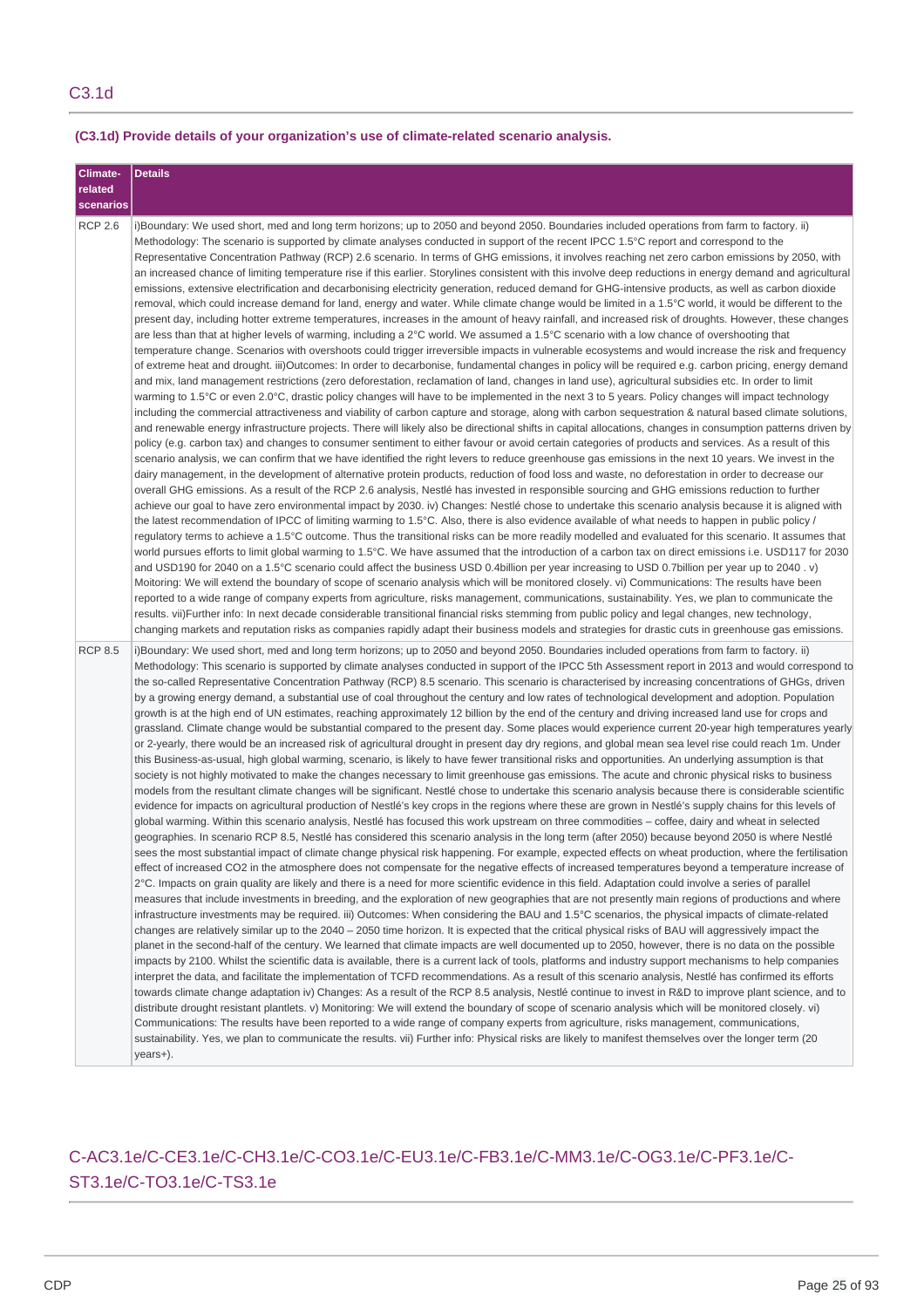# **(C-AC3.1e/C-CE3.1e/C-CH3.1e/C-CO3.1e/C-EU3.1e/C-FB3.1e/C-MM3.1e/C-OG3.1e/C-PF3.1e/C-ST3.1e/C-TO3.1e/C-TS3.1e) Disclose details of your organization's low-carbon transition plan.**

Long-term ambition: by 2030 strive for zero environmental impact in our operations.

i) We will continue to target the reduction of GHG emissions from our direct operations. The emphasis at factories will be on energy efficiency and on increasing the share of energy derived from sustainably-managed renewable sources. We adopted evidence-based GHG emissions reduction targets on scope 1 and 2 (by 2020 -35% scope 1 and 2 emissions per ton of product vs 2010) that will help limit global warming to below 2°C, aided by the 'Mind the Science, Mind the Gap' methodology. As a member of RE100, we aim to procure 100% of our electricity from renewable sources within the shortest practical timescale. In 2018, 34.2% of our electricity came from renewable sources, this is a 33,1% change from 2017-2018.

After many years of work on energy reduction at our factories, and as the number of factories deriving their energy from renewable energy, we do however see fewer opportunities for significant GHG reduction from our factories. Our future focus on GHG emissions reductions will therefore shift to our value chains (Scope 3). Our Scope 3 work will focus upon deforestation, food loss & waste, soil health and increasing the use of plant based protein.

ii) Deforestation: We have a comprehensive strategy in place to tackle deforestation associated with agricultural commodities. The strategy includes protection for high carbon soils and forests. We aim to remove commodity-driven deforestation from all supply chains; Five categories of raw material are central to our "no deforestation" commitment as they are considered to have the highest impact on deforestation and forest stewardship: palm oil, soya, cattle, paper packaging and cocoa. In February 2018, we published an update on our progress towards eliminating deforestation in 5 of our key commodity supply chains. This update is based on risk mapping combined with 3rd party verification on the ground, and/or by satelite, using our traceability data back to farms as a foundation. Currently around three-quarters (77%) of the key commodities we purchase are verified deforestation free and work continues to address any potential risks in the remaining quarter. The findings of the supply chain mapping combined with risk assessments allow us to prioritize suppliers and regions in which to conduct sustainability work and encourage suppliers to work on traceability / forest management action plans to address any risks identified.

iii) Food waste in our supply chain: We have made good progress at our factory level, and in our dairy supply chains to ensure that food waste and post-harvest losses are minimized. This is fully embedded in our Nestlé Responsible Sourcing Guidelines. We are currently revising our strategy which will be focusing on key commodities based on high nutrition content and high pre-processing losses for smallholders. In 2018, we estimated our own losses along our entire value chain at 12%. This includes the losses upstream of the raw materials that we buy, and the losses in manufacturing, distribution and at the consumption stage. By 2020, we aim to make date labels understandable to our consumers to reduce food waste at consumption stage.

iv) Soil Health: As mentioned under deforestation, high carbon soils are a particular focus of our work on palm oil (in particular). Our work on other crops, especially cereals and sugar also focusses upon soil health which will lead to increasing carbon content of soils, better fertilizer practices and lower nutrient run-off.

v) Plant based proteins: Nestlé is increasing its portfolio of vegetarian and flexitarian choices, in line with modern health trends. In April 2019, we launched a new 'cook from raw' plant-based burger in Europe called the Garden Gourmet Incredible Burger. It is 100% plant-based, with natural protein from soy and wheat. The burger will be found in the chilled or frozen aisle, complementing Garden Gourmet's existing range of products, like the Vegane Filet. The acquisition of Sweet Earth by Nestlé USA also brings a wide range of quality vegetarian frozen foods to the portfolio. Coffee Mate natural bliss brought to market a number of all-natural plantbased innovations and flavours, including almond milk and coconut milk. We are part of the Protein Challenge 2040, which brings together a group of companies and civil society organisations to promote a more balanced approach to how we derive our proteins and we contributed to a recent report launched by FAIRR 'Plant Based Profits'.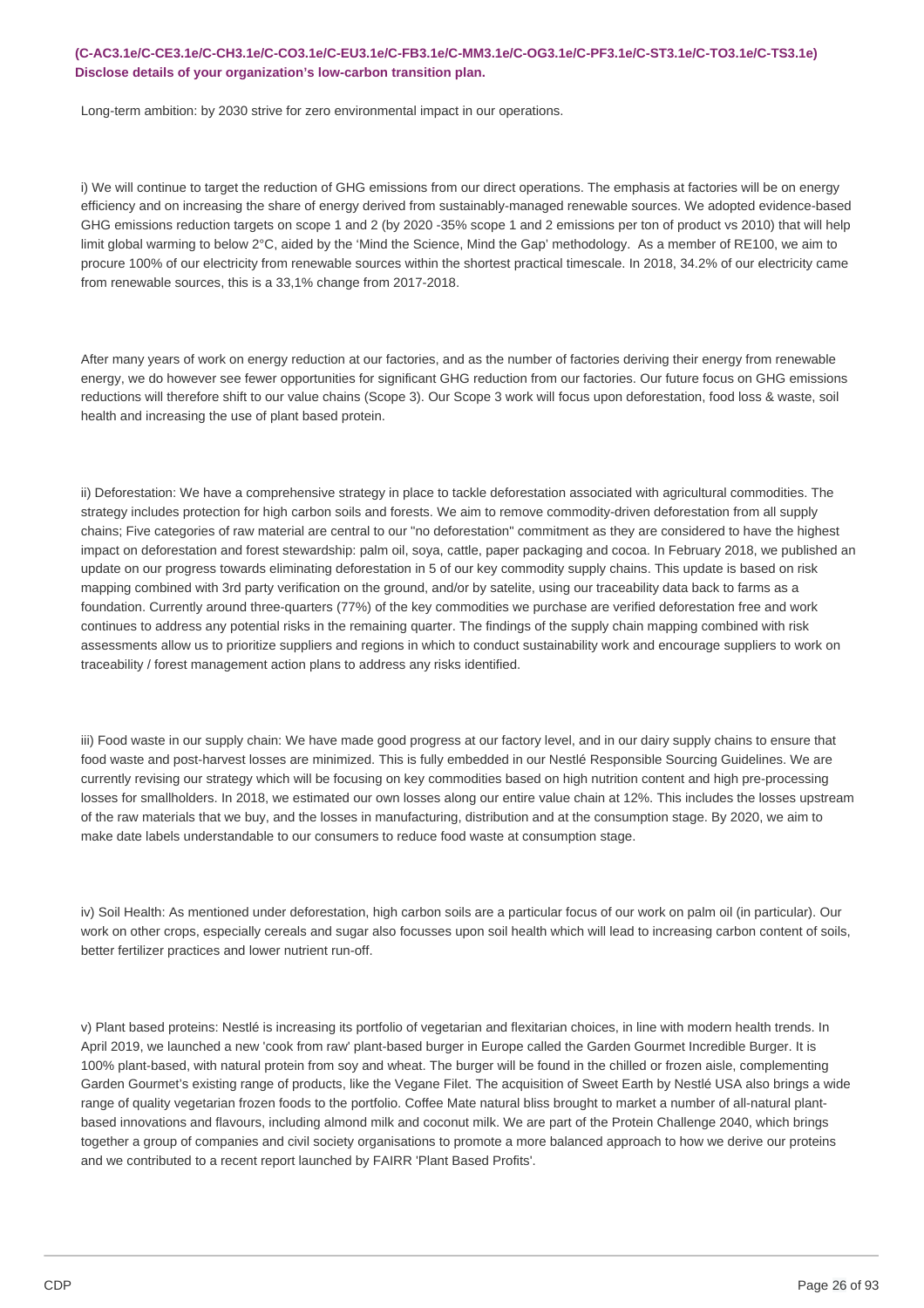# C4. Targets and performance

# C4.1

**(C4.1) Did you have an emissions target that was active in the reporting year?** Both absolute and intensity targets

# C4.1a

**(C4.1a) Provide details of your absolute emissions target(s) and progress made against those targets.**

**Target reference number** Abs 1

**Scope** Scope 1 +2 (market-based)

**% emissions in Scope** 100

**Targeted % reduction from base year** 12

**Base year** 2014

**Start year** 2016

**Base year emissions covered by target (metric tons CO2e)** 7636192

**Target year** 2020

**Is this a science-based target?**

Yes, this target has been approved as science-based by the Science-Based Targets initiative

**% of target achieved** 100

**Target status** Achieved

### **Please explain**

Absolute target on direct and indirect GHG emissions supported by our on-going 2020 GHG intensity target of 35% versus 2010 (see intensity target Int1). The science-based Sectoral Decarbonization approach was used to establish the target. We reported that target to CDP in 2017 and are reporting progress against the same target in 2018. Please note that we have updated our carbon emission factors including historical data. Therefore, the baseline has been updated as well to reflect these changes.

**Target reference number** Abs 2

**Scope** Other, please specify (Scope 3)

**% emissions in Scope** 100

**Targeted % reduction from base year** 8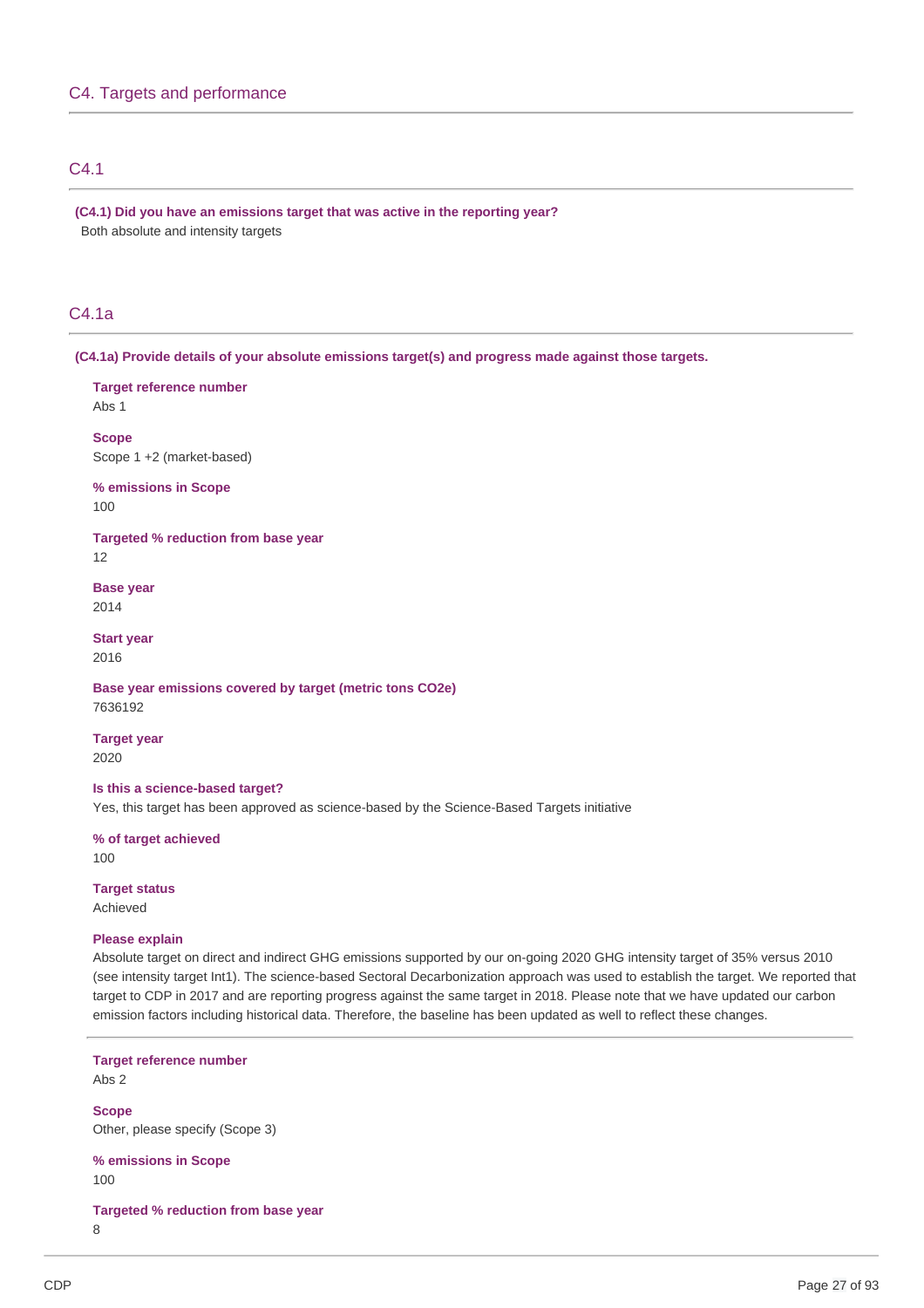# **Base year** 2014

**Start year**

2016

# **Base year emissions covered by target (metric tons CO2e)**

111228768

**Target year** 2020

# **Is this a science-based target?**

Yes, this target has been approved as science-based by the Science-Based Targets initiative

# **% of target achieved**

43

# **Target status**

Underway

# **Please explain**

With a 2018 scope 3 of 107 411 104 tons of CO2, this yields to a -3.4% reduction in 2018 versus our 2014 baseline. To ensure accurate comparison over the years, both assessments were made using the same methodology (IPCC 2007 100 years).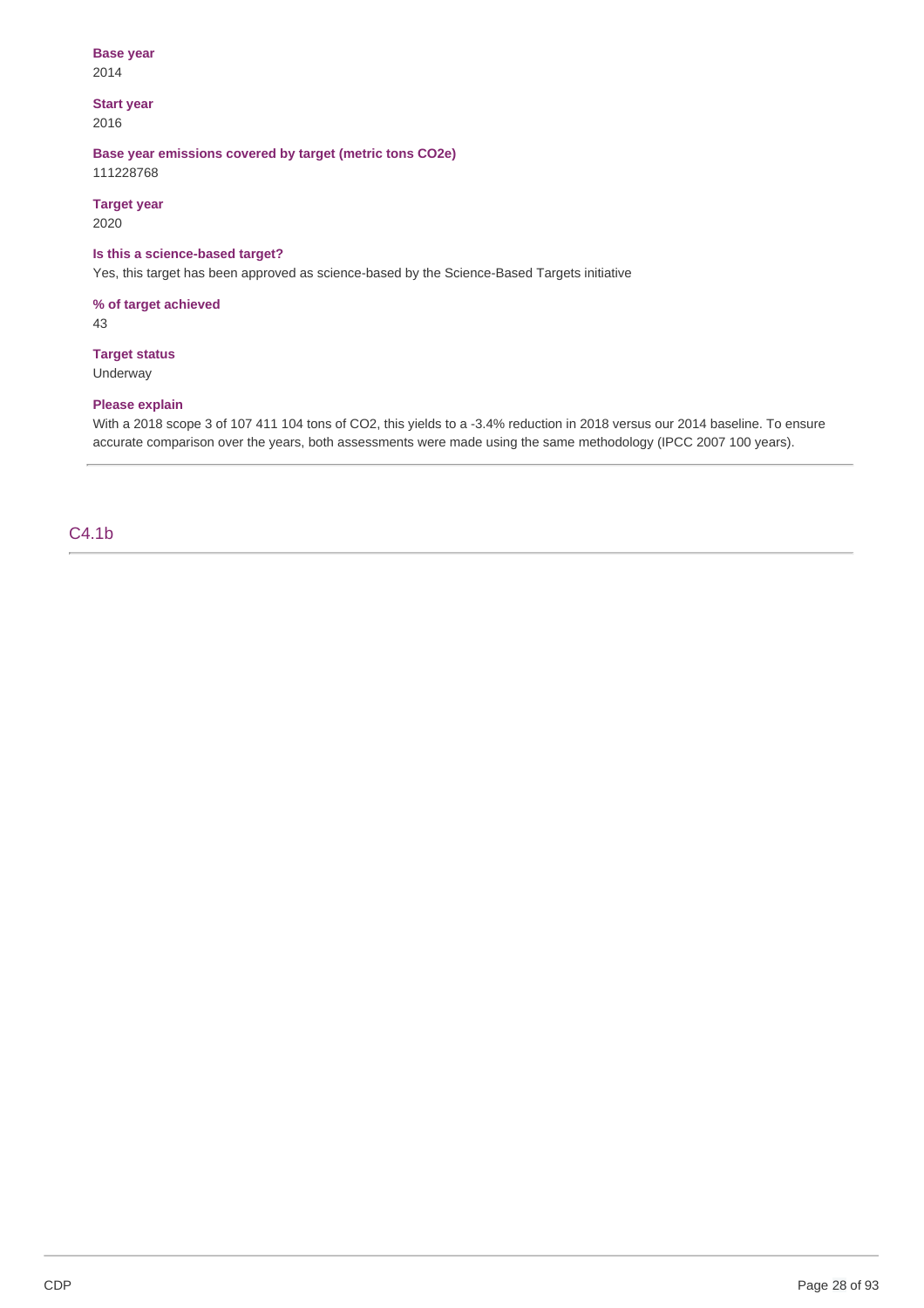#### **(C4.1b) Provide details of your emissions intensity target(s) and progress made against those target(s).**

**Target reference number** Int 1

**Scope** Scope 1 +2 (market-based)

**% emissions in Scope** 100

**Targeted % reduction from base year** 35

**Metric**

Metric tons CO2e per metric ton of product

**Base year** 2010

**Start year** 2016

**Normalized base year emissions covered by target (metric tons CO2e)** 0.16

**Target year**

2020

### **Is this a science-based target?**

Yes, this target has been approved as science-based by the Science Based Targets initiative

**% of target achieved** 91

**Target status**

Underway

#### **Please explain**

Our 2020 commitment on GHG emissions was established using the science-based Sectoral Decarbonizatoon Approach methodology, and requires that we reduce direct and indirect GHG emissions per tonne of product in every product category to achieve an overall reduction of 35% in our manufacturing operations versus 2010. We reported that target to CDP in 2017 and are reporting progress against the same target in 2018. Please note that we have updated our carbon emission factors including historical data. Therefore, the baseline has been updated as well to reflect these changes.

**% change anticipated in absolute Scope 1+2 emissions**

-21

**% change anticipated in absolute Scope 3 emissions**

0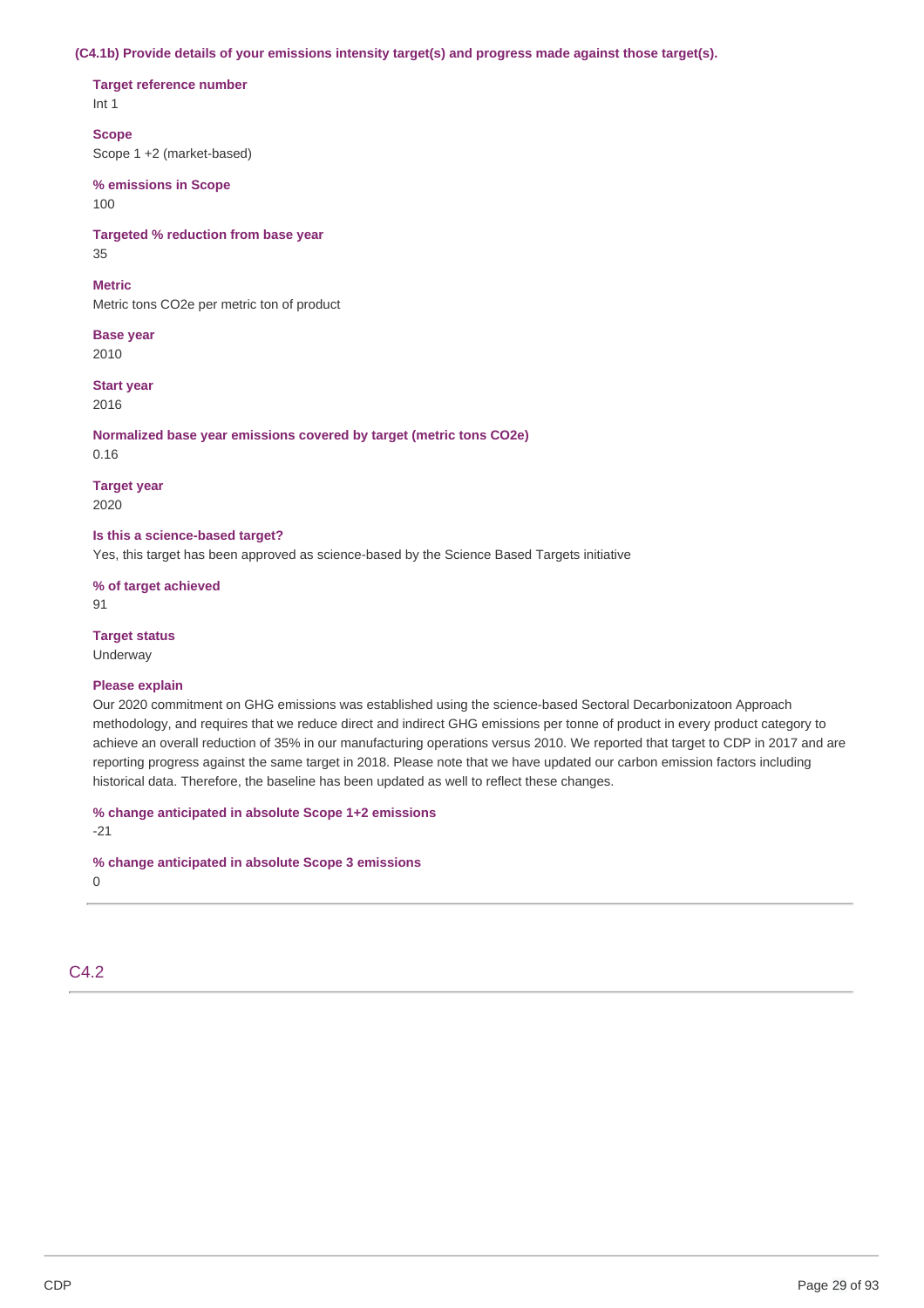#### **(C4.2) Provide details of other key climate-related targets not already reported in question C4.1/a/b.**

### **Target**

Other, please specify (Renewable electricity purchase)

# **KPI – Metric numerator**

Renewable electricity purchased (MWh)

# **KPI – Metric denominator (intensity targets only)**

Total electricity purchased (MWh)

#### **Base year** 2015

**Start year**

2015

# **Target year**

**KPI in baseline year**

8

# **KPI in target year**

100

# **% achieved in reporting year** 34

# **Target Status** Underway

### **Please explain**

Nestlé joined RE100 in 2014, thereby committing to having a strategy to procure 100% of electricity from renewable sources within the shortest practical timescale.

### **Part of emissions target**

This target is to support the achievement of emissions targets that include scope 2 emissions.

### **Is this target part of an overarching initiative?** RE100

# C4.3

(C4.3) Did you have emissions reduction initiatives that were active within the reporting year? Note that this can include **those in the planning and/or implementation phases.**

Yes

# C4.3a

(C4.3a) Identify the total number of initiatives at each stage of development, and for those in the implementation stages, the **estimated CO2e savings.**

|                           | <b>Number of initiatives</b> | Total estimated annual CO2e savings in metric tonnes CO2e (only for rows marked *) |
|---------------------------|------------------------------|------------------------------------------------------------------------------------|
| Under investigation       | 385                          | 135378                                                                             |
| To be implemented*        | 168                          | 349712                                                                             |
| Implementation commenced* | 390                          | 125423                                                                             |
| Implemented*              | 100                          | 162500                                                                             |
| Not to be implemented     | 183                          | 249051                                                                             |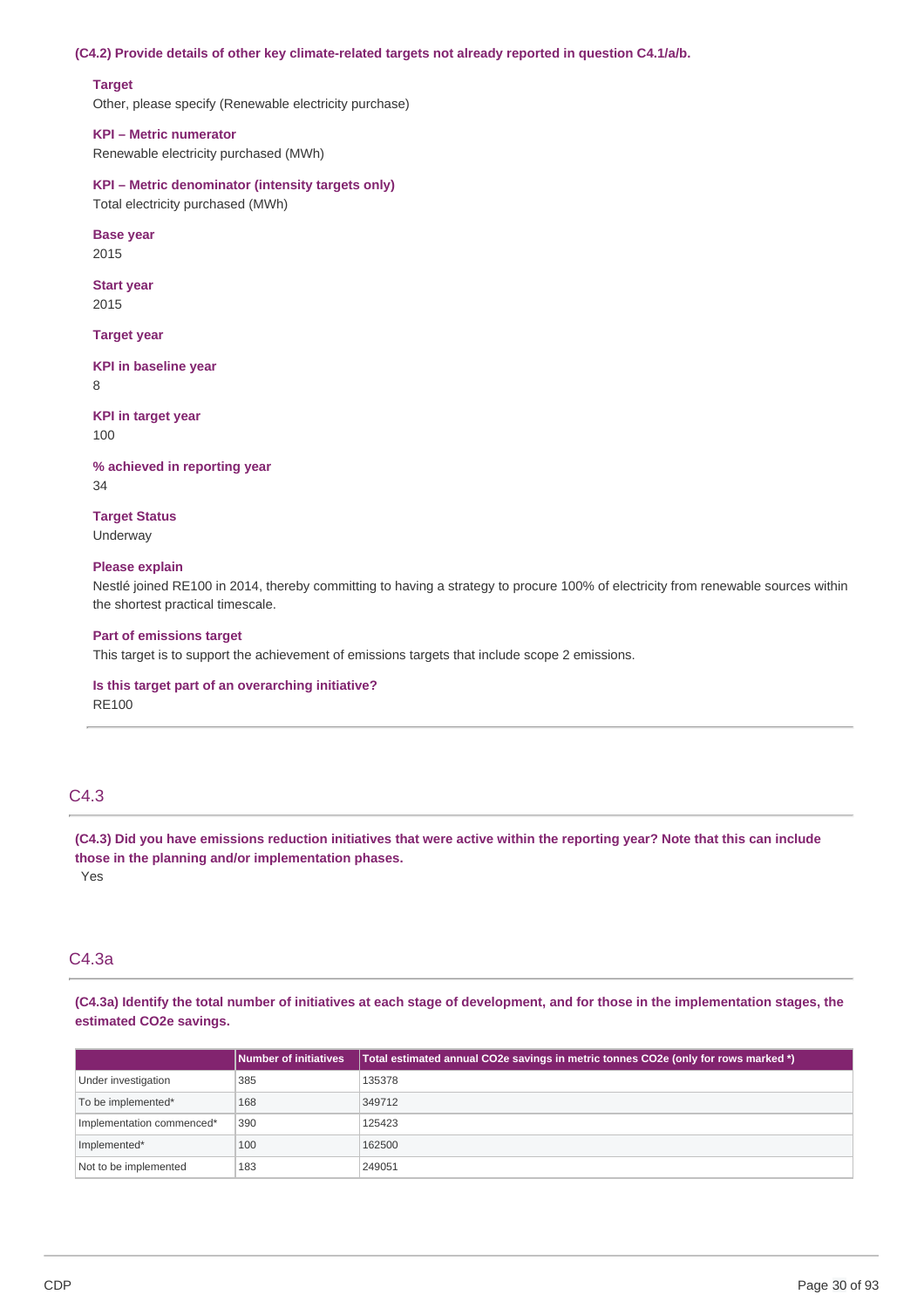### **(C4.3b) Provide details on the initiatives implemented in the reporting year in the table below.**

### **Initiative type**

Energy efficiency: Processes

### **Description of initiative** Process optimization

**Estimated annual CO2e savings (metric tonnes CO2e)** 14000

# **Scope**

Scope 1

# **Voluntary/Mandatory**

Voluntary

**Annual monetary savings (unit currency – as specified in C0.4)** 2314000

**Investment required (unit currency – as specified in C0.4)** 4056000

#### **Payback period**

1-3 years

# **Estimated lifetime of the initiative** Ongoing

#### **Comment**

"The Nestlé Energy Target Setting aims to reduce our Scope 1 and 2 emissions. An Energy Target Setting (ETS) is a thorough analysis of the energy and GHG emissions in our sites aiming at issuing an action plan, validated by the Factory Management & Market Technical Management, unlocking the energy and water saving potential. The exercise lasts 10 days on-site and aims at: • Analysing the energy/water conversion and use in the factory • Identifying and documenting energy/water saying opportunities • Establishing an action plan together with the factory and Market with clear accountabilities and timing. ETS aims at issuing a roadmap of energy improvement projects covering building, industrial services and processes. Examples of energy- and CO2eqsaving projects implemented in 2018 include: our Toluca coffee factory – our biggest water user and energy consumer in Nestlé Mexico – sought to explore energy- and water-saving opportunities. We identified possible annual energy savings of 305 000 GJ, 116 000 m3 of water withdrawal reductions and a fall of 14 000 tonnes of CO2 emissions through the recovery and reuse of water and heat. The 29 projects built into the action plan are expected to save the factory CHF 3.3 million annually when all initiatives are implemented.

#### **Initiative type**

Low-carbon energy purchase

**Description of initiative** Other, please specify (combination of renewables)

**Estimated annual CO2e savings (metric tonnes CO2e)** 148500

**Scope** Scope 2 (market-based)

# **Voluntary/Mandatory**

Voluntary

**Annual monetary savings (unit currency – as specified in C0.4)** 8000000

**Investment required (unit currency – as specified in C0.4)** 41000000

### **Payback period**

4 - 10 years

**Estimated lifetime of the initiative**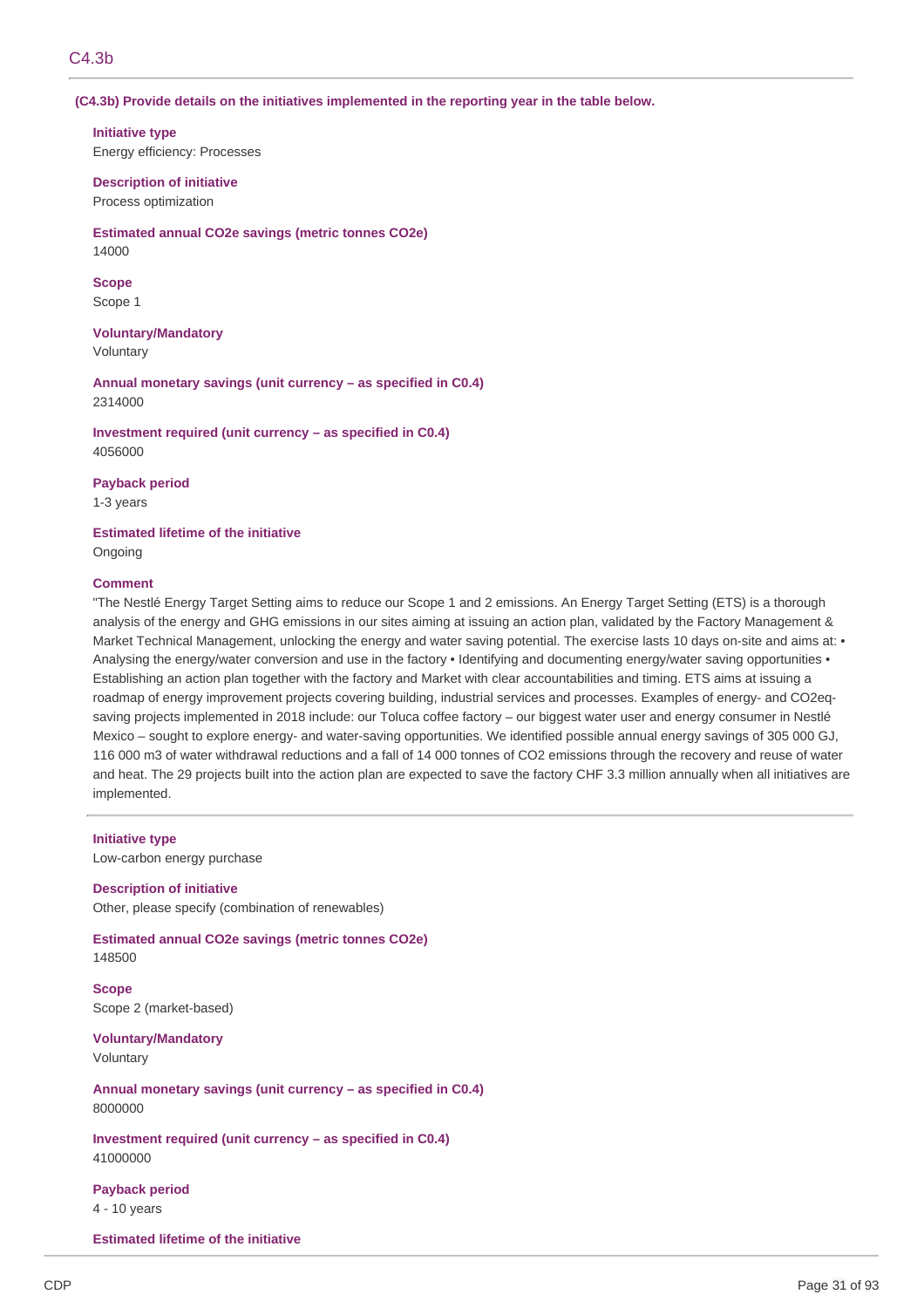#### Ongoing

### **Comment**

This is a combination of energy efficiency measures as well as procurement of renewable electricity.

### **Initiative type**

Other, please specify (Employee engagement: Reduction in long haul business trips by airplane; promotion of other forms of collaboration (virtual meetings, calls).)

#### **Description of initiative**

<Not Applicable>

## **Estimated annual CO2e savings (metric tonnes CO2e)**

12650

**Scope**

Scope 3

### **Voluntary/Mandatory**

Voluntary

**Annual monetary savings (unit currency – as specified in C0.4)**

 $\Omega$ 

### **Investment required (unit currency – as specified in C0.4)**

 $\Omega$ 

### **Payback period** No payback

**Estimated lifetime of the initiative**

3-5 years

## **Comment**

Employees can contribute to the reduction of Scope 3 GHG emissions by re-considering the ways of collaborating: with proper preparation, virtual meetings can be as effective as meetings in person, in particular when long haul trips are needed. Tools for virtual collaboration have been deployed across the company over the past years. Employees are being encouraged to use them and thus actively contribute, whenever it is possible (when meetings can be transfered to virtual ones) to the reduction of Scope 3 GHG emissions associated to business travel.

## **Initiative type**

Other, please specify (Responsible sourcing of cocoa, palm oil, coffee and soybean (Difference between 2017 and 2018))

# **Description of initiative**

<Not Applicable>

**Estimated annual CO2e savings (metric tonnes CO2e)** 751070

**Scope** Scope 3

**Voluntary/Mandatory** Voluntary

**Annual monetary savings (unit currency – as specified in C0.4)**

**Investment required (unit currency – as specified in C0.4)** 160000000

**Payback period** No payback

**Estimated lifetime of the initiative**

Ongoing

# **Comment**

The investment requirement considers not only responsible sourcing for the commodities mentioned above but also some other commodities and other sustainability initiatives undertaken in the reporting year. By sourcing responsibly these key commodities,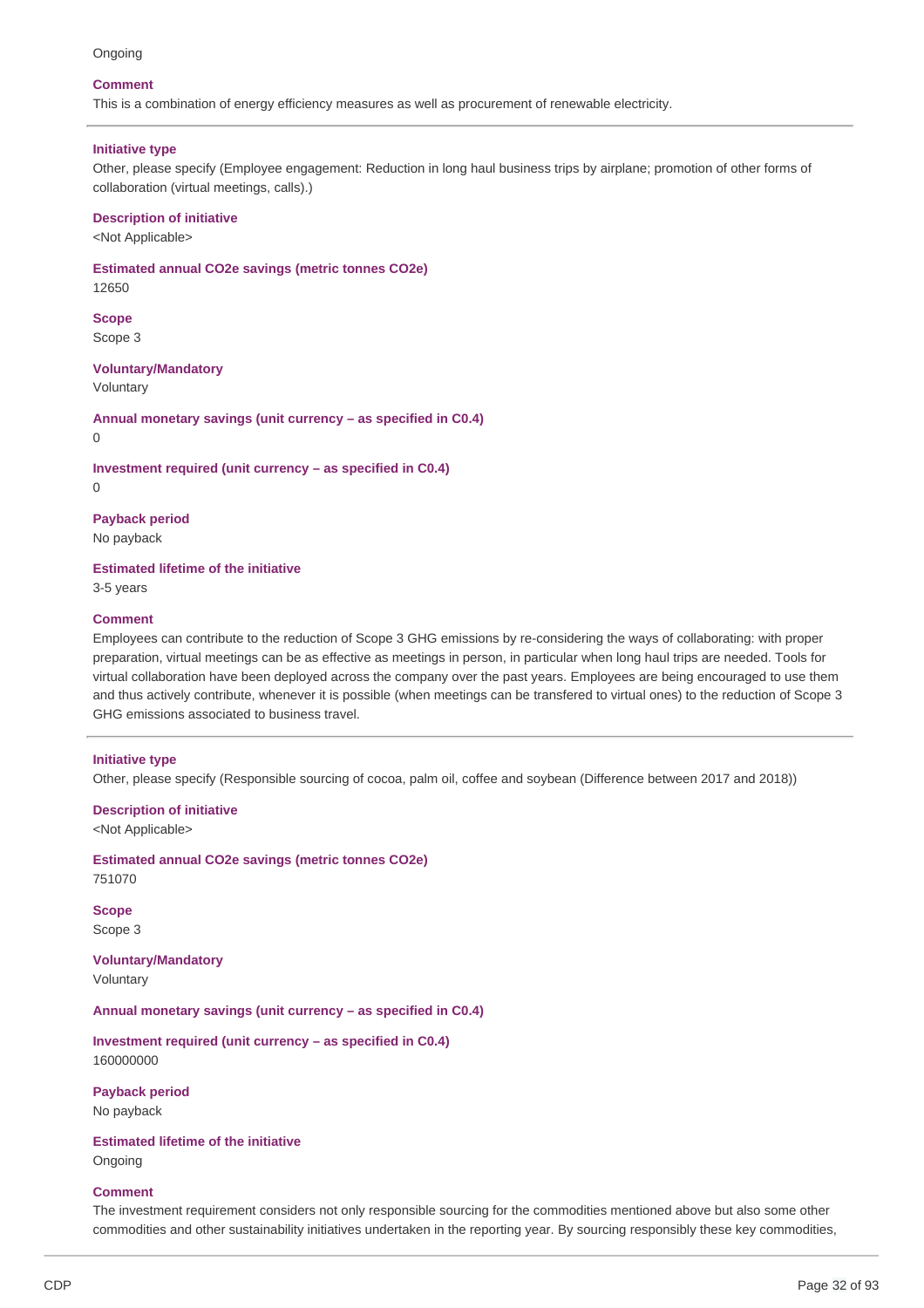# C4.3c

#### **(C4.3c) What methods do you use to drive investment in emissions reduction activities?**

| <b>Method</b>                                                  | <b>Comment</b>                                                                                                                                                                                                                                                                                                                                                                                                                                                                                                                                                                                                                                                                                                                                                                                                                                                                                                                                                                                                                                                                          |
|----------------------------------------------------------------|-----------------------------------------------------------------------------------------------------------------------------------------------------------------------------------------------------------------------------------------------------------------------------------------------------------------------------------------------------------------------------------------------------------------------------------------------------------------------------------------------------------------------------------------------------------------------------------------------------------------------------------------------------------------------------------------------------------------------------------------------------------------------------------------------------------------------------------------------------------------------------------------------------------------------------------------------------------------------------------------------------------------------------------------------------------------------------------------|
| Compliance with<br>regulatory                                  | "Compliance is the foundation of how we do business and a non-negotiable requirement for everything we do. In addition to complying<br>with laws, regulations and internal requirements, Nestlé has a strong set of values and principles that we apply across all the countries<br>requirements/standards where we operate. Our overriding objective is to ensure that our investments are beneficial both for our shareholders and the countries<br>where we do business. The Nestlé Environmental Requirements are mandatory across our plants. "                                                                                                                                                                                                                                                                                                                                                                                                                                                                                                                                    |
|                                                                | Employee engagement  "In addition to Environmental Sustainability managers, there are energy management functional roles at different levels that also<br>contribute to drive investment in emission reduction activities. Business Technical manager sets market energy and emissions savings<br>objectives for each Market in line with Corporate targets. The Market Chief Engineer defines the energy and emissions saving objectives<br>for the factories and supports them together with the Market Environmental Sustainability manager. The Industrial services engineer<br>directly supports the factory. At a factory level, the factory engineer is responsible and drives the energy conservation program that<br>monitors utilities consumption and implements projects targeting energy use reduction and cost savings. The factory engineer is also<br>responsible for establishing the factory specific Energy performance Indicators (EPIs) and monitor and analyses of EPIs together with the<br>factory Environmental Sustainability manager and the line managers." |
| Lower return on<br>investment (ROI)<br>specification           | "The energy and other related sustainability projects are assessed separately using various parameters, such as energy savings in<br>absolute GJ, absolute CO2 emission avoidance, absolute water savings and ROI. "                                                                                                                                                                                                                                                                                                                                                                                                                                                                                                                                                                                                                                                                                                                                                                                                                                                                    |
| Marginal abatement<br>cost curve                               | "All these abatement projects assessed for our factories are benchmarked considering the marginal cost of energy reduction. (GJ saved<br>per CHF invested) and they are used to prioritize the projects. Monetary reward and incentives are linked to attainment of energy savings,<br>thus of GHG reduction targets."                                                                                                                                                                                                                                                                                                                                                                                                                                                                                                                                                                                                                                                                                                                                                                  |
| Partnering with<br>governments on<br>technology<br>development | "We work with governments and technology development such as development of low grade temperature refrigerant and alternative<br>energy producers."                                                                                                                                                                                                                                                                                                                                                                                                                                                                                                                                                                                                                                                                                                                                                                                                                                                                                                                                     |
| Other                                                          | "Setting strict targets and public commitments."                                                                                                                                                                                                                                                                                                                                                                                                                                                                                                                                                                                                                                                                                                                                                                                                                                                                                                                                                                                                                                        |

# C4.5

(C4.5) Do you classify any of your existing goods and/or services as low-carbon products or do they enable a third party to **avoid GHG emissions?**

Yes

# C4.5a

(C4.5a) Provide details of your products and/or services that you classify as low-carbon products or that enable a third party **to avoid GHG emissions.**

#### **Level of aggregation**

Company-wide

### **Description of product/Group of products**

"Packaging source optimisation programme. By optimizing the weight and volume of our packaging materials, emissions are avoided. We began optimising packaging in 1991, since then, we have avoided using 816 913 tonnes of packaging material and saved almost CHF 1.4 billion. In the last five years, we have avoided more than 395 350 tonnes of CO2eq. "

### **Are these low-carbon product(s) or do they enable avoided emissions?**

Avoided emissions

**Taxonomy, project or methodology used to classify product(s) as low-carbon or to calculate avoided emissions** Other, please specify (Scope 3 emissions assessment)

#### **% revenue from low carbon product(s) in the reporting year**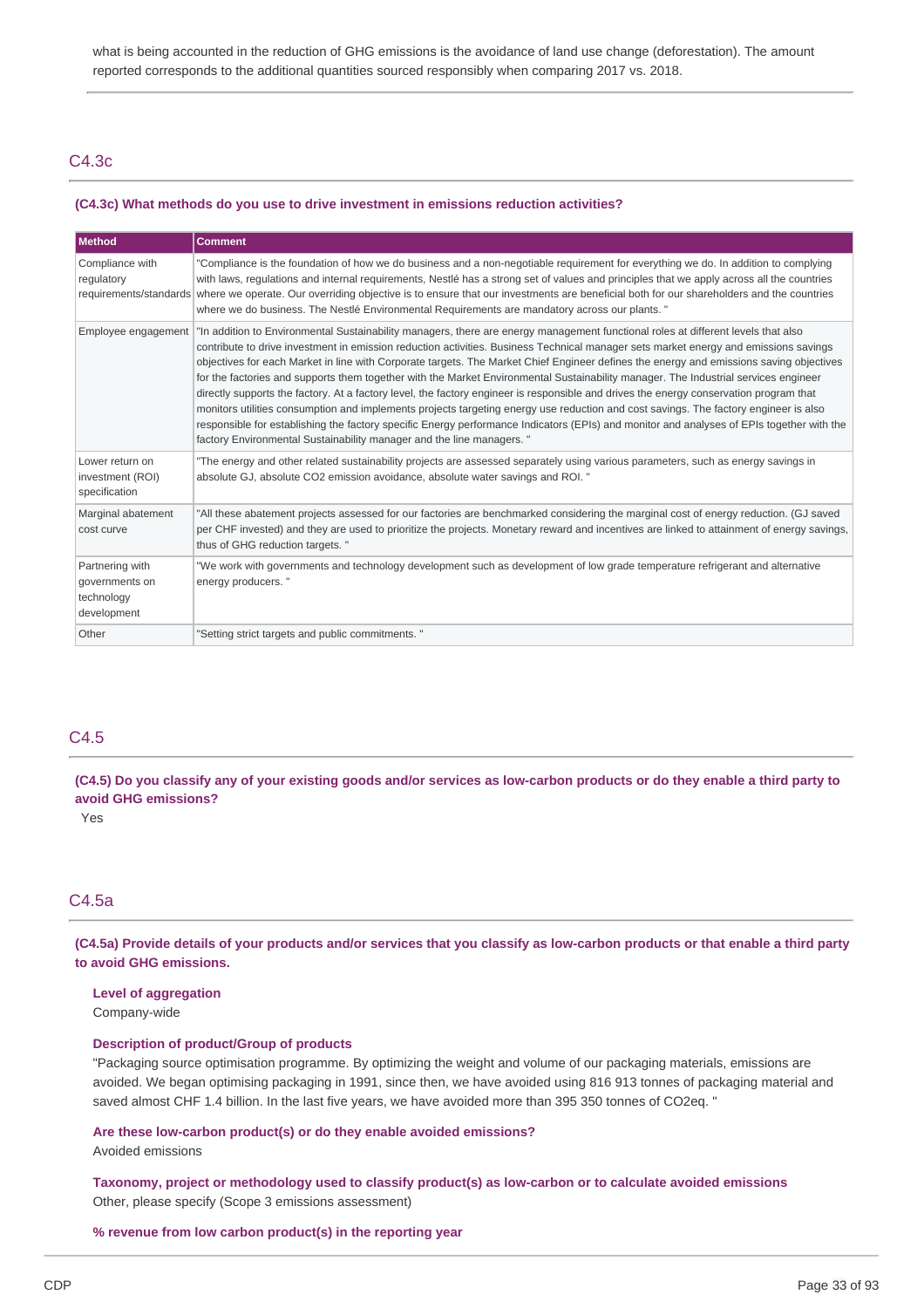#### **Comment**

"Other: The methodology used to assess the avoided emissions in the last five year is the one used to assess our Scope 3 emissions - Cat.1 Sub-category Packaging Material. The amount of packaging purchased is multiplied by the emission factor of the assigned datasets. The results are aggregated to obtain the GHG emissions associated. EcoInvent v2.2 was used, 78% of Packaging material have been considered and further extrapolated to account for total packaging material purchased. High resolution of packaging materials, using recycled materials where data is available (paper, cardboard, solid board, glass, Al, steel, PET). "

### **Level of aggregation**

Group of products

### **Description of product/Group of products**

Drip filter vs soluble coffee; A scientifically reviewed LCA compared the environmental performance of spray dried coffee Nescafé with other alternatives (i.e drip filter coffee). The study concluded that by enjoying a cup of coffee NESCAFÉ instead of a cup of drip filter coffee, 16.2 gCO2e are saved through the entire value chain. NESCAFÉ uses less energy and emits less GHG emissions than drip filter coffee along the value chain. An estimate of 2 810 000 tonne of CO2e were avoided in 2017 by drinking NESCAFÉ instead of drip filter coffee. We assume that 5500 cups of Nescafe coffee are consumed every second worldwide.

**Are these low-carbon product(s) or do they enable avoided emissions?** Avoided emissions

**Taxonomy, project or methodology used to classify product(s) as low-carbon or to calculate avoided emissions** Other, please specify (Life cycle assessment)

#### **% revenue from low carbon product(s) in the reporting year**

#### **Comment**

Other: The comparison between spray dried soluble coffee and alternatives LCA has been published in a scientific paper called "Life cycle assessment of spray dried soluble coffee and comparison with alternatives (drip filter and capsule espresso)" by Sébastien Humbert et al, Journal of Cleaner Production Volume 17, Issue 15, October 2009, Pages 1351-1358.

### **Level of aggregation**

Product

#### **Description of product/Group of products**

"Efficient coffee machine and better coffee extraction. This specifically refers to our new NESCAFÉ Milano 2 MTS 130 machine. The GHG emissions of a cup of coffee made by NESCAFÉ Milano are lower than cup of coffee made by the fresh brew of roasted generic coffee machine. Operating machines consume energy including when they are inactive (stand-by). Therefore, our coffee machine design has incorporated an efficient stand-by function, which can save energy consumption. Through saving energy, the GHG emissions are reduced. Scope 1 and Scope 2 emissions were avoided by a third party. "

#### **Are these low-carbon product(s) or do they enable avoided emissions?**

Avoided emissions

**Taxonomy, project or methodology used to classify product(s) as low-carbon or to calculate avoided emissions** Other, please specify (Life cycle assessment)

#### **% revenue from low carbon product(s) in the reporting year**

#### **Comment**

"Other: In 2016, a new LCA analysis was conducted entitled: Comparative LCA of a cup of espresso: soluble "Ispirazione Italiana" coffee vs. roast and ground coffee. Comprehensive ISO- and Nestlé GI-compliant project. The study compared the environmental performance of a 40ml espresso served by a range of different machines of the Milano range with the new Ispirazione Italiana coffee vs conventional roast and ground coffee, served by a reference machine. It was conducted according to the requirements of ISO 14040 and 14044 for a comparative assertion, using an assumption of an out-of-home consumption in Europe. The calculation assumed that 60 coffees are prepared per machine per day in the default scenario, without sugar and/or cream. The GWP taken from IPCC using 100 years horizon are: 1 for CO2; 25 for CH4 and 298 for N2O. The difference in terms of carbon footprint for a cup of coffee is 22 g of CO2eq between a conventional R&G machine and Ispirazione Italiana in Milano MTS130 machine. The LCA assessment with the Milano 2 MTS 130 solution shows a 21% reduction of greenhouse gas emissions compared to roast & ground from a generic machine. The reason is a better extraction yield during soluble coffee manufacturing. Given the fact that the green coffee is modelled in the same way for R&G and Ispirazione Italiana soluble (55% from Colombia and 45% from Brazil), the impact of this stage is directly proportional to the amount of green coffee beans per espresso: 9.20 g green beans/cup for R&G vs. 5.97g green beans/cup for Ispirazione Italiana, which allows using about 35% less green coffee per cup. The Machine idle power and use stage consumption of Milano 2 MTS 130 is also lower than the generic machine, thus avoiding GHG emissions (28.6Wh/cup for R&G vs 24.7 Wh/cup with new solution). "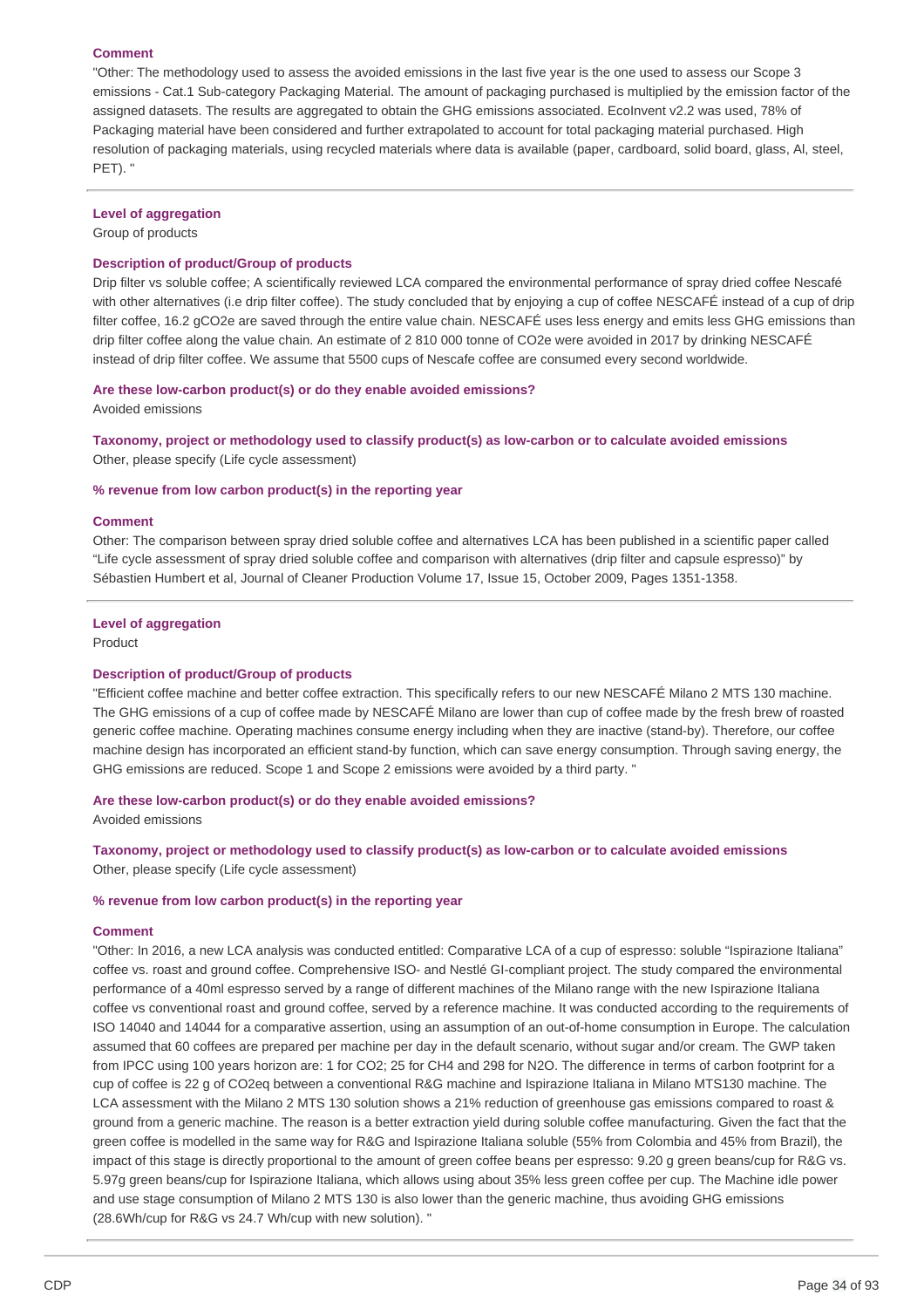# C5.1

**(C5.1) Provide your base year and base year emissions (Scopes 1 and 2).**

#### **Scope 1**

**Base year start** January 1 2010

**Base year end** December 31 2010

**Base year emissions (metric tons CO2e)** 3833272.82

**Comment**

**Scope 2 (location-based)**

**Base year start** January 1 2010

**Base year end** December 31 2010

# **Base year emissions (metric tons CO2e)**

# 3099653

### **Comment**

Following GHG Protocol, we have updated our carbon emission factors to most recent datasets and some of the 2010 figures have consequently been updated.

### **Scope 2 (market-based)**

**Base year start** January 1 2010

**Base year end** December 31 2010

### **Base year emissions (metric tons CO2e)**

3267609

### **Comment**

Following GHG Protocol, we have updated our carbon emission factors to most recent datasets and some of the 2010 figures have consequently been updated.

# C5.2

# (C5.2) Select the name of the standard, protocol, or methodology you have used to collect activity data and calculate Scope **1 and Scope 2 emissions.**

The Greenhouse Gas Protocol: A Corporate Accounting and Reporting Standard (Revised Edition)

# C6. Emissions data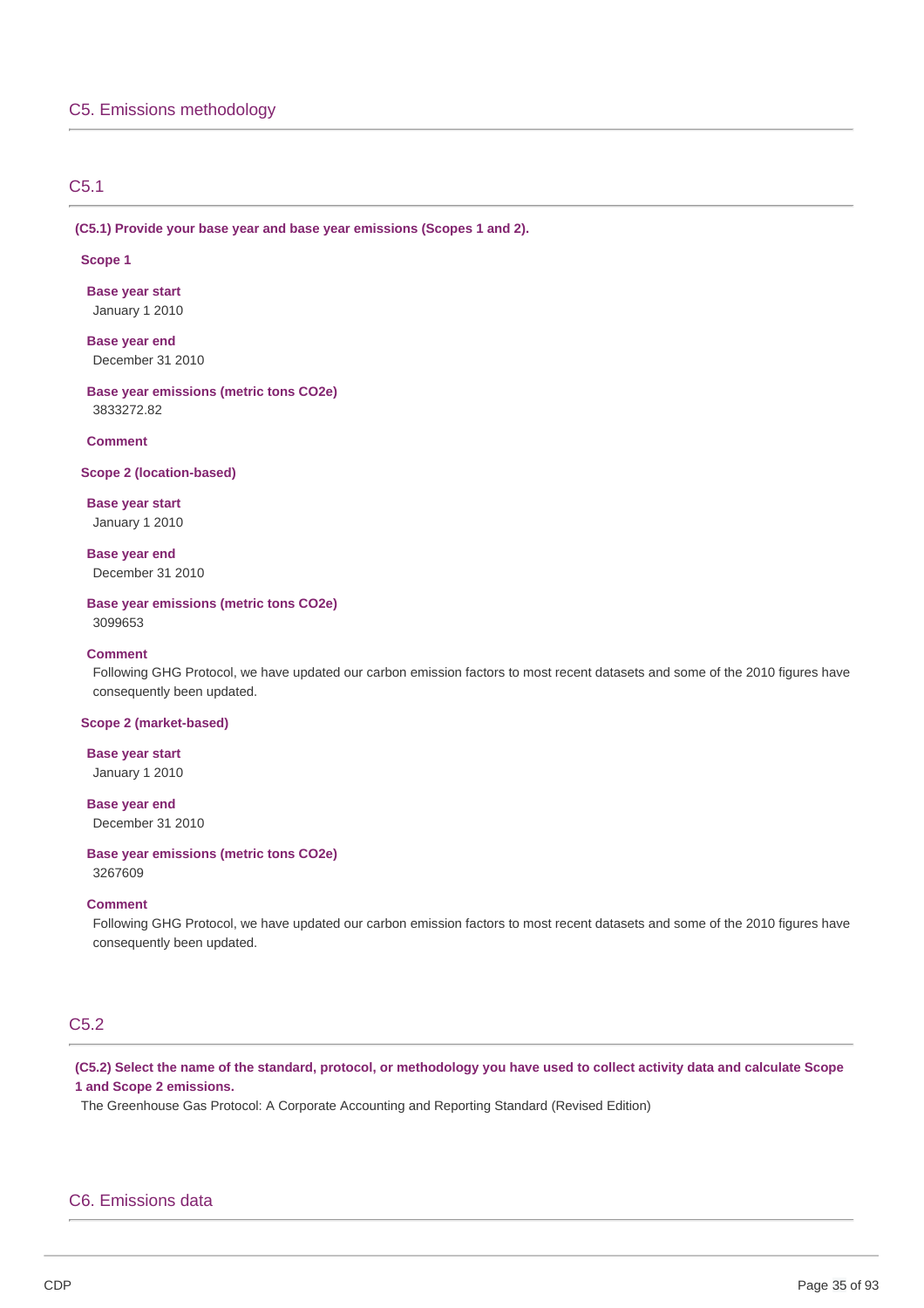## C6.1

**(C6.1) What were your organization's gross global Scope 1 emissions in metric tons CO2e?**

# **Reporting year**

**Gross global Scope 1 emissions (metric tons CO2e)** 3349632

**Start date** January 1 2018

**End date** December 31 2018

### **Comment**

# C6.2

**(C6.2) Describe your organization's approach to reporting Scope 2 emissions.**

#### **Row 1**

**Scope 2, location-based** We are reporting a Scope 2, location-based figure

**Scope 2, market-based** We are reporting a Scope 2, market-based figure

#### **Comment**

# C6.3

**(C6.3) What were your organization's gross global Scope 2 emissions in metric tons CO2e?**

### **Reporting year**

**Scope 2, location-based** 3249979

**Scope 2, market-based (if applicable)** 2547851

**Start date** January 1 2018

**End date** December 31 2018

**Comment**

# C6.4

(C6.4) Are there any sources (e.g. facilities, specific GHGs, activities, geographies, etc.) of Scope 1 and Scope 2 emissions **that are within your selected reporting boundary which are not included in your disclosure?** Yes

### C6.4a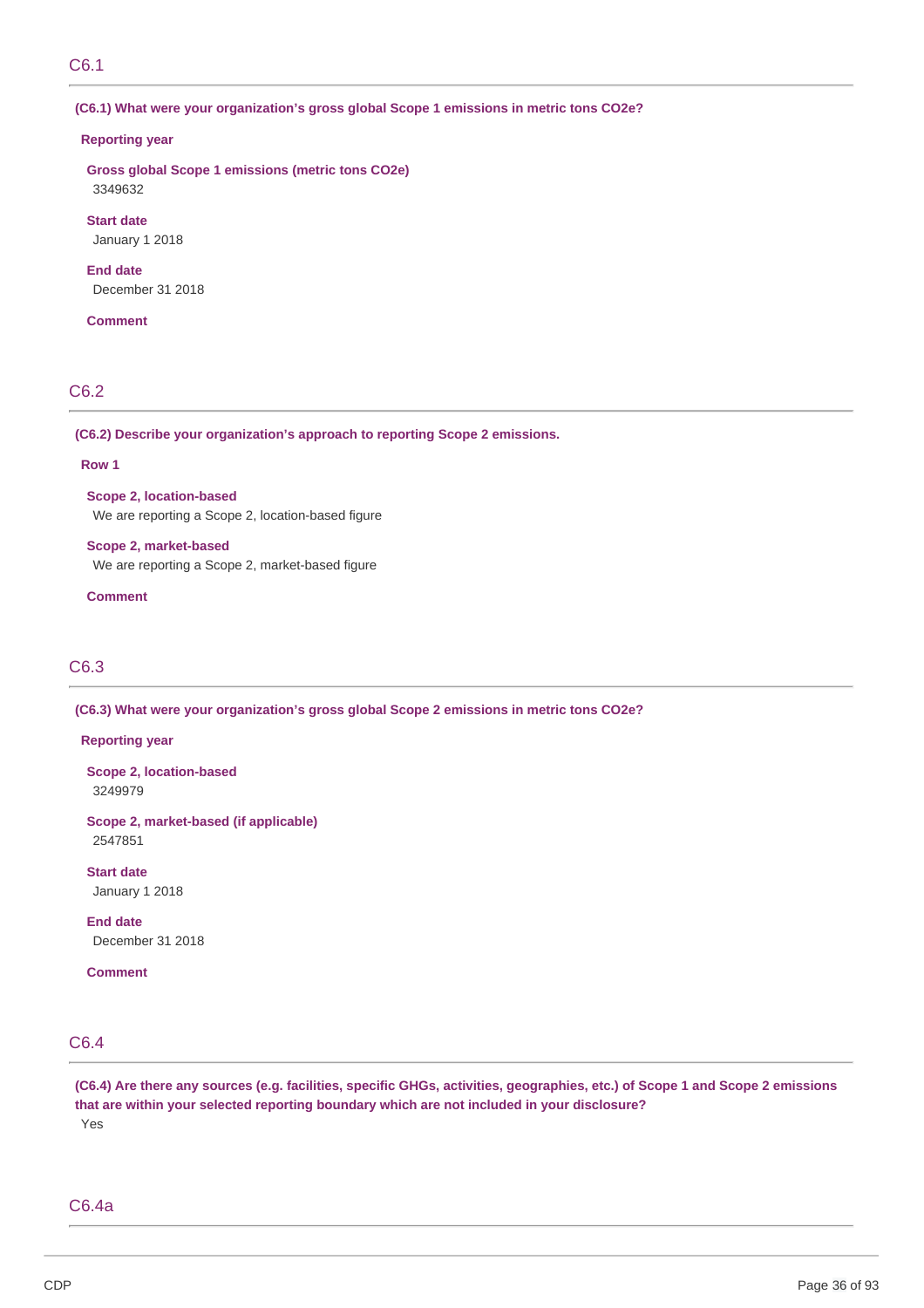(C6.4a) Provide details of the sources of Scope 1 and Scope 2 emissions that are within your selected reporting boundary **which are not included in your disclosure.**

### **Source**

Head offices & Regional offices

#### **Relevance of Scope 1 emissions from this source**

Emissions are not relevant

#### **Relevance of location-based Scope 2 emissions from this source**

Emissions are not relevant

### **Relevance of market-based Scope 2 emissions from this source (if applicable)**

Emissions are not relevant

### **Explain why this source is excluded**

While emissions from office activities may eventually be included in Nestlé's inventory, we currently focus on our most material emissions, and these occur in our manufacturing activities.

### **Source**

R&D

### **Relevance of Scope 1 emissions from this source**

Emissions are not relevant

### **Relevance of location-based Scope 2 emissions from this source**

Emissions are not relevant

### **Relevance of market-based Scope 2 emissions from this source (if applicable)**

Emissions are not relevant

### **Explain why this source is excluded**

While emissions from R&D activities may eventually be included in Nestlé's inventory, we currently focus on our most material emissions, and these occur in our manufacturing activities.

### **Source**

Some recently acquired factories

**Relevance of Scope 1 emissions from this source** Emissions excluded due to recent acquisition

#### **Relevance of location-based Scope 2 emissions from this source**

Emissions excluded due to recent acquisition

### **Relevance of market-based Scope 2 emissions from this source (if applicable)**

Emissions excluded due to recent acquisition

### **Explain why this source is excluded**

"Some recent acquisitions have not yet been implemented into the reporting system to track their emissions. While the Nestlé Environmental Requirements sets a maximum time frame of three years for new acquisitions to implement and comply with the reporting of environmental data, the majority of them start reporting in the first two years after their acquisition. "

#### **Source**

Distribution centers and transportation

#### **Relevance of Scope 1 emissions from this source**

Emissions are not relevant

# **Relevance of location-based Scope 2 emissions from this source**

Emissions are not relevant

**Relevance of market-based Scope 2 emissions from this source (if applicable)** Emissions are not relevant

#### **Explain why this source is excluded**

All the data related to transportation and distribution activities are tracked in a separate system from activity data related to manufacturing. The majority of our transportation and distribution activities are outsourced (~90%). For practical reasons, emissions occurring from Nestlé's own transportation and distribution activities (i.e. not outsourced, which are a minority) are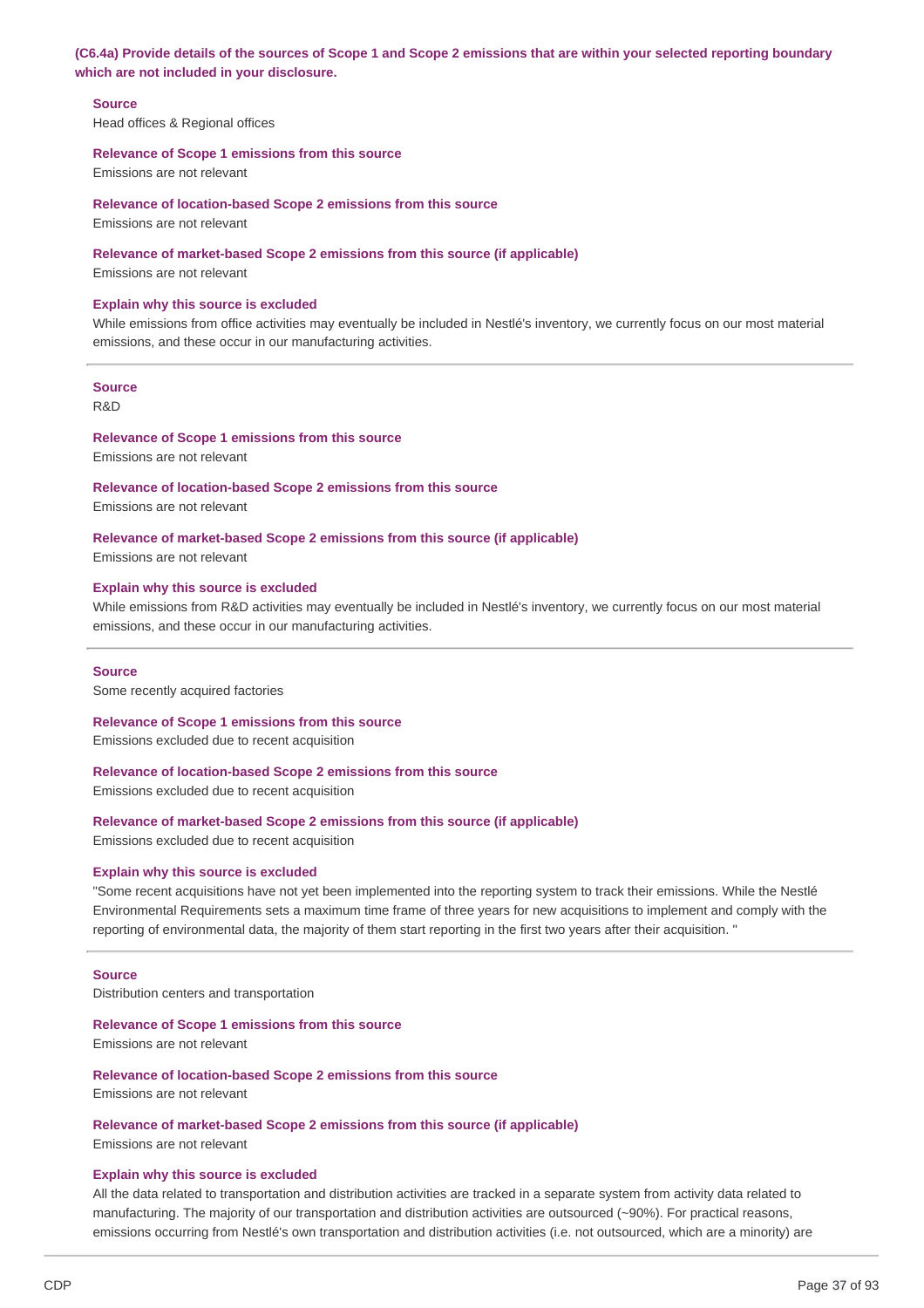calculated and aggregated together with the outsourced activities as a whole and are therefore included in our scope 3 emissions disclosure.

# C6.5

### **(C6.5) Account for your organization's Scope 3 emissions, disclosing and explaining any exclusions.**

### **Purchased goods and services**

**Evaluation status** Relevant, calculated

**Metric tonnes CO2e** 69156197

### **Emissions calculation methodology**

The amount of materials purchased is multiplied by the emission factor corresponding to a representative dataset (proxies are used if no representative dataset exists). The results are aggregated to obtain the GHG emissions associated to the respective categories and sub-categories. The sources of emission factors are: World Food LCA Database (v.3.4), ecoinvent v.3.5, Agribalyse, Agrifootprint, and Nestlé internal LCA databases. For selected raw ingredients, the input data was disaggregated so as to consider best practices (coffee, cacao, soy, palm oil) or regions (milk sourced from specific countries). In all cases, the results are calculated using the IPCC 2007 GWP 100 characterization factors (aligned with the baseline's method). A contribution analysis was performed to identify the largest contributors to the overall results. In the case of packaging materials, this year the calculation used the amount of sold materials, so no extrapolation was needed. For services, Input/Output modelling was used, whereby the expenditure in CHF was linked to the respective GHG emissions of the types of services purchased. For Finished Goods, a lower coverage of the inputs was considered due to major uncertainty in the primary data available (no exact amounts of materials, no description of the type of materials). As a result, only 13% of the expenditure in Finished Goods is accounted for this year. An extrapolation to 100% is not appropriate as it would introduce unjustified uncertainty.

**Percentage of emissions calculated using data obtained from suppliers or value chain partners**  $\Omega$ 

### **Explanation**

To date, no GHG emissions data is collected directly from suppliers or value chain partners for this category.

### **Capital goods**

**Evaluation status**

Relevant, calculated

### **Metric tonnes CO2e**

425600

#### **Emissions calculation methodology**

Input/Output modelling was used, whereby the expenditure in CHF was linked to the respective GHG emissions of the types of fixed assets and consumables purchased. In all cases, the results are calculated using the IPCC 2007 GWP 100 characterization factors (aligned with the baseline's method). A contribution analysis was performed to identify the largest contributors to the overall results.

### **Percentage of emissions calculated using data obtained from suppliers or value chain partners**

0

# **Explanation**

No GHG emissions data is collected directly from suppliers or value chain partners for this category.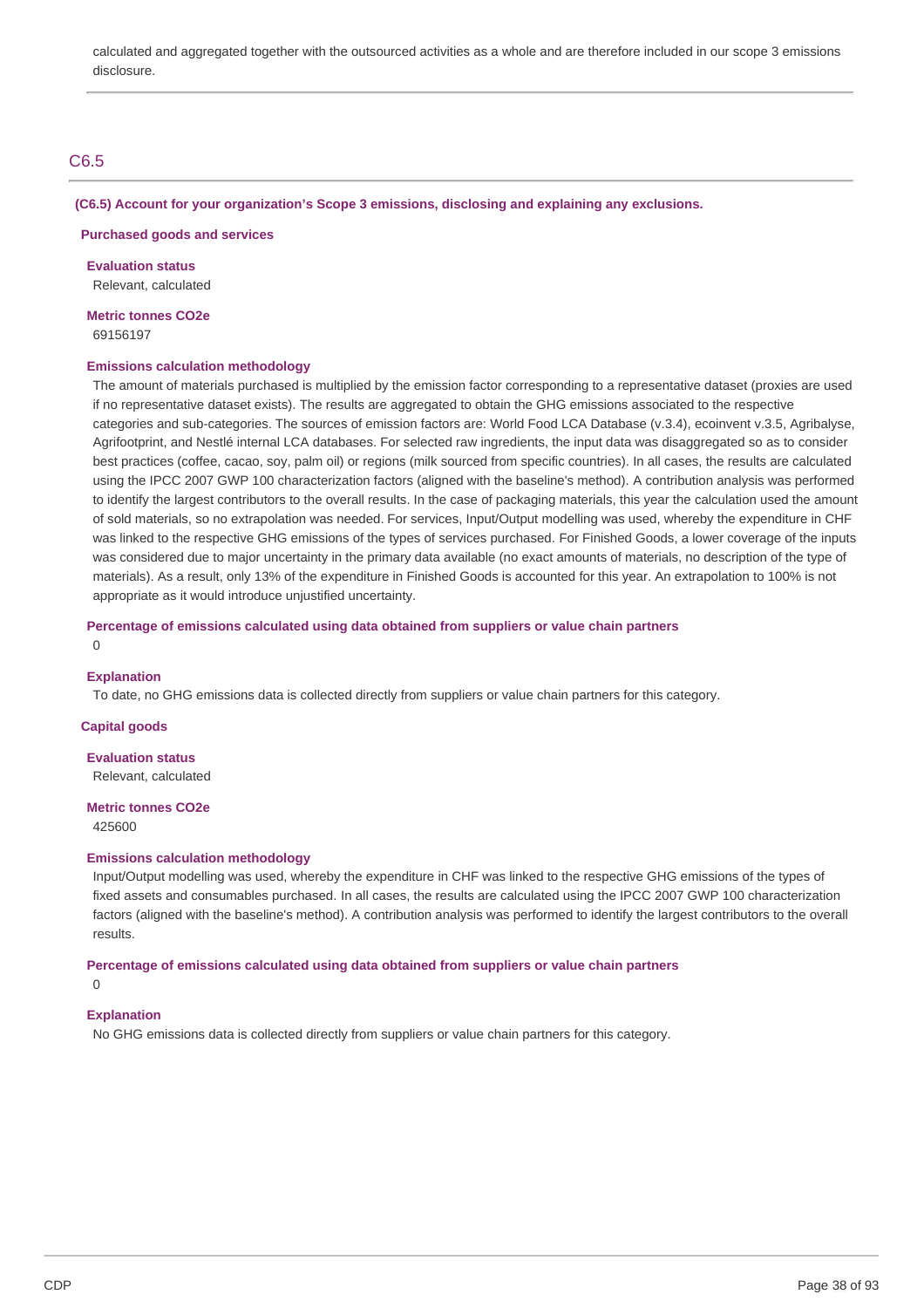#### **Fuel-and-energy-related activities (not included in Scope 1 or 2)**

**Evaluation status**

Relevant, calculated

# **Metric tonnes CO2e**

1365367

### **Emissions calculation methodology**

The amount of fuels and electricity purchased is multiplied by their respective emission factors. The results are aggregated to obtain the GHG emissions associated to the respective categories and sub-categories. The sources of emission factors are: ecoinvent v.3.5 for fossil fuels and wood; DEFRA (2018) for electricity generation, transformation and distribution, and losses. In all cases, the results are calculated using the IPCC 2007 GWP 100 characterization factors (aligned with the baseline's method). A contribution analysis was performed to identify the largest contributors to the overall results.

### **Percentage of emissions calculated using data obtained from suppliers or value chain partners**

0

### **Explanation**

No GHG emissions data is collected directly from suppliers or value chain partners for this category.

### **Upstream transportation and distribution**

**Evaluation status** Relevant, calculated

**Metric tonnes CO2e** 2343655

### **Emissions calculation methodology**

Three default distances were used to estimate the contribution to the overall GHG emissions comng from upstream transportation and distribution. The total amount of materials purchased was allocated to three market sizes, and multiplied by default distances representing these as follows: a) 20% of materials purchased by small sized markets; distance traveled: 200 km by road transport b) 30% of materials purchased by medium sized markets; distance traveled: 300 km by road transport c) 50% of materials purchased by large sized markets; distance traveled: 1500 km by road transport. The source of emission factor is: ecoinvent v.3.5 for road transport. In all cases, the results are calculated using the IPCC 2007 GWP 100 characterization factors (aligned with the baseline's method).

### **Percentage of emissions calculated using data obtained from suppliers or value chain partners**

 $\Omega$ 

# **Explanation**

No GHG emissions data is collected directly from suppliers or value chain partners for this category.

# **Waste generated in operations**

**Evaluation status** Relevant, calculated

**Metric tonnes CO2e** 90488

# **Emissions calculation methodology**

Transport from the factories to the disposal facilities was considered for materials going to landfill, incineration, composting and other disposal methods (35 km traveled by road transport). The amount of waste materials is multiplied by the emission factor of the assigned datasets. The results are aggregated to obtain the GHG emissions associated to the respective categories and subcategories. The sources of emission factors are: ecoinvent v.3.5. In all cases, the results are calculated using the IPCC 2007 GWP 100 characterization factors (aligned with the baseline's method). . A contribution analysis was performed to identify the largest contributors to the overall results.

# **Percentage of emissions calculated using data obtained from suppliers or value chain partners**

 $\Omega$ 

### **Explanation**

No GHG emissions data is collected directly from suppliers or value chain partners for this category.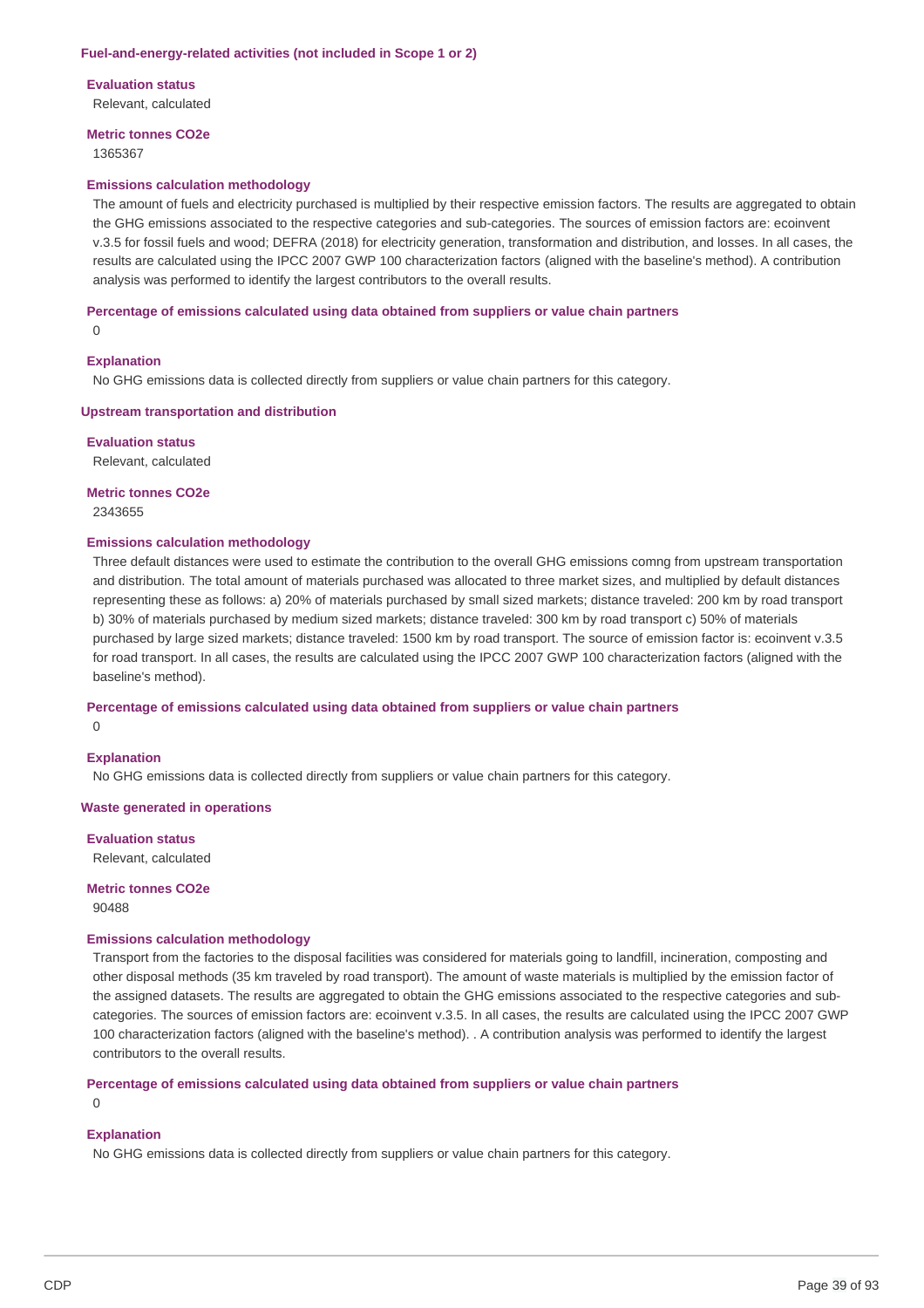**Evaluation status** Relevant, calculated

**Metric tonnes CO2e** 161014

### **Emissions calculation methodology**

'- Air travel: As input to the calculations, the global report from BCD travel agency for Nestlé was considered. It details all trips taken and distances traveled and covers 85% of air travel. Emission factors for air travel were multiplied by the distances traveled in 2018. - Car rental: As input to the calculations, the global report from Avis car hire in 2018 was used. The report from the rental agencies for Europe and USA was considered. The data used covered 98% of reported car rental. - Private car use: This is a new category introduced in the calculations, which accounts for the use of private cars for business road trips in 2018. Based on the distance traveled, employees can claim a reimbursement for their cars' use. The data came from the financial reporting system. - Train travel: SBB, the Swiss federal Railways company provides an extract of the distances traveled by employees for business purposes and charged back to the company. The data is disaggregated by type of travel (regional, international, local).

### **Percentage of emissions calculated using data obtained from suppliers or value chain partners**  $\Omega$

### **Explanation**

Although data from car hire agencies and train travel do include calculations of GHG emissions, the primary data provided was used to re-calculate GHG emissions for reasons of consistency with the methodology used here.

### **Employee commuting**

**Evaluation status**

Relevant, calculated

# **Metric tonnes CO2e** 294262

### **Emissions calculation methodology**

The average distance commuted in total (20.6 km, one way; 41.2 km return) was multiplied by the number of employees and the annual number of working days (230). The total distance traveled was then assigned to the 5 sub-categories of commuting as follows: a) Driving own car: 55% b) Car sharing: 5% (assuming 2 persons in the car) c) Riding a motorbike: 5% d) Taking the bus: 13% e) Taking the train: 7% The source of emission factors is ecoinvent v.3.5. In all cases, the results are calculated using the IPCC 2007 GWP 100 characterization factors (aligned with the baseline's method).

### **Percentage of emissions calculated using data obtained from suppliers or value chain partners**

 $\Omega$ 

### **Explanation**

No GHG emissions data is collected directly from suppliers or value chain partners for this category.

# **Upstream leased assets**

**Evaluation status**

Not relevant, explanation provided

# **Metric tonnes CO2e**

<Not Applicable>

# **Emissions calculation methodology**

<Not Applicable>

# **Percentage of emissions calculated using data obtained from suppliers or value chain partners**

<Not Applicable>

# **Explanation**

Our standard business model and operation is such that we normally operate our own assets. Upstream leased assets have a negligible contribution to our mission. In consequence, this category has not been evaluated.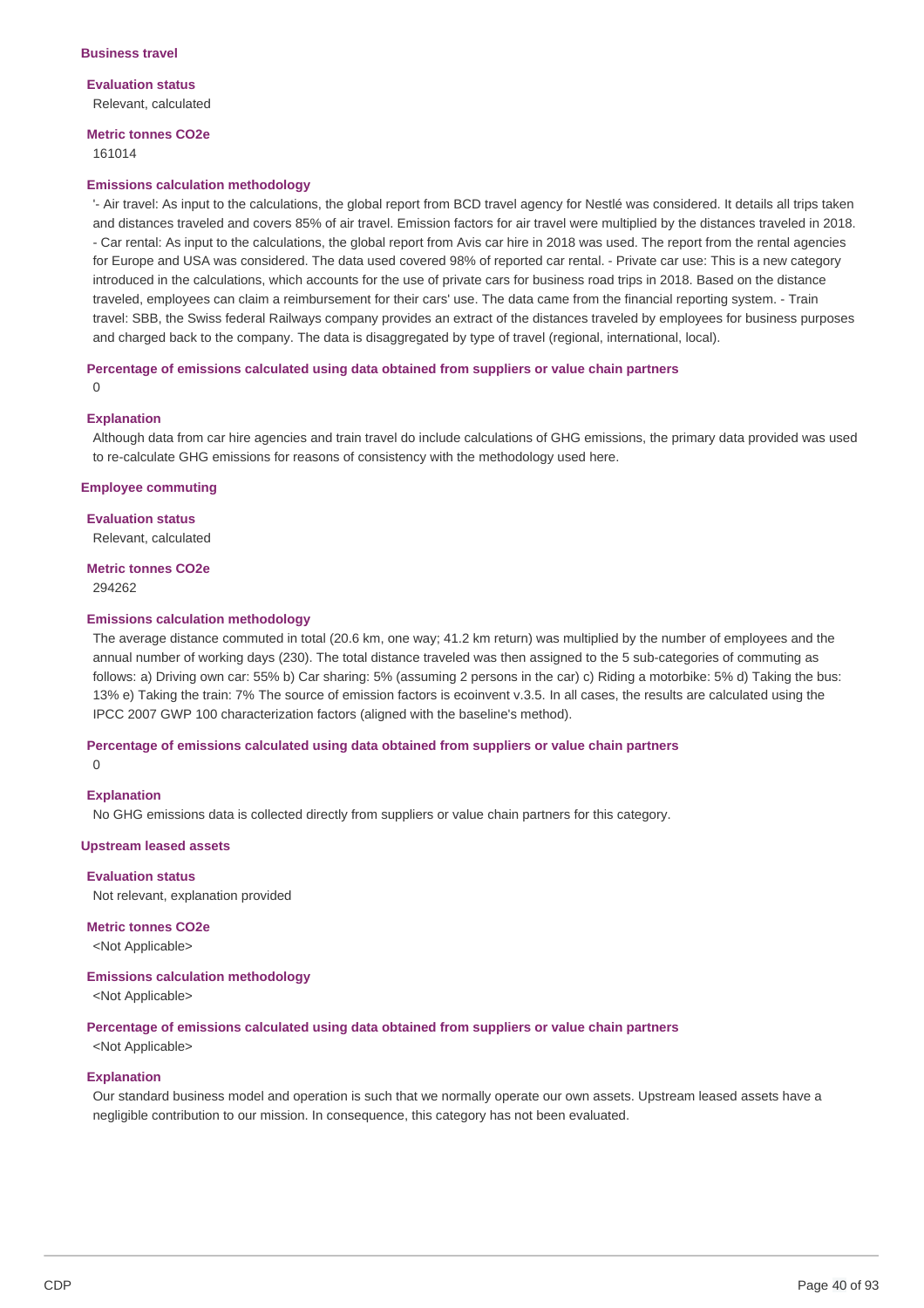# **Evaluation status**

Relevant, calculated

# **Metric tonnes CO2e**

3260000

#### **Emissions calculation methodology**

1. Data used 2017 data, as 2018 data is not yet available. For transport with own fleet, the reported fuel consumption is converted into CO2 emission using DEFRA emission factors. For outsourced transportation, we use as primary data information per transportation lane (distance, number of shipments, transport vehicle, tonnage transported) collected per market/business. For outsourced road transport, the fuel consumption is estimated using average fuel consumption per vehicle type for the reported transport distance, which is then converted into CO2 emission using DEFRA factors. For nonroad transport (always outsourced), the transportation volume is calculated in tonne.kms, which are then converted to CO2 emission using standard DEFRA factors. For warehousing, basic data is number of pallet spaces in markets or business per warehouse type (ambient, refrigerated, chilled, frozen). 2. Methodology Per reporting market, the CO2 emissions for transportation are summed up and shown with the following KPIs: absolute CO2 emissions, CO2 effectivness (kg CO2e per tonne sold), CO2 efficiency (g CO2e per tonne.km), average distribution distance, breakdown to transport modes based on tonne.km transported (road, combined, rail, sea, air). The data of the reporting markets is aggregated separately for water and nonwater businesses. The global CO2e emissions for transportation are extrapolated to the complete sold volume, using separately the average CO2 effectivness for nonwater business and for water business. For warehousing, the total energy consumption (assumption "electricity only") is estimated based on the number of pallet spaces multiplied with an average energy consumption per pallet per year, different per warehouse type (based on a separate reporting, which is done for the globally 100 biggest warehouses used by Nestlé). The electricity consumption is converted into indirect CO2 emission using country specific indirect CO2e emission factors. Extrapolation to global level for warehousing by applying the average CO2 emission per tonne of product to the remaining volume of products sold. 3. Quality The quality of the primary data is average to high. However, as only 40% of the global distributed volume is reported and considering a wide variation of CO2 effectivness across different countries, the extrapolation to global volume is considered average.

**Percentage of emissions calculated using data obtained from suppliers or value chain partners**  $\Omega$ 

### **Explanation**

### **Processing of sold products**

**Evaluation status** Not relevant, explanation provided

**Metric tonnes CO2e** <Not Applicable>

### **Emissions calculation methodology**

<Not Applicable>

### **Percentage of emissions calculated using data obtained from suppliers or value chain partners**

<Not Applicable>

### **Explanation**

Most of our products are sold for direct consumption, which therefore does not involve further industrialprocessing. Processing of sold products is considered under Category 11, Use of sold products. In the case of food & beverage products, processing entails cooking, heating, refrigerating, and operation of delivery systems such as vending machines or preparation of beverages using capsules /pods.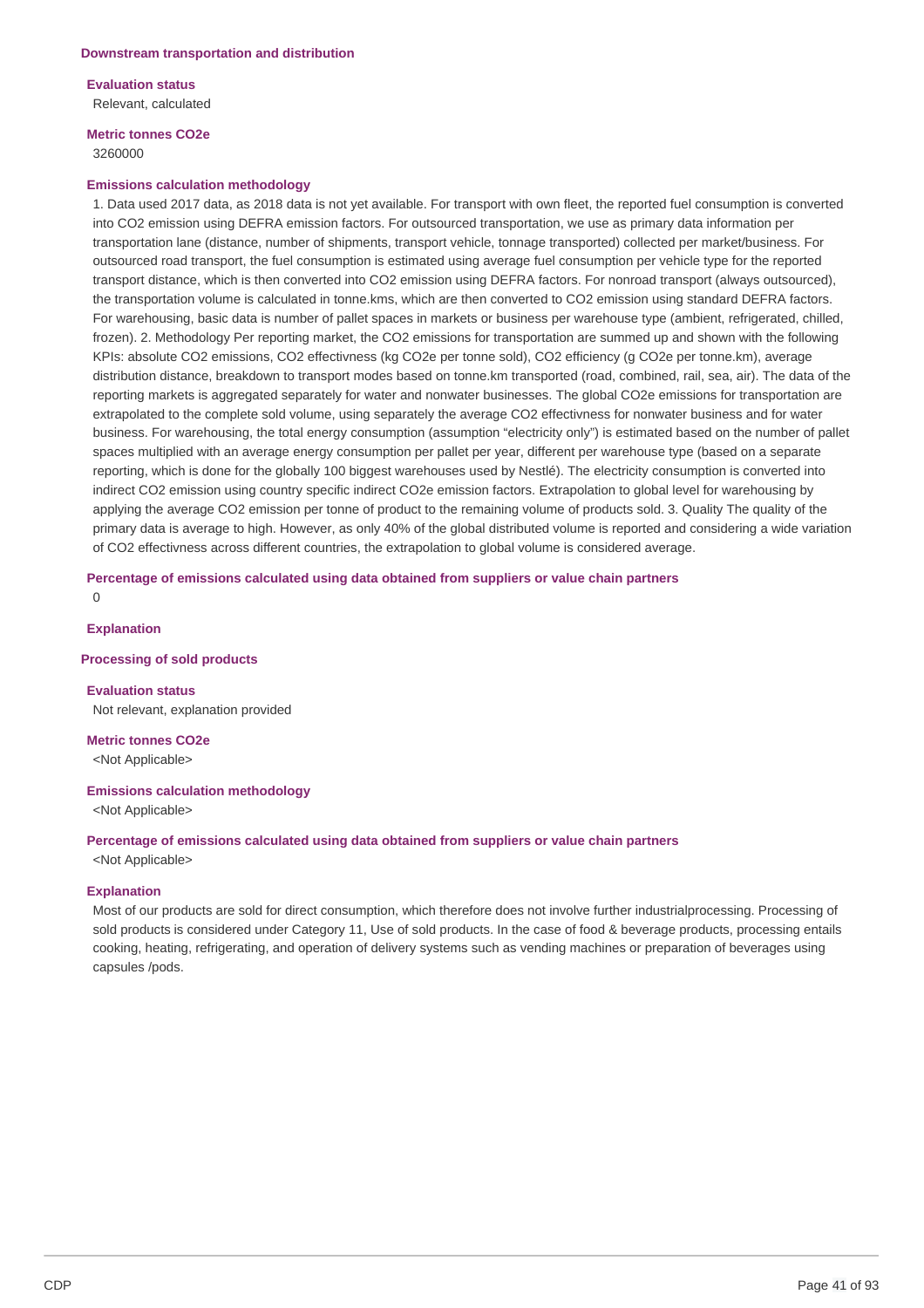# **Evaluation status**

Relevant, calculated

### **Metric tonnes CO2e** 27544018

### **Emissions calculation methodology**

One representative product per product category was selected for this calculation. An estimate of the use stage GHG emissions was obtained by multiplying the electricity and water consumed during the use stage by the country or region specific emission factors. The source of emission factors is ecoinvent v.3.5. In all cases, the results are calculated using the IPCC 2007 GWP 100 characterization factors (aligned with the baseline's method).

### **Percentage of emissions calculated using data obtained from suppliers or value chain partners**

 $\Omega$ 

### **Explanation**

No GHG emissions data is collected directly from suppliers or value chain partners for this category.

### **End of life treatment of sold products**

# **Evaluation status**

Relevant, calculated

**Metric tonnes CO2e** 2504715

### **Emissions calculation methodology**

One to three representative products (brands) per branch were selected for this calculation. Packaging contributing to approximately 90% of the packaging mass per product was categorized into the following types: aluminum, cardboard, glass, paper and plastic. The remaining 10% were modeled as plastic waste. The waste treatment processes were based on global averages. Additionally, loss rates for these food products were included.

### **Percentage of emissions calculated using data obtained from suppliers or value chain partners**

# **Explanation**

 $\Omega$ 

No GHG emissions data is collected directly from suppliers or value chain partners for this category.

### **Downstream leased assets**

### **Evaluation status**

Not relevant, explanation provided

# **Metric tonnes CO2e**

<Not Applicable>

### **Emissions calculation methodology**

<Not Applicable>

### **Percentage of emissions calculated using data obtained from suppliers or value chain partners**

<Not Applicable>

### **Explanation**

Our standard business model and operation is such that we normally operate our own assets. Downstream leased assets have a negligible contribution to our emissions. In consequence, this category was not evaluated.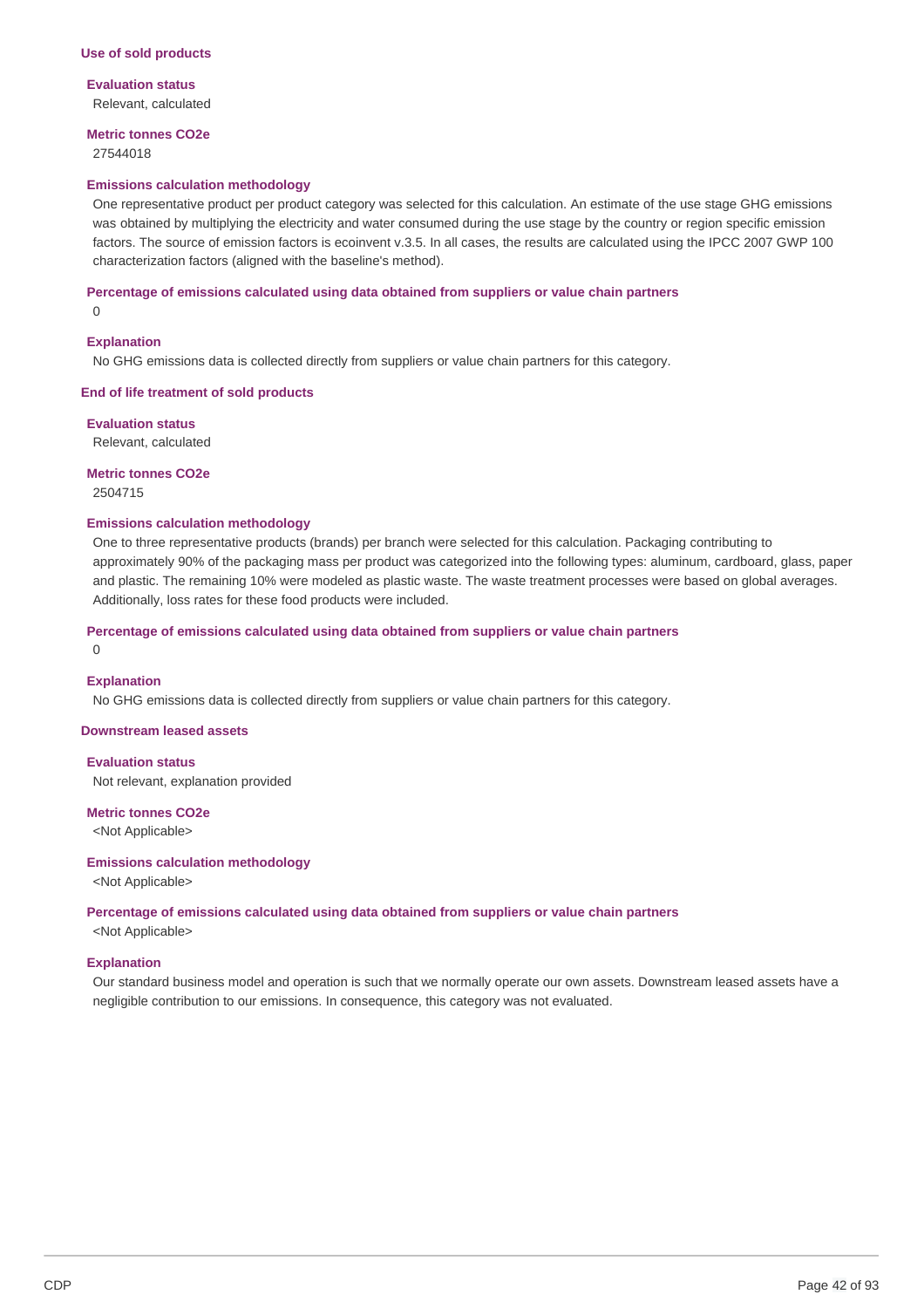### **Franchises**

#### **Evaluation status**

Not relevant, explanation provided

#### **Metric tonnes CO2e**

<Not Applicable>

### **Emissions calculation methodology**

<Not Applicable>

### **Percentage of emissions calculated using data obtained from suppliers or value chain partners**

<Not Applicable>

### **Explanation**

Our standard business model and operation is such that we normally do not have any Franchises. Franchises have a negligible contribution to our emissions. In consequence, this category was not evaluated.

### **Investments**

### **Evaluation status**

Relevant, calculated

### **Metric tonnes CO2e** 265788

#### **Emissions calculation methodology**

Two approaches were followed: a) Direct reporting on Scope 1 & 2 GHG emissions by companies b) Input/Output modelling: The investments in CHF made by Nestlé were linked to the respective GHG emissions of the sectors wherein these were made. In all cases, the results are calculated using the IPCC 2007 GWP 100 characterization factors (aligned with the baseline's method).

# **Percentage of emissions calculated using data obtained from suppliers or value chain partners**

 $90$ 

### **Explanation**

Data from value chain partners is incorporated in Category 15, Investments. Scope 1 & 2 GHG emissions reported by partners where Nestlé invests are accounted as Nestlé's Scope 3 GHG emissions . The emissions reported by these partners are multiplied by a factor representing the ultimate capital shareholding by Nestlé in these companies. They represent 90% of emissions in this category.

#### **Other (upstream)**

### **Evaluation status**

### **Metric tonnes CO2e**

<Not Applicable>

### **Emissions calculation methodology**

<Not Applicable>

### **Percentage of emissions calculated using data obtained from suppliers or value chain partners**

<Not Applicable>

# **Explanation**

**Other (downstream)**

### **Evaluation status**

**Metric tonnes CO2e** <Not Applicable>

# **Emissions calculation methodology**

<Not Applicable>

### **Percentage of emissions calculated using data obtained from suppliers or value chain partners** <Not Applicable>

# **Explanation**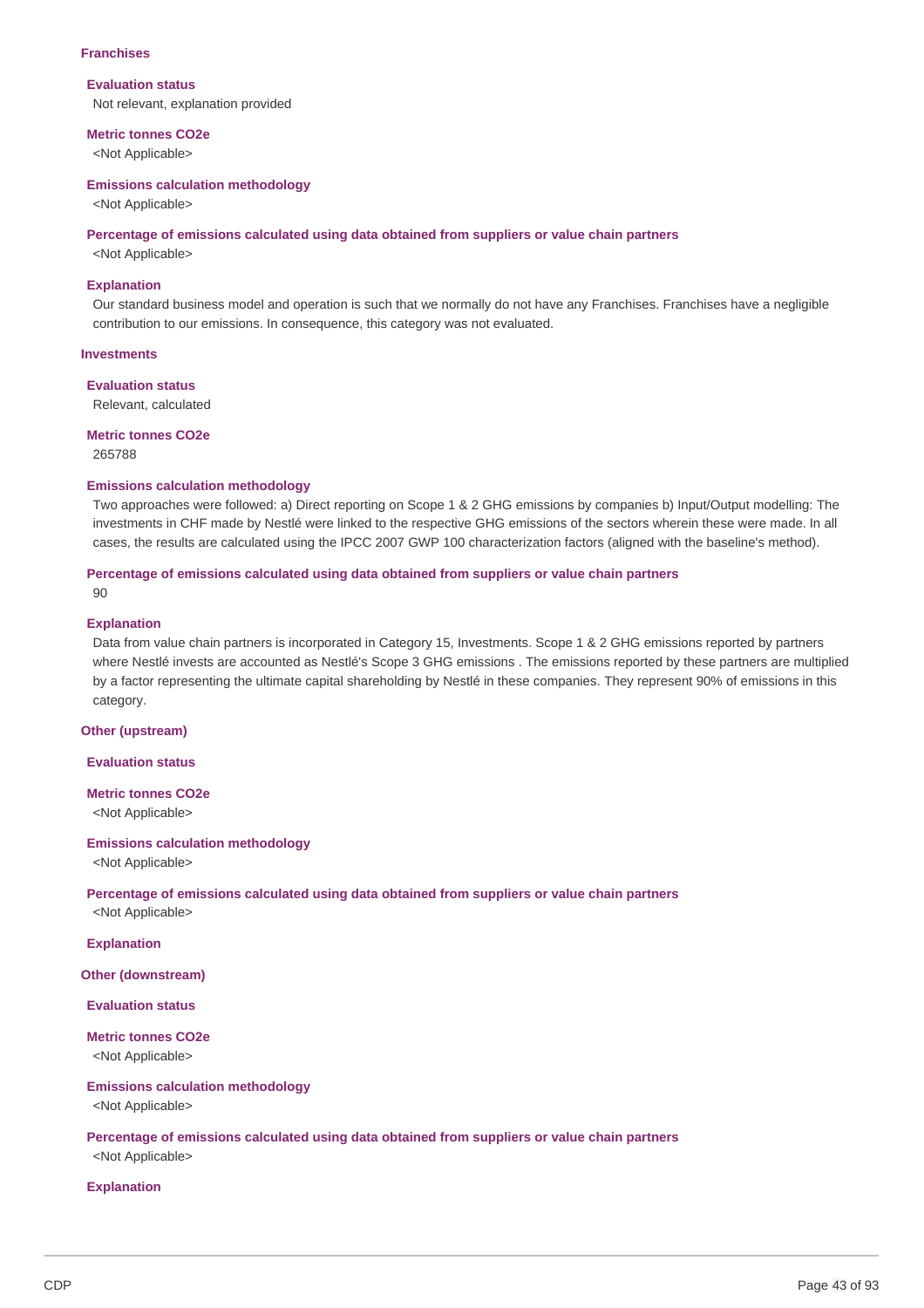**(C-AC6.6/C-FB6.6/C-PF6.6) Can you break down your Scope 3 emissions by relevant business activity area?** Yes

# C-AC6.6a/C-FB6.6a/C-PF6.6a

**(C-AC6.6a/C-FB6.6a/C-PF6.6a) Disclose your Scope 3 emissions for each of your relevant business activity areas.**

### **Activity**

Consumption

**Scope 3 category** Use of sold products

**Emissions (metric tons CO2e)** 27544018

### **Please explain**

One to three representative products (brands) per branch were selected for this calculation. Packaging contributing to approximately 90% of the packaging mass per product was categorized into the following types: aluminum, cardboard, glass, paper and plastic. The remaining 10% were modelled as plastic waste. The waste treatment processes were based on global averages. Additionally, loss rates for these food products were included. As input to the calculations, sales figures by product category and country were used to calculate the number of products sold (same initial data used for Category 11). The GHGs emission factors used are taken from ecoinvent 3.5, using IPCC 2007, GWP100 (secondary data).

### **Activity**

Consumption

**Scope 3 category** End of life treatment of sold products

**Emissions (metric tons CO2e)** 2504715

### **Please explain**

As input to the calculations, sales figures by product category and country were used to calculate the number of products sold (same initial data used for Category 11). The GHGs emission factors used are taken from ecoinvent 3.5, using IPCC 2007, GWP100 (secondary data).

**Activity**

Agriculture/Forestry

**Scope 3 category** Purchased goods and services

**Emissions (metric tons CO2e)** 69156197

### **Please explain**

The amount of materials purchased is multiplied by the emission factor of the assigned datasets. The results are aggregated to obtain the GHG emissions associated to the respective categories and sub-categories. The sources of emission factors are: World Food LCA Database (v.3.4), ecoinvent v.3.5, Agribalyse, Agrifootprint, and Nestlé internal LCA databases. For selected raw ingredients, the input data was disaggregated so as to consider best practices (coffee, cacao, soy, palm oil) or regions (milk sourced from specific countries). In all cases, the results are calculated using the IPCC 2007 GWP 100 characterization factors. A contribution analysis was performed to identify the largest contributors to the overall results. In the case of packaging materials, it was necessary to apply an extrapolation factor of 27%, to account for the total purchases. For services, Input/Output modelling was used, whereby the expenditure in CHF was linked to the respective GHG emissions of the types of services purchased. Coverage: Raw materials: 100% of inputs considered Packaging materials: 100% of inputs considered Finished and semi-finished goods: 13% of inputs considered Services: 100% of services purchased.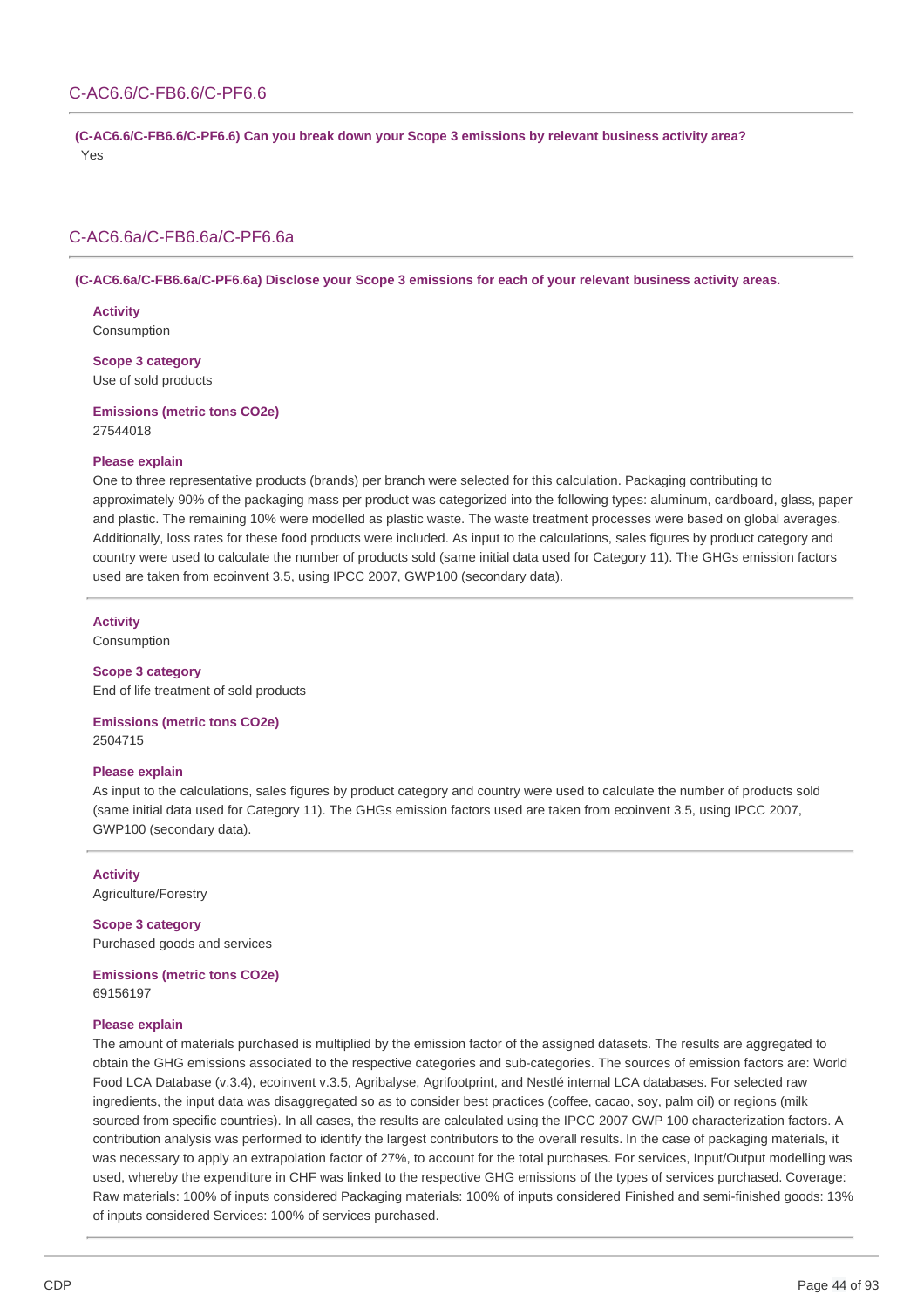**(C6.7) Are carbon dioxide emissions from biologically sequestered carbon relevant to your organization?** No

# C-AC6.8/C-FB6.8/C-PF6.8

**(C-AC6.8/C-FB6.8/C-PF6.8) Is biogenic carbon pertaining to your direct operations relevant to your current CDP climate change disclosure?**

No

C-AC6.9/C-FB6.9/C-PF6.9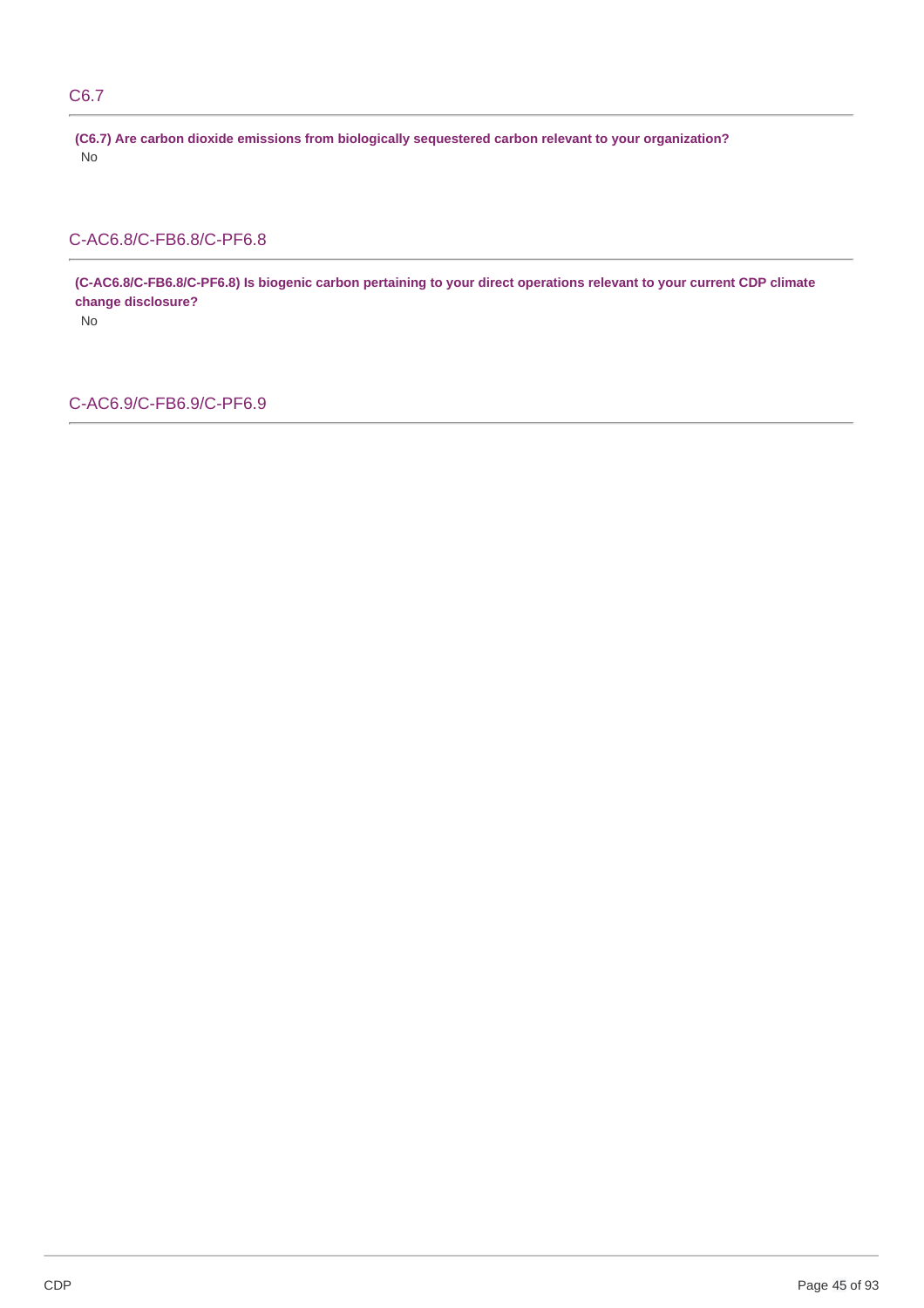### **(C-AC6.9/C-FB6.9/C-PF6.9) Do you collect or calculate greenhouse gas emissions for each commodity reported as significant to your business in C-AC0.7/FB0.7/PF0.7?**

### **Agricultural commodities**

Cattle products

**Do you collect or calculate GHG emissions for this commodity?** Yes

# **Please explain**

Data for volumes of raw milk sourced directly in 29 different countries is collected. The GHG emissions associated with raw milk and calculated here accrue to 19'350'614 tons CO2-eq (17.7% of the total of Scope 3 GHG emissions calculated for 2018). GHG emissions associated with beef cattle products, consisting of fresh meat and byproducts accrues to 3'619'935 Tons CO2-eq (3.3% of the total of Scope 3 GHG emissions calculated for 2018).

### **Agricultural commodities**

Other (Coffee)

**Do you collect or calculate GHG emissions for this commodity?** Yes

### **Please explain**

GHG emissions associated with coffee (Arabica And Robusta varieties) accrues to 4'365'326 tons CO2-eq (4.0% of the total of Scope 3 GHG emissions calculated for 2018). The calculations account for the fact that 57% of coffee was responsibly sourced in 2018, thus not including deforestation in the supply chain.

### **Agricultural commodities**

Other (Cocoa)

**Do you collect or calculate GHG emissions for this commodity?** Yes

### **Please explain**

GHG emissions associated with cocoa accrues to 2'366'525 tons CO2-eq (2.2% of the total of Scope 3 GHG emissions calculated for 2018). The calculations account for the fact that 49% of cocoa was responsibly sourced in 2018, thus not including deforestation in the supply chain.

### **Agricultural commodities**

Other (Soybean)

**Do you collect or calculate GHG emissions for this commodity?**

Yes

### **Please explain**

GHG emissions associated with soybean accrues to 201'950 tons CO2-eq (0.2% of the total of Scope 3 GHG emissions calculated for 2018). The calculations account for the fact that 75% of soybeans were responsibly sourced in 2018, thus not including deforestation in the supply chain.

### **Agricultural commodities**

Other (Palm oil and palm kernel oil)

### **Do you collect or calculate GHG emissions for this commodity?**

No, not currently but intend to collect or calculate this data within the next two years

### **Please explain**

GHG emisssions associated to palm and palm kernel oil accrue to 868'395 tons CO2-eq (0.8% of the total of Scope 3 GHG emissions calculated for 2018). The calculations account for the fact that 64% of palm oil and palm kernel oil were responsibly sourced in 2018, thus not including deforestation in the supply chain.

# C-AC6.9a/C-FB6.9a/C-PF6.9a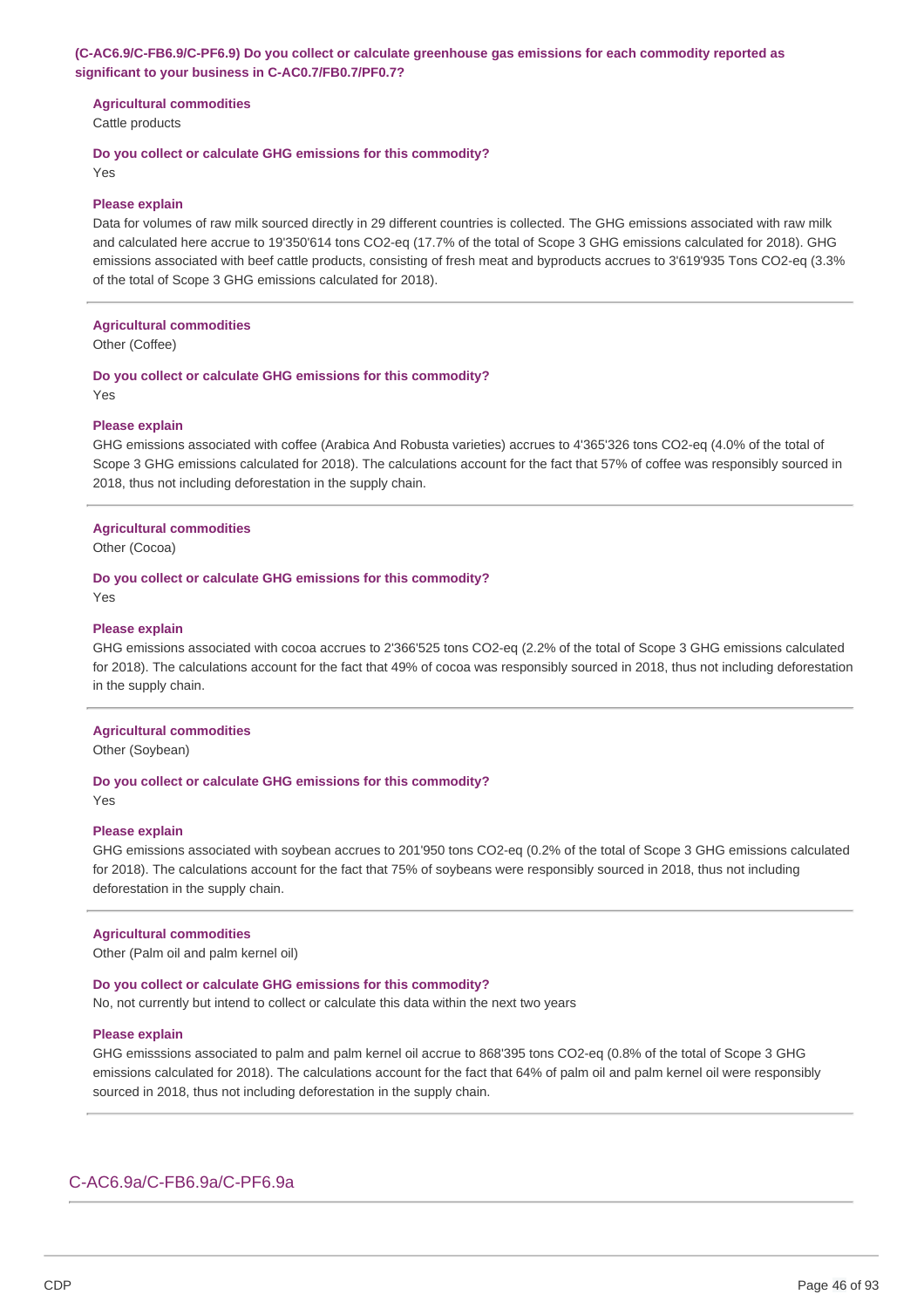**(C-AC6.9a/C-FB6.9a/C-PF6.9a) Report your greenhouse gas emissions figure(s) for your disclosing commodity(ies), explain your methodology, and include any exclusions.**

### **Cattle products**

**Reporting emissions by**

Total

**Emissions (metric tons CO2e)** 22970549

**Denominator: unit of production** <Not Applicable>

**Change from last reporting year**

About the same

### **Please explain**

Comparing the GHG emissions associated with raw milk and beef products (fresh meat and byproducts) between 2017 and 2018 show a reduction of 1.2%. The reduction can be explained by better management of raw milk (59% reduction in GHG emissions associated to milk losses) and a variation in volumes purchased in 2017 and 2018.

### **Other**

**Reporting emissions by** Total

**Emissions (metric tons CO2e)** 7802197

**Denominator: unit of production** <Not Applicable>

**Change from last reporting year** Much lower

### **Please explain**

Comparing the GHG emissions associated with coffee, cocoa, palm oil, palm kernel oil and soybean between 2017 and 2018 show a reduction of 29.9%. The reduction can be explained by an increase in the share of responsibly sourced commodities, a variation in volumes purchased in 2017 and 2018 and updates in the emission factors for non-responsibly sourced commodities.

# C6.10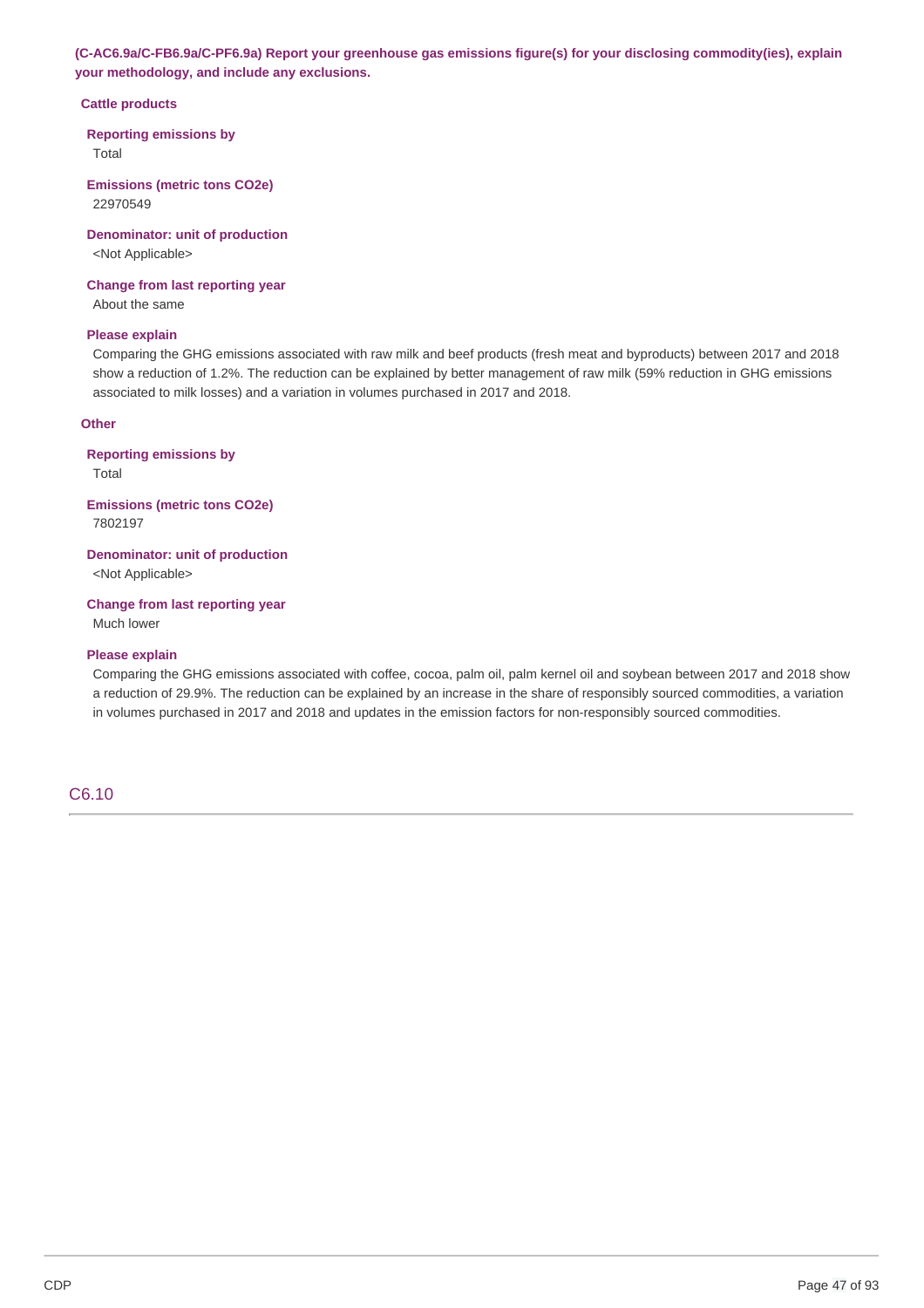(C6.10) Describe your gross global combined Scope 1 and 2 emissions for the reporting year in metric tons CO2e per unit currency total revenue and provide any additional intensity metrics that are appropriate to your business operations.

**Intensity figure** 0.000063

**Metric numerator (Gross global combined Scope 1 and 2 emissions)** 5750460

**Metric denominator** unit total revenue

**Metric denominator: Unit total** 91439000000

**Scope 2 figure used** Market-based

**% change from previous year** 7.1

**Direction of change**

Decreased

### **Reason for change**

A 7.1% decrease of our GHG emissions (Scope 1 & 2) per unit of revenue was achieved thanks to our emissions reduction activities. As explained in 4.3b under ""Emissions reductions activities"", we aim to use the most efficient technologies and apply best practices in order to further optimise energy, utilise sustainably managed renewable energy sources, recover value from byproducts and control and eliminate emissions, including greenhouse gases. As a member of RE100, we aim to procure 100% of our electricity from renewable sources within the shortest practical timescale. In 2018, 34% of our electricity came from renewable sources avoiding 900'000 tCO2e to be emitted in the atmosphere; markets such as France, Brazil, Germany, Switzerland, UK, Italy, Poland, Czech Republic, Hungary, Sweden, Slovakia purchase already 100% renewable electricity. Globally, we have more than 40% of our factories that purchase renewable electricity. We have 23 factories generating direct energy from biomass (either wood or spent coffee ground). Our factories in Turku (Finland), Helsingborg (Sweden) and Montes Claros (Brazil) generated net zero GHG emissions in 2018. On energy efficiency, while we have grown by 24% since 2010, we have reduced our total energy consumption by 1%. We run "Energy Target Savings" programme designed to help our factory teams improve water and energy efficiency and reduce GHG emissions. Globally we implemented more than 500 CO2e savings projects in 2018. Our environmental reporting is based on operational control. We had to adapt the environmental reporting scope specifically for this question to align with the financial reporting scope. Emissions related to our joint ventures must be removed from the environmental reporting scope as they are excluded form our financial reporting scope.

# C7. Emissions breakdowns

# C7.1

**(C7.1) Does your organization break down its Scope 1 emissions by greenhouse gas type?** Yes

# C7.1a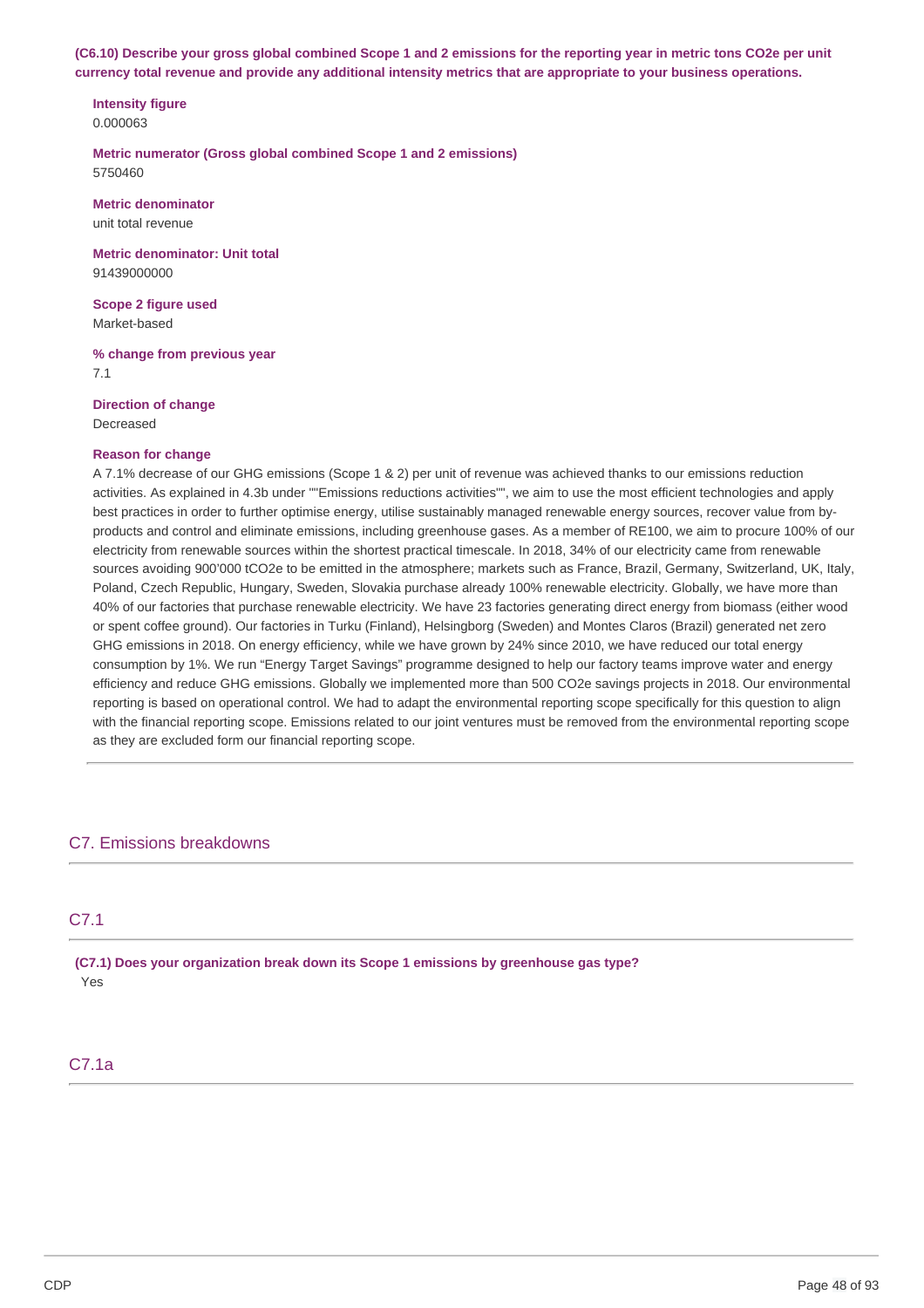(C7.1a) Break down your total gross global Scope 1 emissions by greenhouse gas type and provide the source of each used **greenhouse warming potential (GWP).**

| Greenhouse gas  | Scope 1 emissions (metric tons of CO2e) | <b>IGWP Reference</b>                         |
|-----------------|-----------------------------------------|-----------------------------------------------|
| CO <sub>2</sub> | 3289836                                 | IPCC Fifth Assessment Report (AR5 - 100 year) |
| CH <sub>4</sub> | 1004                                    | IPCC Fifth Assessment Report (AR5 - 100 year) |
| N <sub>2O</sub> | 2028                                    | IPCC Fifth Assessment Report (AR5 - 100 year) |
| <b>HFCs</b>     | 56764                                   | IPCC Fifth Assessment Report (AR5 - 100 year) |

# C7.2

# **(C7.2) Break down your total gross global Scope 1 emissions by country/region.**

| Country/Region                                       | Scope 1 emissions (metric tons CO2e) |
|------------------------------------------------------|--------------------------------------|
| United States of America                             | 690006                               |
| China                                                | 217657                               |
| India                                                | 200741                               |
| South Africa                                         | 128940                               |
| Mexico                                               | 160942                               |
| Spain                                                | 153810                               |
| Brazil                                               | 132676                               |
| Philippines                                          | 136531                               |
| France                                               | 131587                               |
| Pakistan                                             | 128972                               |
| United Kingdom of Great Britain and Northern Ireland | 128492                               |
| <b>Russian Federation</b>                            | 79526                                |
| Japan                                                | 71598                                |
| Malaysia                                             | 61596                                |
| Italy                                                | 63688                                |
| Chile                                                | 61575                                |
| Other, please specify (Rest of the world)            | 801295                               |

# C7.3

**(C7.3) Indicate which gross global Scope 1 emissions breakdowns you are able to provide.**

- By business division
- By facility
- By activity

# C7.3a

# **(C7.3a) Break down your total gross global Scope 1 emissions by business division.**

| <b>Business division</b> | Scope 1 emissions (metric ton CO2e) |
|--------------------------|-------------------------------------|
| Zone AMS                 | 1159496                             |
| Zone AOA                 | 1277043                             |
| Zone EMENA               | 680095                              |
| Nestlé Waters            | 119286                              |
| Other Nestlé Food        | 113712                              |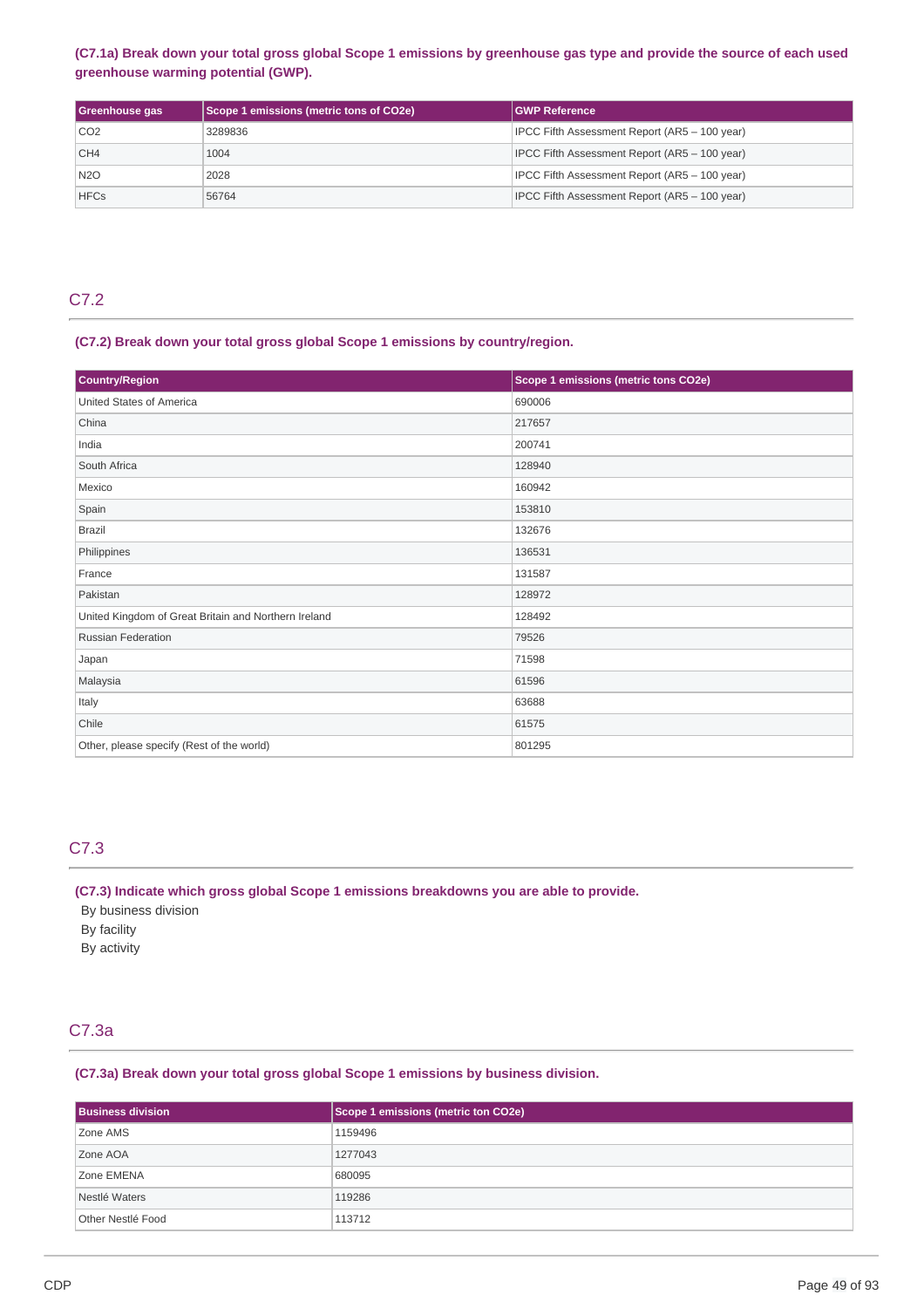# C7.3b

# **(C7.3b) Break down your total gross global Scope 1 emissions by business facility.**

| <b>Facility</b>   | Scope 1 emissions (metric tons CO2e) | Latitude     | Longitude    |
|-------------------|--------------------------------------|--------------|--------------|
| $\mathbf{1}$      | 102500                               | 41.9878      | 2.793        |
| $\overline{2}$    | 71834                                | 31.42        | 73.58        |
| 3                 | 66501                                | 36.875364    | $-89.871318$ |
| 4                 | 64922                                | 40.042454    | $-85.740477$ |
| 5                 | 61677                                | 24.738217    | 118.14       |
| 6                 | 60466                                | 30.821253    | 75.150604    |
| $\overline{7}$    | 51296                                | 30.372121    | 71.883432    |
| 8                 | 50916                                | 8.475003     | 124.730444   |
| 9                 | 49780                                | 12.141711    | 76.659937    |
| 10                | 44921                                | 34.896607    | 134.734424   |
| 11                | 44265                                | -29.007803   | 29.870603    |
| 12                | 42524                                | $-7.708246$  | 112.861328   |
| 13                | 42098                                | 37.687157    | $-77.013762$ |
| 14                | 41278                                | 6.502306     | 3.091294     |
| 15                | 38714                                | 45.3743      | 126.324      |
| 16                | 37889                                | 3.054602     | 101.513865   |
| 17                | 37741                                | 43.3159      | $-3.8799$    |
| 18                | 37365                                | 19.289575    | $-99.617103$ |
| 19                | 37275                                | 40.259088    | $-74.275648$ |
| 20                | 35657                                | $-34.145319$ | 22.10495     |
| Rest of facilties | 2330013                              |              |              |

# C7.3c

# **(C7.3c) Break down your total gross global Scope 1 emissions by business activity.**

| <b>Activity</b>                  | Scope 1 emissions (metric tons CO2e) |
|----------------------------------|--------------------------------------|
| Milk products and Ice cream      | 971190                               |
| Powdered and Liquid Beverages    | 772734                               |
| PetCare                          | 537470                               |
| Nutrition and Health Science     | 382904                               |
| Prepared dishes and cooking aids | 320357                               |
| Confectionary                    | 245690                               |
| Water                            | 119287                               |

# C-AC7.4/C-FB7.4/C-PF7.4

(C-AC7.4/C-FB7.4/C-PF7.4) Do you include emissions pertaining to your business activity(ies) in your direct operations as **part of your global gross Scope 1 figure?** Partially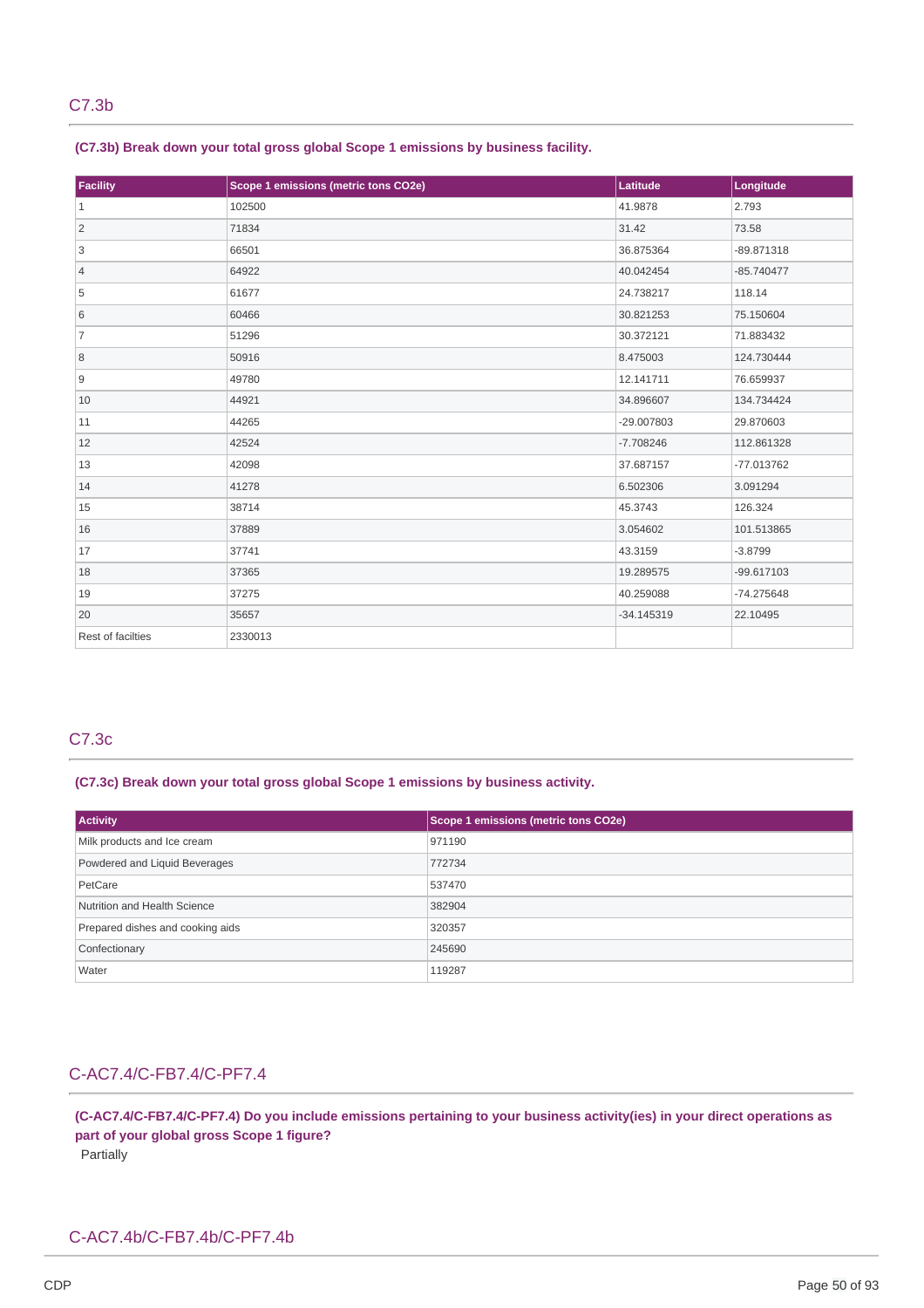**(C-AC7.4b/C-FB7.4b/C-PF7.4b) Report the Scope 1 emissions pertaining to your business activity(ies) and explain any exclusions. If applicable, disaggregate your agricultural/forestry by GHG emissions category.**

**Activity**

Processing/Manufacturing

**Emissions category** <Not Applicable>

**Emissions (metric tons CO2e)** 3349632

**Methodology** Default emissions factor

### **Please explain**

"Includes fuel-and-energy-related activities (direct energy consumption) in our factories. Some recent acquisitions have not yet been implemented into the reporting system to track their emissions. While the Nestlé Environmental Requirements sets a maximum time frame of three years for new acquisitions to implement and comply with the reporting of environmental data, the majority of them start reporting in the first two years after their acquisition. "

# C7.5

### **(C7.5) Break down your total gross global Scope 2 emissions by country/region.**

| <b>Country/Region</b>                                      | Scope 2, location-<br>based (metric tons<br>CO <sub>2e</sub> ) | Scope 2, market-<br>CO <sub>2e</sub> ) | <b>Purchased and consumed</b><br>based (metric tons electricity, heat, steam or<br>cooling (MWh) | Purchased and consumed low-carbon electricity, heat,<br>steam or cooling accounted in market-based approach<br>(MWh) |
|------------------------------------------------------------|----------------------------------------------------------------|----------------------------------------|--------------------------------------------------------------------------------------------------|----------------------------------------------------------------------------------------------------------------------|
| United States of<br>America                                | 1049915                                                        | 884253                                 | 2315660                                                                                          | 284368                                                                                                               |
| China                                                      | 371790                                                         | 361517                                 | 710866                                                                                           | 31585                                                                                                                |
| India                                                      | 121342                                                         | 111602                                 | 166086                                                                                           | 236                                                                                                                  |
| South Africa                                               | 94881                                                          | 94881                                  | 101423                                                                                           | $\mathbf 0$                                                                                                          |
| Mexico                                                     | 142959                                                         | 69987                                  | 299647                                                                                           | 191965                                                                                                               |
| Spain                                                      | 30934                                                          | 7325                                   | 126437                                                                                           | 193518                                                                                                               |
| <b>Brazil</b>                                              | 49246                                                          | 2293                                   | 400449                                                                                           | 212418                                                                                                               |
| Philippines                                                | 119881                                                         | 82700                                  | 196655                                                                                           | 34938                                                                                                                |
| France                                                     | 27765                                                          | 1632                                   | 521550                                                                                           | 335349                                                                                                               |
| Pakistan                                                   | 7037                                                           | 7037                                   | 17910                                                                                            | $\mathbf 0$                                                                                                          |
| United Kingdom of<br>Great Britain and<br>Northern Ireland | 77822                                                          | 25910                                  | 272132                                                                                           | 192839                                                                                                               |
| <b>Russian Federation</b>                                  | 70983                                                          | 70983                                  | 203055                                                                                           | $\mathbf 0$                                                                                                          |
| Japan                                                      | 50333                                                          | 50333                                  | 92203                                                                                            | 0                                                                                                                    |
| Italy                                                      | 29944                                                          | $\mathbf{0}$                           | 90192                                                                                            | 149724                                                                                                               |
| Chile                                                      | 43489                                                          | 30914                                  | 98656                                                                                            | 136689                                                                                                               |
| Other, please specify<br>(Rest of the world)               | 864986                                                         | 649812                                 | 2009512                                                                                          | 702975                                                                                                               |

# C7.6

**(C7.6) Indicate which gross global Scope 2 emissions breakdowns you are able to provide.**

By business division

By facility

By activity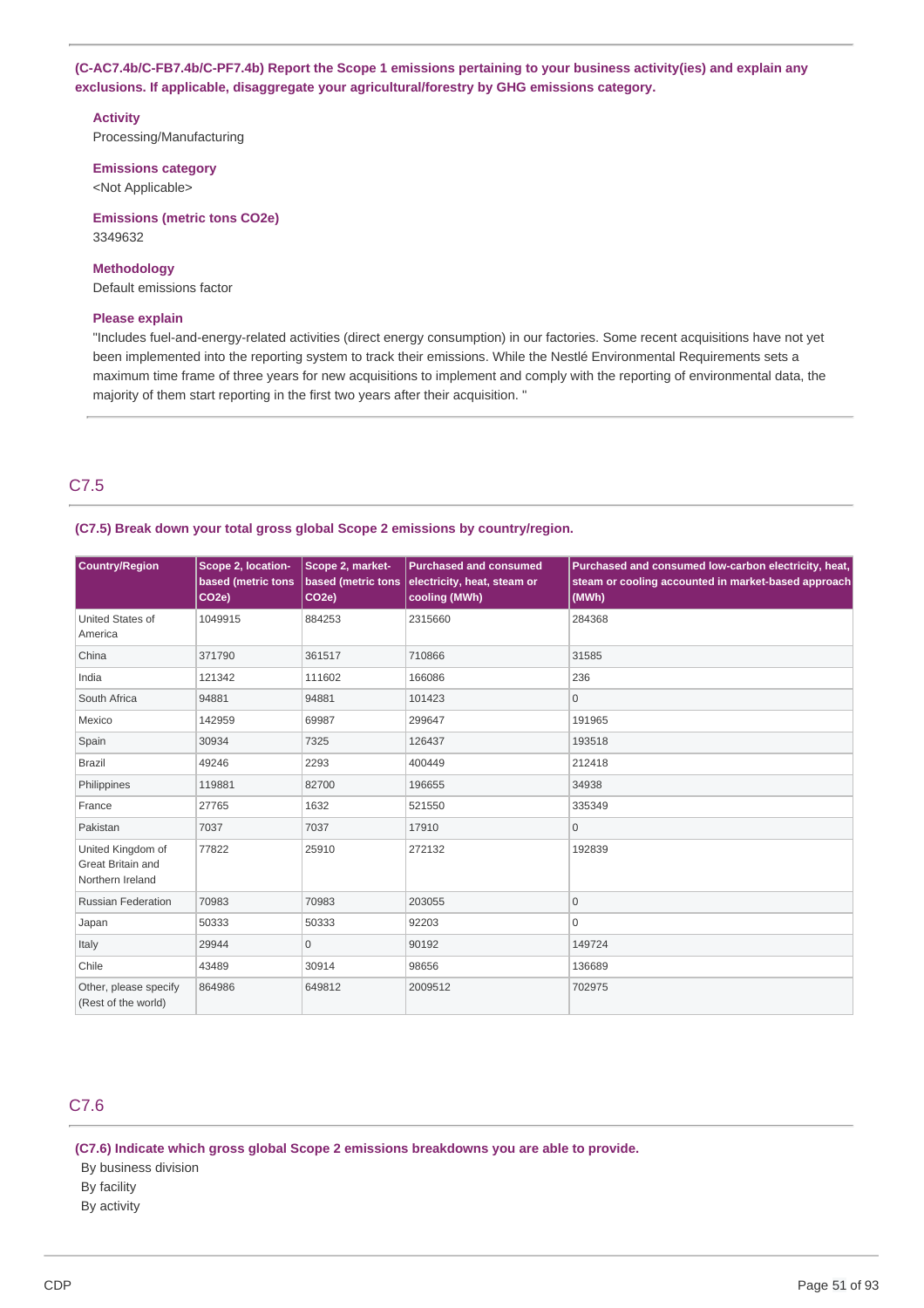# C7.6a

# **(C7.6a) Break down your total gross global Scope 2 emissions by business division.**

| <b>Business division</b> | Scope 2, location-based emissions (metric tons CO2e) | Scope 2, market-based emissions (metric tons CO2e) |
|--------------------------|------------------------------------------------------|----------------------------------------------------|
| Zone AMS                 | 1040410                                              | 769887                                             |
| Zone AOA                 | 1117572                                              | 1079426                                            |
| Zone EMENA               | 487536                                               | 214837                                             |
| Nestlé Waters            | 489977                                               | 407291                                             |
| Other Nestlé Food        | 114484                                               | 76410                                              |

# C7.6b

**(C7.6b) Break down your total gross global Scope 2 emissions by business facility.**

| <b>Facility</b>    | Scope 2 location-based emissions (metric tons CO2e) | Scope 2, market-based emissions (metric tons CO2e) |
|--------------------|-----------------------------------------------------|----------------------------------------------------|
| $\mathbf{1}$       | 78422                                               | 78422                                              |
| $\overline{2}$     | 70167                                               | 70167                                              |
| 3                  | 43780                                               | 43780                                              |
| $\overline{4}$     | 43234                                               | 43234                                              |
| 5                  | 40356                                               | 40356                                              |
| 6                  | 36774                                               | 17048                                              |
| $\overline{7}$     | 34946                                               | 34946                                              |
| 8                  | 34930                                               | 27890                                              |
| 9                  | 34836                                               | 34836                                              |
| 10                 | 33230                                               | 33230                                              |
| 11                 | 32304                                               | 32304                                              |
| 12                 | 30468                                               | 30468                                              |
| 13                 | 28007                                               | 28007                                              |
| 14                 | 27936                                               | 27936                                              |
| 15                 | 27158                                               | 17646                                              |
| 16                 | 27083                                               | 25354                                              |
| 17                 | 26812                                               | 26812                                              |
| 18                 | 26596                                               | $\overline{0}$                                     |
| 19                 | 26133                                               | 0                                                  |
| 20                 | 25877                                               | 25877                                              |
| Other <sub>s</sub> | 2520930                                             | 1909538                                            |

# C7.6c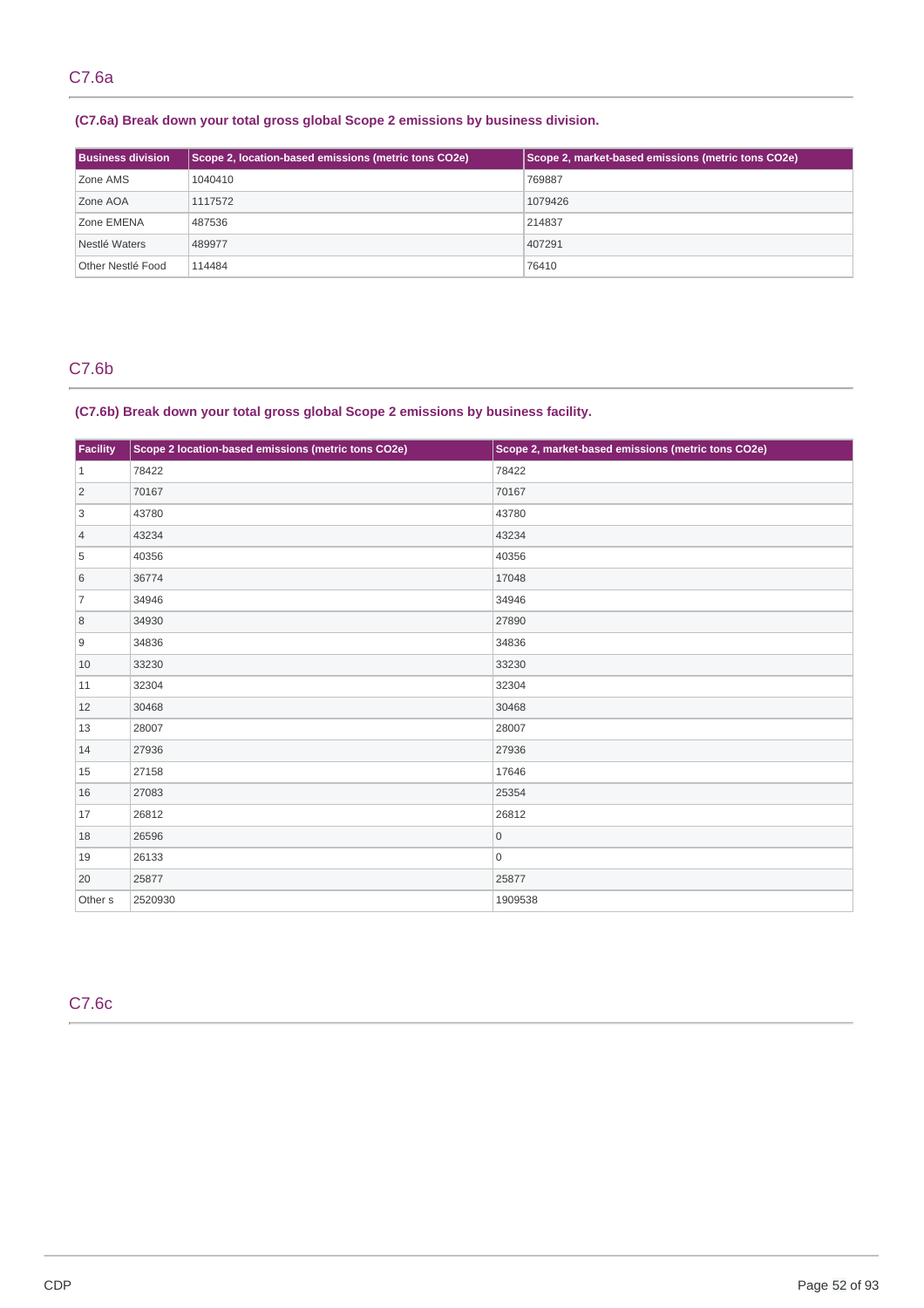# **(C7.6c) Break down your total gross global Scope 2 emissions by business activity.**

| <b>Activity</b>                  | Scope 2, location-based emissions (metric tons CO2e) | Scope 2, market-based emissions (metric tons CO2e) |
|----------------------------------|------------------------------------------------------|----------------------------------------------------|
| Confectionary                    | 347723                                               | 278340                                             |
| Milk products and Ice cream      | 687602                                               | 578317                                             |
| Nutrition and Health Science     | 302399                                               | 225487                                             |
| PetCare                          | 433602                                               | 281846                                             |
| Powdered and Liquid Beverages    | 578681                                               | 485012                                             |
| Prepared dishes and cooking aids | 409996                                               | 291558                                             |
| Water                            | 489976                                               | 407291                                             |

# C7.9

(C7.9) How do your gross global emissions (Scope 1 and 2 combined) for the reporting year compare to those of the **previous reporting year?**

Decreased

# C7.9a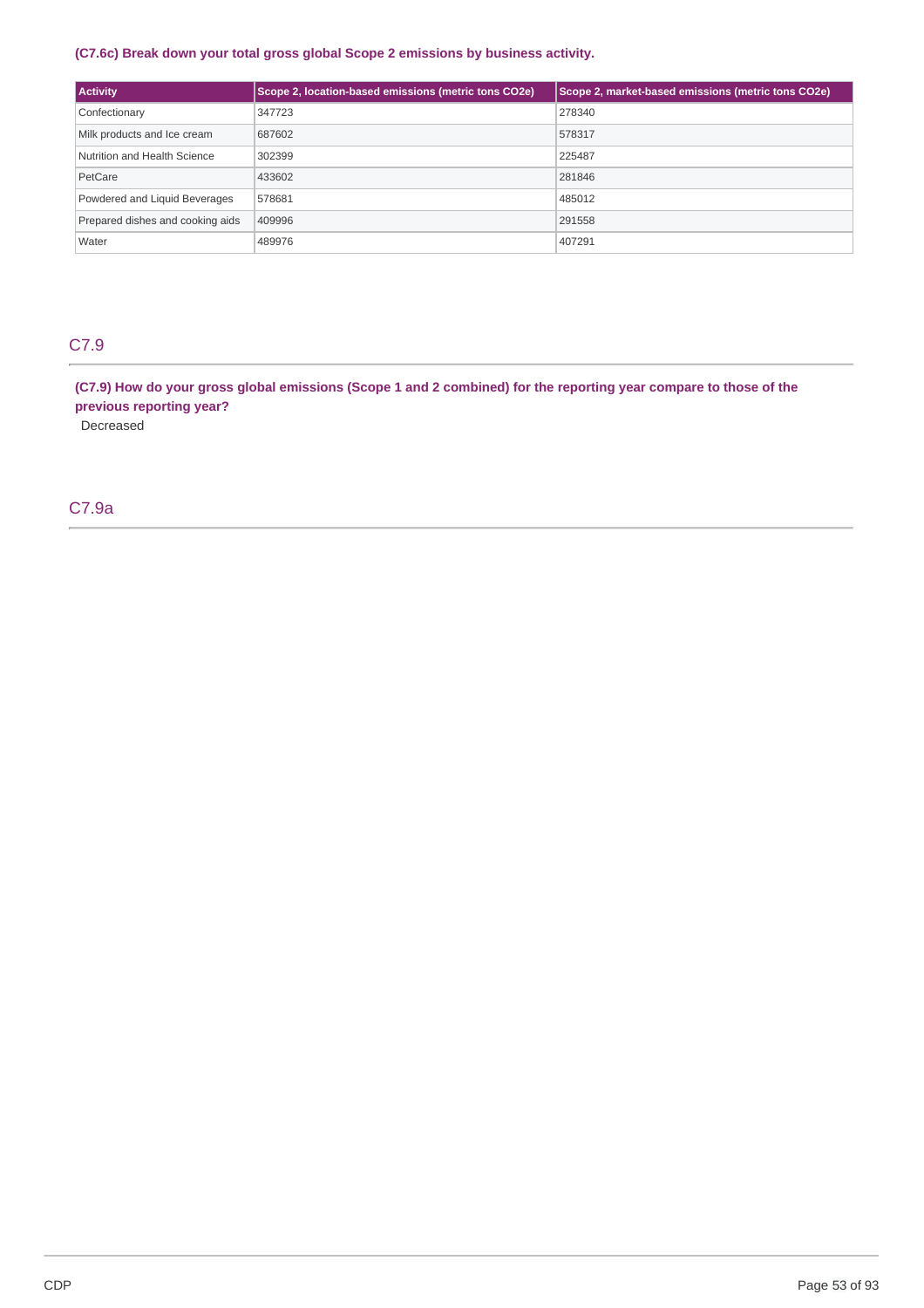(C7.9a) Identify the reasons for any change in your gross global emissions (Scope 1 and 2 combined) and for each of them **specify how your emissions compare to the previous year.**

|                                                  | Change in Direction<br>(metric<br>tons<br>CO <sub>2</sub> e) | emissions of change             | <b>Emissions</b><br>value<br>(percentage) | Please explain calculation                                                                                                                                                                                                                                                                                                                                                                                                                           |
|--------------------------------------------------|--------------------------------------------------------------|---------------------------------|-------------------------------------------|------------------------------------------------------------------------------------------------------------------------------------------------------------------------------------------------------------------------------------------------------------------------------------------------------------------------------------------------------------------------------------------------------------------------------------------------------|
| Change in<br>renewable<br>energy<br>consumption  | 143000                                                       | Decreased 2.3                   |                                           | Gross Scope 1+2 emissions decreased by 2.3%, due to renewable electricity purchased. We have increased<br>our renewable electricity purchased by 33.1% compared to 2017. Through these activities we reduced our<br>emissions by 143000 tons CO 2e, and our total S1 and S2 emissions in the previous year was 6216259 tons<br>CO2e, therefore we arrived at -2.3% through (-143000/6216259) * 100 = -2.3% (i.e. an 2.3% decrease in<br>emissions).  |
| Other<br>emissions<br>reduction<br>activities    | 19500                                                        | Decreased 0.31                  |                                           | Gross Scope 1+2 emissions decreased by 0.3%, due to energy efficiency activities undertaken. We have<br>achieved energy consumption reductions of -0.9% per ton of product. Through these activities we reduced<br>our emissions by 19500 tons CO 2e, and our total S1 and S2 emissions in the previous year was 6216259<br>tons CO2e, therefore we arrived at -0.3% through (-19500/6216259) * 100 = -0.3% (i.e. an 0.3% decrease in<br>emissions). |
| <b>Divestment</b>                                | 56326                                                        | Decreased 0.9                   |                                           | Divesture/acquisitions resulted in a 0.9% decrease in 2018 emissions compared to 2017.                                                                                                                                                                                                                                                                                                                                                               |
| Acquisitions                                     |                                                              | $<$ Not<br>Applicable<br>$\geq$ |                                           |                                                                                                                                                                                                                                                                                                                                                                                                                                                      |
| Mergers                                          |                                                              | $<$ Not<br>Applicable<br>$\geq$ |                                           |                                                                                                                                                                                                                                                                                                                                                                                                                                                      |
| Change in<br>output                              | 99928                                                        | Decreased 1.61                  |                                           | If no additional measures had been introduced, change of volume and mix would have had an impact of only<br>-1.61% on scope 1+2 (site level bottum up aggregation).                                                                                                                                                                                                                                                                                  |
| Change in<br>methodology                         |                                                              | $<$ Not<br>Applicable<br>$\geq$ |                                           |                                                                                                                                                                                                                                                                                                                                                                                                                                                      |
| Change in<br>boundary                            |                                                              | $<$ Not<br>Applicable<br>$\geq$ |                                           |                                                                                                                                                                                                                                                                                                                                                                                                                                                      |
| Change in<br>physical<br>operating<br>conditions |                                                              | $<$ Not<br>Applicable<br>$\geq$ |                                           |                                                                                                                                                                                                                                                                                                                                                                                                                                                      |
| Unidentified                                     |                                                              | $<$ Not<br>Applicable<br>$\, >$ |                                           |                                                                                                                                                                                                                                                                                                                                                                                                                                                      |
| Other                                            |                                                              | $<$ Not<br>Applicable<br>$\geq$ |                                           |                                                                                                                                                                                                                                                                                                                                                                                                                                                      |

# C7.9b

(C7.9b) Are your emissions performance calculations in C7.9 and C7.9a based on a location-based Scope 2 emissions figure **or a market-based Scope 2 emissions figure?**

Market-based

# C8. Energy

# C8.1

**(C8.1) What percentage of your total operational spend in the reporting year was on energy?** More than 0% but less than or equal to 5%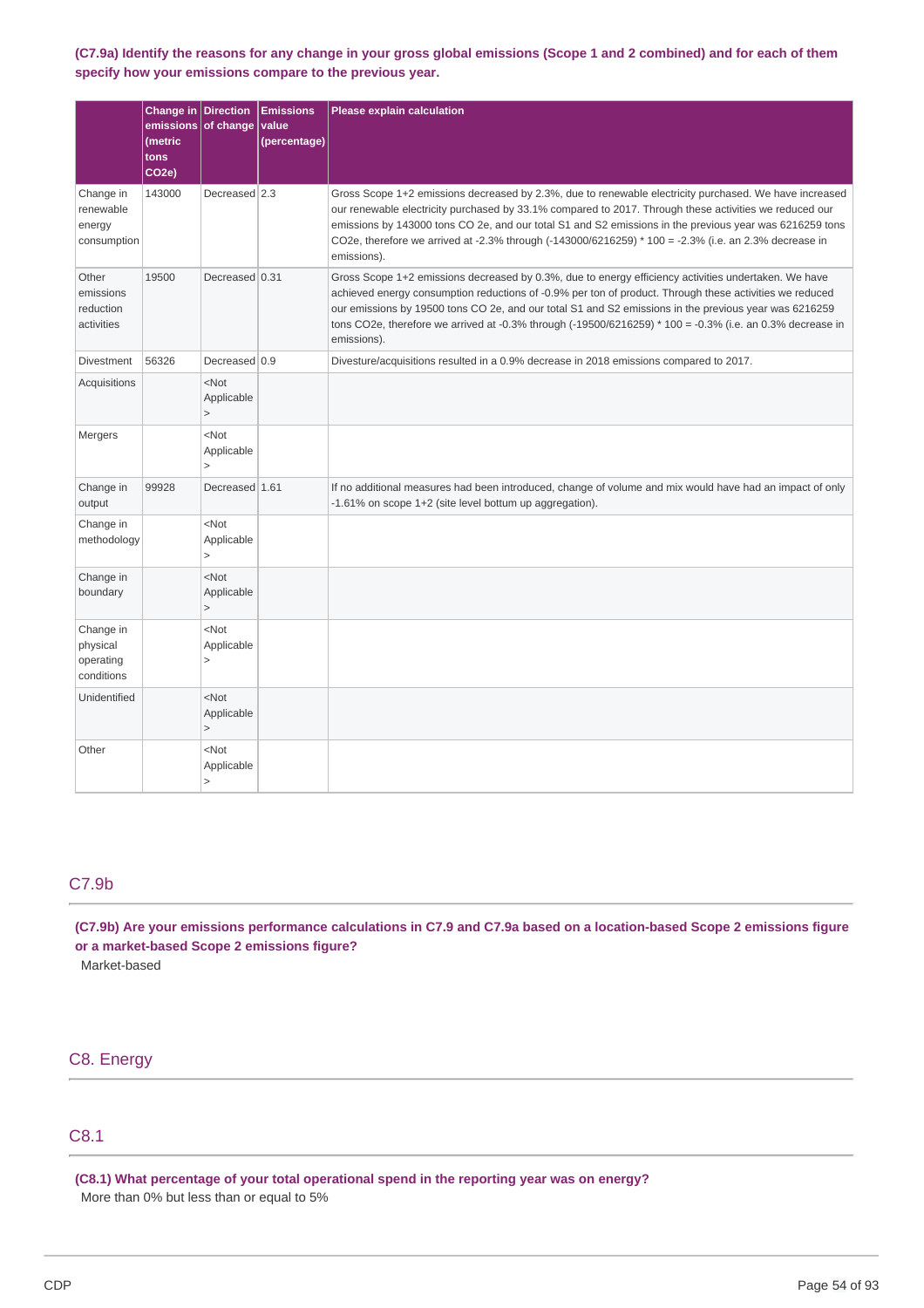### **(C8.2) Select which energy-related activities your organization has undertaken.**

|                                                    | Indicate whether your organization undertakes this energy-related activity |
|----------------------------------------------------|----------------------------------------------------------------------------|
| Consumption of fuel (excluding feedstocks)         | Yes                                                                        |
| Consumption of purchased or acquired electricity   | Yes                                                                        |
| Consumption of purchased or acquired heat          | Yes                                                                        |
| Consumption of purchased or acquired steam         | Yes                                                                        |
| Consumption of purchased or acquired cooling       | <b>No</b>                                                                  |
| Generation of electricity, heat, steam, or cooling | Yes                                                                        |

# C8.2a

### **(C8.2a) Report your organization's energy consumption totals (excluding feedstocks) in MWh.**

|                                                            | <b>Heating value</b>         | <b>IMWh from renewable</b><br><b>sources</b> | <b>IMWh from non-renewable</b><br>sources | <b>Total MWh</b>       |
|------------------------------------------------------------|------------------------------|----------------------------------------------|-------------------------------------------|------------------------|
| Consumption of fuel (excluding feedstock)                  | LHV (lower heating<br>value) | 2121034                                      | 14939619                                  | 17060653               |
| Consumption of purchased or acquired electricity           | <not applicable=""></not>    | 2466604                                      | 4753034                                   | 7219639                |
| Consumption of purchased or acquired heat                  | <not applicable=""></not>    | $\Omega$                                     | 35867                                     | 35867                  |
| Consumption of purchased or acquired steam                 | <not applicable=""></not>    | $\overline{0}$                               | 566281                                    | 566281                 |
| Consumption of purchased or acquired cooling               | <not applicable=""></not>    | <not applicable=""></not>                    | <not applicable=""></not>                 | $<$ Not<br>Applicable> |
| Consumption of self-generated non-fuel renewable<br>energy | <not applicable=""></not>    | 5090                                         | <not applicable=""></not>                 | 5090                   |
| Total energy consumption                                   | <not applicable=""></not>    | 4592728                                      | 20294801                                  | 24887529               |

# C8.2b

# **(C8.2b) Select the applications of your organization's consumption of fuel.**

|                                                         | Indicate whether your organization undertakes this fuel application |
|---------------------------------------------------------|---------------------------------------------------------------------|
| Consumption of fuel for the generation of electricity   | Yes                                                                 |
| Consumption of fuel for the generation of heat          | Yes                                                                 |
| Consumption of fuel for the generation of steam         | Yes                                                                 |
| Consumption of fuel for the generation of cooling       | N <sub>0</sub>                                                      |
| Consumption of fuel for co-generation or tri-generation | No.                                                                 |

# C8.2c

**(C8.2c) State how much fuel in MWh your organization has consumed (excluding feedstocks) by fuel type.**

**Fuels (excluding feedstocks)** Anthracite Coal

**Heating value** LHV (lower heating value)

**Total fuel MWh consumed by the organization**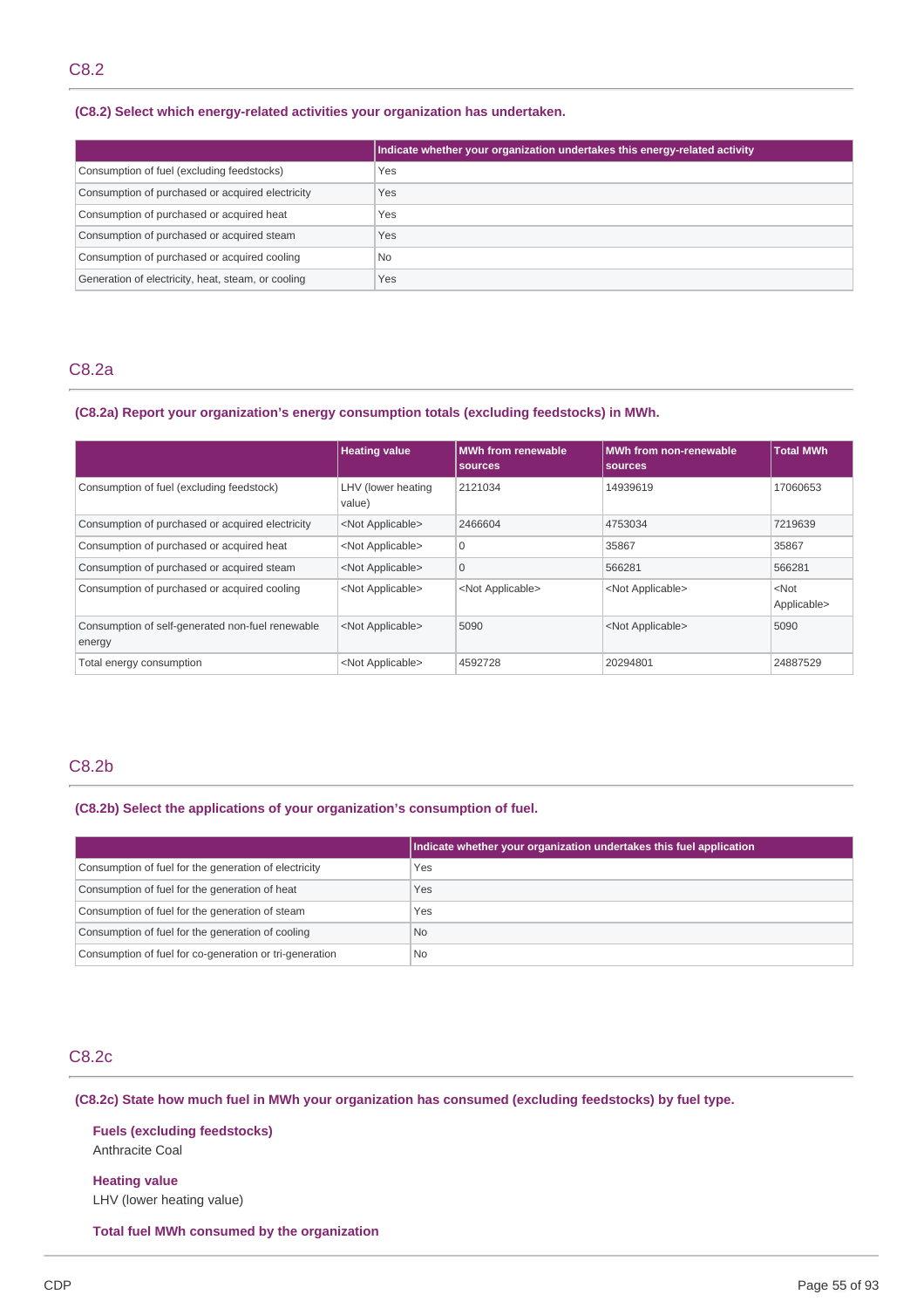### 570472

**MWh fuel consumed for self-generation of electricity** 57047

**MWh fuel consumed for self-generation of heat** 114094

**MWh fuel consumed for self-generation of steam** 399331

**MWh fuel consumed for self-generation of cooling** <Not Applicable>

**MWh fuel consumed for self-cogeneration or self-trigeneration** <Not Applicable>

### **Comment**

**Fuels (excluding feedstocks)** Diesel

**Heating value** LHV (lower heating value)

**Total fuel MWh consumed by the organization** 578282

**MWh fuel consumed for self-generation of electricity** 57828

**MWh fuel consumed for self-generation of heat** 115656

**MWh fuel consumed for self-generation of steam** 404797

**MWh fuel consumed for self-generation of cooling** <Not Applicable>

**MWh fuel consumed for self-cogeneration or self-trigeneration** <Not Applicable>

### **Comment**

**Fuels (excluding feedstocks)** Lignite Coal

**Heating value** LHV (lower heating value)

**Total fuel MWh consumed by the organization** 125940

**MWh fuel consumed for self-generation of electricity** 12594

**MWh fuel consumed for self-generation of heat** 25188

**MWh fuel consumed for self-generation of steam** 88158

**MWh fuel consumed for self-generation of cooling** <Not Applicable>

**MWh fuel consumed for self-cogeneration or self-trigeneration** <Not Applicable>

### **Comment**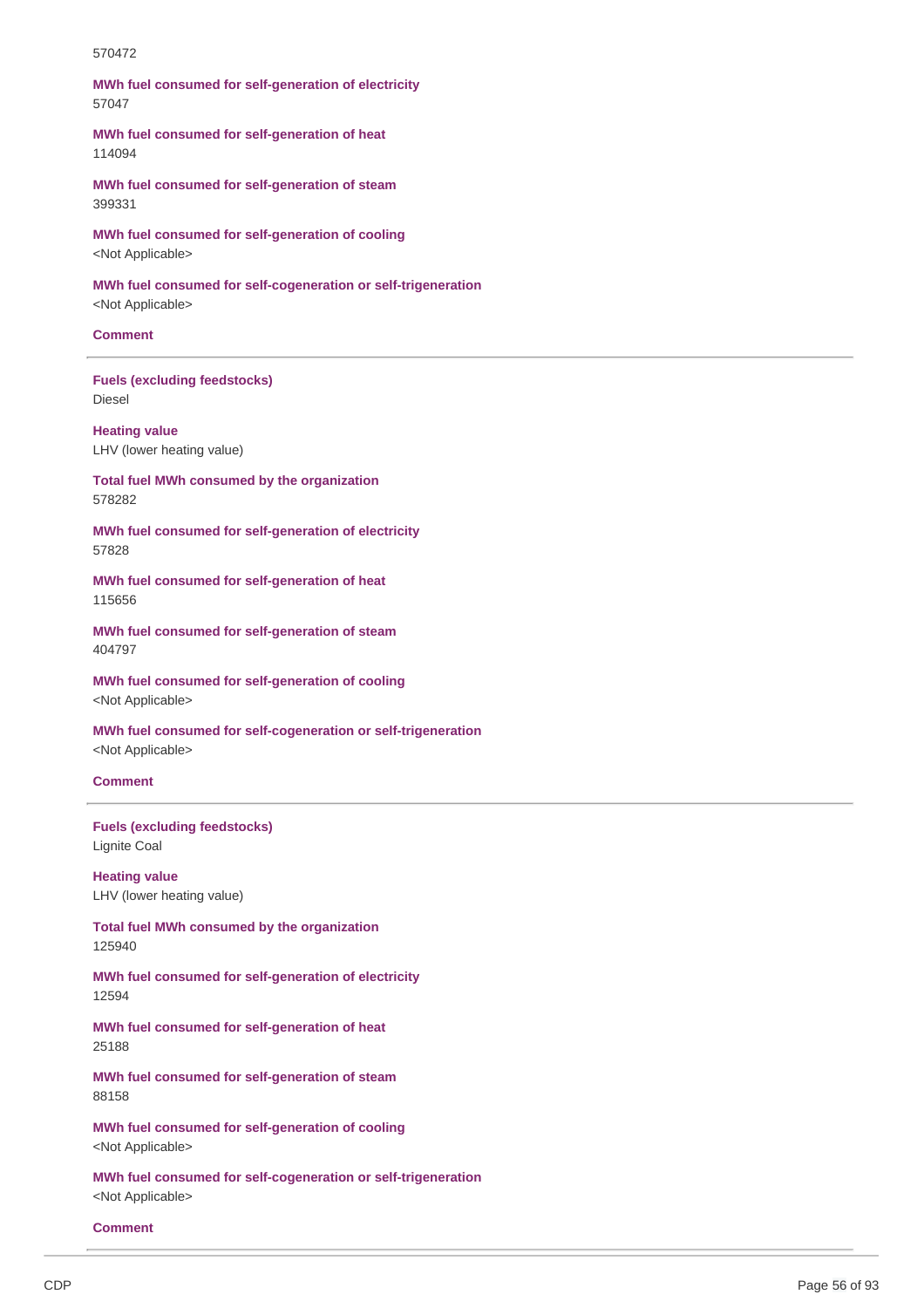**Fuels (excluding feedstocks)** Liquefied Petroleum Gas (LPG)

**Heating value** LHV (lower heating value)

**Total fuel MWh consumed by the organization** 78726

**MWh fuel consumed for self-generation of electricity** 7873

**MWh fuel consumed for self-generation of heat** 15745

**MWh fuel consumed for self-generation of steam** 55108

**MWh fuel consumed for self-generation of cooling** <Not Applicable>

**MWh fuel consumed for self-cogeneration or self-trigeneration** <Not Applicable>

### **Comment**

**Fuels (excluding feedstocks)** Other, please specify (LPG (liquid))

**Heating value** LHV (lower heating value)

**Total fuel MWh consumed by the organization** 555019

**MWh fuel consumed for self-generation of electricity** 55502

**MWh fuel consumed for self-generation of heat** 111004

**MWh fuel consumed for self-generation of steam** 388513

**MWh fuel consumed for self-generation of cooling** <Not Applicable>

**MWh fuel consumed for self-cogeneration or self-trigeneration** <Not Applicable>

### **Comment**

**Fuels (excluding feedstocks)** Natural Gas

**Heating value** LHV (lower heating value)

**Total fuel MWh consumed by the organization** 11621992

**MWh fuel consumed for self-generation of electricity** 1162199

**MWh fuel consumed for self-generation of heat** 2324398

**MWh fuel consumed for self-generation of steam** 8135395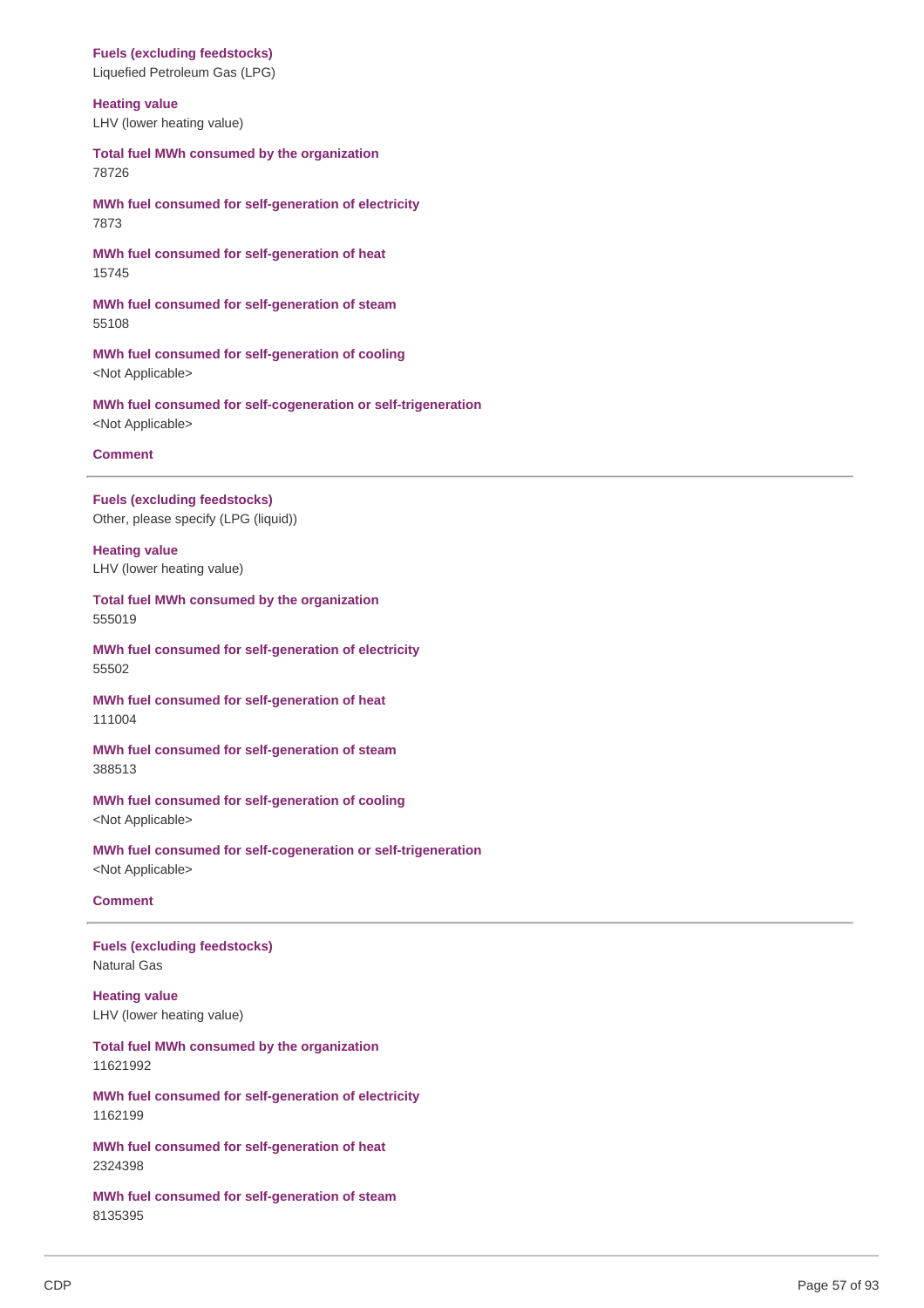**MWh fuel consumed for self-generation of cooling** <Not Applicable>

**MWh fuel consumed for self-cogeneration or self-trigeneration** <Not Applicable>

### **Comment**

**Fuels (excluding feedstocks)** Residual Fuel Oil

**Heating value** LHV (lower heating value)

**Total fuel MWh consumed by the organization** 1409188

**MWh fuel consumed for self-generation of electricity** 1162199

**MWh fuel consumed for self-generation of heat** 2324398

**MWh fuel consumed for self-generation of steam** 8135395

**MWh fuel consumed for self-generation of cooling** <Not Applicable>

**MWh fuel consumed for self-cogeneration or self-trigeneration** <Not Applicable>

### **Comment**

**Fuels (excluding feedstocks)** Biogas

**Heating value** LHV (lower heating value)

**Total fuel MWh consumed by the organization** 9354

**MWh fuel consumed for self-generation of electricity** 935

**MWh fuel consumed for self-generation of heat** 1871

**MWh fuel consumed for self-generation of steam** 6548

**MWh fuel consumed for self-generation of cooling** <Not Applicable>

**MWh fuel consumed for self-cogeneration or self-trigeneration** <Not Applicable>

### **Comment**

**Fuels (excluding feedstocks)** Wood

**Heating value** LHV (lower heating value)

**Total fuel MWh consumed by the organization** 1146900

**MWh fuel consumed for self-generation of electricity**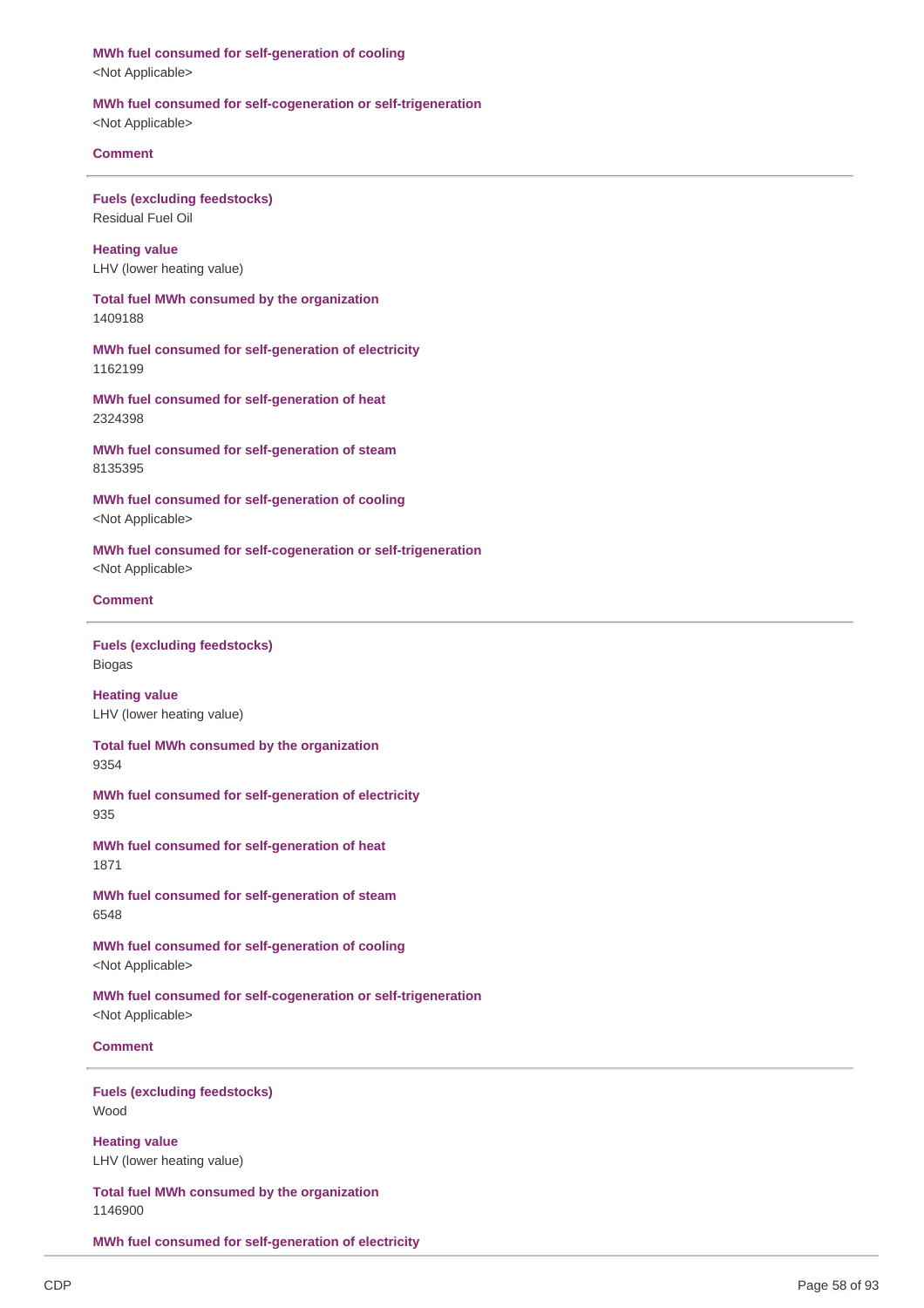| 114690                                                                                     |  |
|--------------------------------------------------------------------------------------------|--|
| MWh fuel consumed for self-generation of heat<br>229380                                    |  |
| MWh fuel consumed for self-generation of steam<br>802830                                   |  |
| MWh fuel consumed for self-generation of cooling<br><not applicable=""></not>              |  |
| MWh fuel consumed for self-cogeneration or self-trigeneration<br><not applicable=""></not> |  |
| <b>Comment</b>                                                                             |  |
| <b>Fuels (excluding feedstocks)</b><br>Other, please specify (Coffe grounds)               |  |
| <b>Heating value</b><br>LHV (lower heating value)                                          |  |
| <b>Total fuel MWh consumed by the organization</b><br>964780                               |  |
| MWh fuel consumed for self-generation of electricity<br>96478                              |  |
| MWh fuel consumed for self-generation of heat<br>192956                                    |  |
| MWh fuel consumed for self-generation of steam<br>675346                                   |  |
| MWh fuel consumed for self-generation of cooling<br><not applicable=""></not>              |  |
| MWh fuel consumed for self-cogeneration or self-trigeneration<br><not applicable=""></not> |  |
| <b>Comment</b>                                                                             |  |
|                                                                                            |  |

# C8.2d

# **(C8.2d) List the average emission factors of the fuels reported in C8.2c.**

# **Anthracite Coal**

**Emission factor** 0.09897

**Unit** metric tons CO2e per GJ

# **Emission factor source**

GHG Protocol Calculation Tools - derived from IPCC 2006 (Anthracite)

# **Comment**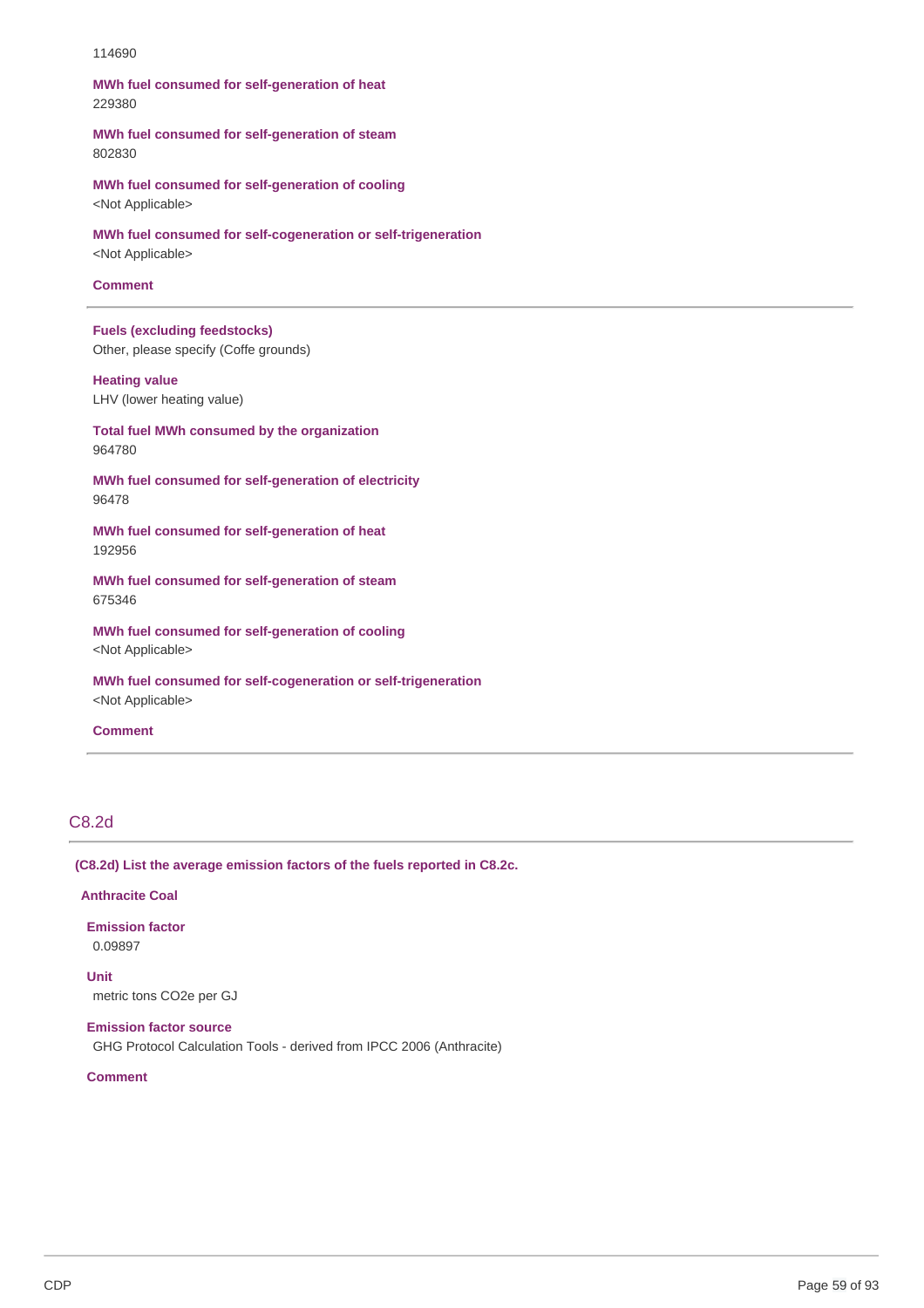### **Biogas**

**Emission factor** 0.05465

**Unit**

metric tons CO2e per GJ

### **Emission factor source**

GHG Protocol Calculation Tools - derived from IPCC 2006 (Landfill Gas - LHV / NCV)

### **Comment**

**Diesel**

**Emission factor** 0.07434

**Unit** metric tons CO2e per GJ

### **Emission factor source**

GHG Protocol Calculation Tools - derived from IPCC 2006 (Gas/Diesel Oil)

### **Comment**

### **Lignite Coal**

**Emission factor** 0.09817

**Unit** metric tons CO2e per GJ

**Emission factor source** IPCC 2006 (Brown Coal Briquettes)

# **Comment**

**Liquefied Petroleum Gas (LPG)**

**Emission factor** 0.06315

**Unit** metric tons CO2e per GJ

**Emission factor source** IPCC 2006 (LPG Gaseous - LHV / NCV)

**Comment**

### **Natural Gas**

**Emission factor** 0.05615

**Unit** metric tons CO2e per GJ

**Emission factor source** IPCC 2006 (Natural Gas - LHV / NCV)

### **Comment**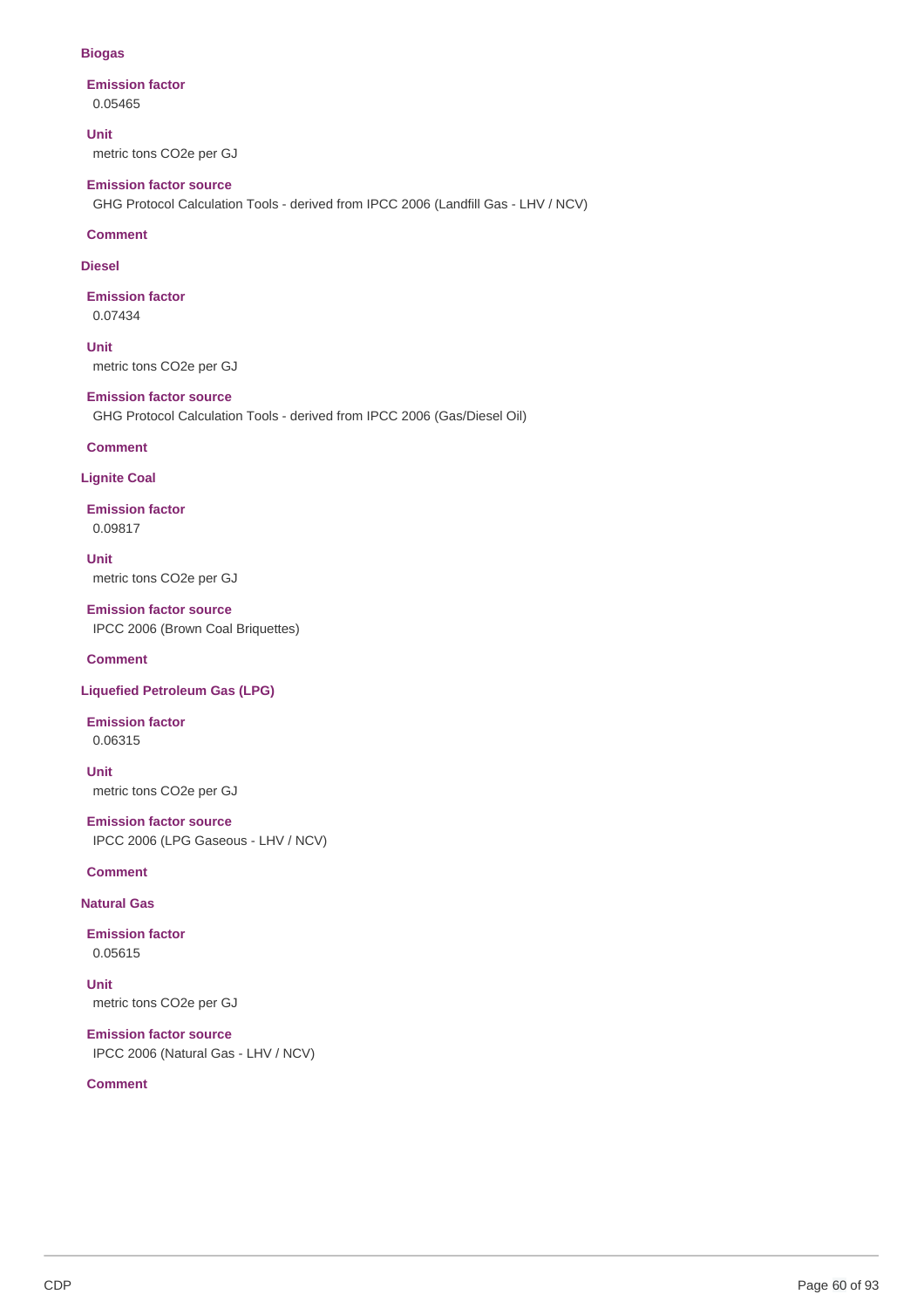### **Residual Fuel Oil**

### **Emission factor** 0.07764

**Unit**

metric tons CO2e per GJ

### **Emission factor source**

Set using Greenhouse Gas Protocol Stationary Combustion Tool for 'Residual Fuel Oil' (NCV - Manufacturing)

### **Comment**

### **Wood**

**Emission factor** 0.11954

**Unit** metric tons CO2e per GJ

### **Emission factor source**

GHG Protocol Calculation Tools - derived from IPCC 2006 (Wood / Wood Waste - LHV / NCV)

### **Comment**

### **Other**

**Emission factor**

0.10166

**Unit** metric tons CO2e per GJ

### **Emission factor source**

GHG Protocol Calculation Tools - derived from IPCC 2006 (Other Primary Solid Biomass Fuels - LHV / NCV)

# **Comment**

# C8.2e

(C8.2e) Provide details on the electricity, heat, steam, and cooling your organization has generated and consumed in the **reporting year.**

|                     | <b>Total Gross</b><br>generation (MWh) | Generation that is consumed by the Gross generation from<br>organization (MWh) | renewable sources (MWh) | Generation from renewable sources that is<br>consumed by the organization (MWh) |
|---------------------|----------------------------------------|--------------------------------------------------------------------------------|-------------------------|---------------------------------------------------------------------------------|
| Electricity 1706065 |                                        | 1643492                                                                        | 212103                  | 212103                                                                          |
| Heat                | 3412131                                | 3412131                                                                        | 1484724                 | 1484724                                                                         |
| Steam               | 11942457                               | 11942457                                                                       | 1484724                 | 1484724                                                                         |
| Cooling             | $\overline{0}$                         |                                                                                | υ                       |                                                                                 |

# C8.2f

(C8.2f) Provide details on the electricity, heat, steam and/or cooling amounts that were accounted for at a low-carbon **emission factor in the market-based Scope 2 figure reported in C6.3.**

**Basis for applying a low-carbon emission factor** Power Purchase Agreement (PPA) with energy attribute certificates

# **Low-carbon technology type**

Solar PV Wind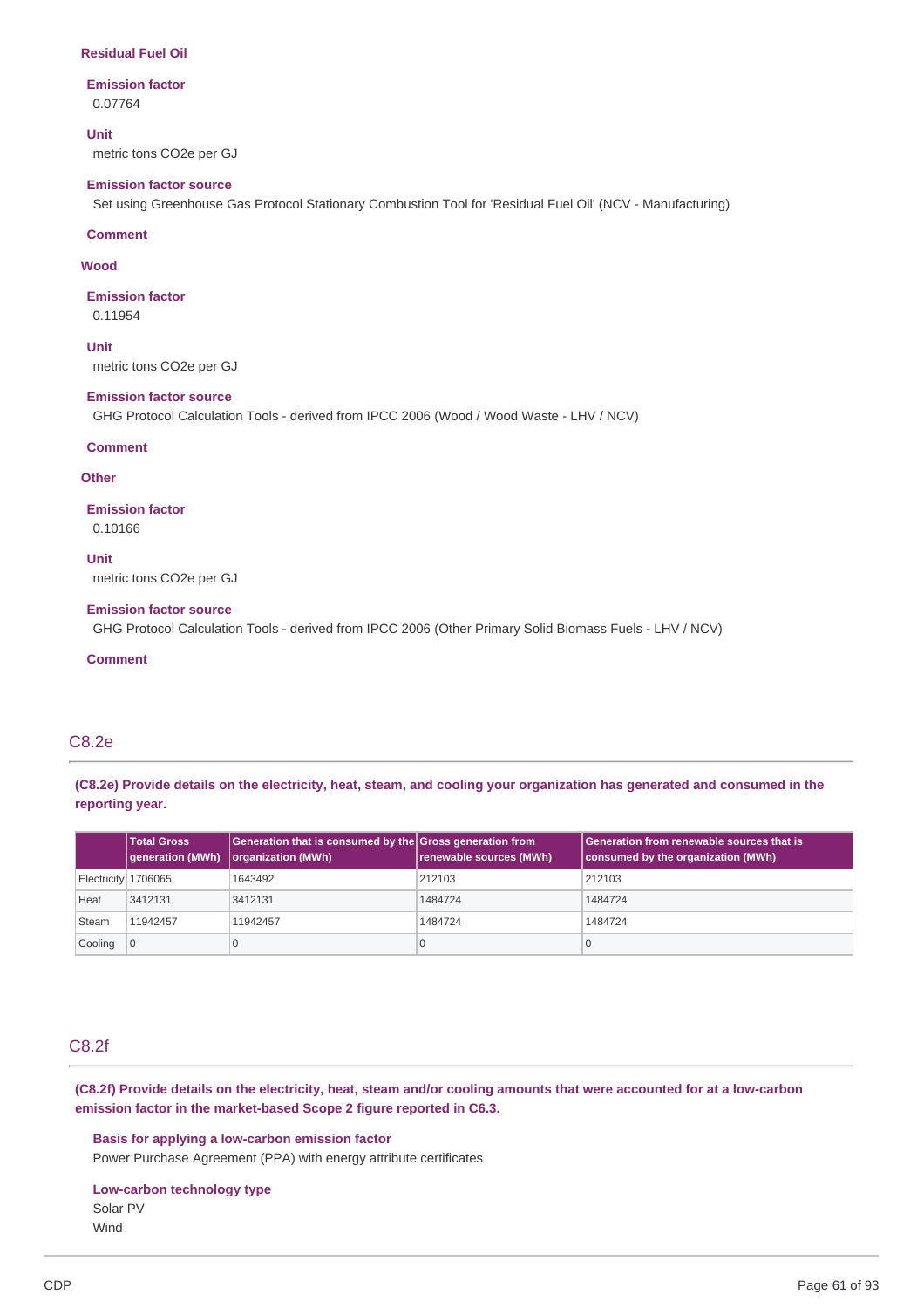**Region of consumption of low-carbon electricity, heat, steam or cooling** Latin America

**MWh consumed associated with low-carbon electricity, heat, steam or cooling** 328890

**Emission factor (in units of metric tons CO2e per MWh)**

 $\Omega$ 

### **Comment**

"Nestlé has a power purchase agreement with CISAGAMESA, allowing approximately 85% of the total electricity consumed by Nestlé factories in Mexico to be supplied by wind power. The power purchase agreement entered into force in 2012 and started to deliver its environmental benefits since July 2012. A Purina site in the US has a direct power purchase agreement with a hydro project. A site in India has a direct PPA with a solar farm."

**Basis for applying a low-carbon emission factor**

Contract with suppliers or utilities ( e.g. green tariff), supported by energy attribute certificates

### **Low-carbon technology type**

Solar PV Wind Hydropower

**Region of consumption of low-carbon electricity, heat, steam or cooling** Europe

**MWh consumed associated with low-carbon electricity, heat, steam or cooling** 608366

### **Emission factor (in units of metric tons CO2e per MWh)**

 $\Omega$ 

### **Comment**

United States, Germany, Philippines, Netherlands, Portugal, Sweden, Slovakia, Austria consumed renewable electricity.

### **Basis for applying a low-carbon emission factor**

Contract with suppliers or utilities (e.g. green tariff), not supported by energy attribute certificates

# **Low-carbon technology type**

Hydropower

### **Region of consumption of low-carbon electricity, heat, steam or cooling**

Latin America

### **MWh consumed associated with low-carbon electricity, heat, steam or cooling** 345220

**Emission factor (in units of metric tons CO2e per MWh)**

# $\Omega$

### **Comment**

"Nestlé Guatemala and Nestlé Panama consumed electricity generated from hydro power. Nestlé Brazil covers 100% of its electricity consumption with green power; the origin of the electricity in the trades is guaranteed by Brazil's National Electrical Energy Agency. A site in China consumed electricity generated from a hydro power."

**Basis for applying a low-carbon emission factor** Energy attribute certificates, Guarantees of Origin

**Low-carbon technology type**

Solar PV Wind Hydropower

**Region of consumption of low-carbon electricity, heat, steam or cooling** Europe

**MWh consumed associated with low-carbon electricity, heat, steam or cooling** 1184128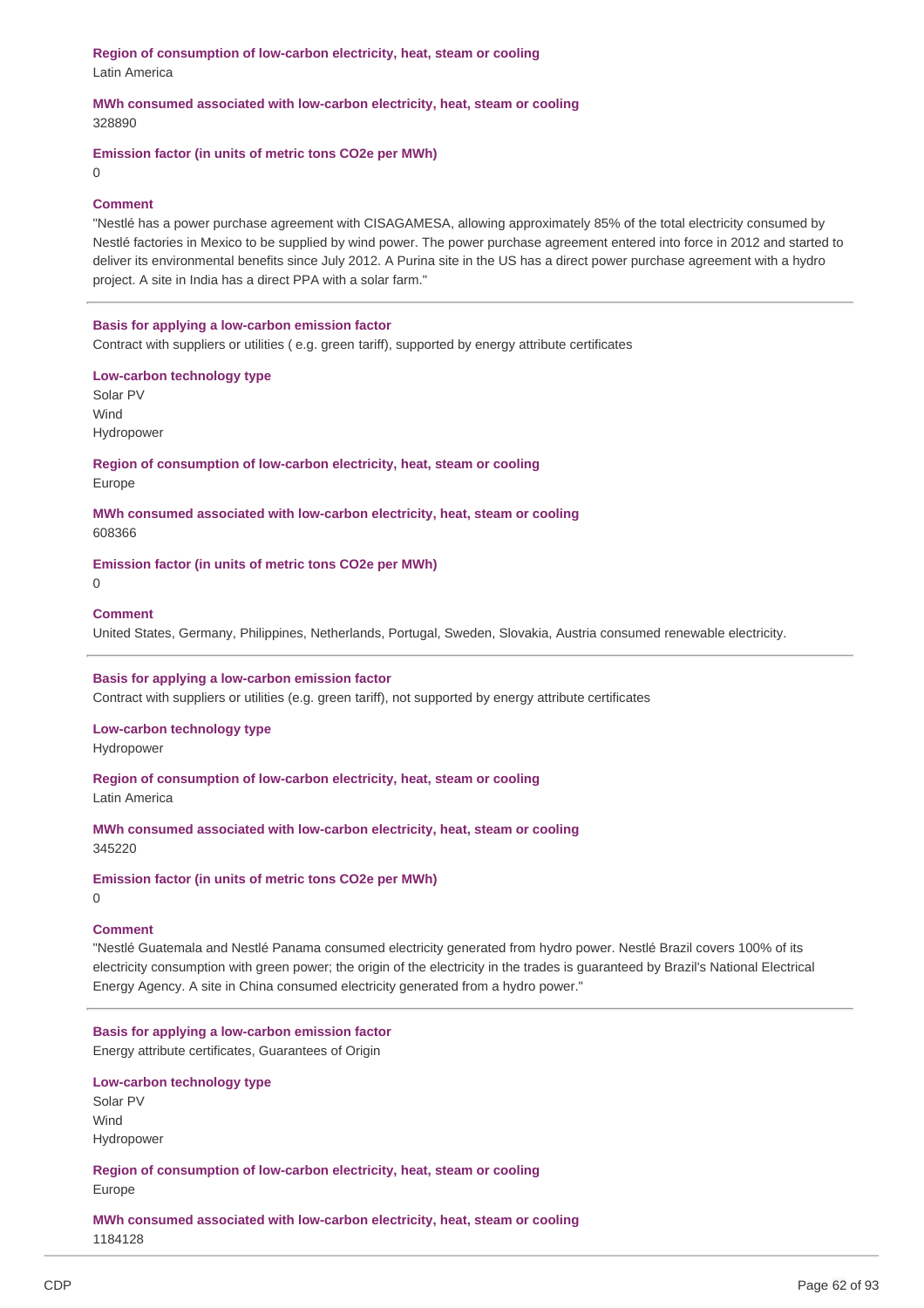**Emission factor (in units of metric tons CO2e per MWh)**  $\Omega$ 

### **Comment**

Nestlé Spain, Nestlé Italy, all sites in Switzerland, Poland, Hungary, Czech Republic and a Nestlé Waters factory in Greece cover their electricity consumption with Guarantees of Origin. Nestlé UK purchases GO to power its sites on renewable electricity, and will move to direct PPA once the wind farm they have commissioned will come on line in 2018.

# C9. Additional metrics

# C9.1

### **(C9.1) Provide any additional climate-related metrics relevant to your business.**

**Description** Waste

**Metric value** 34380

**Metric numerator** tons

**Metric denominator (intensity metric only)**

**% change from previous year** 45.3

**Direction of change** Decreased

### **Please explain**

"We reduced our waste for disposal by 45.3% in 2018 compared to 2017, to 34 ktonnes; At the end of 2017, 293 (2016:253) Nestlé factories achieved zero waste for disposal. By 2020, our objective is to achieve zero waste for disposal in all our sites. This means that eventually, no waste generated in our factory will go to landfill or be incinerated without energy or other resources being recovered from the process. "

# **Description** Other, please specify (B-Products) **Metric value** 1657074 **Metric numerator** tons **Metric denominator (intensity metric only) % change from previous year** 0 **Direction of change** No change **Please explain Description** Other, please specify (water withdrawal per ton of product)

**Metric value** 2.3

**Metric numerator**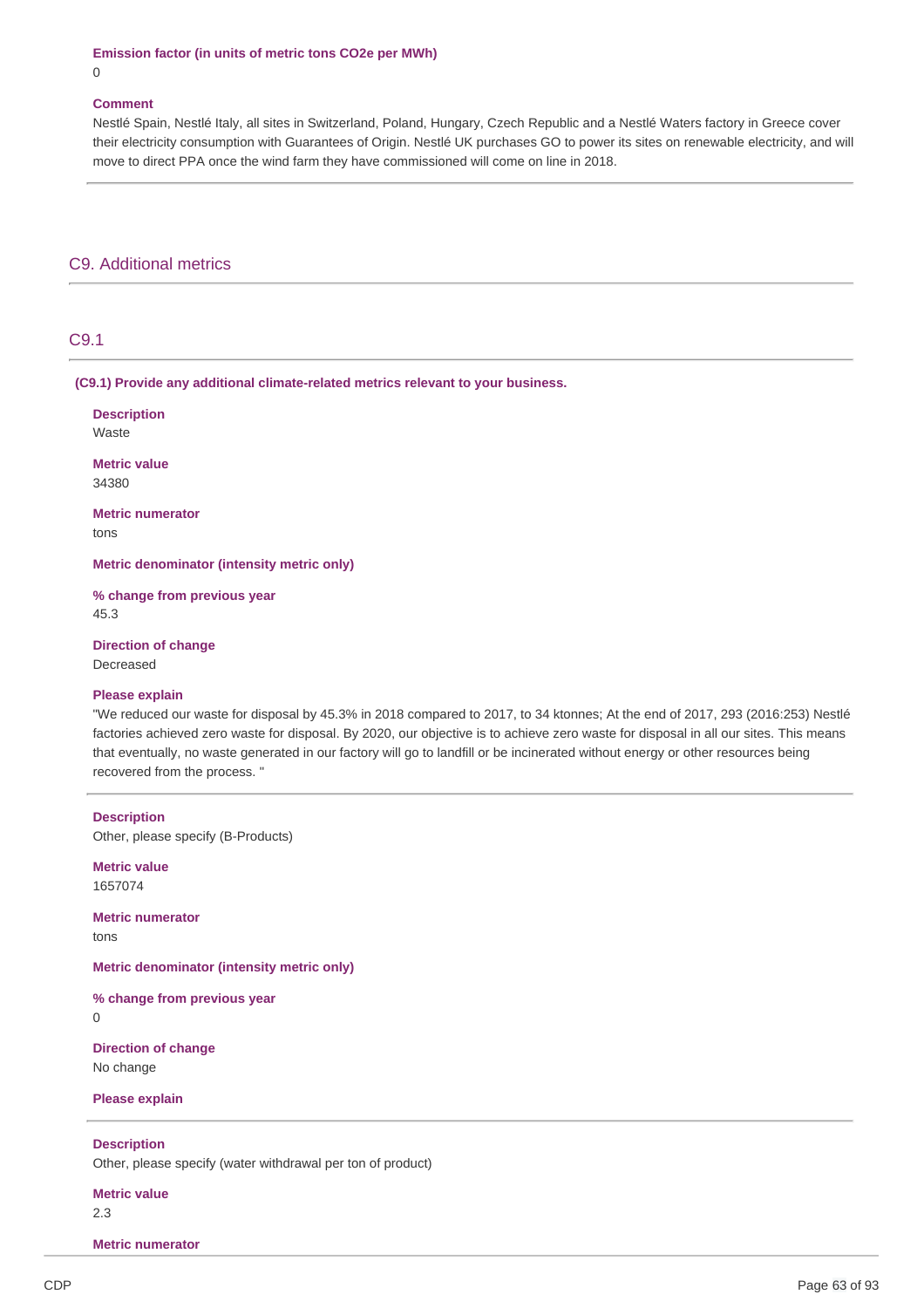### m3

# **Metric denominator (intensity metric only)** Tons of product

**% change from previous year**

1.5

**Direction of change**

Decreased

# **Please explain**

"We have a target by 2020 to reduce direct water withdrawals per tonne of product in every product category to achieve an overall reduction of 35% since 2010. Some of the recent initiatives : - In 2018, we implemented 321 water-saving projects in our factories, for a total of savings of 3.7 million m3 of water. - 14 factories with Water Stewardship Plan. - 18 factories with the ""zero water technology"" implemented. "

# **Description**

Other, please specify (water recycled)

**Metric value**

5860729

**Metric numerator**

m3

**Metric denominator (intensity metric only)**

**% change from previous year** 6

**Direction of change** Decreased

### **Please explain**

"In 2014, we were the first company in the world to implement zero water withdrawal technology at a dairy factory in Mexico. In 2015, we replicated the approach in our factory in Palmeira das Missões, Brazil, and included the technology early in the design of our new Dolce Gusto capsules factory in Montes Claros. As a result, this new factory was the first to be built with zero water technology in its original design. Zero water withdrawal is achieved by extracting and using water from milk, a commodity that represents a third of our business in Brazil. During the production of powdered and condensed milk, the whey is removed by evaporation, and further transformed into clean water for re-use in factories' cooling or cleaning processes. With this approach water withdrawal is reduced to zero. Since then, zero water technology has been implemented in five other factories, including our Modesto plant in California, where it will save a potential 286 million litres a year from 2018. Twelve factories have partially implementated the zero water technology. Facilities in South Africa, India, Pakistan and China are also incorporating this technology."

# C10. Verification

# C10.1

# **(C10.1) Indicate the verification/assurance status that applies to your reported emissions.**

|                                          | Verification/assurance status                          |
|------------------------------------------|--------------------------------------------------------|
| Scope 1                                  | Third-party verification or assurance process in place |
| Scope 2 (location-based or market-based) | Third-party verification or assurance process in place |
| Scope 3                                  | Third-party verification or assurance process in place |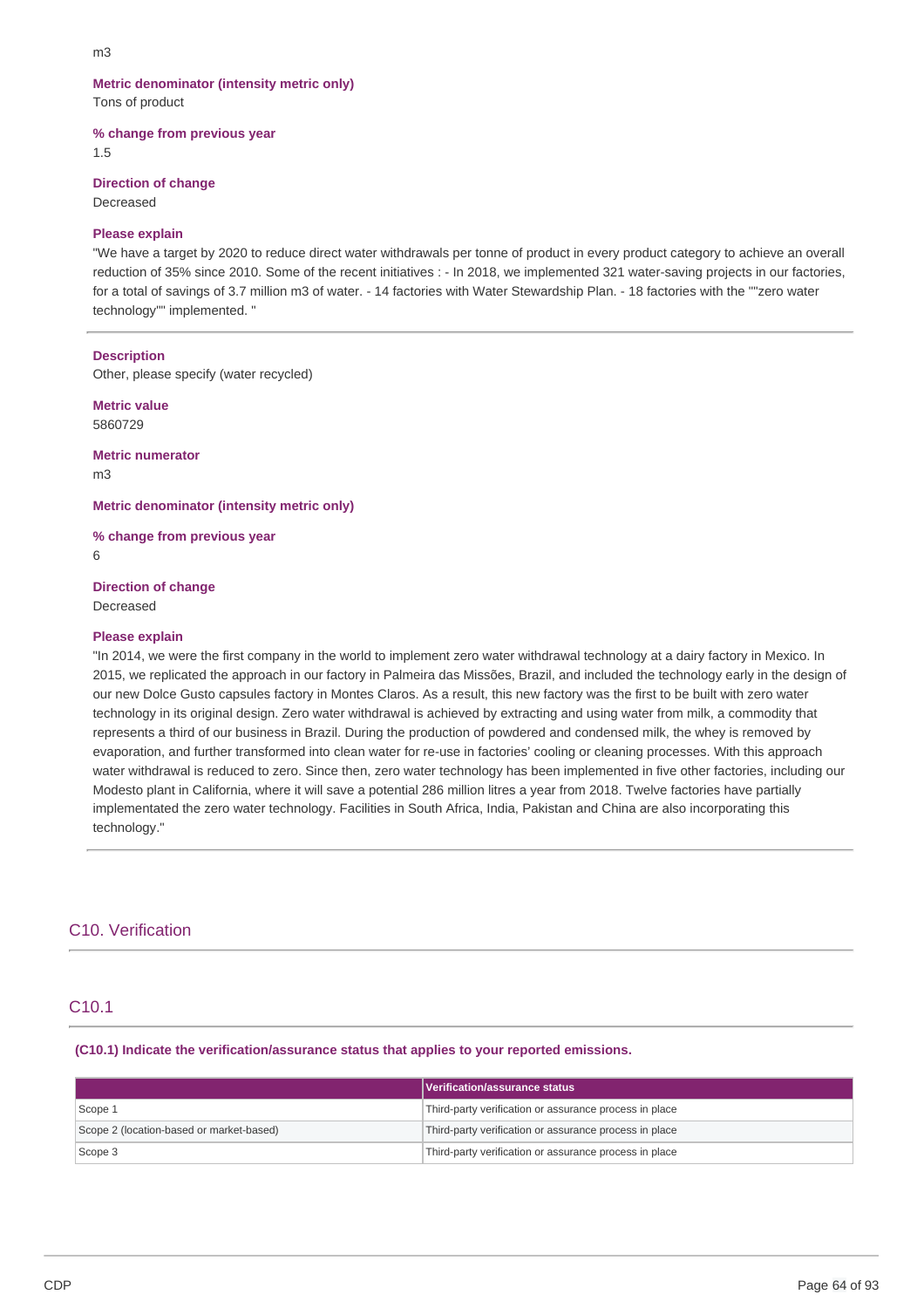# C10.1a

(C10.1a) Provide further details of the verification/assurance undertaken for your Scope 1 and/or Scope 2 emissions and **attach the relevant statements.**

**Scope** Scope 1

**Verification or assurance cycle in place** Annual process

**Status in the current reporting year** Complete

**Type of verification or assurance** Limited assurance

**Attach the statement** Nestle CDP Assurance Statement 2019 issued v2.0.pdf

**Page/ section reference** All

**Relevant standard** ISAE3000

**Proportion of reported emissions verified (%)** 100

**Scope** Scope 2 market-based

**Verification or assurance cycle in place** Annual process

**Status in the current reporting year** Complete

**Type of verification or assurance** Limited assurance

**Attach the statement** Nestle CDP Assurance Statement 2019 issued v2.0.pdf

**Page/ section reference** All

**Relevant standard** ISAE3000

**Proportion of reported emissions verified (%)** 100

# C10.1b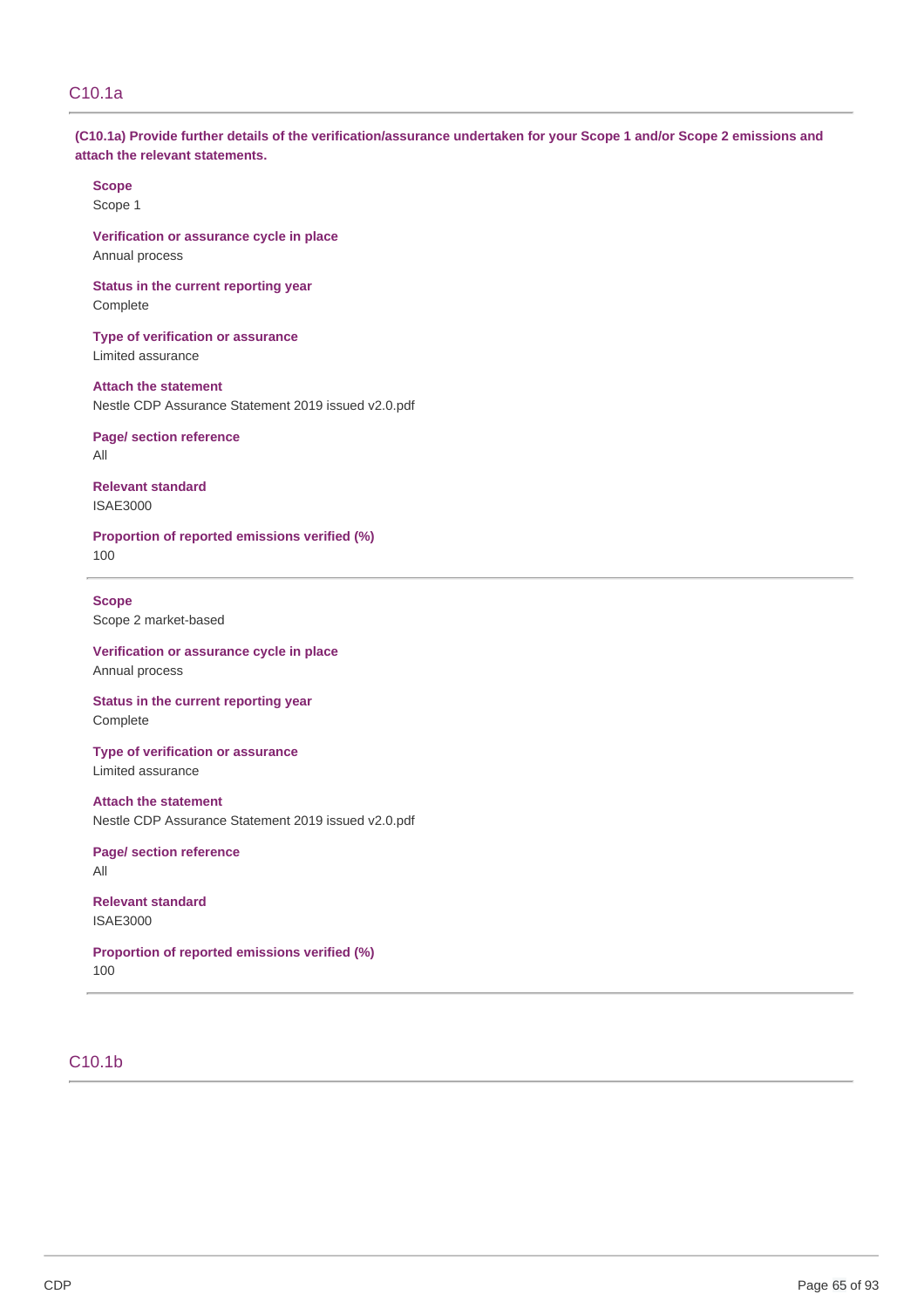(C10.1b) Provide further details of the verification/assurance undertaken for your Scope 3 emissions and attach the relevant **statements.**

**Scope** Scope 3- all relevant categories

**Verification or assurance cycle in place** Annual process

**Status in the current reporting year** Complete

### **Attach the statement**

Nestle CDP Assurance Statement 2019 issued v2.0.pdf

### **Page/section reference** All

**Relevant standard**

ISAE3000

# C10.2

(C10.2) Do you verify any climate-related information reported in your CDP disclosure other than the emissions figures **reported in C6.1, C6.3, and C6.5?**

Yes

# C10.2a

(C10.2a) Which data points within your CDP disclosure have been verified, and which verification standards were used?

| Disclosure module Data verified<br>verification relates<br>l to |                                                   | standard | Verification Please explain                                                                                                                                                                                                            |
|-----------------------------------------------------------------|---------------------------------------------------|----------|----------------------------------------------------------------------------------------------------------------------------------------------------------------------------------------------------------------------------------------|
| C4. Targets and<br>  performance                                | Progress against<br>emissions reduction<br>target |          | ISO14064-3   During the process of audit for our Annual External Report, auditors checked the evolution of CO2 Scope<br>1 and CO2 Scope 2 emissions and the renewable electricity purchased progress versus the respective<br>targets. |

# C11. Carbon pricing

# C11.1

(C11.1) Are any of your operations or activities regulated by a carbon pricing system (i.e. ETS, Cap & Trade or Carbon Tax)? Yes

# C11.1a

**(C11.1a) Select the carbon pricing regulation(s) which impacts your operations.** EU ETS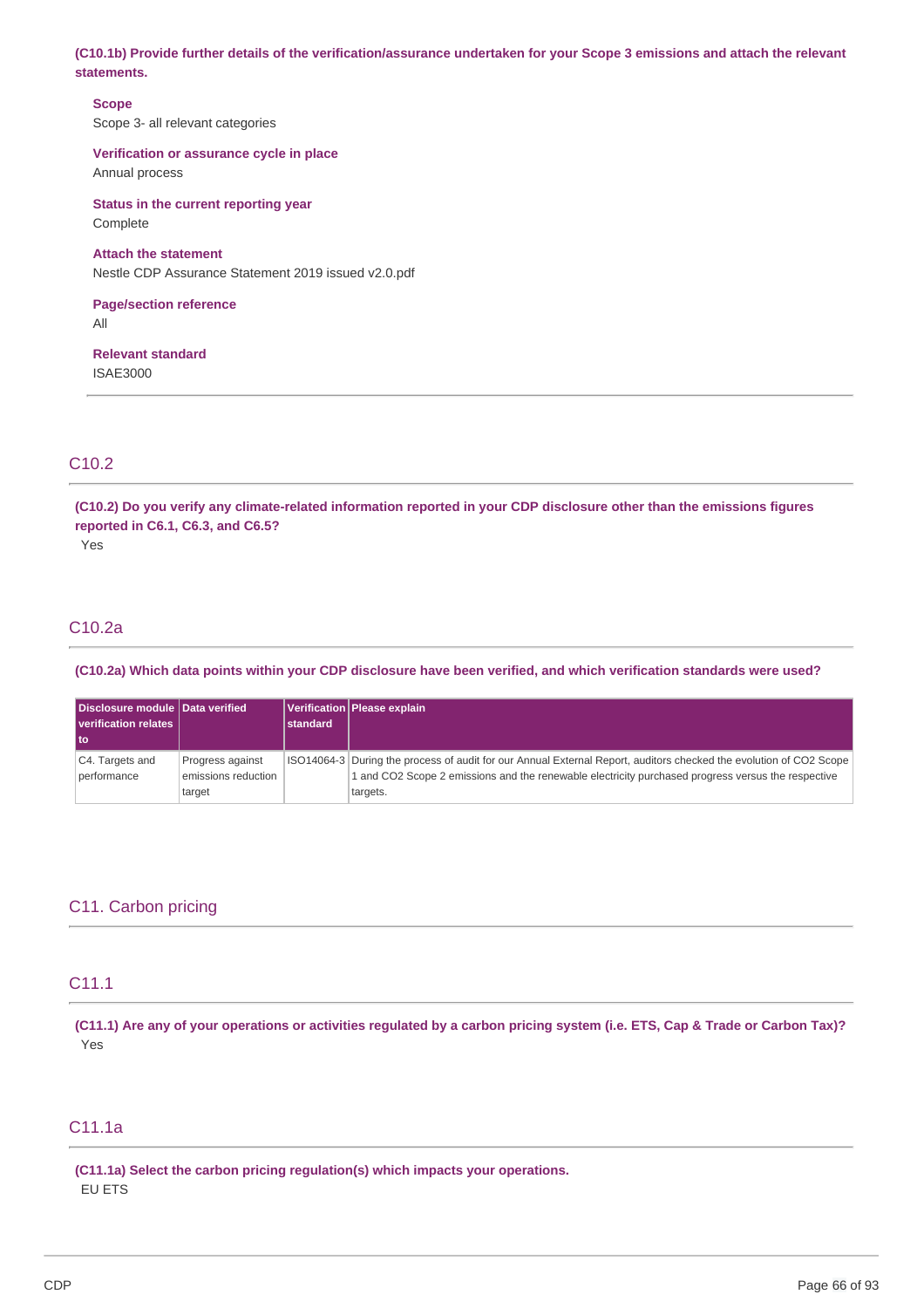# C11.1b

### **(C11.1b) Complete the following table for each of the emissions trading systems in which you participate.**

### **EU ETS**

**% of Scope 1 emissions covered by the ETS**  $1<sub>0</sub>$ 

**Period start date** January 1 2018

**Period end date** December 31 2018

**Allowances allocated** 167376

**Allowances purchased** 142211

**Verified emissions in metric tons CO2e** 340381

# **Details of ownership**

Facilities we own and operate

### **Comment**

This includes 16 factories in scope. We carry out allowances from one year to another to off-set any required CO2.

# C11.1d

### (C11.1d) What is your strategy for complying with the systems in which you participate or anticipate participating?

Our strategy for complying with the EU ETS includes improving energy efficiency, switching to cleaner fuels (from coal to gas, for example) and investing in renewable sources, such as spent coffee grounds and wood from sustainably managed forests as well as solar and wind energy. In cases when those measures may not provide the amount of reductions necessary to comply with regulations, our strategy includes the purchase of carbon credits. Nestlé EU-ETS strategy is to remain compliant considering the following action plan: 1. Facilities which might face a credit deficit submitted an action plan to fulfill their EU-ETS allowances. 2. Evolution of CO2 emissions and progress on the corresponding action plans set by facilities are analysed on a quarterly basis. 3. Potential climate projects in emerging markets are continuously identified to create Certified Emission Reductions (CER) since these CERs could offset potential deficits of Nestlé facilities in Europe or be traded on the Carbon credit market and create additional revenues for Nestlé. At the end of 20178 16 Nestlé factories were participating and considered in scope of the EU ETS Phase III. The situation on emissions and allowances of each factory is closely monitored and analysed by Environmental Managers in each country.

# C11.2

**(C11.2) Has your organization originated or purchased any project-based carbon credits within the reporting period?** Yes

# C11.2a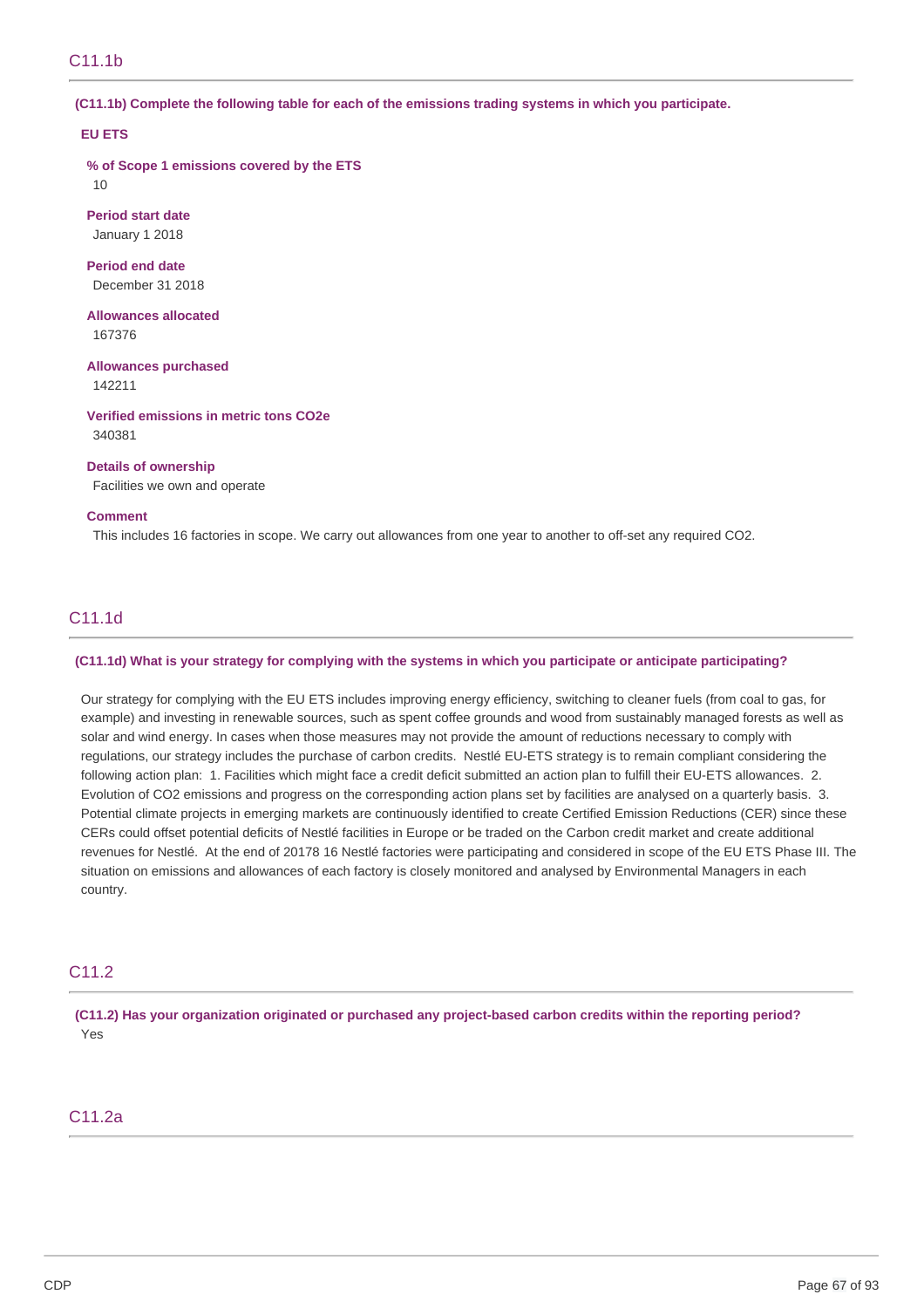(C11.2a) Provide details of the project-based carbon credits originated or purchased by your organization in the reporting **period.**

# **Credit origination or credit purchase**

Credit origination

**Project type Agriculture** 

# **Project identification**

For the carbon operations (3 countries out of the 5 where Agroforestry is deployed), audits are carried to certify the projects against Verified Carbon Standard (VCS; in Colombia) and against Ecocert – Reforestation solidaire Standard ( in Guatemala and Ethiopia). The independent organization, Ecocert, certified the 3 carbon projects are operated and managed to allow the sequestration of eq Co2 volumes over the projects' duration. The carbon credits generated in Colombia are registered in the VCS registry (http://verra.org/project/vcs-program/registry-system/ ) while the the carbon credits generated under the Ecocert - Reforestation Solidaire are registered in the IPI platform registry (http://www.insettingplatform.com/. The total credit generated since 2014 are 533,800.

**Verified to which standard** VCS (Verified Carbon Standard) **Number of credits (metric tonnes CO2e)** 533800

**Number of credits (metric tonnes CO2e): Risk adjusted volume** 533800

**Credits cancelled** Not relevant

**Purpose, e.g. compliance** Voluntary Offsetting

# C11.3

**(C11.3) Does your organization use an internal price on carbon?** Yes

# C11.3a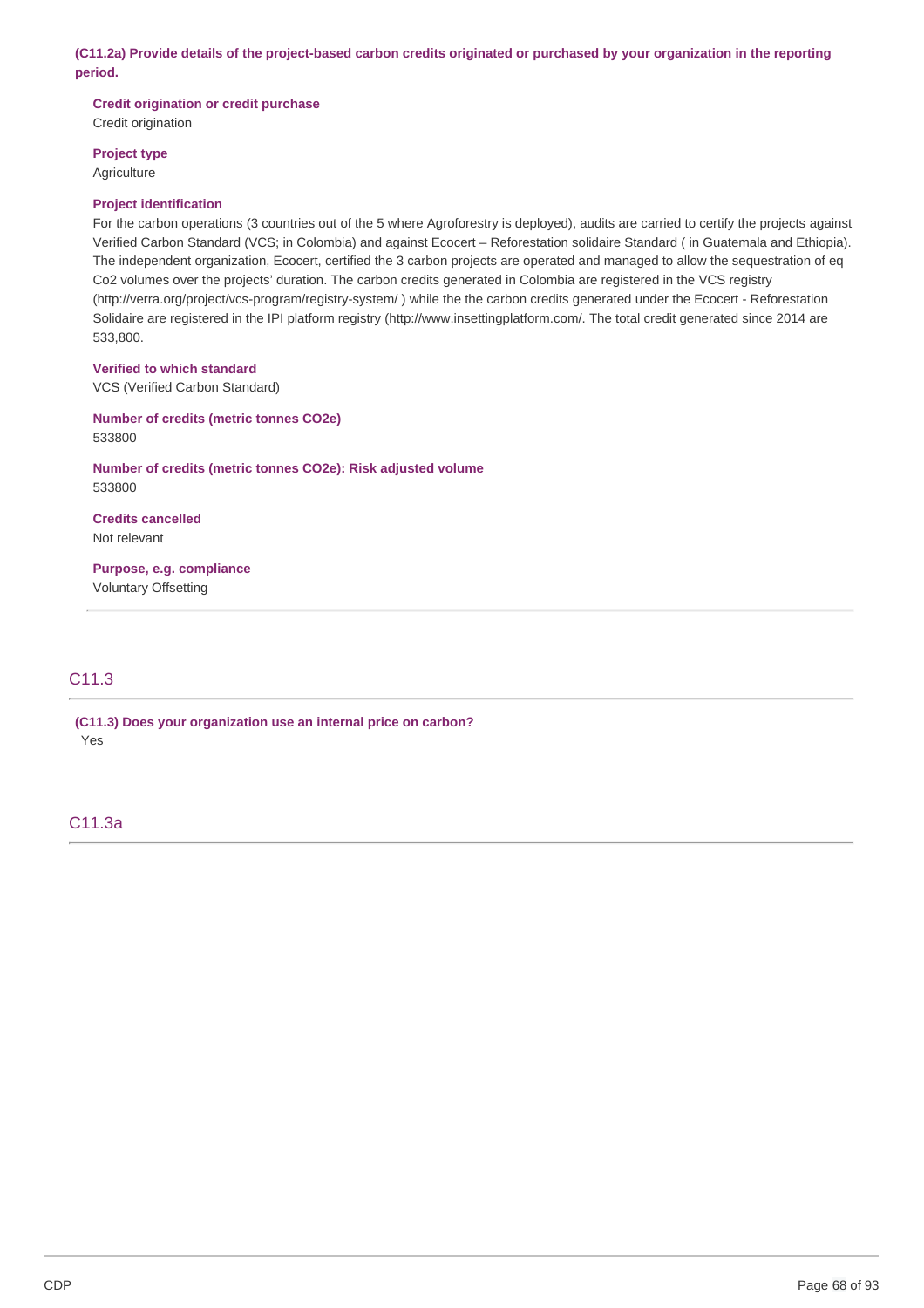#### **(C11.3a) Provide details of how your organization uses an internal price on carbon.**

### **Objective for implementing an internal carbon price**

Other, please specify (asses and manage the risks and opportunities to our current operations)

**GHG Scope**

Scope 1

#### **Application**

We currently use carbon pricing as a tool to asses and manage the risks and opportunities to our current operations participating in EU-ETS Phase III. This helps us guide capital investment decisions for those 16 factories.

**Actual price(s) used (Currency /metric ton)** 16

**Variance of price(s) used Static** 

**Type of internal carbon price** Shadow price

#### **Impact & implication**

Nestlé analysed financial implications for its factories in EU ETS Phase III. Assuming a CO2 price of 16 CHF/t in 2020, financial implication of the EU-ETS is estimated at a cumulative CHF 2-3m during Phase III, based on an increase in cost (increase in production and so in emissions compensated by standard efficiency measures, without major investments in emissions reduction), down from CHF 24-30m estimated during Phase II, due to CO2/t price decrease. The financial implication scale is minor to the company.

# C12. Engagement

# C12.1

**(C12.1) Do you engage with your value chain on climate-related issues?**

Yes, our suppliers

Yes, our customers

Yes, other partners in the value chain

# C12.1a

**(C12.1a) Provide details of your climate-related supplier engagement strategy.**

#### **Type of engagement**

Engagement & incentivization (changing supplier behavior)

#### **Details of engagement**

Run an engagement campaign to educate suppliers about climate change Other, please specify (Compliance with our Responsible Sourcing Standard )

**% of suppliers by number**

 $\Omega$ 

**% total procurement spend (direct and indirect)** 95

**% Scope 3 emissions as reported in C6.5** 55

#### **Rationale for the coverage of your engagement**

Recognizing that deforestation is a major contributor to climate change, in 2010, Nestlé undertook a commitment on nodeforestation, which aims to both tackle deforestation and improve the standard of forest stewardship, through the responsible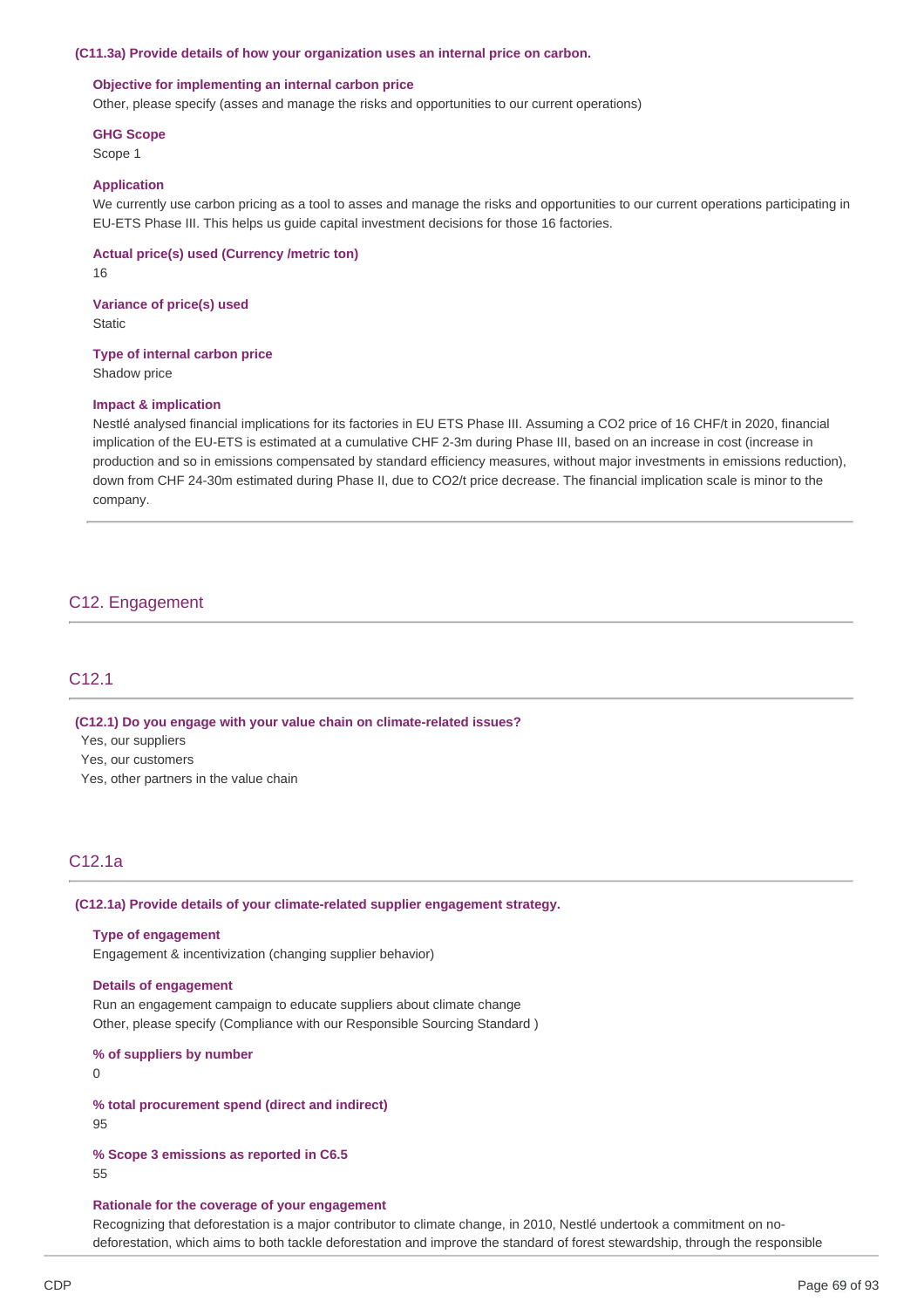purchasing of products from forests and forested landscapes. Nestlé's Responsible Sourcing Standard defines the way we source through care and respect for individuals, communities and the planet. It delivers on consumers expectations on where our products come from and how they are made. Nestlé's approach to Responsible Sourcing is a fundamental pillar of our purpose, enhancing quality of life and contributing to a healthier future. The Standard goes beyond industry norms and/or local regulations and is designed to encourage a dynamic transformation of our sourcing and related production activities. To help make this a reality, Nestlé supports the establishment of milestones to improve practices and contribute to intervention projects. Failure to continuously improve upon this can impact the ability of our supply chain to deliver to Nestlé, which could lead to, for example, delisting. Using this mindset, we base our approach on three fundamental guiding principles: 1) Have a positive impact on people, communities and the planet as part of our sourcing activities; 2) Together, support and contribute to creating shared value; and 3) Continuously improve practices to achieve the Standard requirements. Additionally, our unique program, Farmer Connect, is at the heart of our efforts to responsibly source ingredients. By connecting directly with farmers, it helps us ensure the supply of high-quality agricultural raw materials while providing traceability all the way to farm level. We work directly with more than 716 000 farmers worldwide to source raw materials for our products. Through Farmer Connect, we are designing programs to help these farmers address the challenges they're facing . These programs involve training farmers on efficient water use, promoting inter-cropping, and preserving biodiversity. Our activities have enabled us to develop a deeper understanding of what our suppliers and farmers need. This enables us to measure the program's impact and adopt a more comprehensive approach. We have selected to disclose % procurement spend over % of suppliers by number to align with our CSV reporting.

### **Impact of engagement, including measures of success**

Our commitment on no-deforestation, which dates back to 2010, states that our products will not be associated with deforestation by 2020. Zero net deforestation activities such as protection of High Carbon Stocks, High Conservation Values, Peatlands, regardless of legal licenses to cut. Covers Palm, Pulp and Paper, Soya, Meat and Sugar. These commodities account for 4 million tons sourced annually by Nestlé. As of March 2019, 77% of our purchases of key agricultural commodities linked to deforestation (palm oil, pulp and paper, soya, meat and sugar) was verified as deforestation-free, versus 63% in 2018. We continue to work on identifying and addressing any risk in the remaining of our supply chains to reach our 2020 commitment. Acceleration has been mainly due to: improved traceability back to low / no risk locations; and launch of Satellite Monitoring (covering 15% total volume) sharping the ground verification (but not yet serving as sole verification). Our partners in this work include: Earthworm, Proforest, SGS, and Airbus. Breakdown per commodity: Palm oil - 60% deforestation free (425, 000 MT) Pulp & paper - 93% deforestation free (935, 000 MT) Soya - 76% deforestation free (477,000 MT) Meat - 99% deforestation free (164,000 MT) Sugar - 71% deforestation free (1,920,000 MT)

#### **Comment**

See: Deforestation update: https://www.nestle.com/asset-library/documents/creating-shared-value/responsiblesourcing/deforestation-update-march-2019.pdf Responsible Sourcing at Nestlé: https://www.nestle.com/aboutus/suppliers

#### **Type of engagement**

Compliance & onboarding

#### **Details of engagement**

Included climate change in supplier selection / management mechanism Code of conduct featuring climate change KPIs Climate change is integrated into supplier evaluation processes

**% of suppliers by number** 15

### **% total procurement spend (direct and indirect)**

70

**% Scope 3 emissions as reported in C6.5**

80

### **Rationale for the coverage of your engagement**

Our engagement is summarized by the Responsible Sourcing Standard which describes the requirements and ways of working that we apply together with our upstream supply chain third parties to ensure sustainable long-term supply and to reach the ambition of our purpose, especially to continually reduce our impact on the planet's resources. The Standard addresses various climate-related issues such as land conversion, energy management, and air quality, and integrates them in our ways of working with regards to sourcing and production for our supply chain tiers, from Nestlé to suppliers, through intermediaries and all the way back to the origins of the goods and services we buy.

### **Impact of engagement, including measures of success**

As part of our commitment to preserve the natural environment, we aim that by 2020, 70% of the volume of our 14 priority categories of raw materials will be assessed against our Responsible Sourcing Standard requirements and will be compliant, or improvement plans to preserve natural capital will be ongoing. In 2018, already 72% of the volume of our 14 priority categories of raw materials are responsibly sourced.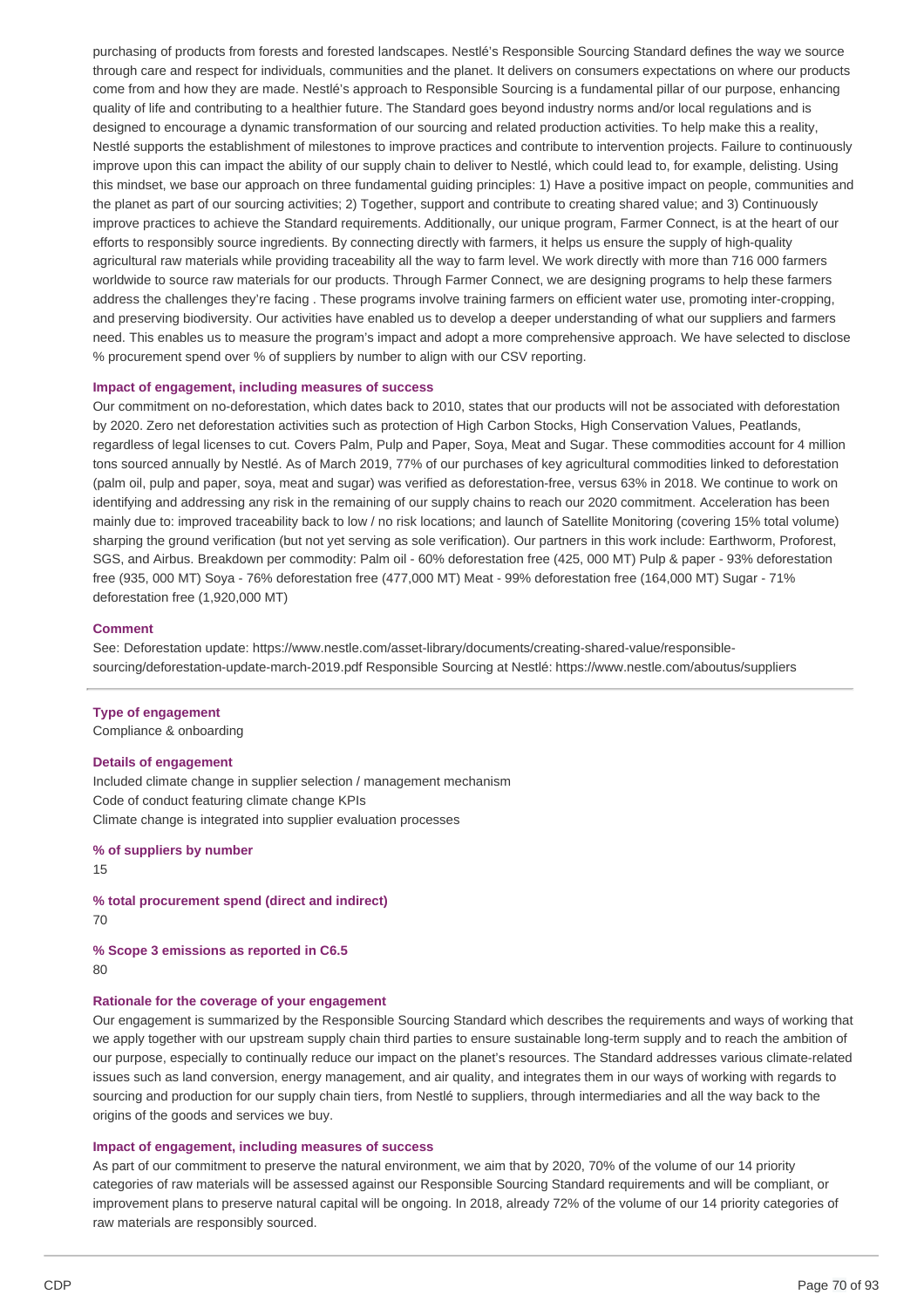See: Nestlé Responsible Sourcing Standard: https://www.nestle.com/asset-library/documents/library/documents/suppliers/nestleresponsible-sourcing-standard-english.pdf Responsible Sourcing at Nestlé: https://www.nestle.com/aboutus/suppliers

# C12.1b

#### **(C12.1b) Give details of your climate-related engagement strategy with your customers.**

#### **Type of engagement**

Collaboration & innovation

Nestlé is engaging with its customers on food loss and waste by being part of the United Against Waste platform, in Switzerland an Germany. Through this platform, knowledge and solutions against food waste along the value chain are elaborated. More recently, in April 2019, Nestlé and Carrefour gave consumers access to blockchain data for Mousline purée in France, to increase the traceability of the product. Consumers could use their smartphone or other device to scan a QR code on the Mousline packaging. This would in turn allow them to follow the journey of the product from the Nestlé factory in the north of France to Carrefour stores. They would see the production date, quality control parameters, storage times and the location of warehouses. In addition to the blockchain data, consumers will also find information on the farmers who supply the potatoes for Mousline and how the puree is *made.*

### **Details of engagement**

Run a campaign to encourage innovation to reduce climate change impacts

### **% of customers by number**

10

### **% Scope 3 emissions as reported in C6.5**

10

#### **Please explain the rationale for selecting this group of customers and scope of engagement**

We engage with customers on climate change, plastics and food loss and waste strategies through meetings, consultations. For example, we engage with Walmart to provide our input to the Sustainability Category Profile. We engage with Carrefour to provide access to consumers to blockchain data for Mousline Puree in France. This increases traceability of the product. We also engage with our customers through CDP supplier platform where we provide detailed information on the GHG emissions of our products and proposed collective areas of opportunities for the reduction of GHG emissions. For Nespresso, the supplier engagement strategy for climate is embedded in the overall AAA Program strategy which promotes regenerative agriculture via the deployment of sustainable agricultural practices aligned with Rainforest Alliance principles (no deforestation and conservation practices) , Agroforestry models, low carbon practices (in alignement with NAMA café) and related innovations. We use brand communication to engage with our customers, through the Nespresso reward program for consumers surveys and commercial offer for B2B client. The Nespresso.com/the choices we make + Global campaign Nat geo and reward programs relate to Brand image. The other engagement strategies are decided at the local level to create awareness on the brand commitment with climate (i.e. rationale of brand image). In the case of Nespresso France carbon neutral contract, it was a business rationale, to ensure longer contract commitment with strategic B2B clients. We prioritize customers based on their interest and willingness to engage on the topic.

#### **Impact of engagement, including measures of success**

The strategy for prioritizing engagement is based on our customers interest and engagement in climate change, food loss and waste, traceability, and other sustainability topics. For CDP supply chain we prioritize based on the requests received. In 2018, we continued to engage with all customers that requested us specific information on GHG through the CDP supplier programme. For the Nespresso consumer reward program, we have 20 to 30% of consumers engage with it which we consider being a strong measure of success. Impact of engagement is measured by the performance of our products, customer service, customer satisfaction with level of implementation of collaborative projects. For example, in the case of Nespresso France carbon neutral contract, it was a business rationale, to ensure longer contract commitment with strategic B2B clients.

# C12.1c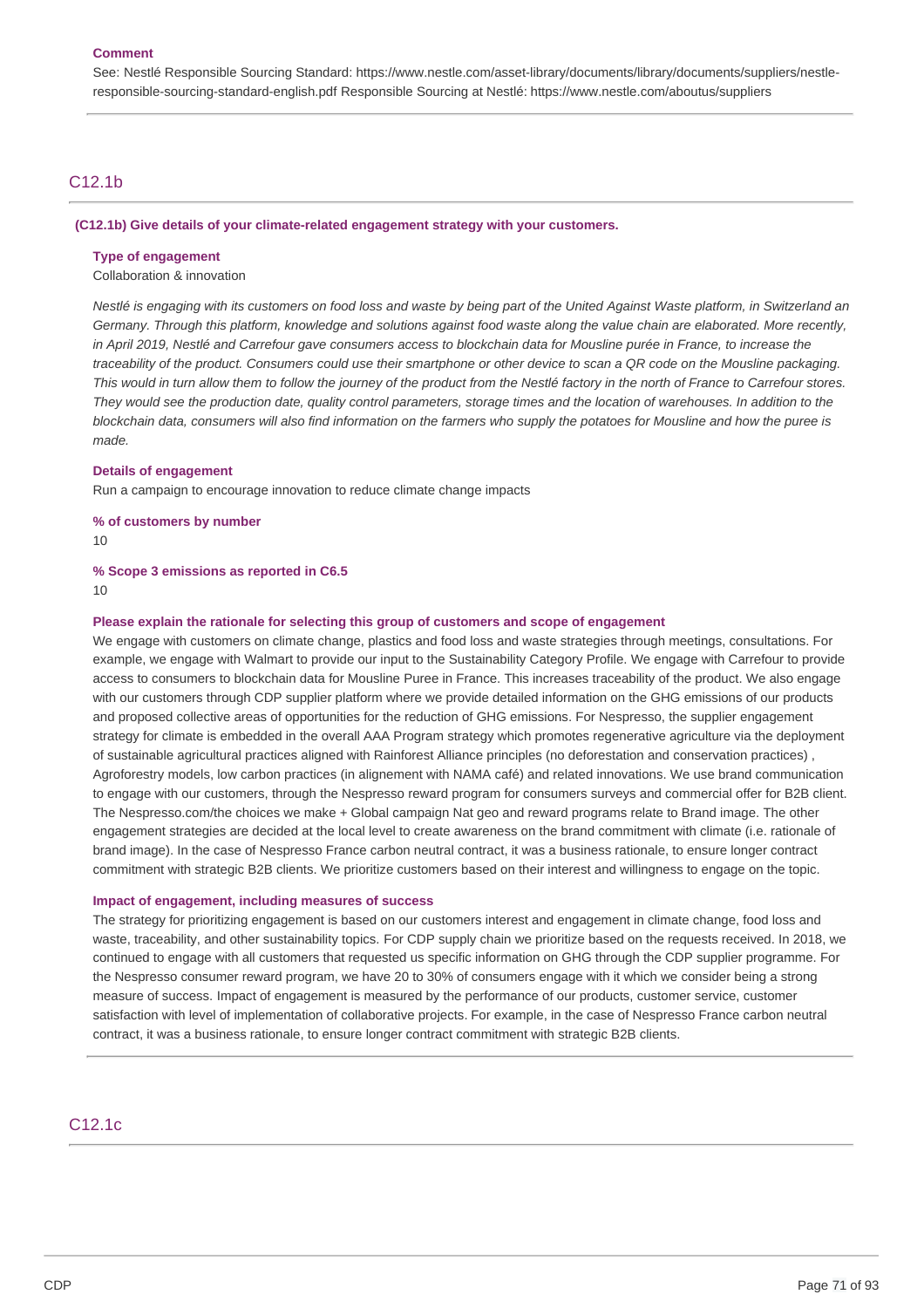#### **(C12.1c) Give details of your climate-related engagement strategy with other partners in the value chain.**

Consumers

1) Engagement method: We help consumers make informed choices through credible, substantiated communication. We use relevant contact points such as digital, packaging and point-of-sale to inform consumers of action they can take when using our products and handling used packaging. We use Twitter and other social media to listen and respond to consumers on environmental issues that matter to them. We support and shape the development of environmental communication best practices and standards, working in collaboration with industry, government and public forums.

2) The strategy for prioritizing engagement is based the results of life cycle analysis of main products categories which show that the consumer use phase is significant. For example, a recent LCA of the new Nescafe Milano machine helped us identify that the consumer phase has a share of the GHG emissions due to the cup washing and machine cleaning. The NESCAFÉ Plan focuses on responsible consumption.

Other stakeholders

1) Methods of Engagement: Communication on the topic of environmental sustainability is an increasingly important part of our corporate communication strategy involving media relations and engagement with nongovernmental organisations, special interest groups, governments and public authorities. Our website (section on Our Impact) features our activities on environmental sustainability and water.

2) A strategic priority for us is to engage stakeholders and develop key partnerships. Our proactive engagement with stakeholders on environmental topics includes biennial external stakeholder convenings and other meetings (as needed). We also seek to nurture constructive relations with organisations critical of the Company's environmental performance.

3) Success is measured by the quality of the collaborations we engender through the various stakeholder convenings and meetings. The strategy for prioritizing engagement is as follows: we encourage our businesses to identify the stakeholders who are most important to their business at a national level. Our engagement at the global level is coordinated centrally, through the CSV Forum and stakeholder convenings. These stakeholder events inform our materiality process. Measure of success: Our objectives in 2018 were to understand stakeholder expectations and concerns; report back on progress against action points identified at the previous convening; stimulate fresh thinking; and prioritise key actions on our newly articulated purpose and ambitions. The convenings, which were facilitated by SustainAbility, were attended by 66 external expert stakeholders from multilateral agencies, non-governmental organisations (NGOs), industry associations, government representatives, farmer associations,

academics, investors and social entrepreneurs. The convenings were also attended by Nestlé senior managment from its headquarters and the host country. The stakeholders were drawn from a wide range of NGOs, academic centres, governmental and intergovernmental organisations, think tanks, consultancies and social enterprises working in Nestlé's areas of impact: Individuals and families, communities, and the planet.

# C-AC12.2/C-FB12.2/C-PF12.2

**(C-AC12.2/C-FB12.2/C-PF12.2) Do you encourage your suppliers to undertake any agricultural or forest management practices with climate change mitigation and/or adaptation benefits?** Yes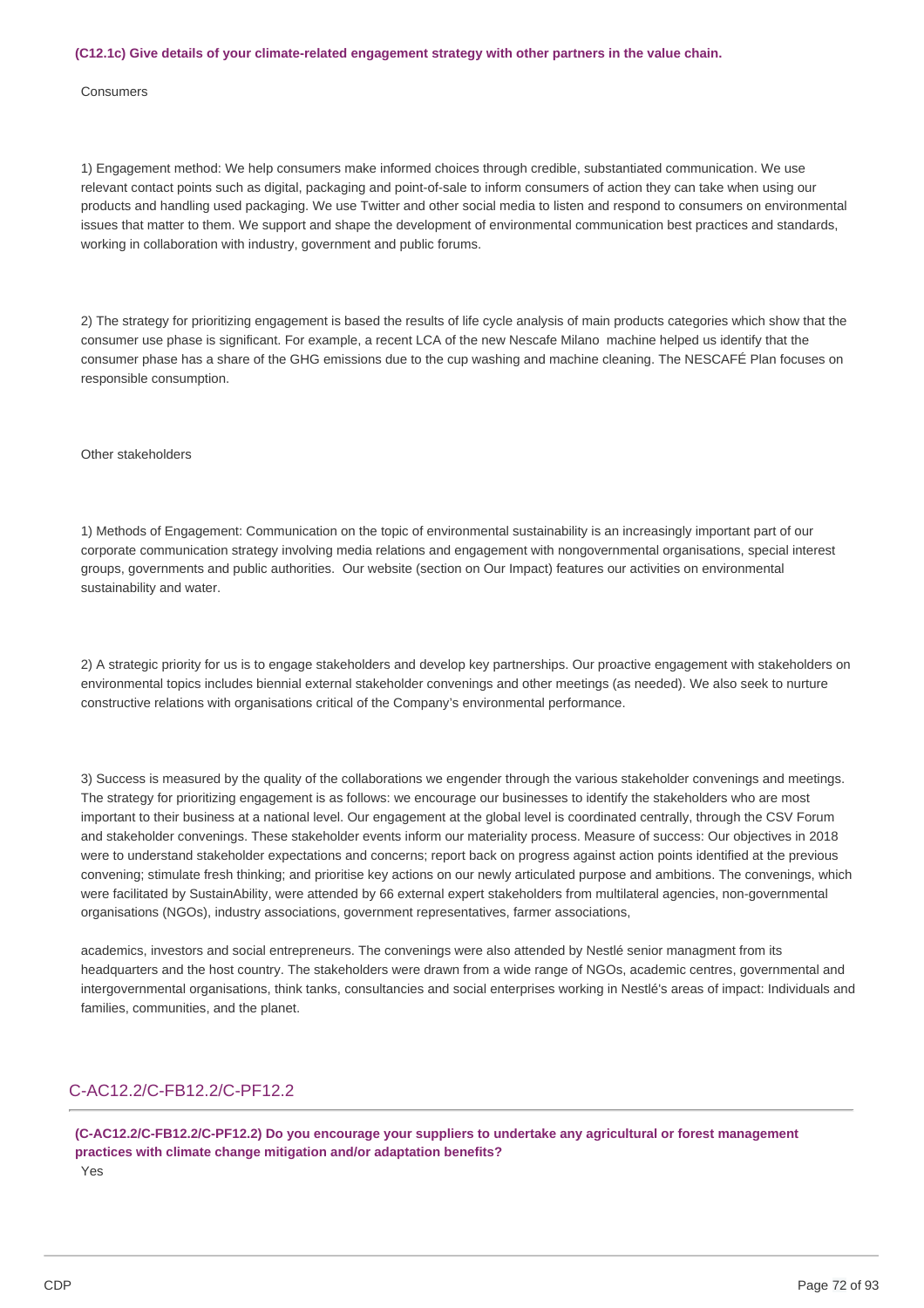**(C-AC12.2a/C-FB12.2a/C-PF12.2a) Specify which agricultural or forest management practices with climate change mitigation** and/or adaptation benefits you encourage your suppliers to undertake and describe your role in the implementation of each **practice.**

**Management practice reference number** MP1

**Management practice** Agroforestry

# **Description of management practice**

As part of The Positive Cup vision, Nespresso seeks to strengthen coffee farm resilience to climate change and help reverse the degradation of natural ecosystems through an extensive agroforestry program. Working with Pur Projet, we are planting trees in and around Nespresso AAA Sustainable Quality™ coffee farms. The agroforestry program will also help compensate the Nespresso residual operational carbon footprint. We believe that agroforestry is an important business opportunity, but also one that creates shared value in coffee farming regions. Trees not only provide carbon capture, but also promote soil nutrients, biodiversity, water conservation, shade for coffee trees, and long-term wood provision – which can itself secure longer-term futures for farmers.

### **Your role in the implementation**

Financial Procurement

### **Explanation of how you encourage implementation**

The Positive Cup's overall vision is to create a cup of coffee that has a positive impact on the world. Thus, Nestlé encourages its farmers in this management practice by assisting them to acheive high certification standards, through water management, biodiversity, and fair worker treatment. Nespresso also innovates with its partners to improve coffee farming's social dimensions: pensions, insurance, price volatility and climate change resilience. By 2020, even more of Nespresso coffee will meet the AAA Sustainable Quality™ standards, thanks to more farmers choosing to attain certification.

### **Climate change related benefit**

Emissions reductions (mitigation) Increasing resilience to climate change (adaptation) Increase carbon sink (mitigation)

### **Comment**

For more information: https://www.nespresso.com/fi/en/our-choices/sustainable-quality

### **Management practice reference number** MP2

**Management practice** Biodiversity considerations

### **Description of management practice**

Nestlé Purina is part of the ReThink Soil initiative with The Nature Conservancy focusing on healthy farming practices. This not only helps farmers, but it improves drinking water quality, wildlife habitat, reduces greenhouse gas emissions and builds up resilience to extreme weather conditions like drought and flooding. Purina also believes that by investing in soil health, we are also investing in our own future. Strong soil health investments will help us to have continued access to the best pet food ingredients grown from US farms.

### **Your role in the implementation**

Financial Knowledge sharing Operational

### **Explanation of how you encourage implementation**

The Soil Health Partnership and Soil Health institute use demonstration farms to show the impact of soil health practices on a farm's profitability and on the environment. They also lead landowner outreach showing how soil health can improve the value of their land, as well as encouraging government policies to provide more incentives to help farmers get started using soil health practices. Purina have joined this movement by supporting The Nature Conservancy's reThink Soil initiative with a USD 1 million commitment.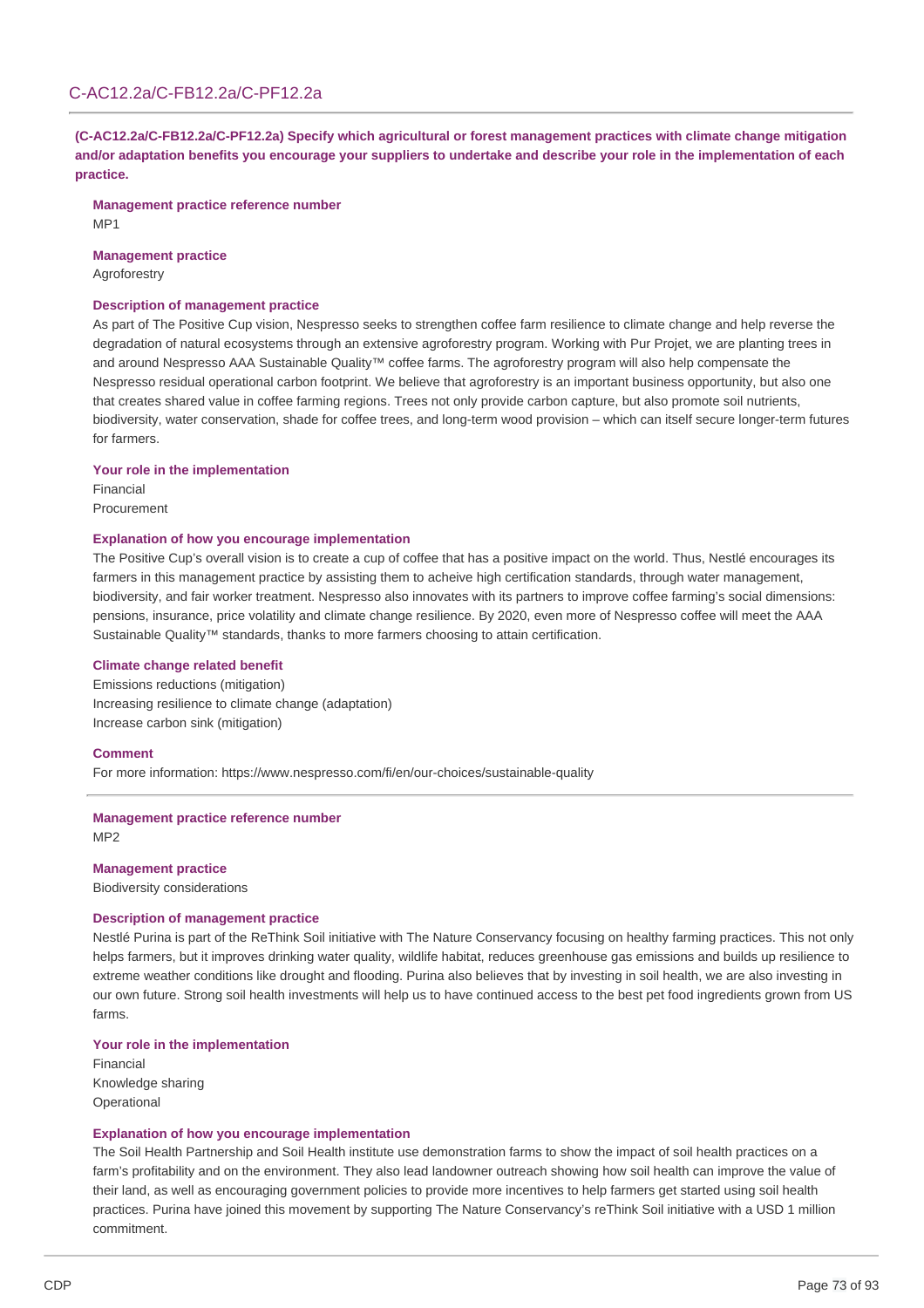### **Climate change related benefit**

Emissions reductions (mitigation) Increasing resilience to climate change (adaptation) Increase carbon sink (mitigation)

### **Comment**

For more information: https://www.nestle.com/stories/nestle-purina-invests-healthy-soil https://www.nestleusa.com/media/pressreleases/purina-petcare-supports-nature-conservancy-soil-health

#### **Management practice reference number**

MP3

### **Management practice**

Organic farming

#### **Description of management practice**

Nestlé is involved with Sols Vivants, an initiative that supports farmers in the transition from their agricultural model to more sustainable practices. The objective is to produce with greater respect for the planet while valuing the work and the quality of productions.

#### **Your role in the implementation**

Knowledge sharing Operational

### **Explanation of how you encourage implementation**

#### **Climate change related benefit**

Emissions reductions (mitigation) Increasing resilience to climate change (adaptation) Increase carbon sink (mitigation)

### **Comment**

For more information: https://solsvivants.org/indexen

### C-AC12.2b/C-FB12.2b/C-PF12.2b

**(C-AC12.2b/C-FB12.2b/C-PF12.2b) Do you collect information from your suppliers about the outcomes of any implemented agricultural/forest management practices you have encouraged?** Yes

### C12.3

(C12.3) Do you engage in activities that could either directly or indirectly influence public policy on climate-related issues **through any of the following?**

Direct engagement with policy makers Trade associations Funding research organizations **Other** 

### C12.3a

**(C12.3a) On what issues have you been engaging directly with policy makers?**

| <b>Focus of</b> | Corporate Details of engagement | <b>Proposed legislative solution</b> |
|-----------------|---------------------------------|--------------------------------------|
| legislation     |                                 |                                      |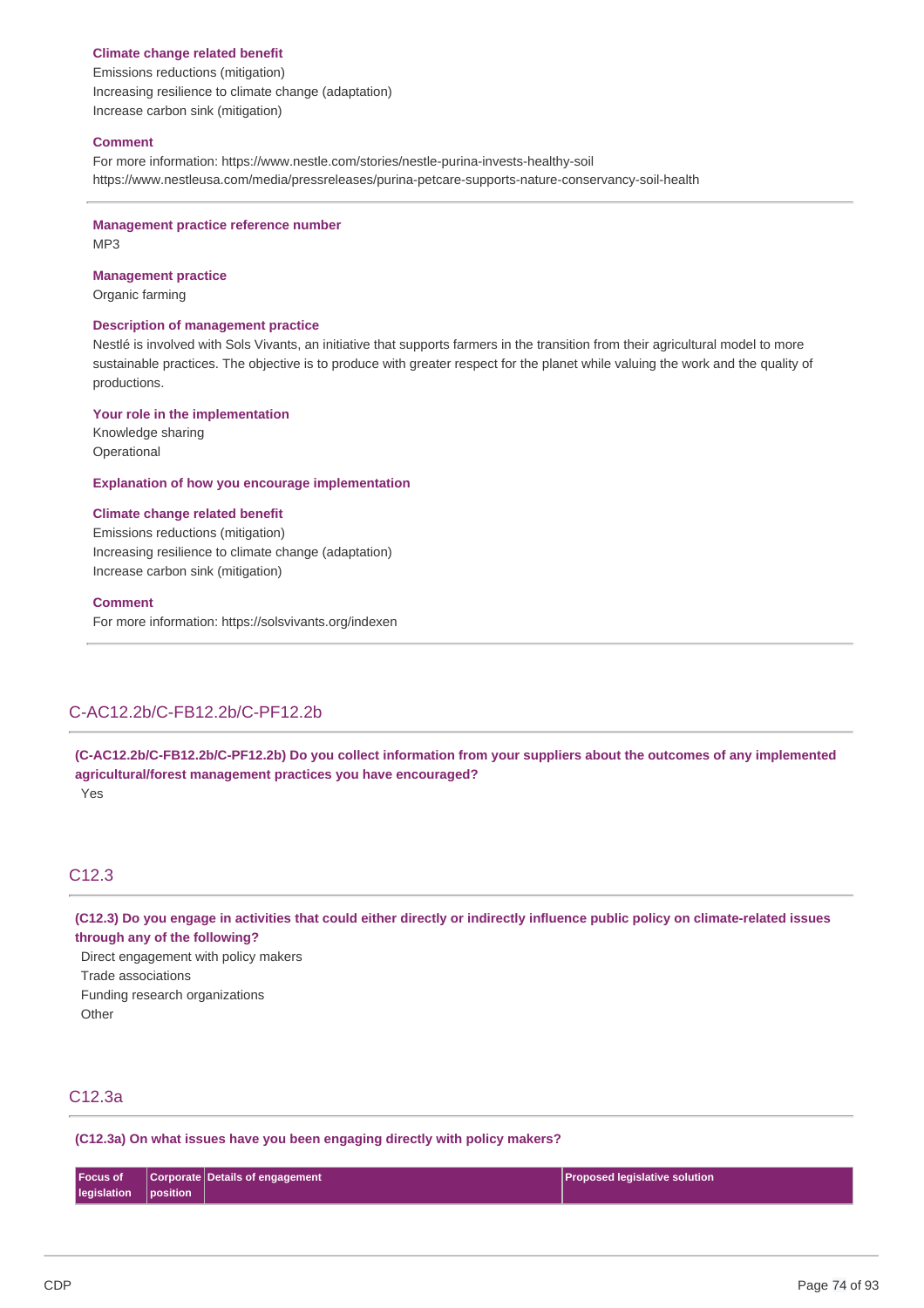| <b>Focus of</b>           |          | <b>Corporate   Details of engagement</b>                                                                                                                                                                        | <b>Proposed legislative solution</b>                                                                                |  |
|---------------------------|----------|-----------------------------------------------------------------------------------------------------------------------------------------------------------------------------------------------------------------|---------------------------------------------------------------------------------------------------------------------|--|
| legislation               | position |                                                                                                                                                                                                                 |                                                                                                                     |  |
| Other, please             | Support  | Nestlé believes that improving the sustainability of our raw materials will                                                                                                                                     | In our own Commitment on Deforestation and Forest                                                                   |  |
| specify (No               |          | create shared value across the supply chain from local communities all the Stewardship, we pledge that our products will not be                                                                                 |                                                                                                                     |  |
| deforestation)            |          | way through to consumers. The shared value will include inter alia                                                                                                                                              | associated with deforestation. This covers all the raw                                                              |  |
|                           |          | maintenance and restoration of ecosystem services, improved farm                                                                                                                                                | materials we use to make our products, and also packaging.                                                          |  |
|                           |          | economics, and stronger relations between the different actors in the<br>supply chain. It has therefore produced a commitment on forests in order                                                               | Our Responsible Sourcing Guideline Framework for Forest-<br>Based Materials has been developed to help procurement  |  |
|                           |          | to describe its commitments to both tackle deforestation and improve the                                                                                                                                        | staff and suppliers implement our commitment. Five                                                                  |  |
|                           |          | standard of forest stewardship, through the responsible purchasing of                                                                                                                                           | categories of raw material are central to our 'no                                                                   |  |
|                           |          | products from forests and forested landscapes. We have taken a                                                                                                                                                  | deforestation' commitment, as they are considered to have                                                           |  |
|                           |          | proactive role in tackling deforestation, particularly in the responsible                                                                                                                                       | the highest impact on deforestation and forest stewardship:                                                         |  |
|                           |          | sourcing of palm oil, through our work to drive traceability, our work                                                                                                                                          | palm oil, soya, cocoa, cattle and pulp and paper. Our                                                               |  |
|                           |          | directly with suppliers and our support for the goal of the Consumer Goods approach to the challenge remains the same for all five: to<br>Forum (CGF) to mobilise resources within our respective businesses to | work with suppliers and partners to map our supply chains                                                           |  |
|                           |          | help achieve zero net deforestation by 2020. We also assisted the CGF in                                                                                                                                        | back to the origin, then assess and develop our suppliers                                                           |  |
|                           |          | setting up the Tropical Forest Alliance 2020, a public–private partnership                                                                                                                                      | against our Responsible Sourcing Guideline. Other                                                                   |  |
|                           |          | between the CGF and the governments of the USA, United Kingdom,                                                                                                                                                 | commodities including dairy products, coffee and cassava                                                            |  |
|                           |          | Norway, the Netherlands and others that aims to reduce tropical                                                                                                                                                 | are also problematic in some places, and are being tackled                                                          |  |
|                           |          | deforestation associated with key global commodities. Nestlé has also                                                                                                                                           | accordingly country by country.                                                                                     |  |
|                           |          | backed the New York Declaration on Forests, whose vision is to halt and<br>reverse the loss of forests, and participated in various conferences and                                                             |                                                                                                                     |  |
|                           |          | events to raise awareness, seek solutions and develop collaborative                                                                                                                                             |                                                                                                                     |  |
|                           |          | efforts across different sectors to tackle deforestation in key locations                                                                                                                                       |                                                                                                                     |  |
|                           |          | such as Africa, South East Asia and Latin America. In 2014, we endorsed                                                                                                                                         |                                                                                                                     |  |
|                           |          | CDP climate change initiatives including the commitment to remove                                                                                                                                               |                                                                                                                     |  |
|                           |          | commodity-driven deforestation from all supply chains by 2020. In early<br>2017 we were a signatory to a cocoa industry initiative to tackle                                                                    |                                                                                                                     |  |
|                           |          | deforestation in west Africa. Related geographies: worldwide.                                                                                                                                                   |                                                                                                                     |  |
| Other, please Support     |          | Nestlé has endorsed CDP's six climate action initiatives, thereby                                                                                                                                               | Nestlé is committed to provide climate change leadership.                                                           |  |
| specify (No               |          | committing to: • Adopt evidence-based GHG emissions reduction targets                                                                                                                                           | Nestlé is continuously making efforts to improve the                                                                |  |
| deforestation)            |          | that will help limit global warming to below 2°C, aided by the 'Mind the                                                                                                                                        | environmental performance of its operations in order to                                                             |  |
|                           |          | Science, Mind the Gap' methodology developed by CDP, UN Global                                                                                                                                                  | preserve natural resources and to be successful in the long                                                         |  |
|                           |          | Compact, the World Resources Institute and the WWF; • Having a                                                                                                                                                  | term. Over the last 10 years, we have already made real                                                             |  |
|                           |          | strategy to procure 100% of electricity from renewable sources within the<br>shortest practical timescale; • Removing commodity-driven deforestation                                                            | progress, reducing direct GHG emissions per tonne of<br>product by 39% while increasing production by 46%. We are   |  |
|                           |          | from all supply chains; • Providing climate change information in                                                                                                                                               | on track to achieve our science-based 2020 objective, as                                                            |  |
|                           |          | mainstream corporate filings; • Responsibly engaging policy makers on                                                                                                                                           | we have reduced GHG emissions (Scopes 1 and 2) per                                                                  |  |
|                           |          | climate change policy; and • Putting a price on carbon.                                                                                                                                                         | tonne of product in every product category achieving an                                                             |  |
|                           |          |                                                                                                                                                                                                                 | overall reduction of 32% in our manufacturing operations                                                            |  |
|                           |          |                                                                                                                                                                                                                 | versus 2010.                                                                                                        |  |
| Other, please Support     |          | In 2016, our CEO, Paul Bulcke, joined Champions 12.3, a coalition of<br>government, industry and NGO influencers dedicated to accelerating                                                                      | As a company, we have played a leadership role with the<br>CGF to adopt the public resolution of halving food waste |  |
| specify (Food<br>Loss and |          | progress towards halving food waste by 2030. Nestlé is indeed committed   from their members' own operations by 2025, five years                                                                                |                                                                                                                     |  |
| Waste                     |          | to further playing its part in helping to reduce food loss and waste to help                                                                                                                                    | ahead of UN SDG 12.3. To overcome one of the major                                                                  |  |
| reduction)                |          | contribute to a resource-efficient circular economy. This will allow us to                                                                                                                                      | challenges to measure food loss and waste, we steered the                                                           |  |
|                           |          | secure our agricultural supplies while having a positive impact on society.                                                                                                                                     | development of a major global and recognised protocol, the                                                          |  |
|                           |          | We therefore engage with US EPA, EU Commission, UNEP/FAO.                                                                                                                                                       | Food Loss and Waste Protocol (FLW Protocol) to coherently                                                           |  |
|                           |          |                                                                                                                                                                                                                 | measure food loss and waste throughout the food chain.                                                              |  |
| Other, please             | Support  | Nestlé is also one of 81 companies to sign the American Business Act on                                                                                                                                         | Nestlé has set ambitious targets for climate action, including                                                      |  |
| specify<br>(Climate       |          | Climate pledge. The signatories are demonstrating their support for action<br>on climate change and the conclusion of a climate change agreement in                                                             | target in reducing GHG emissions, waste for disposal and<br>water withdrawal.                                       |  |
| Change)                   |          | Paris that takes a strong step forward toward a low-carbon, sustainable                                                                                                                                         |                                                                                                                     |  |
|                           |          | future. By signing the American Business Act on Climate pledge, these                                                                                                                                           |                                                                                                                     |  |
|                           |          | companies are: • Voicing support for a strong Paris outcome. The pledge                                                                                                                                         |                                                                                                                     |  |
|                           |          | recognizes those countries that have already put forward climate targets,                                                                                                                                       |                                                                                                                     |  |
|                           |          | and voices support for a strong outcome in the Paris climate negotiations.<br>• Demonstrating an ongoing commitment to climate action. As part of this                                                          |                                                                                                                     |  |
|                           |          | initiative, each company is announcing significant pledges to reduce their                                                                                                                                      |                                                                                                                     |  |
|                           |          | emissions, increase low-carbon investments, deploy more clean energy,                                                                                                                                           |                                                                                                                     |  |
|                           |          | and take other actions to build more sustainable businesses and tackle                                                                                                                                          |                                                                                                                     |  |
|                           |          | climate change. These pledges include ambitious, company-specific goals                                                                                                                                         |                                                                                                                     |  |
|                           |          | such as: o Reducing emissions by as much as 50 percent, o Reducing<br>water usage by as much as 80 percent, o Achieving zero waste-to-landfill,                                                                 |                                                                                                                     |  |
|                           |          | o Purchasing 100 percent renewable energy, and o Pursuing zero net                                                                                                                                              |                                                                                                                     |  |
|                           |          | deforestation in supply chains. • Setting an example for their peers.                                                                                                                                           |                                                                                                                     |  |
|                           |          | Today's announcements builds on the launch of the American Business                                                                                                                                             |                                                                                                                     |  |
|                           |          | Act on Climate Pledge in July. This fall, the Obama Administration will                                                                                                                                         |                                                                                                                     |  |
|                           |          | release a third round of pledges, with a goal of mobilizing many more<br>companies to join the American Business Act on Climate Pledge. Related                                                                 |                                                                                                                     |  |
|                           |          | geographies: US                                                                                                                                                                                                 |                                                                                                                     |  |
|                           |          |                                                                                                                                                                                                                 |                                                                                                                     |  |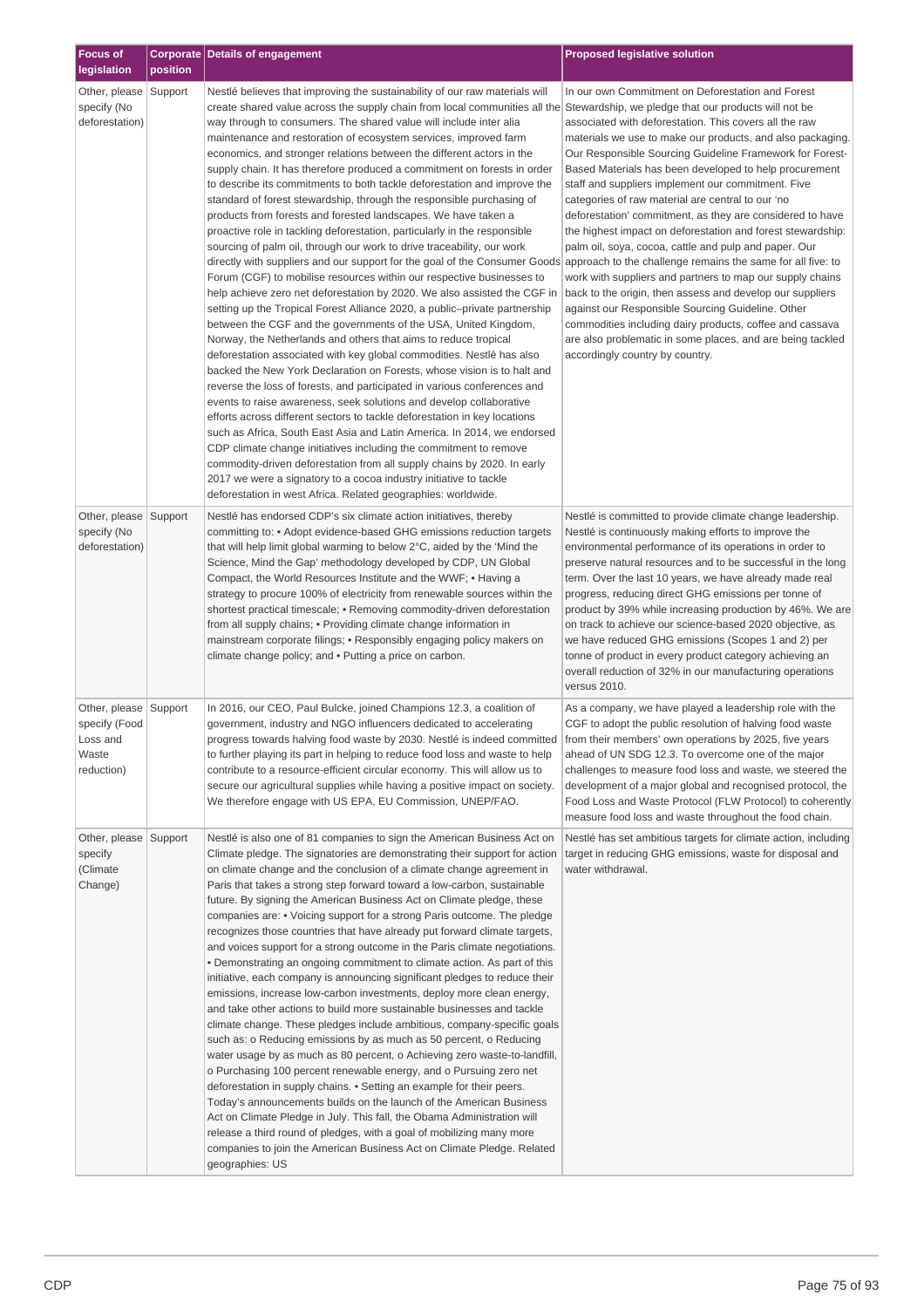| <b>Focus of</b><br>legislation                                                                       | position | <b>Corporate Details of engagement</b>                                                                                                                                                                                                                                                                                                                                                                                                                                                                                                                                                                                                                                                                                                                                                                                                                                                                                                                                                     | <b>Proposed legislative solution</b>                                                                                                                                                                                                                                                                                                                                                                                                                                                                                                                                                                                                                                                                                                                                                                                                                                                                                                                                                                                                                                                                                                                                                                                                                                                                                                                                                                                                                                                                                                                      |
|------------------------------------------------------------------------------------------------------|----------|--------------------------------------------------------------------------------------------------------------------------------------------------------------------------------------------------------------------------------------------------------------------------------------------------------------------------------------------------------------------------------------------------------------------------------------------------------------------------------------------------------------------------------------------------------------------------------------------------------------------------------------------------------------------------------------------------------------------------------------------------------------------------------------------------------------------------------------------------------------------------------------------------------------------------------------------------------------------------------------------|-----------------------------------------------------------------------------------------------------------------------------------------------------------------------------------------------------------------------------------------------------------------------------------------------------------------------------------------------------------------------------------------------------------------------------------------------------------------------------------------------------------------------------------------------------------------------------------------------------------------------------------------------------------------------------------------------------------------------------------------------------------------------------------------------------------------------------------------------------------------------------------------------------------------------------------------------------------------------------------------------------------------------------------------------------------------------------------------------------------------------------------------------------------------------------------------------------------------------------------------------------------------------------------------------------------------------------------------------------------------------------------------------------------------------------------------------------------------------------------------------------------------------------------------------------------|
| Energy<br>efficiency                                                                                 | Support  | Nestlé USA is a signatory of Ceres and its BICEP (Business for Innovative We Nestlé, as a member of BICEP, seek long-term<br>Climate & Energy Policy) coalition that urges federal policymakers to take<br>action on climate change, asserting that a bold response to the climate<br>challenge is "one of America's greatest economic opportunities of the 21st every state and our products and services are in the homes<br>century." CERES public declaration calls to combat climate change, use<br>less electricity, drive more efficient car, choosing clean energy and<br>inventing new technologies. BICEP was founded on the belief that the<br>energy and climate challenges facing the United States present vast<br>opportunities, along with urgent risks, for U.S. businesses. A rapid<br>transition to a 21st century, low-carbon economy will create new jobs and<br>stimulate economic growth while stabilizing our planet's fragile climate.<br>Related geographies: US | prosperity for our businesses, our economy, and the<br>countries and communities in which we operate. We work in<br>and impact the lives of Americans across the country. As<br>individual companies, we have taken strong steps to reduce<br>our emissions and become more energy efficient, but we<br>recognize that the U.S. must act boldly and swiftly to enact<br>effective energy and climate policies to address the<br>challenges and seize the opportunities we face. Only the<br>market certainty provided by clear policies will spur<br>development of an efficient clean energy economy at the<br>necessary scale, and allow the U.S. to remain globally<br>competitive. We, Nestlé propose to: i) continue to target the<br>reduction of GHG emissions from its direct operations. The<br>emphasis at the factories will be on energy efficiency and to<br>increase the amount of energy derived from sustainably-<br>managed renewable sources. ii) Extend the scope of its<br>GHG reduction efforts along the value chain, including<br>sourcing of raw materials, manufacturing, packaging,<br>distribution, and consumer use and beyond. iii) Identify the<br>reduction potential and put in place programmes for the<br>different GHGs, particularly CO2, methane, NOx and F-<br>Gases. iv) Further reduction in waste in the supply chain. v)<br>Implement a strategy to tackle deforestation associated with<br>its procurement of agricultural commodities. The strategy<br>includes protection for high carbon soils and forests. |
| Carbon tax                                                                                           | Support  | Nestlé endorsed CDP initiatives on carbon pricing. This includes agreeing<br>to align with the UN Global Compact's Business Leadership Criteria on<br>Carbon Pricing.                                                                                                                                                                                                                                                                                                                                                                                                                                                                                                                                                                                                                                                                                                                                                                                                                      | Together, with other 74 companies in the US, we met with a<br>bipartisan group of federal lawmakers to call on Congress to<br>pass meaningful climate legislation, including a price on<br>carbon.                                                                                                                                                                                                                                                                                                                                                                                                                                                                                                                                                                                                                                                                                                                                                                                                                                                                                                                                                                                                                                                                                                                                                                                                                                                                                                                                                        |
| Other, please Support<br>specify<br>(Disclosure of<br>climate<br>related<br>financial<br>disclosure) |          | In 2018, Nestlé decided to adopt and implement the TCFD's<br>recommendations on climate risk disclosure, which should lead to better<br>consistency in reporting of climate change risks and opportunities in our<br>annual report.                                                                                                                                                                                                                                                                                                                                                                                                                                                                                                                                                                                                                                                                                                                                                        | In 2019, we improved our understanding and gathered the<br>data needed to report on the TCFD. We focused this work<br>on three commodities - coffee, wheat and dairy in selected<br>geographies. We will participate of the preparum forum with<br>the WBCSD.                                                                                                                                                                                                                                                                                                                                                                                                                                                                                                                                                                                                                                                                                                                                                                                                                                                                                                                                                                                                                                                                                                                                                                                                                                                                                             |

### C12.3b

**(C12.3b) Are you on the board of any trade associations or do you provide funding beyond membership?** Yes

### C12.3c

(C12.3c) Enter the details of those trade associations that are likely to take a position on climate change legislation.

**Trade association** FoodDrinkEurope

**Is your position on climate change consistent with theirs?** Consistent

### **Please explain the trade association's position**

Food and Drink manufacturers are committed to contributing fully to the policy objectives in the field of climate change and are undertaking a wide range of activities and investments to cut greenhouse gas emissions and energy use, as well as to consider adaptation measures. Position: FoodDrinkEurope supports long-term emission reduction targets based on impact assessments leading up to a low carbon economy by 2050 (a more detailed positioning concerning the "transition towards a carbon neutral Europe by 2050" is currently under preparation). Energy efficiency should be seen an important driver for both climate change mitigation and competitiveness. Promotion of energy efficient technologies, such as Combined Heat and Power, is needed. Resource efficiency plays a key role in tackling climate change. Food and drink manufacturers are increasingly acting as bio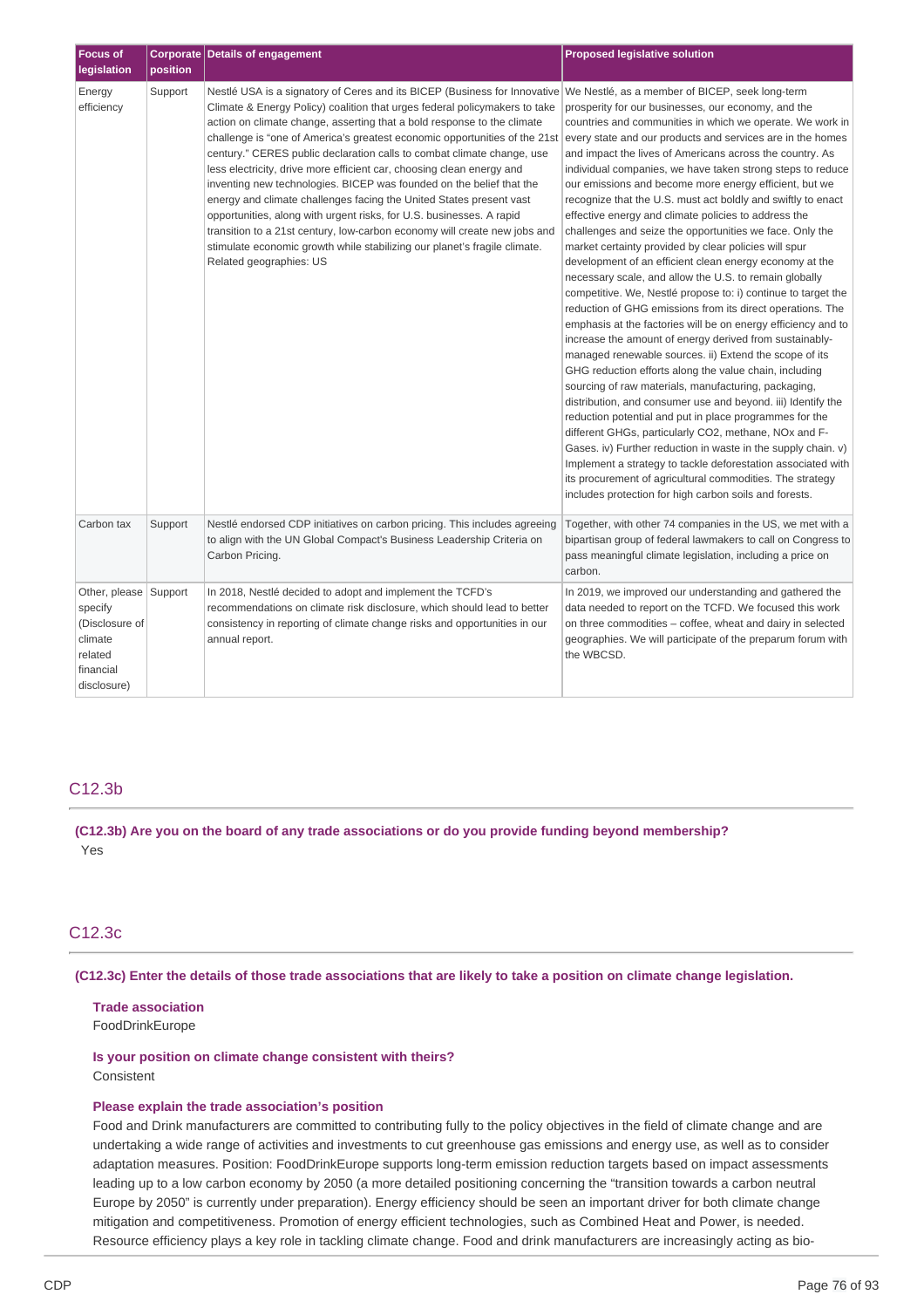refineries often contributing to renewable energy production.

#### **How have you influenced, or are you attempting to influence their position?**

Nestlé is a member of the Board. We actively engage in the Environmental Sustainability Committee of FoodDrinkEurope, which represents the European food and drink industry. Our focus 2019 lies very much on the implementation of the EU Waste Legislation and the EU Plastics Strategy (i.a. Single-use plastics Directive). Both legislative packages are triggering very important changes in the sustainable design and effective end-of-life management of our packaging. In line with the Nestlé Global Plastics Packaging Commitments we are working on a more circular and resource-efficient way to produce, use and reuse/recycle our packaging products. The FoodDrinkEurope Environmental Sustainability Committee has drafted a "Sustainable Packaging Roadmap" outlining the industry's vision of future packaging design and recycling. In parallel, Nestlé continued its contribution to the "Every Meal Matters" FoodDrinkEurope campaign with a video testimony on how we work with the Banco Alimentare (food bank) in Italy shared on FoodDrinkEurope online assets. We provided further information on collaborations with food banks and charities in Sweden, Spain and the UK. We contributed to the reporting exercise initiated by FoodDrinkEurope on Food Waste and Losses, outlining the different initiatives in our group working to this end. These fed into FoodDrinkEurope's contribution to the European Commission's Joint Research Center's technical brief on the 'assessment of food waste prevention actions'.

### **Trade association WBCSD**

### **Is your position on climate change consistent with theirs?** Consistent

**Please explain the trade association's position**

The World Business Council for Sustainable Development (WBCSD) is a global, CEO-led organization of over 200 leading businesses working together to accelerate the transition to a sustainable world. It is involved in a number of key processes and dialogues around the world, particularly the United Nations Framework Convention on Climate Change. Its mission is to accelerate the transition to a sustainable world by making more sustainable businesses more successful. Its position regarding climate and energy is to accelerate the development of low-carbon technology solutions to stay below the 2°C ceiling. Its position regarding water is to ensure safe access to water, sanitation and hygiene (WASH) in the workplace. WBCSD vision 2050 must haves include: Incorporating the costs of externalities, starting with carbon, ecosystem services and water, into the structure of the marketplace; Doubling agricultural output without increasing the amount of land or water used; Halting deforestation and increasing yields from planted forests; Halving carbon emissions worldwide (based on 2005 levels) by 2050 through a shift to low-carbon energy systems; Improved demand-side energy efficiency, and providing universal access to low-carbon mobility.

#### **How have you influenced, or are you attempting to influence their position?**

Nestlé is a member of the WBCSD and Magdi Batato, Executive Vice President of Operations, represents Nestlé in the WBCSD Council. We actively support the LCTPi work through the RE100 initiative as well as the low carbon freight action. With a solid framework and clear agenda, LCTPi is a unique, action-oriented program that brings together companies and partners to accelerate the development of low-carbon technology solutions to stay below the 2°C ceiling. We also support the WBCSD's pledge to ensure safe access to water, sanitation and hygiene (WASH) in the workplace. Nestlé has supported the WBCSD in its aim to reach 50 signatory companies. To date, 47 signatories have adopted the WASH Pledge, representing 2.4 million employees in Europe, the United States, Africa, Asia and the Middle East. Internally, we are committed to achieving and maintaining WASH for all our employees. In 2017 an estimated 100% of employees had access to WASH;We remain in the process of continuing selfassessments across our facilities, identifying and correcting gaps through action plans.

### **Trade association**

European Food Sustainable Consumption and Production Round Table

### **Is your position on climate change consistent with theirs?** Consistent

#### **Please explain the trade association's position**

The European Food Sustainable Consumption and Production Round Table objectives are centred around three main topics in the management of environmental sustainability along the European food chain: -Identification of scientifically reliable and uniform environmental assessment methodologies for food and drink products, including product category specifications where relevant, considering their significant impacts across the entire product life-cycle; -Identification of suitable communication tools to consumers and other stakeholders, looking at all channels and means of communication; -Promotion of and reporting on continuous environmental improvement along the entire food supply chain and engaging in an open dialogue with its stakeholders. We actively participate in the consultations and steering meetings.

### **How have you influenced, or are you attempting to influence their position?**

We, Nestlé, co-chair together with the European Commission the steering committee on behalf of the food sector. We support its position. We also support and shape the development of communications best practice and standards, working in collaboration with industry and government, and leading forums such as the European Food Sustainable Consumption and Production Round Table and FoodDrinkEurope.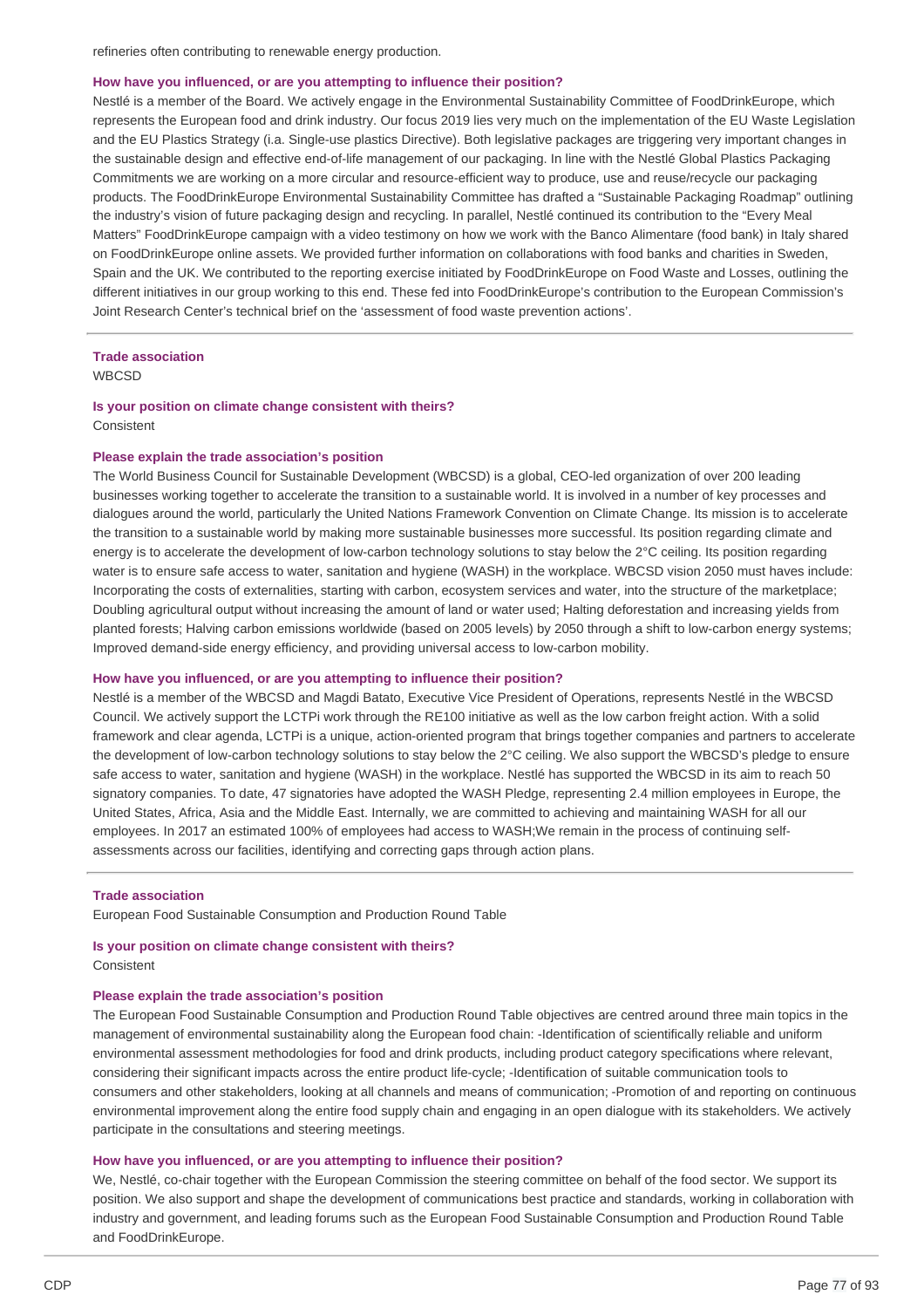### **Trade association**

UN Global Compact

#### **Is your position on climate change consistent with theirs?**

Consistent

#### **Please explain the trade association's position**

A global strategic policy initiative. It encourages businesses globally to adopt more sustainable responsible policies. In addition to its core environmental principles, the UN Global Compact is focusing on two of the most critical — and related — environmental issues of this century: climate change and water sustainability. In this regard, participants are encouraged to join the following engagement platforms: • Caring for Climate: The Global Business Leadership Platform – a voluntary and complementary action platform for companies seeking to demonstrate leadership on climate change. Caring for Climate demonstrates how committed business leaders can advance practical solutions, shape public opinion and government attitudes. • The CEO Water Mandate – a policy framework to assist companies in the development, implementation and disclosure of comprehensive water policies and practices — in partnership with civil society, UN agencies, specialized institutes, and public authorities.

#### **How have you influenced, or are you attempting to influence their position?**

Nestlé provides Communication on Progress towards UNGC goals and principles through our comprehensive yearly Nestlé in Society report, which describes the company's efforts implementing the Advanced criteria. We also provide relevant information through our Annual Report, Consolidated Financial Statements and our website, nestle.com. As a founding member of UNGC LEAD, a group of companies leading the way to a new era of sustainability. We also report progress against additional criteria of the Blueprint for Corporate Sustainability Leadership, a document designed to improve corporate sustainability performance. Nestlé's own Corporate Business Principles incorporate the UNGC's Ten Principles and we reflect the basic concepts of fairness, honesty and respect for people and the environment in all of our business actions.

**Trade association**

Consumer Goods Forum

### **Is your position on climate change consistent with theirs?** Consistent

#### **Please explain the trade association's position**

The Consumer Goods Forum (CGF) is a global industry network that brings together the CEOs and senior management of over 650 retailers, manufacturers, service providers and other stakeholders across 70 countries. It is led by a Board of Directors of 54 CEOs. It is focused on advancing the industry through strategic priorities including sustainability. The CGF Resolution on Deforestation states: "As the Board of the Consumer Goods Forum we pledge to mobilise resources within our respective businesses to help achieve zero net deforestation by 2020. We will develop specific, time bound, and cost effective action plans for the different challenges in sourcing commodities like palm oil, soy, beef, paper and board in a sustainable fashion." Nestlé is a founding member of the CGF.

#### **How have you influenced, or are you attempting to influence their position?**

We actively participate on the Sustainability Steering Committee, Deforestation Alignment Group, Palm oil, Soy, Paper Working Groups, Refrigeration, Sustainability - Measurements & Reporting group. In 2010, Nestlé made a 'no deforestation' commitment, stating that all of its products, globally, will not be associated with deforestation by 2020. This commitment was the first of its kind by a food company, and covers all the raw materials we use to make our foods and beverages, as well as our packaging, making traceability and transparency crucial. A significant number of traders and manufacturers have since followed our lead and developed sustainable palm oil policies and 'no deforestation' commitments of their own. During 2018 we participated in a working group to update the CGF no-deforestation commitment. This will be approved by the CGF board during 2019.

#### **Trade association**

Consumer Goods Forum

### **Is your position on climate change consistent with theirs?** Consistent

#### **Please explain the trade association's position**

The CGF Resolution on Refrigeration states: "As individual member companies, we commit to the following in all commercial and industrial refrigeration equipment under our control along the food & beverage supply chain: In markets where viable, to install new equipment that utilise only natural refrigerants or alternative ultra-low GWP refrigerants, effective immediately; In markets where barriers to deployment exist, to engage with our suppliers, civil society, business partners and governments to overcome remaining technical, regulatory and other barriers in certain geographies and sectors, to enable the purchase of new equipment that utilise only natural refrigerants or alternative ultra-low GWP refrigerants as soon as possible and no later than 2025; Work to reduce the total equivalent environmental warming impact of our existing and new refrigeration systems, including (but not limited to) improving energy efficiency, optimising refrigerant charge sizes, and minimising refrigerant leaks; Develop individual targets and action plans to measure and achieve the above and regularly publish information on progress."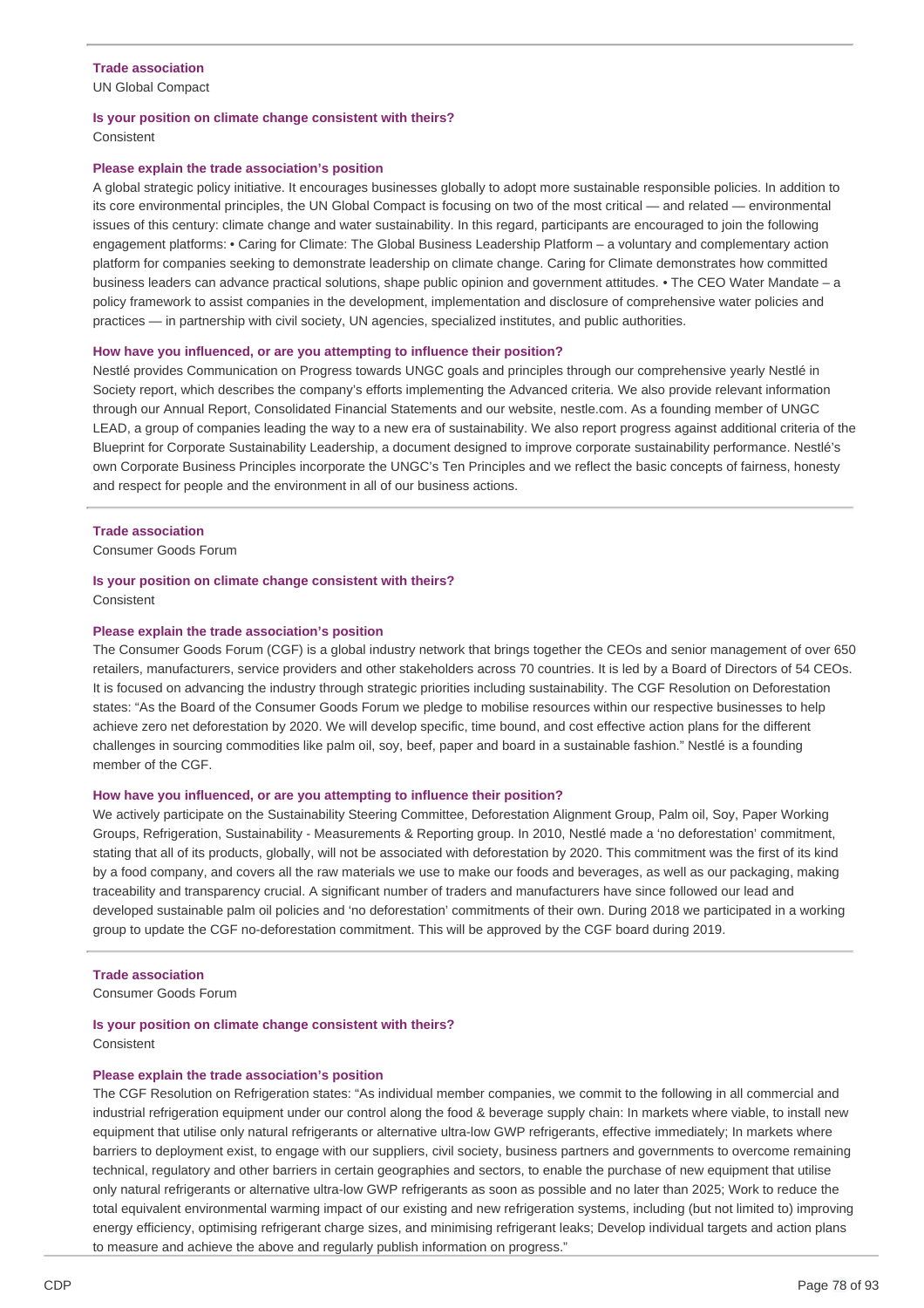### **How have you influenced, or are you attempting to influence their position?**

We influence the development of CGF positions and resolutions on climate change. We are an active member of the CGF's Sustainability Steering Committee, developing action plans to help achieve zero net deforestation by 2020, and mobilising resources to begin phasing out hydrofluorocarbon (HFC) refrigerants and replace them with natural refrigerant alternatives when purchasing point-of sale units and large refrigeration installations.

### C12.3d

**(C12.3d) Do you publicly disclose a list of all research organizations that you fund?** No

### C12.3e

### **(C12.3e) Provide details of the other engagement activities that you undertake.**

Engagement activities with our employees : e-learning course enables employees to enhance their knowledge and learn how to apply environmentally sustainable business practices, including actions to mitigate climate change. Our 2020 commitment to run environmental sustainability training in all countries and continue to strengthen environmental awareness among employees was met 2 years ago.

Engagement activities with our farmers: The Nestlé Cocoa Plan aims to improve the lives of cocoa farmers and the quality of their products. Improving productivity by adopting good agricultural practices is key in improving farmers' income but also in using natural resources in a sustainable way. In 2018, more than 535,000 farmers received awareness raising sessions. We have invested 110 million CHF between 2010 and 2019. Nestlé is committed to eliminating deforestation from our supply chains by 2020. We signed the Cocoa and Forests Initiative with the World Cocoa Foundation and the governments of Ghana and Côte d'Ivoire. Following this, we developed an action plan, including an aim to distribute 2.8 million shade trees in four years.

Engagement activities with our competitors and other companies: Together, with other 74 companies in the US, we met with a bipartisan group of federal lawmakers to call on Congress to pass meaningful climate legislation, including a price on carbon.

C12.3f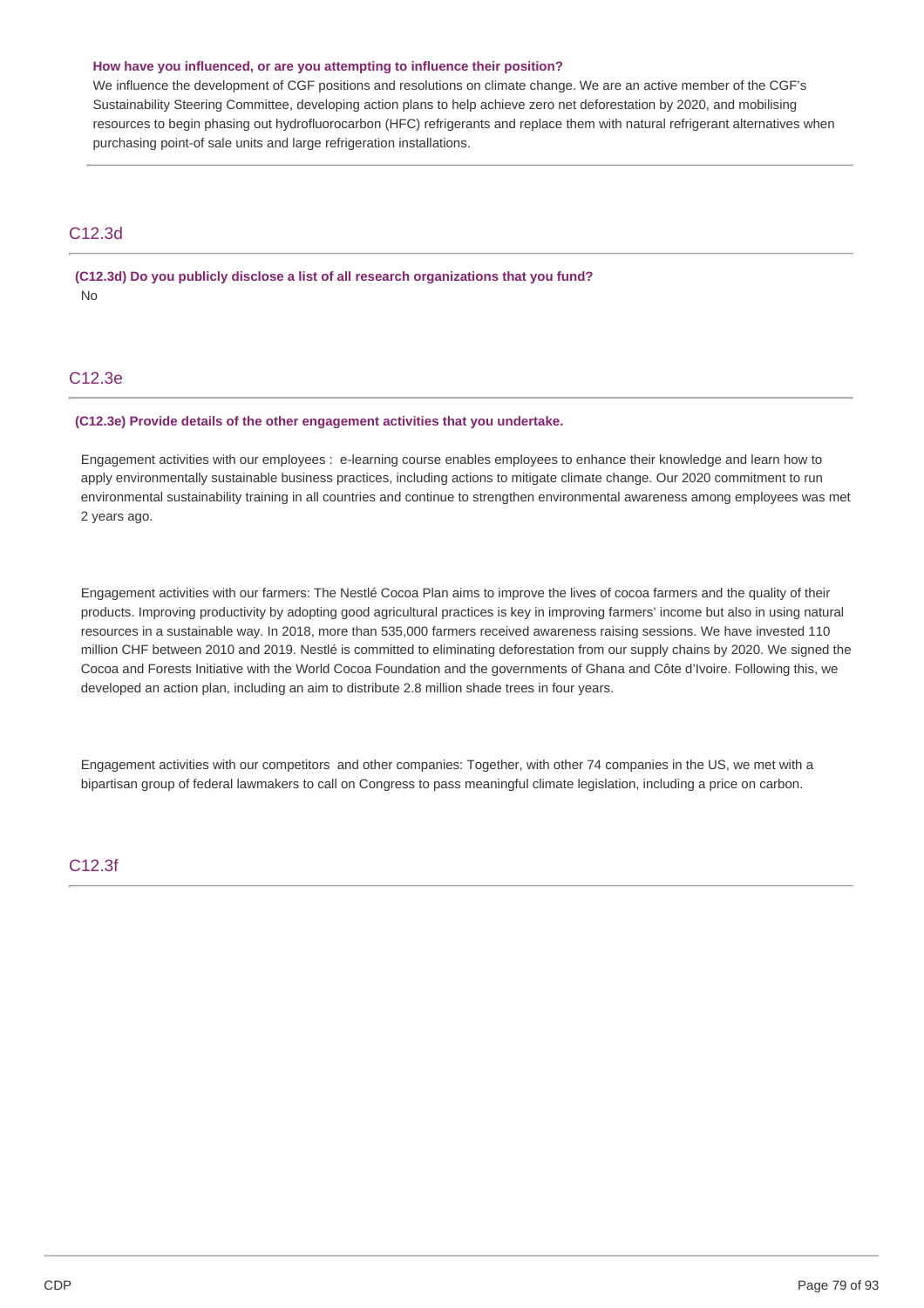### (C12.3f) What processes do you have in place to ensure that all of your direct and indirect activities that influence policy are **consistent with your overall climate change strategy?**

Our internal governance structure:

The Board of Directors, the Chairman, CEO and Executive Board are responsible for the supervision and management of our role in society, and for the Creating Shared Value (CSV) strategy overall, including climate change. They are supported by relevant Committees to drive our ambitions and commitments and an external advisory group. (For additional reference, please see Nestlé's Internal Governance Structure: https://www.nestle.com/csv/what-is-csv/governance)

### Executive Board

In 2018, the meetings of the Nestlé in Society Board was absorbed into Nestlé's Executive Board meetings. This level of coordination ensures that all of our direct and indirect activities that influence policy are consistent with our overall climate change strategy.

### Nomination and Sustainability Committee

The Nomination and Sustainability Committee was established in 2016. It prepares the succession planning of the Board and periodically reviews other measures to ensure our company's sustainability and how its long-term strategy relates to our ability to create shared value.

The Nomination and Sustainability Committee currently comprises: Paul Bulcke, Henri de Castries (chair), Ann M. Veneman and Eva Cheng.

### CSV Council (external advisory group)

Chaired by Janet Voûte, the Nestlé CSV Council currently comprises six external members, whose expertise spans corporate social responsibility, strategy, sustainability, nutrition, water and rural development. The group advises Nestlé management on implementing Creating Shared Value (CSV) and assesses our progress. Council members also participate in Nestlé's CSV Global Forum and form the judging panel for the Nestlé CSV Prize.

The CSV Council currently comprises: Cecilia Chatterjee-Martinsen, Georg Kell, Michael R. Kramer, José Lopez, Prabhu Pingali, Frederick K. Swaniker, Anne M. Veneman, Janet Voûte.

<https://www.nestle.com/csv/what-is-csv/governance>

To ensure that all engagements are consistent with the overall Nestlé strategy on climate change, position statements are available and reflect Nestlé's official position on specific issues that may prompt questions from external stakeholders, such as the media and NGOs. The Nestlé Policy on Environmental Sustainability and The Nestlé Commitment on Climate Change are available to all employees and used internally to align our position vis-à-vis climate change.

### C12.4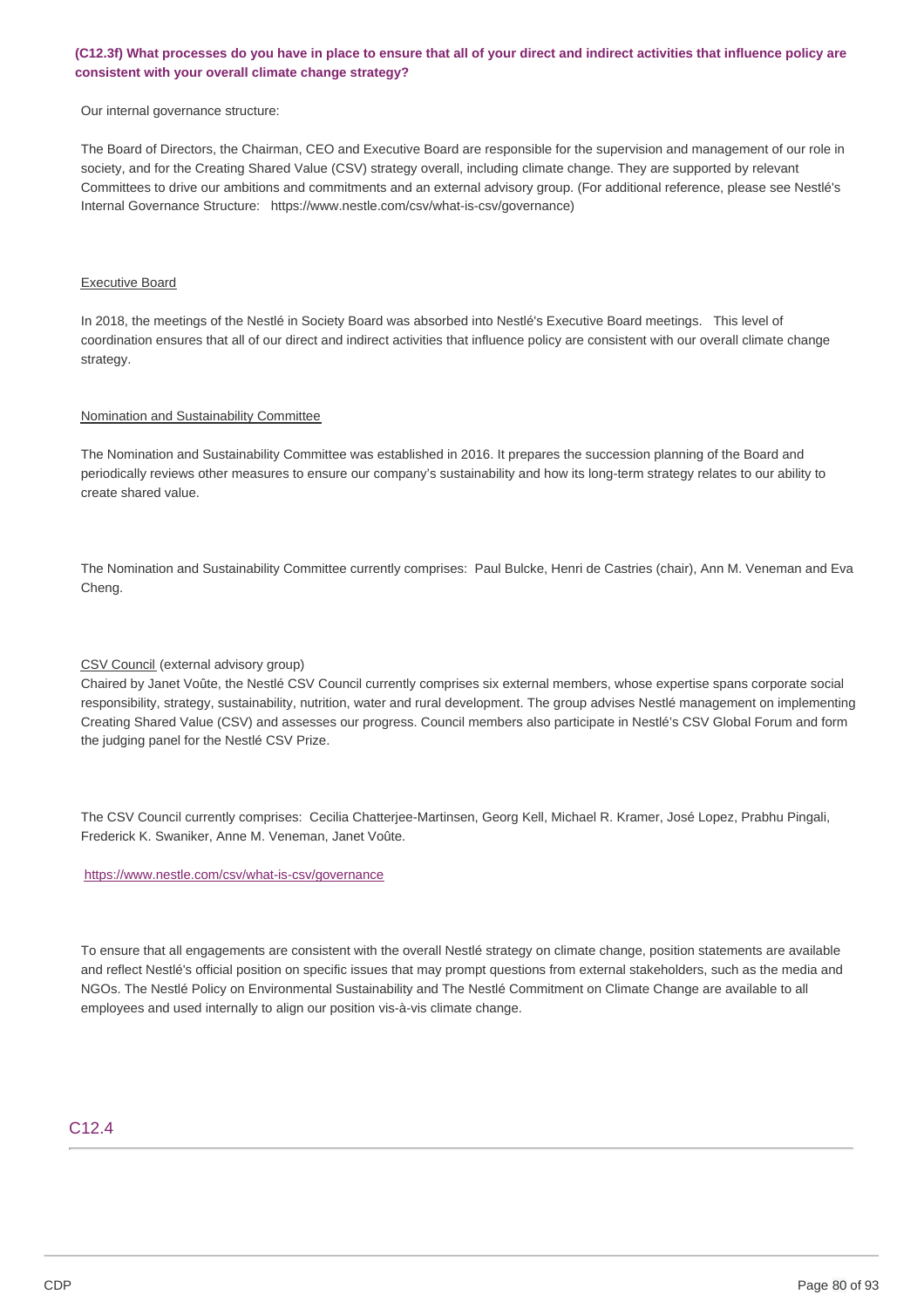### **(C12.4) Have you published information about your organization's response to climate change and GHG emissions** performance for this reporting year in places other than in your CDP response? If so, please attach the publication(s).

### **Publication**

In mainstream reports, in line with the CDSB framework (as amended to incorporate the TCFD recommendations)

#### **Status**

Complete

### **Attach the document**

#### **Page/Section reference**

Stewarding resources for future generations, pp.38-39 Stakeholder engagement and materiality mapping, p. 40-41 Principal risks and uncertainties, 54-55

#### **Content elements**

Governance Strategy Risks & opportunities Emissions figures

### **Comment**

#### **Publication**

In voluntary sustainability report

### **Status**

Complete

### **Attach the document**

creating-shared-value-report-2018-en.pdf

### **Page/Section reference**

Focusing on our material issues, p. 4 Enhancing rural development and livelihoods, p. 25, 29 For the Planet, p. 40 Acting on climate change, 46-48

#### **Content elements**

Governance Strategy Emissions figures Emission targets

#### **Comment**

**Publication** In voluntary communications

**Status** Complete

## **Attach the document**

### **Page/Section reference**

https://www.nestle.com/stories/home#/category/planet/1

### **Content elements**

Strategy Risks & opportunities Emissions figures Emission targets

### **Comment**

Every day we touch billions of lives. We want to help shape a better and healthier world for individuals and families, for our communities and for the planet. Our stories take a deeper look at how Nestlé is making a difference.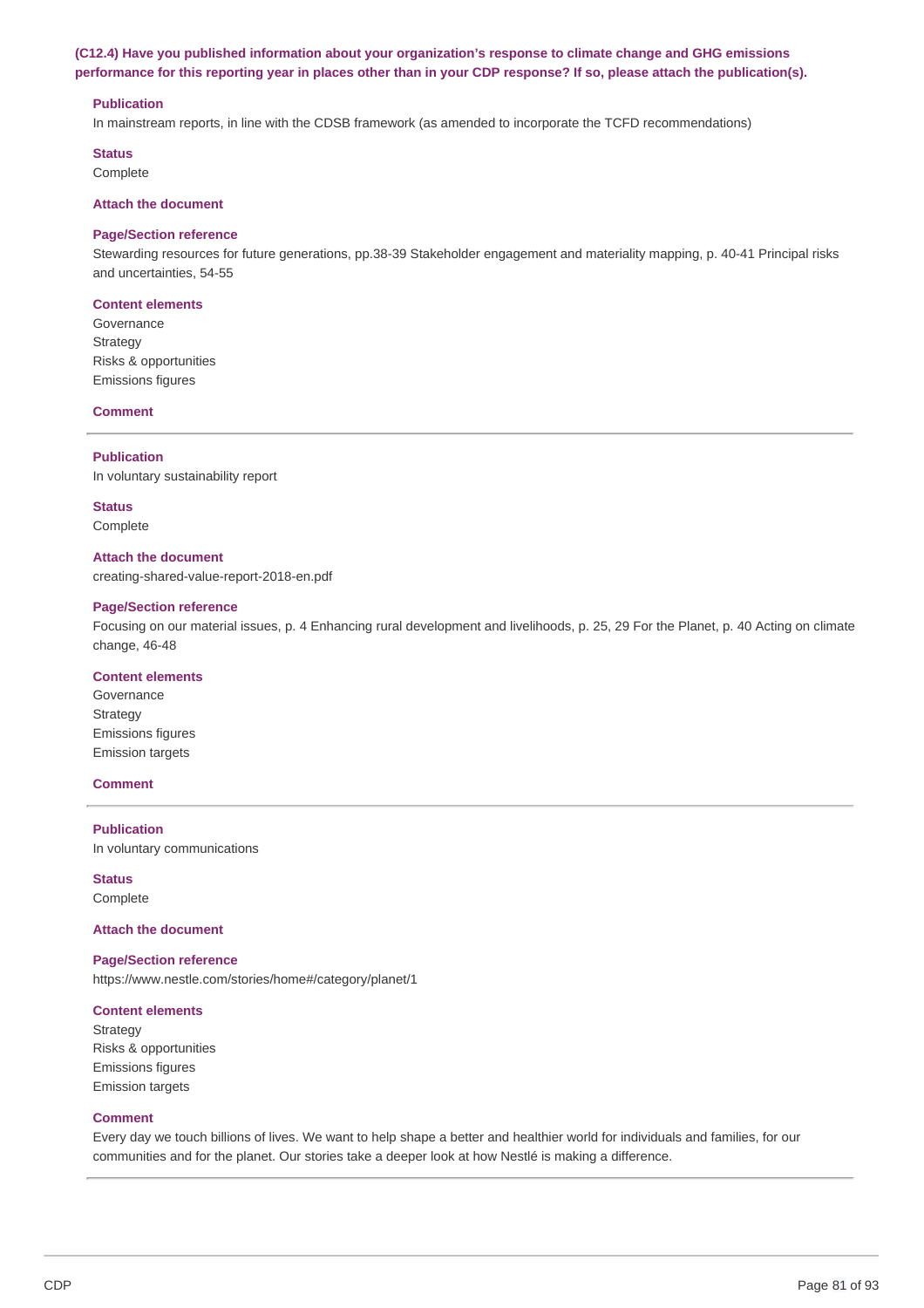### C-AC13.2/C-FB13.2/C-PF13.2

**(C-AC13.2/C-FB13.2/C-PF13.2) Do you know if any of the management practices mentioned in C-AC12.2a/C-FB12.2a/C-PF12.2a that were implemented by your suppliers have other impacts besides climate change mitigation/adaptation?** Yes

### C-AC13.2a/C-FB13.2a/C-PF13.2a

**(C-AC13.2a/C-FB13.2a/C-PF13.2a) Provide details of those management practices implemented by your suppliers that have other impacts besides climate change mitigation/adaptation.**

**Management practice reference number** MP1

**Overall effect**

Positive

#### **Which of the following has been impacted?**

Biodiversity Soil **Water** Yield

#### **Description of impacts**

Trees have hundreds of benefits. Planting trees within and around the coffee fields helps protect the crops. Thanks to their canopy and rooting system, they reduce the impact of climate deregulations. They generate multiple benefits for these farmers and their ecosystem: natural soil enrichment with nitrogen and organic matter, erosion reduction, water depollution and regulation, biodiversity regeneration. Moreover, trees offer diversified sources of income to farmers: fruits, timber, fuelwood, medicines, and they value the land. High-valued tree species can serve as well as a "safety net" for farmers, to pay for schooling or medical fees. Some farmers refer to them as their "pension fund", as they plan to cut some of these trees when they retire to cover their expenses.

#### **Have any response to these impacts been implemented?**

Yes

### **Description of the response(s)**

Agroforestry is the solution implemented by Nespresso. Trees are one of the best investments you can make on earth. They cost just a few euros and take only a few minutes to plant, but will generate multiple economic and ecosystem services (soil, water, biodiversity...) for many years, and for free. They are a privileged way to balance human activities with nature. All agroforestry projects are fully designed and developed by the coffee farmers and their organisations. Nespresso assists them technically, but they choose and plant the trees, they maintain and monitor them, and also replant the ones that die. Nespresso is funding the whole program, with a very ambitious commitment to plant 10 million trees by 2020. This fosters multiple positive impacts on soil, water, biodiversity, farmer revenue, and of course on the quality of the coffees sourced for Nespresso Grands Crus.

**Management practice reference number** MP2

**Overall effect** Positive

### **Which of the following has been impacted?**

| <b>Biodiversity</b> |
|---------------------|
| Soil                |
| Water               |
| Yield               |
|                     |

**Description of impacts**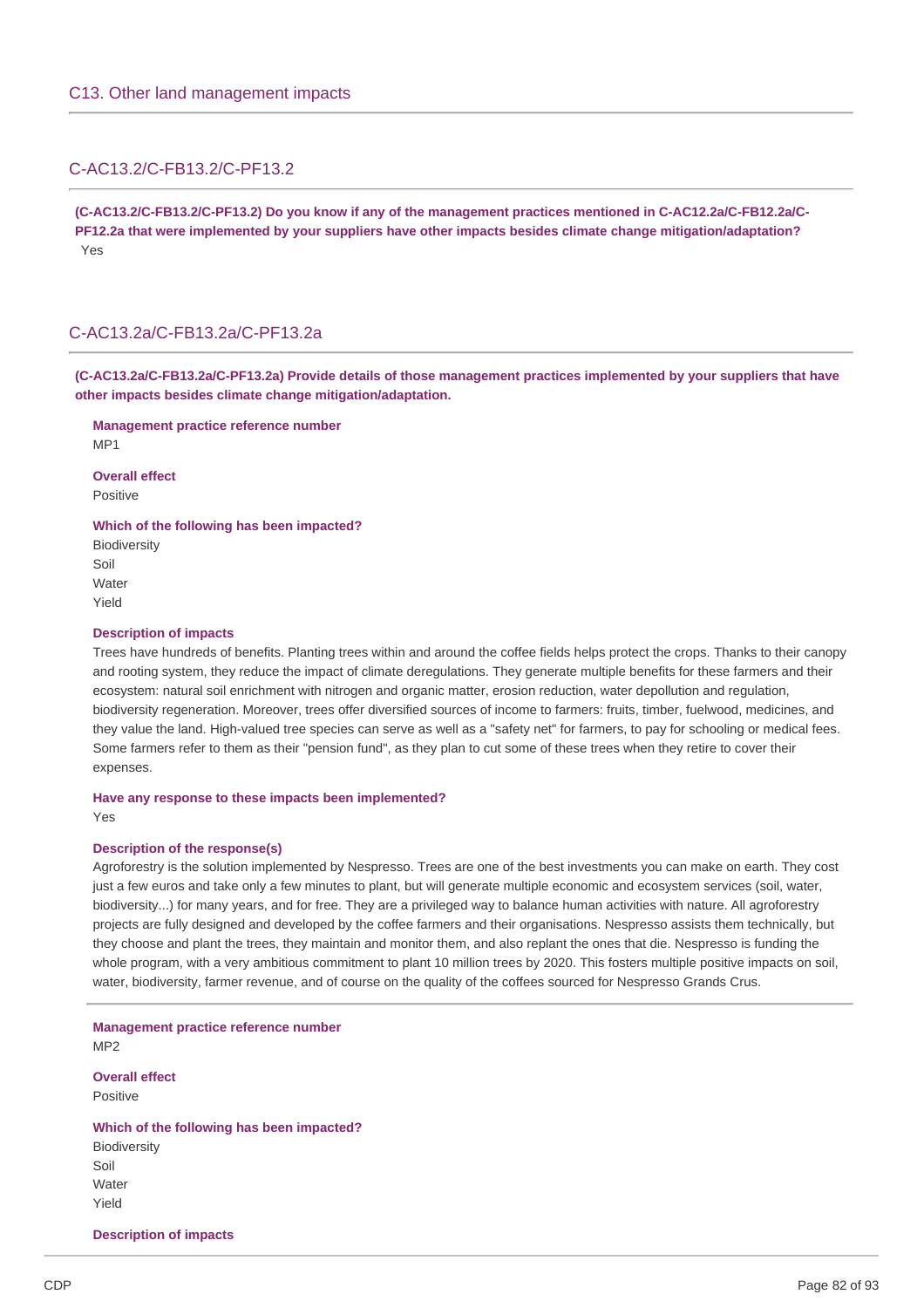The Nature Conservancy's reThink Soil initiative causes a multitude of interlinked positive impacts. It's good for the environment (environmental conservation and increasing biodiversity), good for the farmer's bottom line (improved livelihoods and farming practices), and good for Purina (investment in its own future) and the pets that enjoy our healthy recipes.

**Have any response to these impacts been implemented?**

Yes

### **Description of the response(s)**

In response to these impacts, technology is being used widely on the farms and Nestlé supports this development. Sensors, drones, computers, better seeds, and improved agronomic practices are all helping farmers treat natural resources with care.

**Management practice reference number**

MP3

**Overall effect**

Positive

### **Which of the following has been impacted?**

Biodiversity Soil **Water** Yield

### **Description of impacts**

Increasing soil organic matter can have signficant impacts on offsetting carbon emitted by humans. In addition, this creates plenty of other properties including: - More nutrients: organic matter provides essential minerals and allows for better yields - Water absorption: this type of soil can absorb up to 20 times its mass in water. This is useful to reduce irrigation and fight against floods and droughts. - Erosion resistance: organic matter structures the soil which reduces mudflows from happening - Water filtering: purification for cleaner groundwater - Biodiversity: more organic matter means more life in the soil - Fewer plant phytosanitary products: healthy crops simply require fewer inputs

**Have any response to these impacts been implemented?** Yes

### **Description of the response(s)**

New practices, respectful of the soil, are developed with farmers. These rely on three principles: - Limit tillage: turning the land over means impoverishing it and releasing the carbon it has managed to trap. Therefore, it's best to let earthworms and biodiversity do the work - Between each crop, various plants are sown so that the soil is never exposed: with this vegetation cover, the plants can take CO2 from the air to grow. Then they are laid on the ground where they are decomposed and incorporated into the soil. - Diversification of crops and extended rotations: the same elements of the soil are not constantly being used and thus pests are repeled seeing as they do not have time to get used to the soils.

C14. Signoff

### C-FI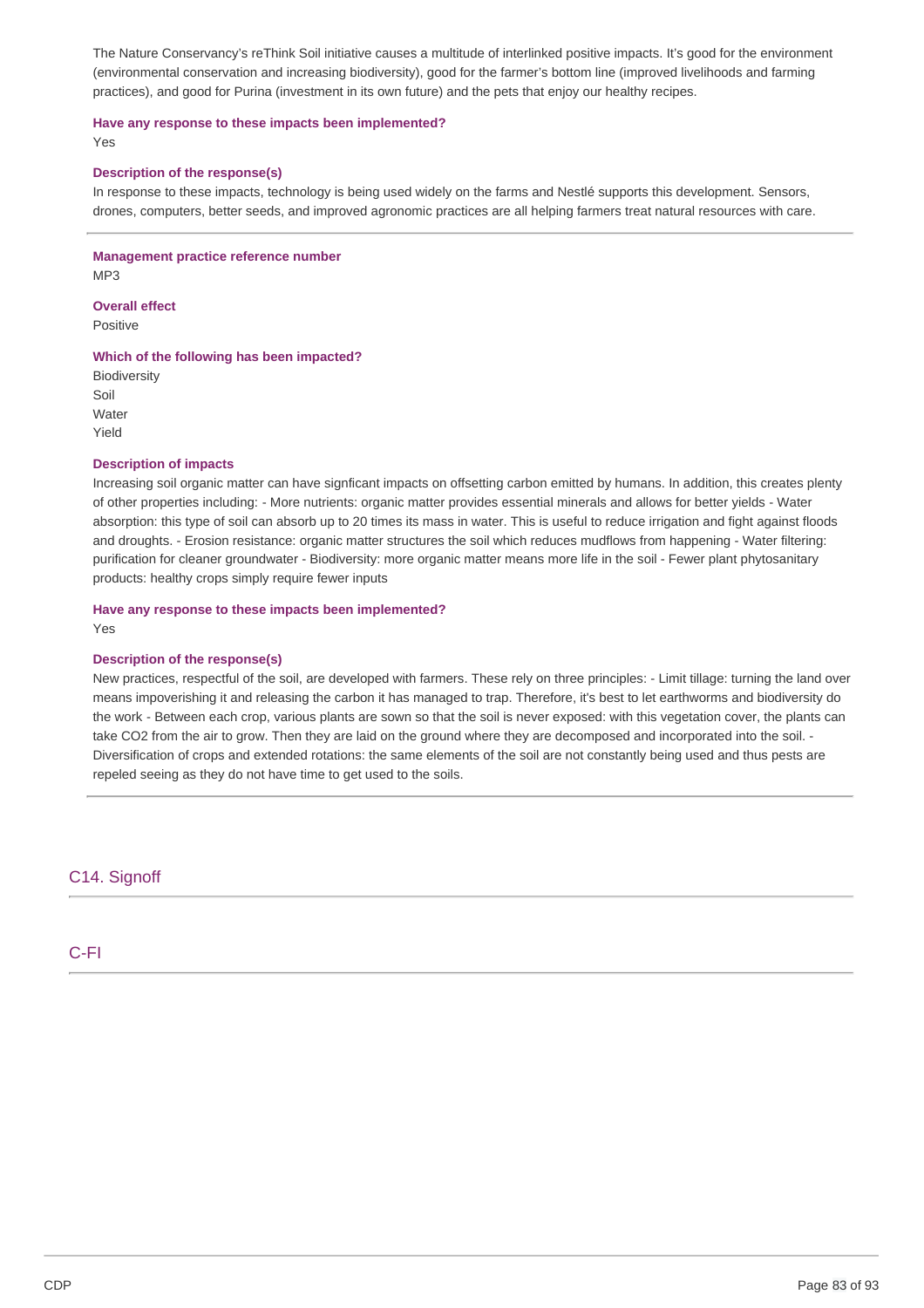(C-FI) Use this field to provide any additional information or context that you feel is relevant to your organization's response. **Please note that this field is optional and is not scored.**

Please see the following documents for supporting information:

- The Nestlé Corporate Business Principles

https://www.nestle.com/asset-library/documents/library/documents/corporate\_governance/corporate-business-principles-en.pdf

- The Nestlé Policy on Environmental Sustainability

https://www.nestle.com/asset-

[library/documents/library/documents/environmental\\_sustainability/nestl%C3%A9%20policy%20on%20environmental%20sustainability](https://www.nestle.com/asset-library/documents/library/documents/environmental_sustainability/nestl%C3%A9 policy on environmental sustainability.pdf) .pdf

- The Nestlé Responsible Sourcing Standard

<https://www.nestle.com/asset-library/documents/library/documents/suppliers/nestle-responsible-sourcing-standard-english.pdf>

- Nestlé Annual Review 2018

https://www.nestle.com/asset-library/documents/library/documents/annual\_reports/2018-annual-review-en.pdf

- The Corporate Governance Report 2018

https://www.nestle.com/asset-library/documents/library/documents/corporate\_governance/corp-governance-report-2018-en.pdf

- The Financial Statements 2018

https://www.nestle.com/asset-library/documents/library/documents/financial\_statements/2018-financial-statements-en.pdf

- Nestlé Creating Shared Value and meeting our commitments 2018 Report

[https://www.nestle.com/asset-library/documents/library/documents/corporate\\_social\\_responsibility/creating-shared-value-report-](https://www.nestle.com/asset-library/documents/library/documents/corporate_social_responsibility/creating-shared-value-report-2018-en.pdf)2018-en.pdf

- The Nestlé Commitment on Climate Change

<https://www.nestle.com/csv/impact/climate-change/climate-change>

- RE100 Spreadsheet

2019RE100-reporting-spreadsheet.xlsx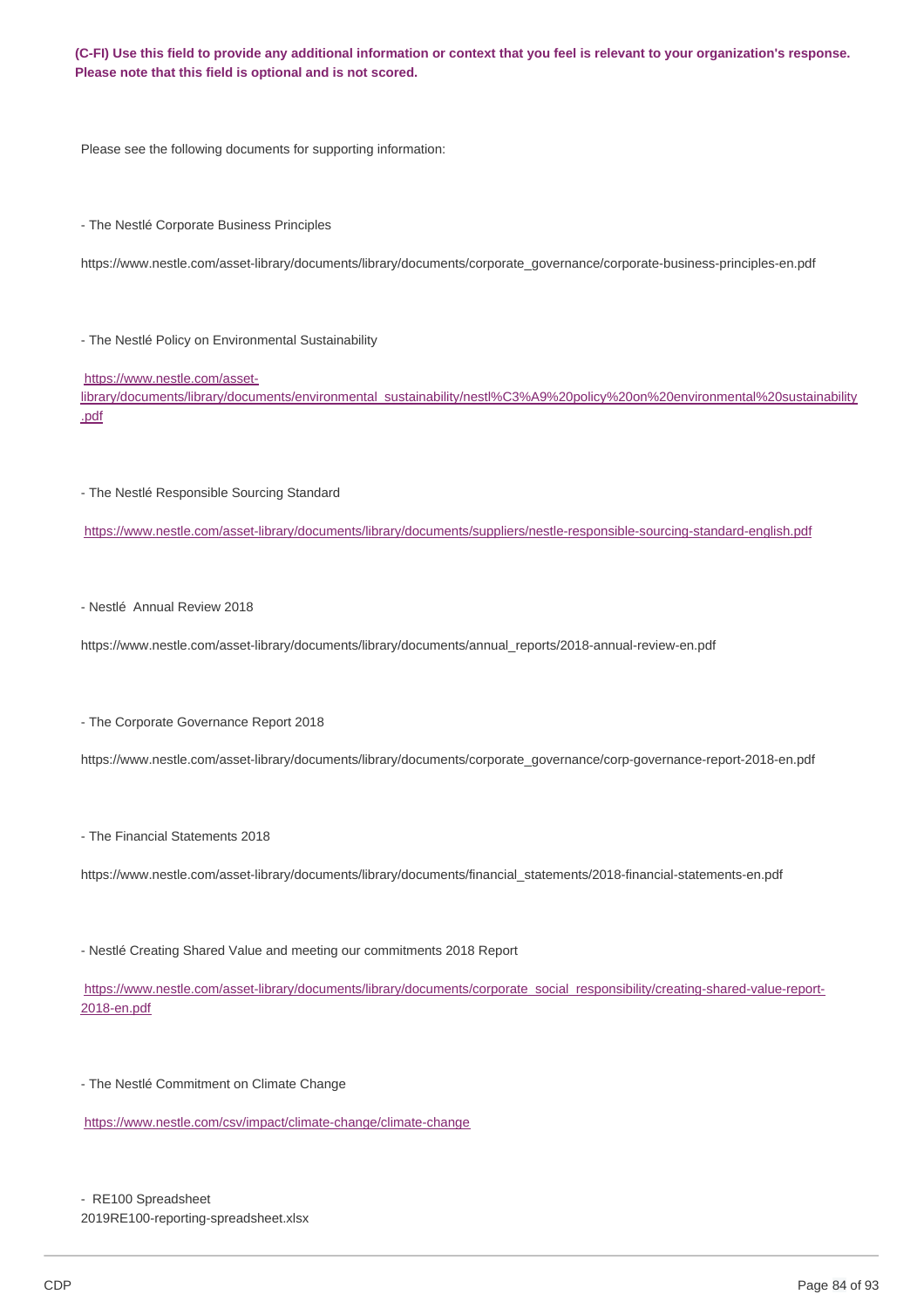**(C14.1) Provide details for the person that has signed off (approved) your CDP climate change response.**

|       | Job title               | <b>Corresponding job category</b> |
|-------|-------------------------|-----------------------------------|
| Row 1 | Chief Operating Officer | Chief Operating Officer (COO)     |

### SC. Supply chain module

### SC0.0

### **(SC0.0) If you would like to do so, please provide a separate introduction to this module.**

As stated in The Nestlé Policy on Environmental Sustainability, we apply a product life cycle approach involving our partners from farm to consumer and beyond. Specific to our food and beverage business we focus on water preservation, natural resources efficiency, biodiversity conservation, air emissions reduction, climate change adaptation, and zero waste. In our Corporate Business Principles, Nestlé commits to foster responsible practices in our supply chain. The Nestlé Supplier Code helps to implement this commitment. We want to ensure both responsible sourcing and supplier relationships that deliver a competitive advantage. Nestlé sources its raw materials either directly from farmers or from primary processors or traders. We prefer to use agricultural materials which are locally available. We foster environmental sustainability in the supply chain through: • the Responsible Sourcing Audit Programme which requests key vendors to demonstrate compliance with Nestlé's environmental standards through independent third party audits; if corrective actions are required Nestlé, together with auditors, will guide vendors in upgrading their practices; • the Responsible Sourcing Traceability Programme which promotes transparency in our extended supply chains back to the farm or feedstock, implementing our commitments on no-deforestation, • responsible use of water, sustainable fisheries and animal welfare, and addressing other specific environmental aspects; • the Farmer Connect Programme which supports the farming communities where we source agricultural raw materials, and provides technical assistance on sustainable production methods; we also optimise the delivery of raw materials up to the factory; • the Sustainable Agriculture Initiative at Nestlé which shares best practices and lessons learned. The Nestlé Supplier Code establishes non-negotiable minimum standards that we ask our suppliers, their employees, agents and subcontractors to respect and to adhere to at all times when conducting business. The Nestlé Supplier Code is an integral part of all purchase orders, supply contracts and is being integrated into all other commercial agreements. The Nestlé Supplier Code is implemented in each market and business and is applicable to all suppliers. The Supplier Code is complemented by Responsible Sourcing Guidelines for specific raw and packaging materials. These guidelines are aligned with or go beyond internationally-recognised responsible production standards. We also work with partners and certification schemes such as the Rainforest Alliance, 4C Association, UTZ-certified that carry out independent verification to ensure compliance with their respective standards. For more information, please visit www.nestle.com/csv/

### SC0.1

#### **(SC0.1) What is your company's annual revenue for the stated reporting period?**

|                                                      | renue |
|------------------------------------------------------|-------|
| $\sqrt{$ Row.<br>the contract of the contract of the | .     |

### SC0.2

**(SC0.2) Do you have an ISIN for your company that you would be willing to share with CDP?** Yes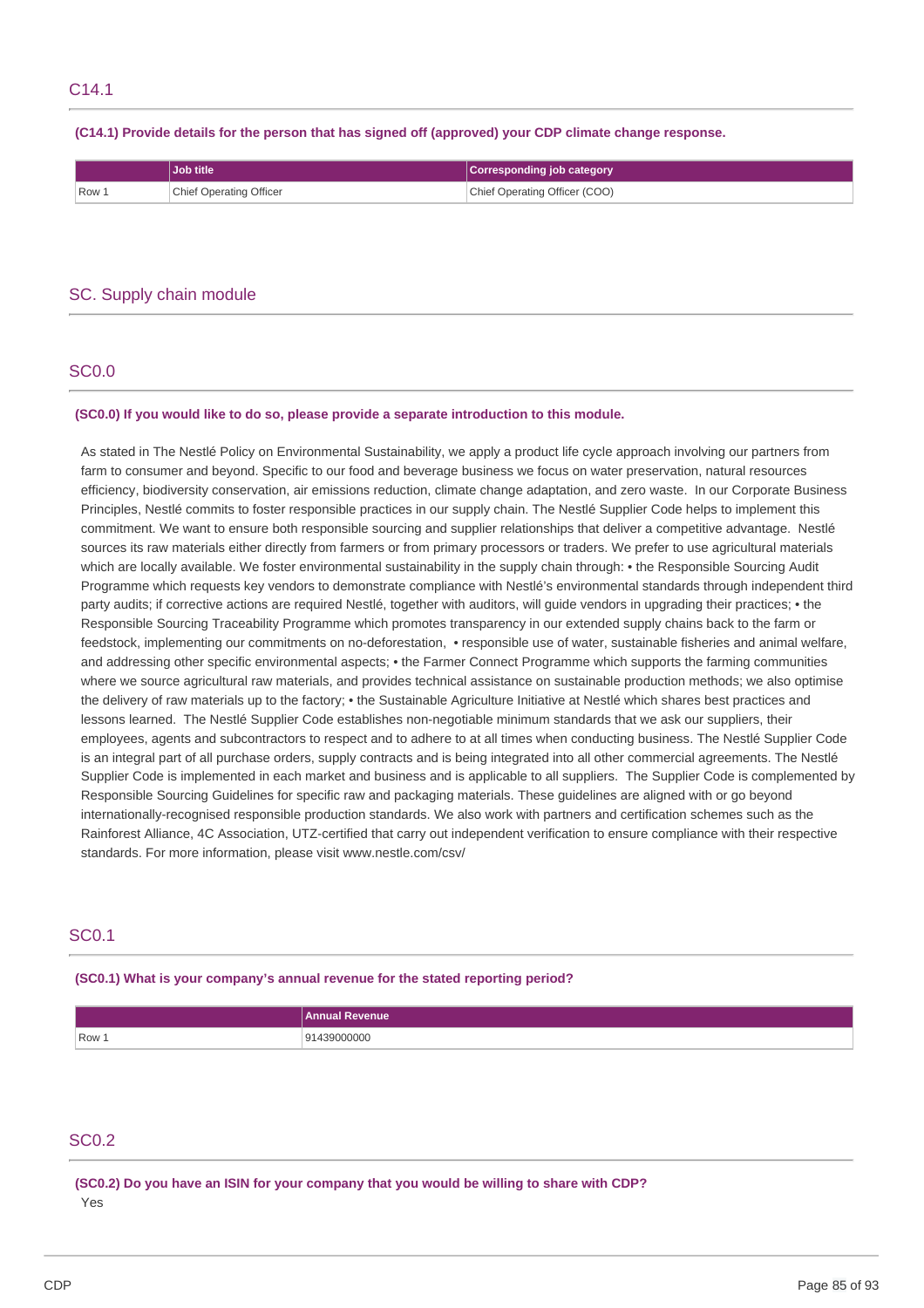**(SC0.2a) Please use the table below to share your ISIN.**

|      | <b>ISIN country code (2 letters)</b> | ISIN numeric identifier and single check digit (10 numbers overall) |
|------|--------------------------------------|---------------------------------------------------------------------|
| Row: |                                      | 0038863350                                                          |

### SC1.1

(SC1.1) Allocate your emissions to your customers listed below according to the goods or services you have sold them in **this reporting period.**

**Requesting member** L'Oréal

**Scope of emissions** Scope 1

**Allocation level** Company wide

**Allocation level detail** <Not Applicable>

**Emissions in metric tonnes of CO2e**  $21$ 

**Uncertainty (±%)** 10

#### **Major sources of emissions**

The sum of all on-site greenhouse gas emissions at Nestlé factories which arise from combustion processes used to manufacture products as well as the CO2 equivalents from refrigerants losses. These greenhouse gas emissions can result from burning of fuels in boilers, roasters, dryers, from electric generators and from refrigerants losses (CO2 eq). This indicator corresponds to Scope 1 of the WRI/WBCSD GHG Protocol. Gases included in the calculation are CO2, CH4, N2O, HFCs, PFCs, SF6 and NF3.

### **Verified**

No

#### **Allocation method**

Allocation based on the volume of products purchased

Please explain how you have identified the GHG source, including major limitations to this process and assumptions **made**

We have identified the GHG sources using the GHG Protocol Corporate Standard. All sources from combustion processes and refrigerants losses in our factories over which the company has operational control are included. Process emissions are excluded as this is not relevant for our industry. While emissions from office, distribution centers and R&D centers activities may eventually be included in Nestlé's inventory, we currently focus on our most material emissions, and these occur in our industrial activities. Some recent acquisitions have not yet implemented the reporting system to track the emissions at corporate level. While the Nestlé Environmental Requirements sets a maximum time frame of three years for new acquisitions to implement and comply with the reporting of environmental data, the majority of them start reporting in the first two years after their acquisition. All the data related to transportation and distribution activities are tracked in a separate system from activity data related to manufacturing. The majority of our transportation and distribution activities are also outsourced (~90%). For practical reasons, emissions occurring from Nestlé's own transportation and distribution activities (i.e. not outsourced, which are a minority) are calculated and aggregated with the outsourced activities as a whole and are therefore included in scope 3 emissions.

**Requesting member** L'Oréal

**Scope of emissions** Scope 2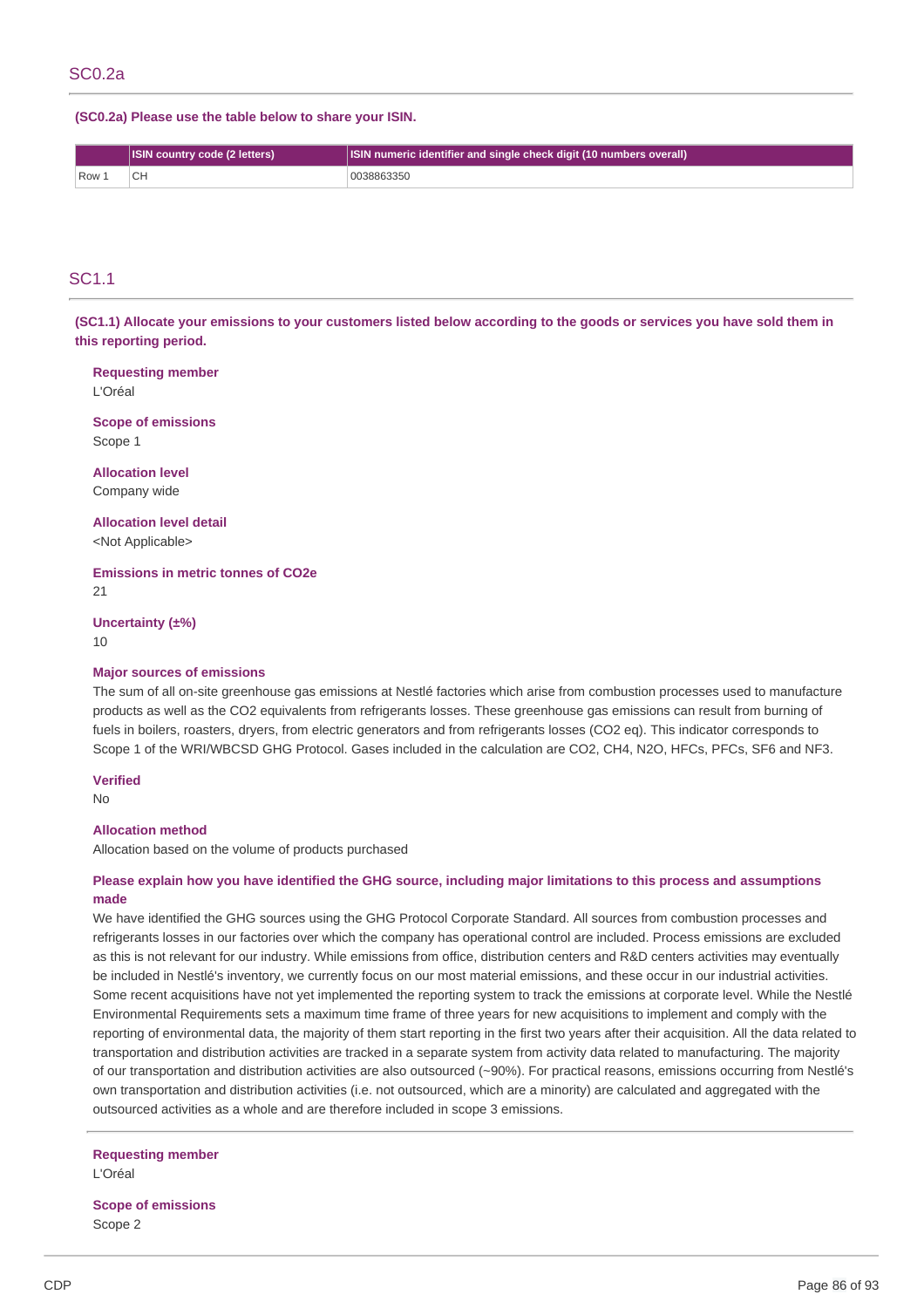## **Allocation level**

Company wide

# **Allocation level detail**

<Not Applicable>

**Emissions in metric tonnes of CO2e**

 $\Omega$ 

### **Uncertainty (±%)**

0

### **Major sources of emissions**

No indirect GHG emissions due to renewable electricity purchased at our factory, Sofinol, that supplies L'Oréal.

### **Verified**

No

### **Allocation method**

Allocation based on the volume of products purchased

### Please explain how you have identified the GHG source, including major limitations to this process and assumptions **made**

We have identified the GHG sources using the GHG Protocol Corporate Standard. All sources from electricity, steam and heat purchased in our factories over which the company has operational control are included. Process emissions are excluded as this is not relevant for our industry. While emissions from office, distribution centers and R&D centers activities may eventually be included in Nestlé's inventory, we currently focus on our most material emissions, and these occur in our industrial activities. Some recent acquisitions have not yet implemented the reporting system to track the emissions at corporate level. While the Nestlé Environmental Requirements sets a maximum time frame of three years for new acquisitions to implement and comply with the reporting of environmental data, the majority of them start reporting in the first two years after their acquisition. All the data related to transportation and distribution activities are tracked in a separate system from activity data related to manufacturing. The majority of our transportation and distribution activities are also outsourced (~90%). For practical reasons, emissions occurring from Nestlé's own transportation and distribution activities (i.e. not outsourced, which are a minority) are calculated and aggregated with the outsourced activities as a whole and are therefore included in scope 3 emissions.

### SC1.2

**(SC1.2) Where published information has been used in completing SC1.1, please provide a reference(s).**

Please see:

2018 Consolidated Nestlé Environmental Performance Indicators (including Definitions & Comments), https://www.nestle.com/assetlibrary/documents/creating-shared-value/consolidated-nestle-environmental-performance-indicators-2018.xls

### SC1.3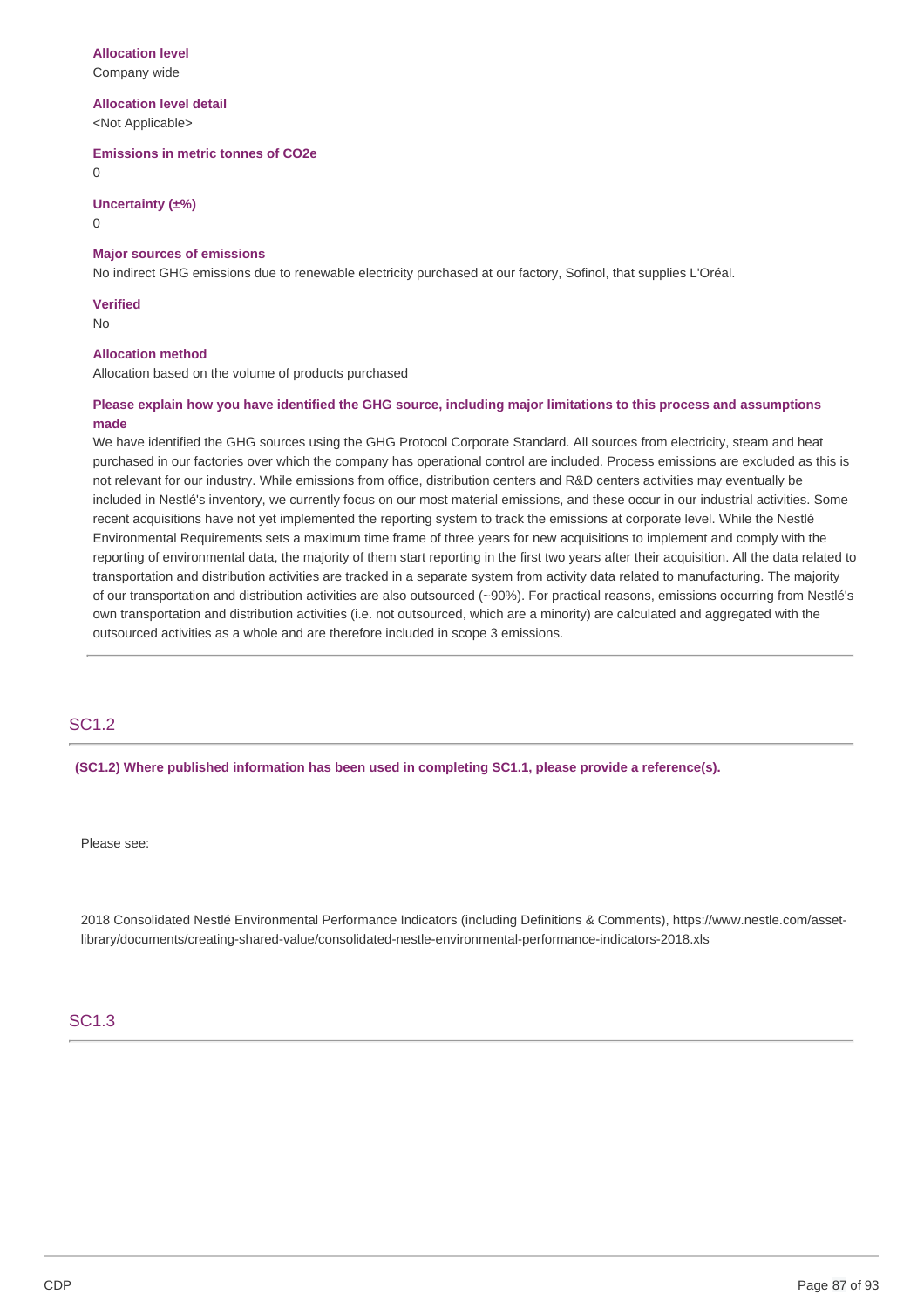### (SC1.3) What are the challenges in allocating emissions to different customers, and what would help you to overcome these **challenges?**

| <b>Allocation</b><br>challenges                                                                                                                    | Please explain what would help you overcome these challenges                                                                                                                                                                                                                                                                                                                                                                                                                                                                                                                                                                                                                                                                                                                                                                                                                                                                                                                                                                                                                                                                                                                                                                                                                                                                                                                      |
|----------------------------------------------------------------------------------------------------------------------------------------------------|-----------------------------------------------------------------------------------------------------------------------------------------------------------------------------------------------------------------------------------------------------------------------------------------------------------------------------------------------------------------------------------------------------------------------------------------------------------------------------------------------------------------------------------------------------------------------------------------------------------------------------------------------------------------------------------------------------------------------------------------------------------------------------------------------------------------------------------------------------------------------------------------------------------------------------------------------------------------------------------------------------------------------------------------------------------------------------------------------------------------------------------------------------------------------------------------------------------------------------------------------------------------------------------------------------------------------------------------------------------------------------------|
| diverse to<br>accurately<br>level                                                                                                                  | Customer base Nestlé has a very large portfolio of products and services (more than 2000 brands) but may supply only part of it to its customers. Allocating the<br>is too large and scope 1, 2 and 3 emissions of Nestlé entire portfolio would be inaccurate if the type of good supplied to customers has a lower or higher<br>emissions intensity than the average emissions intensity of overall Nestlé portfolio. To obtaining product-level GHG data we have been conducting<br>LCAs to further identify the environmental performance of our major product categories. We use EcodEx (Eco-design for Sustainable Product<br>track emissions Development and Introduction) a LCA-based ecodesign tool that enables product development teams to systematically assess the environmental<br>to the customer performance of a product faster and earlier in the design process, and to make fact-based decisions. The entire life cycle of our products, using<br>environmental indicators such as climate change, land use, ecosystem quality, mineral and non-renewable resources and water consumption is<br>taken into account. By the end of 2017, we evaluated and addressed the sustainability hotspots for 22 product categories since the introduction of<br>eco-design software a decade ago. Evaluated 7005 projects and 20 608 scenarios using eco-design tools. |
| Diversity of<br>product lines<br>makes<br>accurately<br>accounting for<br>each<br>line cost<br>ineffective                                         | Our GHG Scope 1 and 2 emissions are reported at factory level. A single production facility can produce different products: a challenge is to<br>allocate emissions between the different products manufactured in this facility and supplied to our customers. To obtaining product-level GHG data<br>we have been conducting LCAs to further identify the environmental performance of our major product categories. We use EcodEx (Eco-design for<br>Sustainable Product Development and Introduction) a LCA-based ecodesign tool that enables product development teams to systematically<br>assess the environmental performance of a product faster and earlier in the design process, and to make fact-based decisions. The entire life<br>cycle of our products, using environmental indicators such as climate change, land use, ecosystem quality, mineral and non-renewable resources<br>product/product and water consumption is taken into account. By the end of 2017, we evaluated and addressed the sustainability hotspots for 22 product<br>categories since the introduction of eco-design software a decade ago. Evaluated 7005 projects and 20 608 scenarios using eco-design tools.                                                                                                                                                                         |
| Managing the<br>different<br>emission<br>factors of<br>diverse and<br>numerous<br>geographies<br>makes<br>calculating total<br>footprint difficult | Nestlé has a very large portfolio of products and services (more than 2000 brands) and present in more than 189 countries. Allocating the scope<br>1, 2 and 3 emissions of Nestlé entire portfolio would be inaccurate if the type of good supplied to our customers has a lower or higher emissions<br>intensity than the average emissions intensity due to country specific lower emissions levels. This would require a very detailed list of products<br>supplied to our customers with information on where it is manufactured.                                                                                                                                                                                                                                                                                                                                                                                                                                                                                                                                                                                                                                                                                                                                                                                                                                             |

### SC1.4

**(SC1.4) Do you plan to develop your capabilities to allocate emissions to your customers in the future?** Yes

### SC1.4a

### **(SC1.4a) Describe how you plan to develop your capabilities.**

The quality of LCAs is constrained by the availability of environmental data on food ingredients. To address this challenge, we have actively supported the development of the World Food LCA Database so that the food sector at large can benefit from sound and reliable datasets and we very much welcome its inclusion in EU Product Environmental Footprint compliant studies. The study is coordinated by LCA consultancy Quantis and 11 other partners. We are working with governments around the world to develop public databases. In particular, we are focusing on enlarging the scope of the input data on agricultural raw materials, as they constitute the main environmental impact of many products. Besides, we are continuing to improve EcodEX through a collaboration with the Montreal-based International Reference Centre for the Life Cycle of Products, Processes and Services (CIRAIG). We are currently working on incorporating information on statistical uncertainty into EcodEX and regionalising life-cycle inventory datasets for water flows and land use. Nestlé is also funding further data development, in collaboration with Quantis, to focus on ingredients not yet considered in other major databases. This data will undergo a critical review before being incorporated into the publicly available LCA database Ecoinvent.

### SC2.1

(SC2.1) Please propose any mutually beneficial climate-related projects you could collaborate on with specific CDP Supply **Chain members.**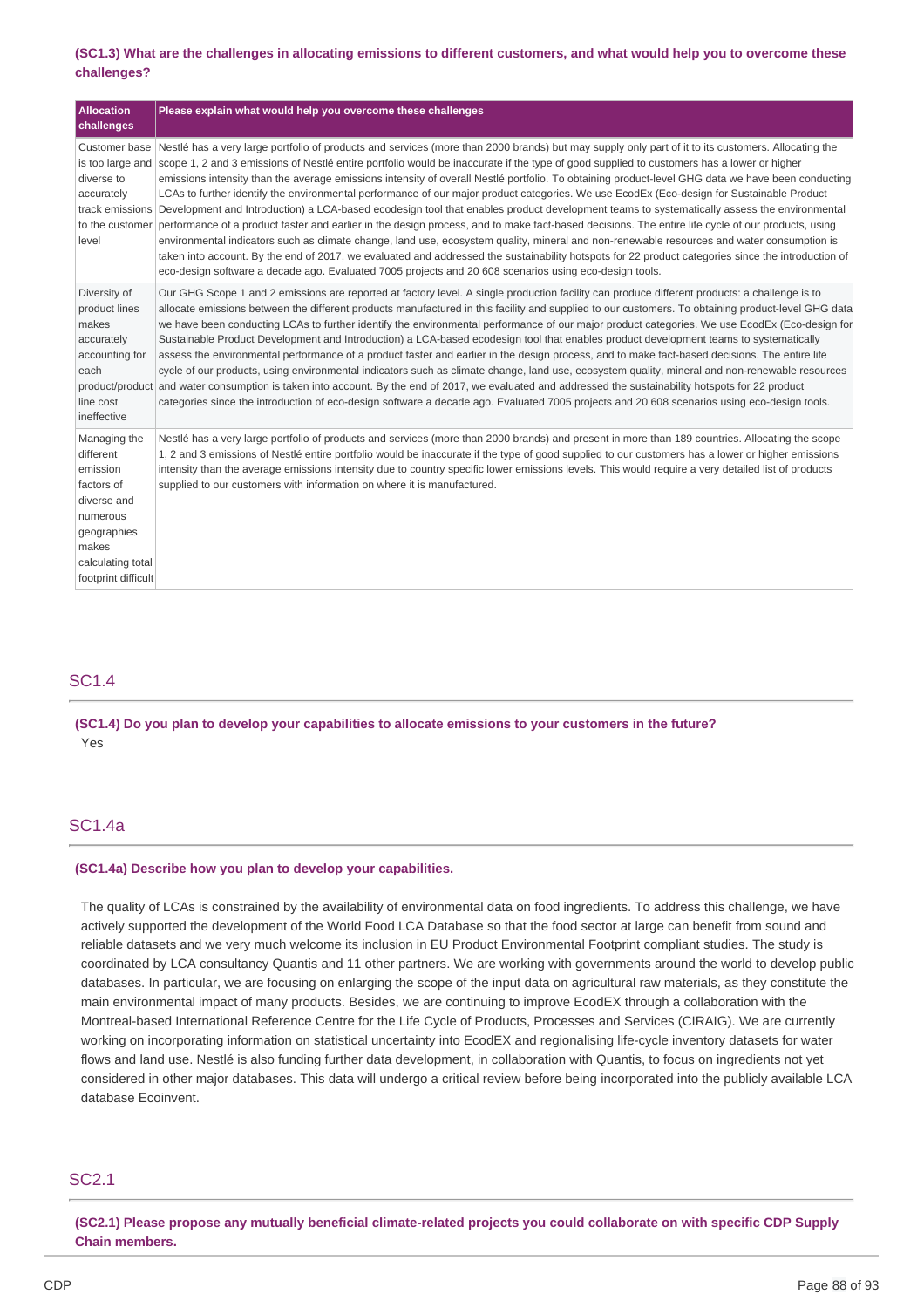**Requesting member** L'Oréal

#### **Group type of project**

Other, please specify (Renewable energy)

### **Type of project**

Other, please specify (Renewable electricity purchased)

#### **Emissions targeted**

Actions that would reduce both our own and our customers' emissions

## **Estimated timeframe for carbon reductions to be realized**

3-5 years

**Estimated lifetime CO2e savings**

**Estimated payback** Cost/saving neutral

### **Details of proposal**

At Nestlé, we are committed to purchase 100% of our electricity from renewable sources by the shortest practical timescale. We strongly invite our customers to embrace this committment.

#### **Requesting member**

Tesco

**Group type of project** Other, please specify (Reduce food loss and waste)

**Type of project** Other, please specify (Reduce food loss and waste)

### **Emissions targeted**

Actions that would reduce both our own and our customers' emissions

### **Estimated timeframe for carbon reductions to be realized**

0-1 year

**Estimated lifetime CO2e savings**

### **Estimated payback**

0-1 year

#### **Details of proposal**

The proposal is to help further reduce food loss and waste of Nestlé products along the value chain. Nestlé is committed to Reduce Food Loss and Waste. In addition, we collaborate with The Consumer Goods Forum (CGF). In 2016, our CEO, Paul Bulcke, joined Champions 12.3, a coalition of government, industry and NGO influencers dedicated to accelerating progress towards halving food waste by 2030. This will enable us to contribute to a circular economy and allow us to secure our agricultural supplies while having a positive impact on society. As a company, we have guided the CGF to adopt the public resolution of halving food waste from their members' own operations by 2025, five years ahead of UN SDG 12.3.

#### **Requesting member**

Tesco

**Group type of project** Other, please specify (Renewable energy)

**Type of project** Other, please specify (Renewable electricity purchase)

**Emissions targeted** Actions to reduce customers' operational emissions (customer scope 1 & 2)

**Estimated timeframe for carbon reductions to be realized** 3-5 years

#### **Estimated lifetime CO2e savings**

**Estimated payback**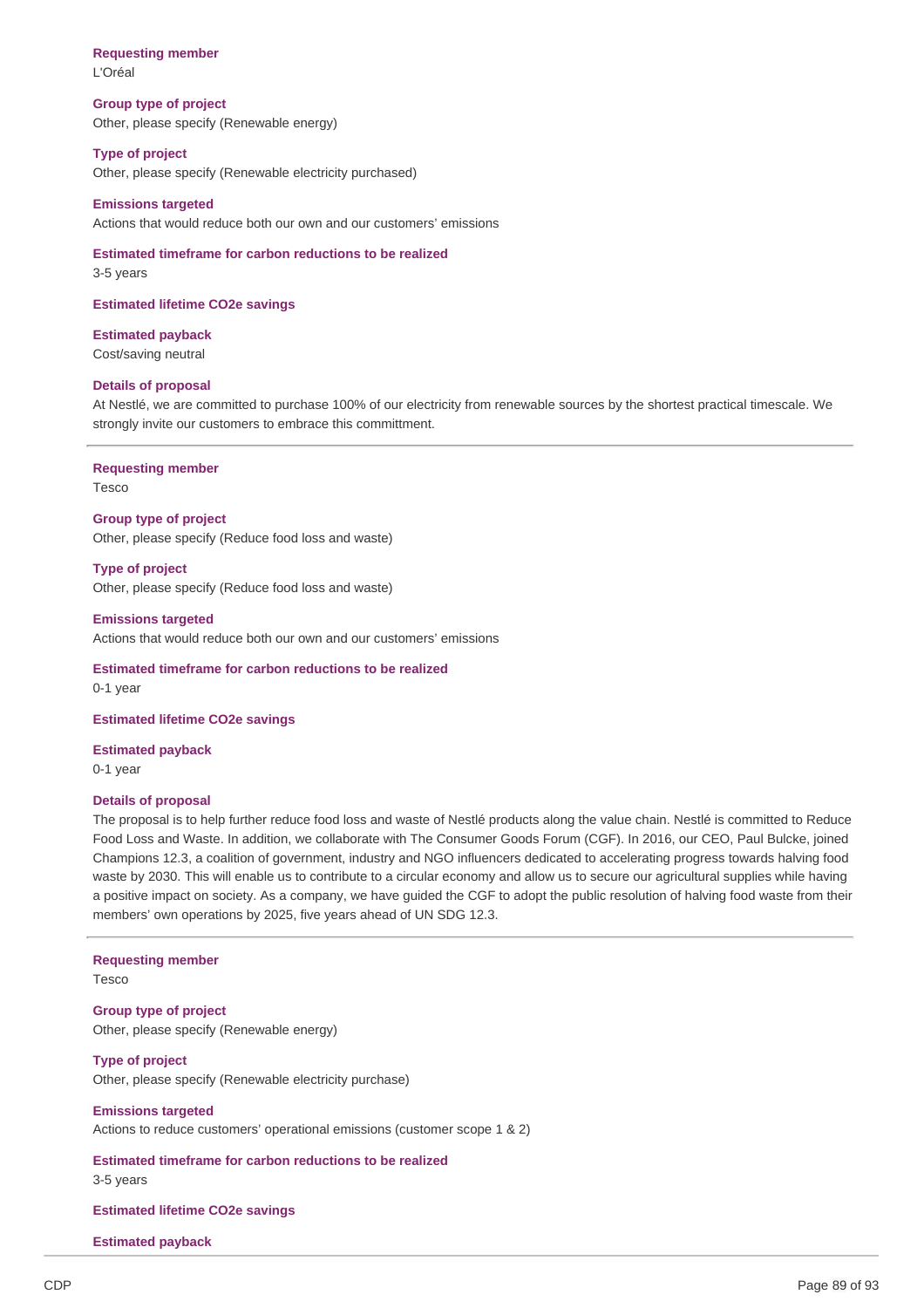#### **Details of proposal**

At Nestlé, we are committed to purchase 100% of our electricity from renewable sources by the shortest practical timescale. We strongly invite our customers to embrace this committment. In July 2018, Nestlé opened a new wind farm at Sanquhar in Dumfries and Galloway, Scotland. The farm, developed in partnership with energy business Community Windpower, is made up of nine turbines which, combined, are now producing around 125GWh of power per annum. That's enough to supply half the annual electricity demands of all Nestlé's UK and Ireland operations. Each year, enough electricity to power 30,000 homes will be delivered back to the National Grid, meaning that Nestlé is now contributing directly to the de-carbonising of the UK and Ireland's electricity supply. Ecological surveys ensured that important habitats and species were not affected by the construction of the windfarm. This included avoiding the Black Grouse lek where the males display to each other and nationally important blanket bog. Many attenuation ponds were dug during construction to catch silt, these have been left in site and have attracted frogs, damselflies and whirligig beetles. Baskets have been put up in the trees next to moorland for Merlin to nest in. There are a suite of habitat improvements currently taking place including wetland improvements and tree planting, all designed to make the wind farm better for wildlife. Nestlé has made a global commitment to procure 100% of its electricity from renewable sources such as solar, wind and hydropower within the shortest practical timescale. Having met this target in 2016, Nestlé in the UK and Ireland is now leading the way for others with the opening of its own wind farm in partnership with Community Windpower, are now able to supply sustainable electricity back into the grid.

### **Requesting member**

Walmart, Inc.

### **Group type of project**

Other, please specify (Renewable energy)

**Type of project**

Other, please specify (Renewable electricity purchased)

**Emissions targeted** Actions to reduce customers' operational emissions (customer scope 1 & 2)

**Estimated timeframe for carbon reductions to be realized** 3-5 years

**Estimated lifetime CO2e savings**

**Estimated payback** Cost/saving neutral

#### **Details of proposal**

At Nestlé, we are committed to purchase 100% of our electricity from renewable sources by the shortest practical timescale. We strongly invite our customers to embrace this committment.

### **Requesting member**

Wal Mart de Mexico

**Group type of project** Other, please specify (Renewable energy)

**Type of project** Other, please specify (Renewable electricity purchased)

**Emissions targeted** Actions to reduce customers' operational emissions (customer scope 1 & 2)

**Estimated timeframe for carbon reductions to be realized**

3-5 years

**Estimated lifetime CO2e savings**

**Estimated payback** Cost/saving neutral

### **Details of proposal**

At Nestlé, we are committed to purchase 100% of our electricity from renewable sources by the shortest practical timescale. We strongly invite our customers to embrace this committment.

**Requesting member**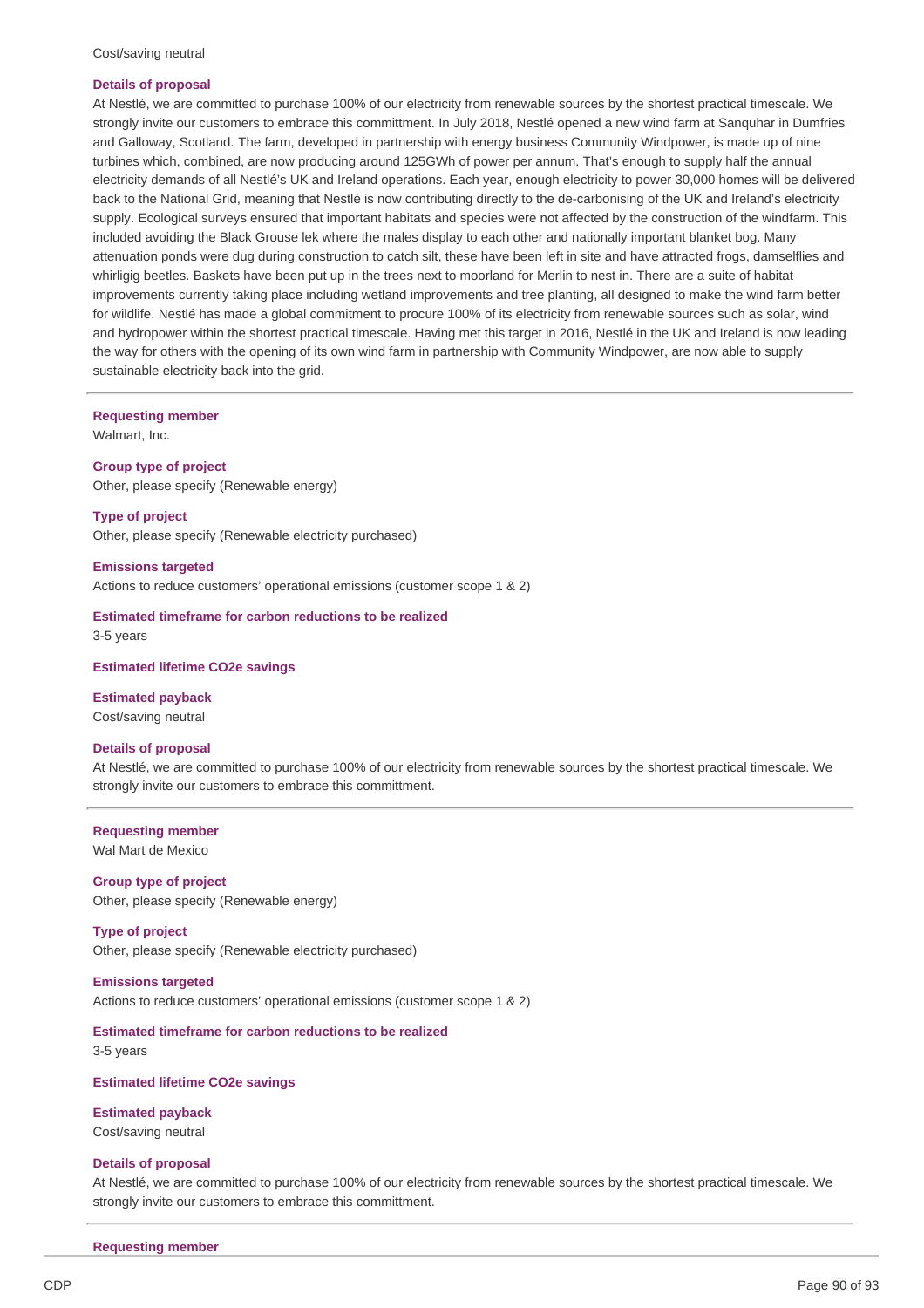#### Wal Mart de Mexico

#### **Group type of project**

Other, please specify (Reduce food loss and waste)

### **Type of project**

Other, please specify (Reduce food loss and waste)

#### **Emissions targeted**

Actions that would reduce both our own and our customers' emissions

**Estimated timeframe for carbon reductions to be realized** 0-1 year

**Estimated lifetime CO2e savings**

### **Estimated payback**

0-1 year

### **Details of proposal**

The proposal is to help further reduce food loss and waste of Nestlé products along the value chain. Nestlé is committed to Reduce Food Loss and Waste. In addition, we collaborate with The Consumer Goods Forum (CGF). In 2016, our CEO, Paul Bulcke, joined Champions 12.3, a coalition of government, industry and NGO influencers dedicated to accelerating progress towards halving food waste by 2030. This will enable us to contribute to a circular economy and allow us to secure our agricultural supplies while having a positive impact on society. As a company, we have guided the CGF to adopt the public resolution of halving food waste from their members' own operations by 2025, five years ahead of UN SDG 12.3.

### **Requesting member**

Target Corporation

**Group type of project**

Other, please specify (Reduce food loss and waste)

### **Type of project**

Other, please specify (Reduce food loss and waste)

#### **Emissions targeted**

Actions that would reduce both our own and our customers' emissions

#### **Estimated timeframe for carbon reductions to be realized**

0-1 year

**Estimated lifetime CO2e savings**

### **Estimated payback**

0-1 year

### **Details of proposal**

The proposal is to help further reduce food loss and waste of Nestlé products along the value chain. Nestlé is committed to Reduce Food Loss and Waste. In addition, we collaborate with The Consumer Goods Forum (CGF). In 2016, our CEO, Paul Bulcke, joined Champions 12.3, a coalition of government, industry and NGO influencers dedicated to accelerating progress towards halving food waste by 2030. This will enable us to contribute to a circular economy and allow us to secure our agricultural supplies while having a positive impact on society. As a company, we have guided the CGF to adopt the public resolution of halving food waste from their members' own operations by 2025, five years ahead of UN SDG 12.3.

### SC2.2

(SC2.2) Have requests or initiatives by CDP Supply Chain members prompted your organization to take organizational-level **emissions reduction initiatives?**

Yes

### SC2.2a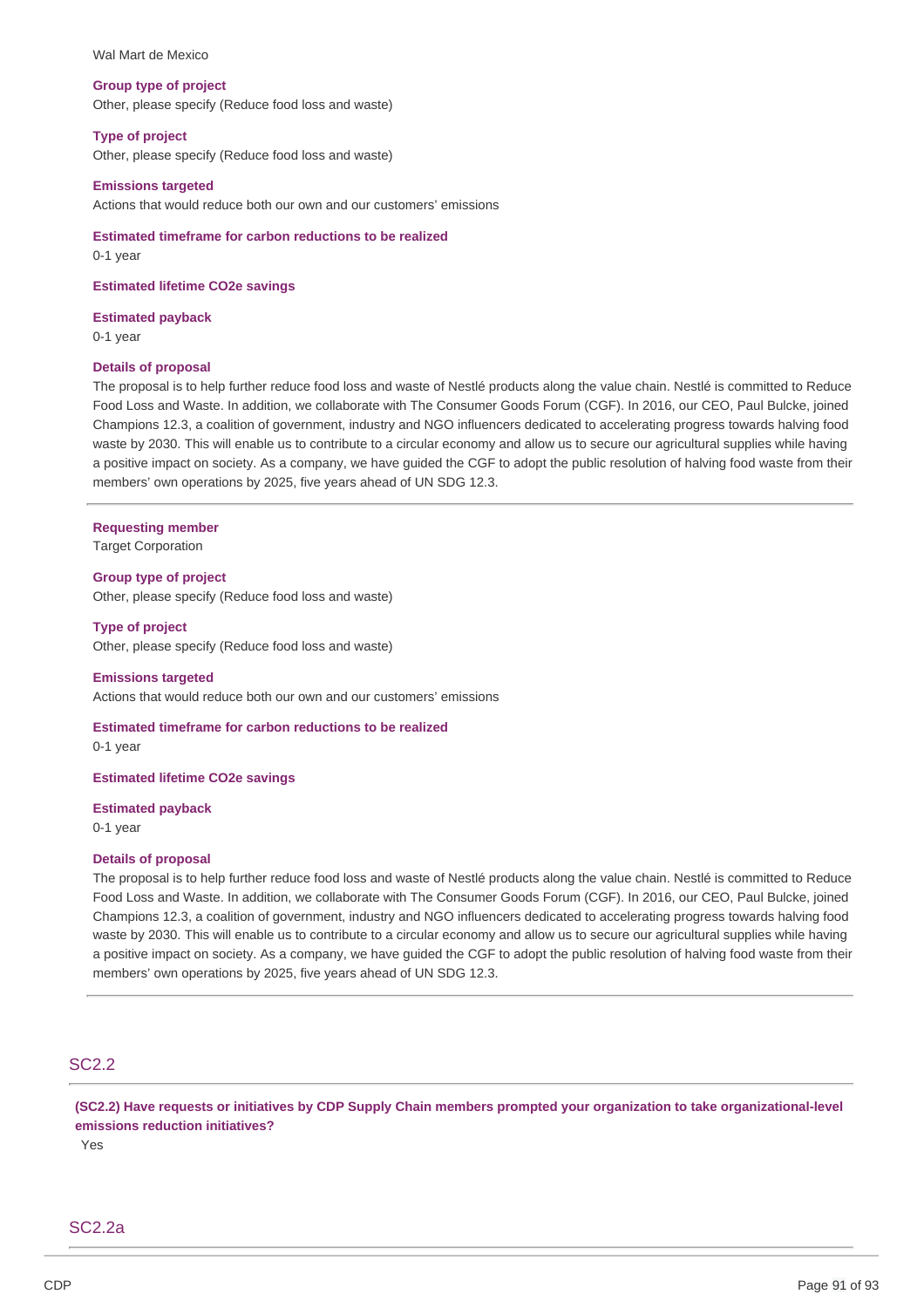**(SC2.2a) Specify the requesting member(s) that have driven organizational-level emissions reduction initiatives, and provide information on the initiatives.**

**Requesting member** Walmart, Inc.

**Initiative ID** 2018-ID1

**Group type of project** Reduce Logistics Emissions

**Type of project** Other, please specify (GHG Emissions reduction)

### **Description of the reduction initiative**

In 2016, Walmart set a new goal to reduce emissions in their supply chain by 1 gigaton (1 billion metric tons) by 2030. To achieve this goal, Walmart launched Project Gigaton - an opportunity for suppliers to join Walmart in reducing greenhouse gas (GHG) emissions in the supply chain.

**Emissions reduction for the reporting year in metric tons of CO2e**

### **Did you identify this opportunity as part of the CDP supply chain Action Exchange?**

No

**Would you be happy for CDP supply chain members to highlight this work in their external communication?** Yes

**Requesting member** Walmart, Inc.

**Initiative ID** 2018-ID2

**Group type of project** Other, please specify (Recycling)

**Type of project** Other, please specify (How2Recycle)

### **Description of the reduction initiative**

At the Walmart Sustainability Milestone Summit event Nestlé Waters North America announced that they will be joining the How2Recycle® label program to educate consumers how to recycle packaging correctly. Walmart has demonstrated measurable influence in the sustainable packaging space recently by encouraging brands that sell at its stores to join How2Recycle.

**Emissions reduction for the reporting year in metric tons of CO2e**

### **Did you identify this opportunity as part of the CDP supply chain Action Exchange?** No

**Would you be happy for CDP supply chain members to highlight this work in their external communication?** Yes

### SC3.1

**(SC3.1) Do you want to enroll in the 2019-2020 CDP Action Exchange initiative?** No

### SC3.2

**(SC3.2) Is your company a participating supplier in CDP's 2018-2019 Action Exchange initiative?** No